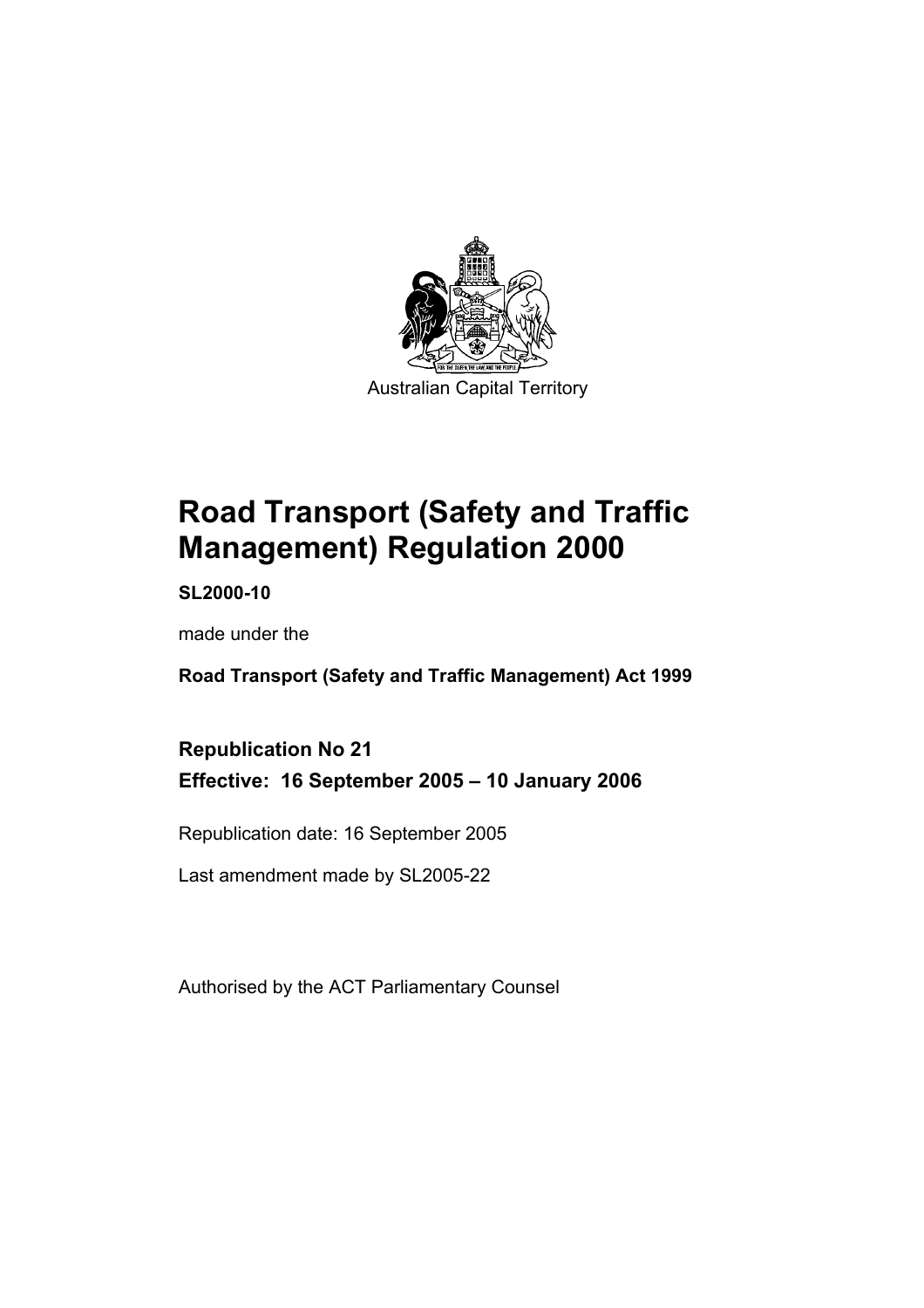#### **About this republication**

#### **The republished law**

This is a republication of the *Road Transport (Safety and Traffic Management) Regulation 2000*, made under the *Road Transport (Safety and Traffic Management) Act 1999* (including any amendment made under the *Legislation Act 2001*, part 11.3 (Editorial changes)) as in force on 16 September 2005*.* It also includes any amendment, repeal or expiry affecting the republished law to 16 September 2005.

The legislation history and amendment history of the republished law are set out in endnotes 3 and 4.

#### **Kinds of republications**

The Parliamentary Counsel's Office prepares 2 kinds of republications of ACT laws (see the ACT legislation register at www.legislation.act.gov.au):

- authorised republications to which the *Legislation Act 2001* applies
- unauthorised republications.

The status of this republication appears on the bottom of each page.

#### **Editorial changes**

The *Legislation Act 2001*, part 11.3 authorises the Parliamentary Counsel to make editorial amendments and other changes of a formal nature when preparing a law for republication. Editorial changes do not change the effect of the law, but have effect as if they had been made by an Act commencing on the republication date (see *Legislation Act 2001*, s 115 and s 117). The changes are made if the Parliamentary Counsel considers they are desirable to bring the law into line, or more closely into line, with current legislative drafting practice.

This republication does not include amendments made under part 11.3 (see endnote 1).

#### **Uncommenced provisions and amendments**

If a provision of the republished law has not commenced or is affected by an uncommenced amendment, the symbol  $\mathbf{U}$  appears immediately before the provision heading. The text of the uncommenced provision or amendment appears only in the last endnote.

#### **Modifications**

If a provision of the republished law is affected by a current modification, the symbol  $\mathbf{M}$ appears immediately before the provision heading. The text of the modifying provision appears in the endnotes. For the legal status of modifications, see *Legislation Act 2001*, section 95.

#### **Penalties**

The value of a penalty unit for an offence against this republished law at the republication date is—

- (a) if the person charged is an individual—\$100; or
- (b) if the person charged is a corporation—\$500.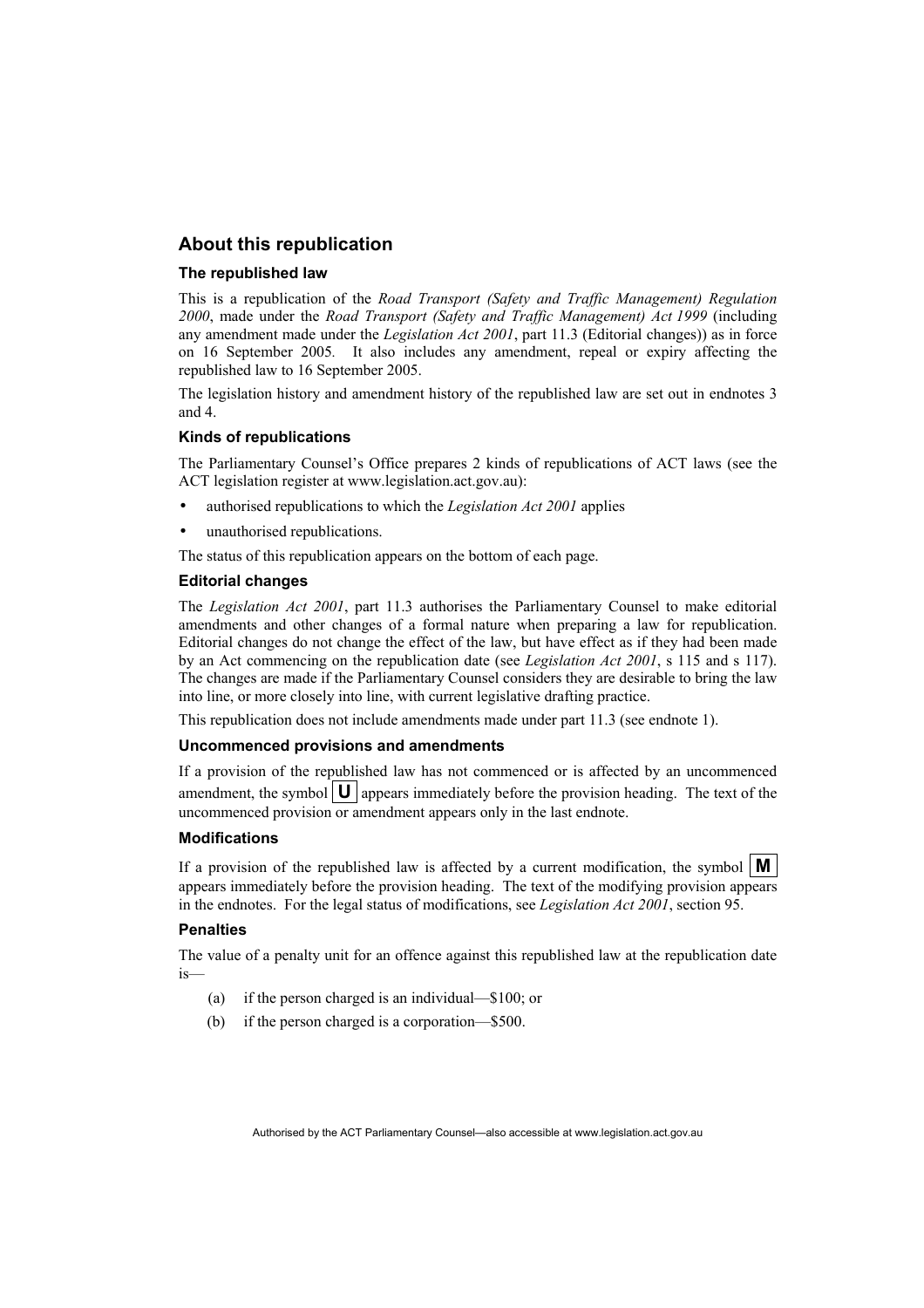

# **Road Transport (Safety and Traffic Management) Regulation 2000**

made under the

**Road Transport (Safety and Traffic Management) Act 1999** 

# **Contents**

Page

| <b>Chapter 1</b>            | <b>Preliminary</b>                                                |            |
|-----------------------------|-------------------------------------------------------------------|------------|
|                             | Name of regulation                                                | 2          |
| 2                           | Dictionary                                                        | 2          |
| 3                           | Dictionary—application to Australian Road Rules                   | 2          |
| 3A                          | Road includes road related area                                   | 2          |
| 3B                          | Meaning of <i>park</i> and <i>stop</i>                            | 3          |
| 4                           | <b>Notes</b>                                                      | 3          |
| 4A                          | Offences against regulation-application of Criminal Code etc      | 3          |
| 4B                          | Offences against regulation are strict liability offences         | 4          |
| R <sub>21</sub><br>16/09/05 | Road Transport (Safety and Traffic Management)<br>Regulation 2000 | contents 1 |
|                             | Effective: 16/09/05-10/01/06                                      |            |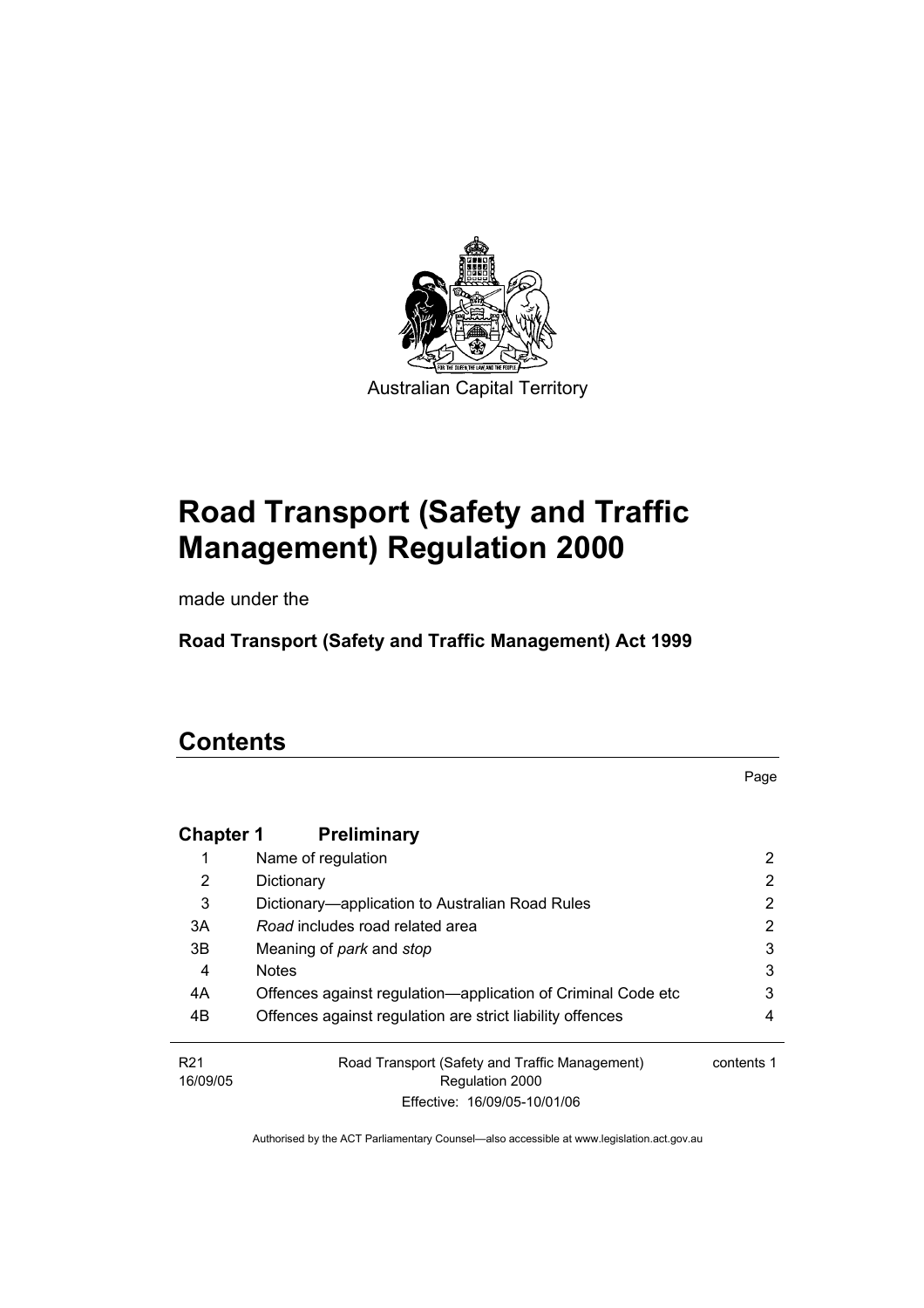| 4C               | General defence of accident or reasonable effort                                     | Page<br>4 |
|------------------|--------------------------------------------------------------------------------------|-----------|
| <b>Chapter 2</b> | <b>Australian Road Rules</b>                                                         |           |
| <b>Part 2.1</b>  | <b>Incorporation into ACT law</b>                                                    |           |
| 5                | What are the Australian Road Rules                                                   | 5         |
| 6                | Incorporation of Australian Road Rules into ACT law                                  | 5         |
| <b>Part 2.2</b>  | How the Australian Road Rules are incorporated                                       |           |
| Division 2.2.1   | General                                                                              |           |
| $\overline{7}$   | References to another law of this jurisdiction etc                                   | 9         |
| Division 2.2.2   | <b>Other provisions for the Australian Road Rules</b>                                |           |
| 8                | ARR r 10 (2)-penalties for offences                                                  | 9         |
| 9                | ARR r 95—emergency stopping lane only signs                                          | 10        |
| 10               | ARR r 104-no truck signs                                                             | 10        |
| 11               | ARR r 151 (3) (b)-riding a motorbike or bicycle alongside more than 1<br>other rider | 10        |
| 12               | ARR r 158 (2) (c)—other vehicles permitted to travel in bus lanes                    | 10        |
| 12A              | ARR r 170 (1)-driver not to stop in intersection unless permitted                    | 11        |
| 13               | ARR r 179 (1) (c)—stopping in a loading zone—goods and permit<br>vehicles            | 11        |
| 13A              | ARR r 179 (1) (c) and (2) (c)—stopping in a loading zone—taxis                       | 11        |
| 14               | ARR r 199 (2)—stopping near a postbox                                                | 12        |
| 15               | ARR r 206 (2) (b), (c)—time extension for people with disabilities permit            | 13        |
| 16               | ARR r 207 (2) (a)—fees for parking in pay parking spaces                             | 13        |
| 16A              | ARR r 213 (5)-making a motor vehicle secure-exception                                | 13        |
| 17               | ARR r 215 (4)-lights required to be fitted to a vehicle                              | 14        |
| 18               | ARR r 216 (3)—towing a vehicle at night or in hazardous weather<br>conditions        | 14        |
| 19               | ARR r 220 (3)-using lights on vehicles that are stopped                              | 14        |
| 20               | ARR r 221 (f)—using hazard warning lights on buses carrying children                 | 14        |
| 21               | ARR r 222—using warning lights on buses carrying children                            | 15        |
| 22               | ARR r 225-use of radar detectors                                                     | 15        |
|                  |                                                                                      |           |
| contents 2       | Road Transport (Safety and Traffic Management)                                       | R21       |

| contents : |  |
|------------|--|
|            |  |

Regulation 2000 Effective: 16/09/05-10/01/06

R21 16/09/05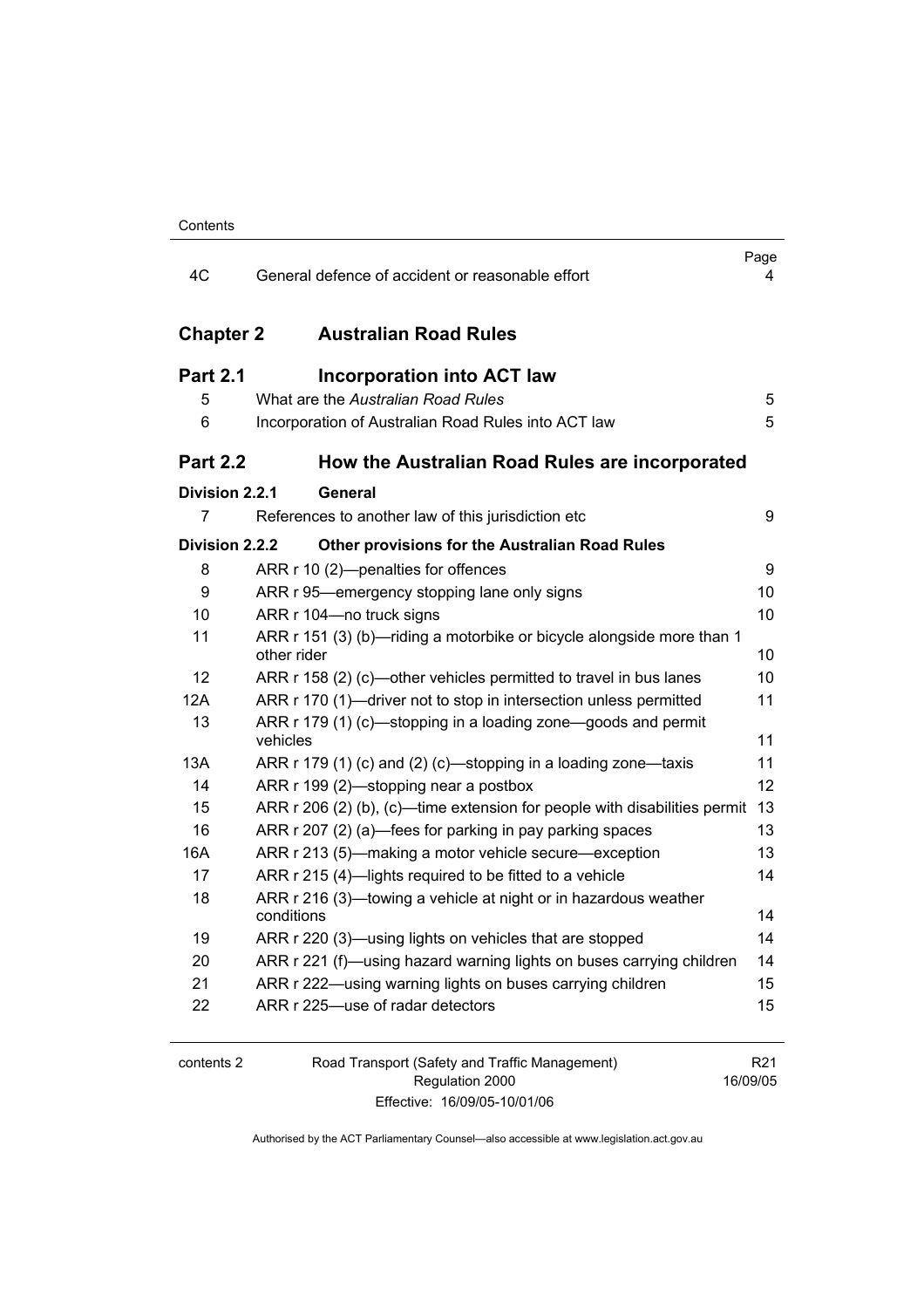| 22A             | ARR r 236 (6)—hitchhiking, roadside commerce etc permitted                             | Page<br>15 |
|-----------------|----------------------------------------------------------------------------------------|------------|
| 23              | ARR r 240 (2)—wheeled recreational devices and toys not to be used<br>on certain roads | 16         |
| 23B             | ARR r 266 (3) (b)—wearing of seatbelts by passengers under 16 years<br>old             | 16         |
| 24              | ARR r 266 (7)—wearing of seatbelts by passengers under 16 years old                    | 17         |
| 25              | ARR r 267 (3)—certificates of exemption from wearing seatbelts                         | 17         |
| 26              | ARR r 270 (3)—wearing motorbike helmets                                                | 18         |
| 27              | ARR r 271 (6)-riding on motorbikes                                                     | 18         |
| 27A             | ARR r 280 (2) (a)—other vehicles to which B light rules apply                          | 18         |
| 28              | ARR r 287 (3) (e), (4)—duties of participants in crashes                               | 19         |
| 29              | ARR r 289 (1) (g)-driving on a nature strip                                            | 19         |
| 30              | ARR r 298—driving with a person in or on a trailer                                     | 20         |
| 31              | ARR r 310 (3), (4)—exemption for road workers etc                                      | 21         |
| 32              | ARR r 313-postal workers                                                               | 21         |
| 33              | ARR dict-definitions for dictionary                                                    | 22         |
| <b>Part 2.3</b> | <b>Additional ACT road rules</b>                                                       |            |
| Division 2.3.1  | Noise and other nuisances                                                              |            |
| 37              | Making unnecessary engine noise                                                        | 25         |
| 38              | Emission of waste oil or grease                                                        | 25         |
| Division 2.3.2  | Driver and passenger safety                                                            |            |
| 39              | Safety of persons on trailers                                                          | 26         |
| 40              | Passengers in sidecars to be seated                                                    | 27         |
| Division 2.3.3  | <b>Trailers and towing</b>                                                             |            |
| 41              | Number of vehicles that may be drawn                                                   | 28         |
| 42              | Towing by vehicles under 4.5t                                                          | 29         |
| Division 2.3.4  | <b>Lights on vehicles</b>                                                              |            |
| 43              | Lights on motor vehicles generally                                                     | 31         |
| Division 2.3.5  | <b>Metered parking</b>                                                                 |            |
| 44              | Metered parking-parking in spaces                                                      | 32         |
| 44A             | Metered parking-parking fees                                                           | 33         |
|                 |                                                                                        |            |

Road Transport (Safety and Traffic Management) Regulation 2000 Effective: 16/09/05-10/01/06

contents 3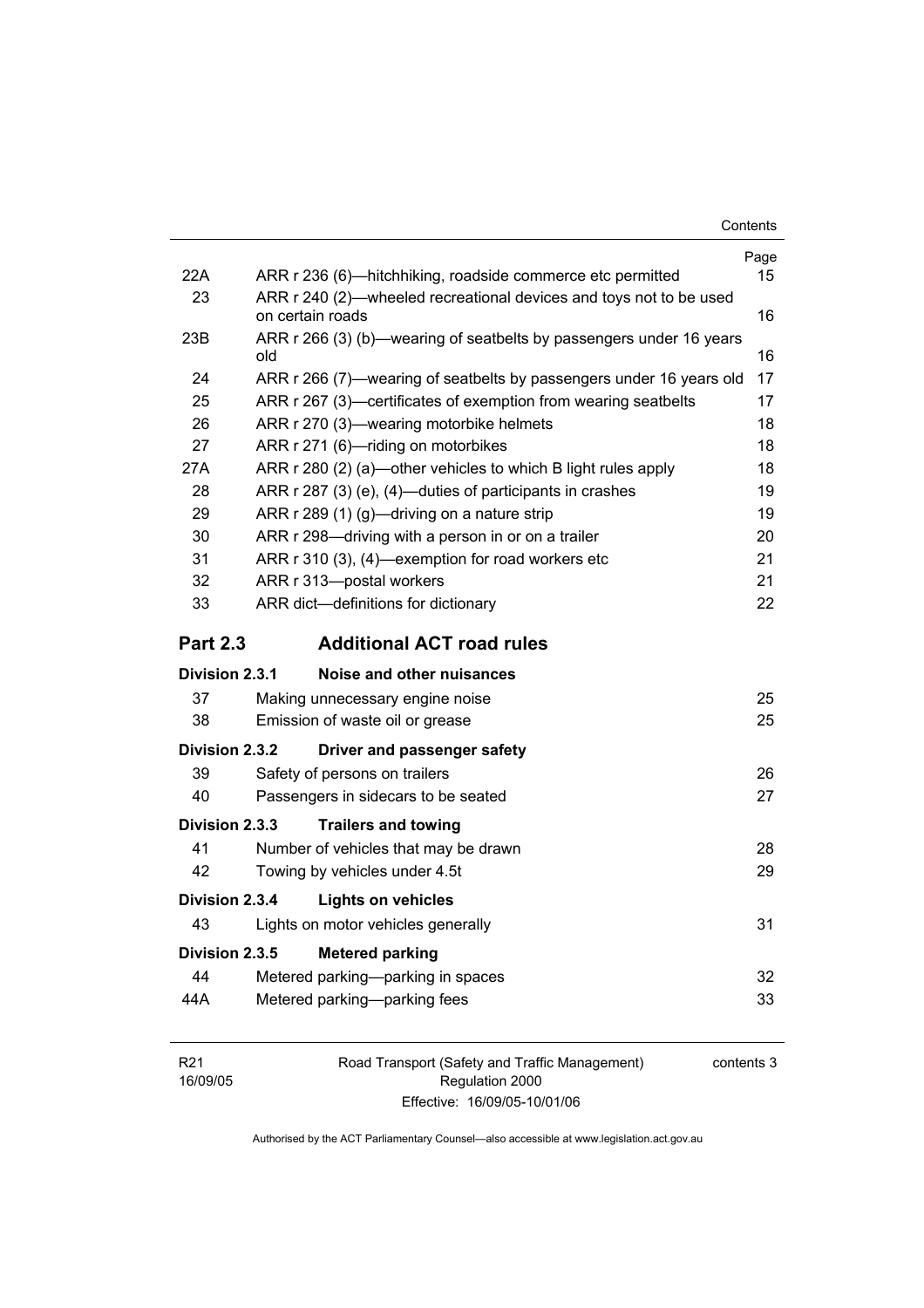|                 |                                                                                                         | Page            |
|-----------------|---------------------------------------------------------------------------------------------------------|-----------------|
| 44B             | Metered parking—maximum length of stay                                                                  | 33              |
| 45              | Metered parking—exceptions to s 44A and s 44B                                                           | 34              |
| 46              | Temporary closure of metered parking spaces                                                             | 35              |
| 47              | Misuse of parking meters                                                                                | 35              |
| 48              | Interfering with parking meters etc                                                                     | 36              |
| Division 2.3.6  | <b>Ticket parking</b>                                                                                   |                 |
| 49              | Ticket parking-parking in spaces                                                                        | 36              |
| 49A             | Ticket parking-display of tickets                                                                       | 37              |
| 49B             | Ticket parking—maximum length of stay                                                                   | 39              |
| 50              | Ticket parking—exceptions to s 49A and s 49B                                                            | 39              |
| 51              | Temporary closure of ticket parking spaces and areas                                                    | 40              |
| 52              | Use of false or damaged parking tickets etc                                                             | 41              |
| 53              | Misuse of parking ticket machines                                                                       | 42              |
| 54              | Interfering with parking ticket machines etc                                                            | 42              |
| 55              | Interfering with parking tickets                                                                        | 42              |
| Division 2.3.7  | Other ACT road rules about stopping and parking                                                         |                 |
| 56              | Unauthorised use of parking permits and mobility parking scheme                                         |                 |
|                 | authorities                                                                                             | 43              |
| 56A             | Interfering with parking permits and mobility parking scheme authorities                                | 44              |
| 57A             | Stopping public buses in bus zones and at bus stops                                                     | 44              |
| 58              | Stopping in an emergency etc or to comply with another law                                              | 45              |
| Division 2.3.8  | <b>Other ACT road rules</b>                                                                             |                 |
| 59              | Carrying dangerous substances                                                                           | 47              |
| 60              | Interrupting funeral processions etc                                                                    | 47              |
| 61              | Driving on roads closed to traffic                                                                      | 48              |
| 62              | Use of wheeled recreational devices and wheeled toys on roads                                           | 48              |
| <b>Part 2.4</b> | <b>Other provisions</b>                                                                                 |                 |
| 63              | Devices that are prescribed traffic control devices—Act, dict, def<br>prescribed traffic control device | 49              |
| 64              | Preventing prescribed traffic control devices being clearly visible                                     | 49              |
| 65              | Use of do not overtake turning vehicle sign                                                             | 50              |
| 66              | Approvals etc by road transport authority                                                               | 50              |
| contents 4      | Road Transport (Safety and Traffic Management)                                                          | R <sub>21</sub> |
|                 | Regulation 2000                                                                                         | 16/09/05        |
|                 | Effective: 16/09/05-10/01/06                                                                            |                 |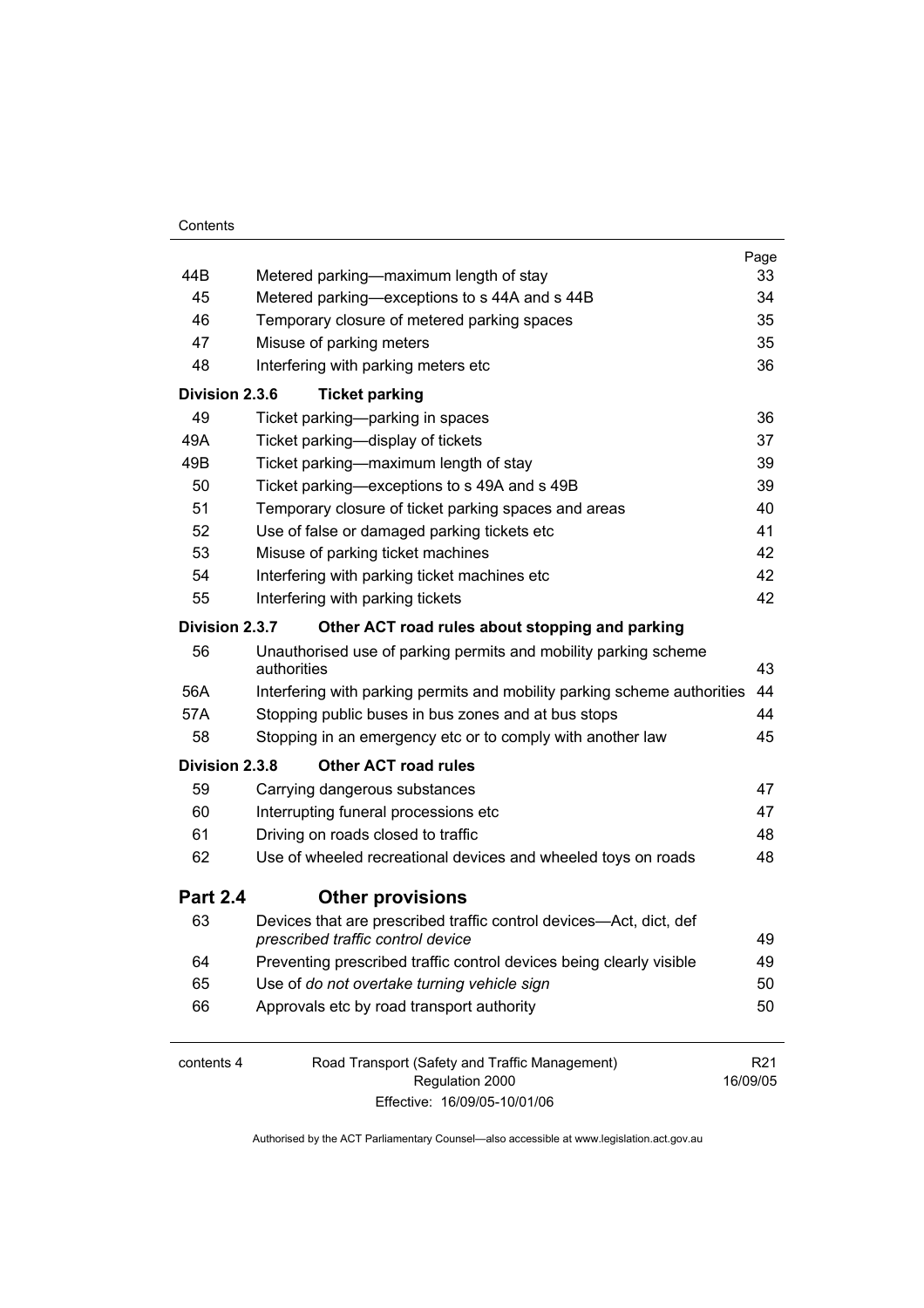|    |                                                                                           | Contents |
|----|-------------------------------------------------------------------------------------------|----------|
|    |                                                                                           | Page     |
| 67 | Exemption from requirement about riding on motorbikes                                     | 51       |
| 68 | Defence of complying with direction of police officer or authorised                       |          |
|    | person                                                                                    | 51       |
| 69 | Exemption for driver of police vehicles                                                   | 51       |
| 70 | Exemption for driver of emergency vehicles                                                | 52       |
| 71 | Stopping and parking exemption for police and emergency vehicles and<br>authorised people | 52       |

# **Chapter 3 Parking**

| <b>Part 3.1</b> | <b>Parking schemes</b>                                                    |    |
|-----------------|---------------------------------------------------------------------------|----|
| Division 3.1.1  | <b>Metered parking schemes</b>                                            |    |
| 72              | Metered parking schemes                                                   | 54 |
| 73              | Metered parking areas                                                     | 54 |
| 74              | Parking meters                                                            | 54 |
| 75              | Metered parking spaces                                                    | 55 |
| Division 3.1.2  | <b>Ticket parking schemes</b>                                             |    |
| 75A             | Parking authorities                                                       | 55 |
| 75B             | Parking authority guidelines                                              | 56 |
| 76              | Ticket parking schemes-road transport authority                           | 56 |
| 76A             | Ticket parking schemes—parking authorities                                | 56 |
| 77              | Ticket parking areas                                                      | 57 |
| 78              | Ticket parking spaces                                                     | 57 |
| 79              | <b>Ticket machines</b>                                                    | 57 |
| 80              | Parking tickets                                                           | 58 |
| 81              | Duration of parking tickets                                               | 58 |
| Division 3.1.3  | <b>Heavy vehicle parking</b>                                              |    |
| 82              | Definitions for div 3.1.3                                                 | 59 |
| 83              | References in div to land adjoining residential land                      | 59 |
| 84              | Vehicle parked partly on residential land                                 | 60 |
| 85              | Parking of certain vehicles on residential land prohibited                | 60 |
| 86              | Parking of certain vehicles on land adjoining residential land prohibited | 61 |

| R <sub>21</sub> | Road Transport (Safety and Traffic Management) | contents 5 |
|-----------------|------------------------------------------------|------------|
| 16/09/05        | Regulation 2000                                |            |
|                 | Effective: 16/09/05-10/01/06                   |            |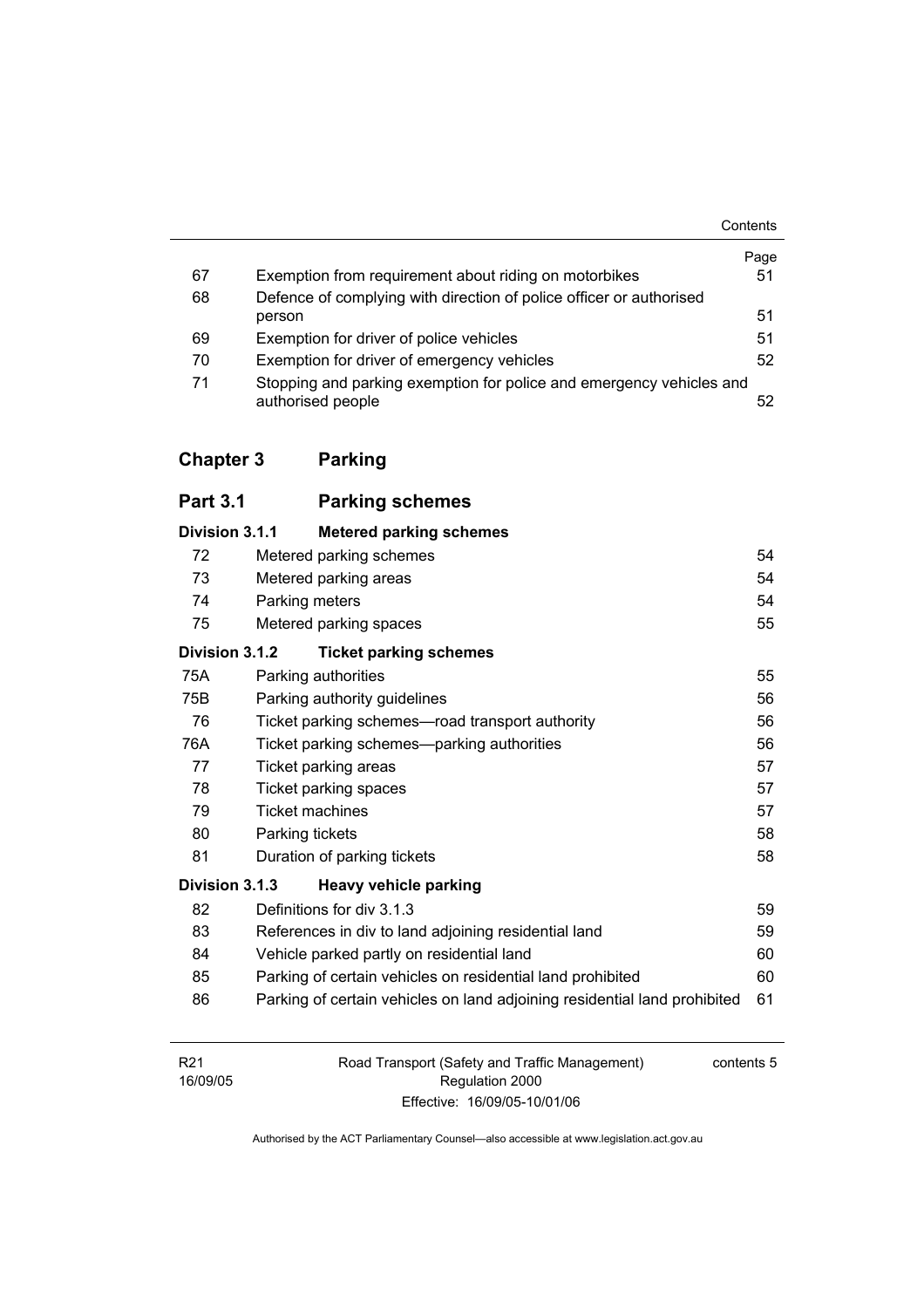#### **Contents**

|                  |                                                                                | Page            |
|------------------|--------------------------------------------------------------------------------|-----------------|
| 87               | Parking of certain commercial vehicles on land with multi-unit<br>developments | 62              |
| 88               | Daily infringement                                                             | 62              |
| 89               | Codes of practice                                                              | 63              |
| 90               | Notice of codes of practice etc                                                | 63              |
| 91               | Application for exemption                                                      | 64              |
| 92               | Decision on application for exemption                                          | 64              |
| 93               | <b>Endorsement of certificates</b>                                             | 66              |
| 94               | Variation of conditions of exemptions                                          | 67              |
| 95               | Additional information by applicant                                            | 67              |
| 96               | Loss etc of existing operator's certificate                                    | 68              |
| 97               | Cancellation of existing operator's certificate etc                            | 68              |
|                  |                                                                                |                 |
| Division 3.1.4   | <b>Miscellaneous</b>                                                           |                 |
| 97A              | Other powers to provide pay parking                                            | 69              |
| 98               | Overlapping schemes                                                            | 70              |
| 98A              | Income from ticket parking scheme                                              | 70              |
| 98B              | Costs of ticket parking scheme                                                 | 70              |
| 99               | Trailers not separately chargeable                                             | 71              |
| <b>Part 3.2</b>  | Parking permits and mobility parking scheme<br><b>authorities</b>              |                 |
| 100              | Parking permits                                                                | 72              |
| 101              | Mobility parking scheme authorities                                            | 73              |
| 101A             | Parking permits and mobility parking scheme authorities—cancellation           | 74              |
| 101B             | Parking permits and mobility parking scheme authorities-return when            |                 |
|                  | cancelled                                                                      | 75              |
|                  |                                                                                |                 |
| <b>Chapter 4</b> | <b>Traffic offence detection devices</b>                                       |                 |
| 102              | Definitions for ch 4                                                           | 76              |
| 103              | Approved traffic offence detection devices                                     | 78              |
| 103A             | Approval of police vehicle speedometers                                        | 78              |
| 104              | Major testing of laser speed measuring devices                                 | 78              |
| 104A             | Major testing of other traffic offence detection devices                       | 79              |
| contents 6       | Road Transport (Safety and Traffic Management)                                 | R <sub>21</sub> |
|                  | Regulation 2000                                                                | 16/09/05        |
|                  | Effective: 16/09/05-10/01/06                                                   |                 |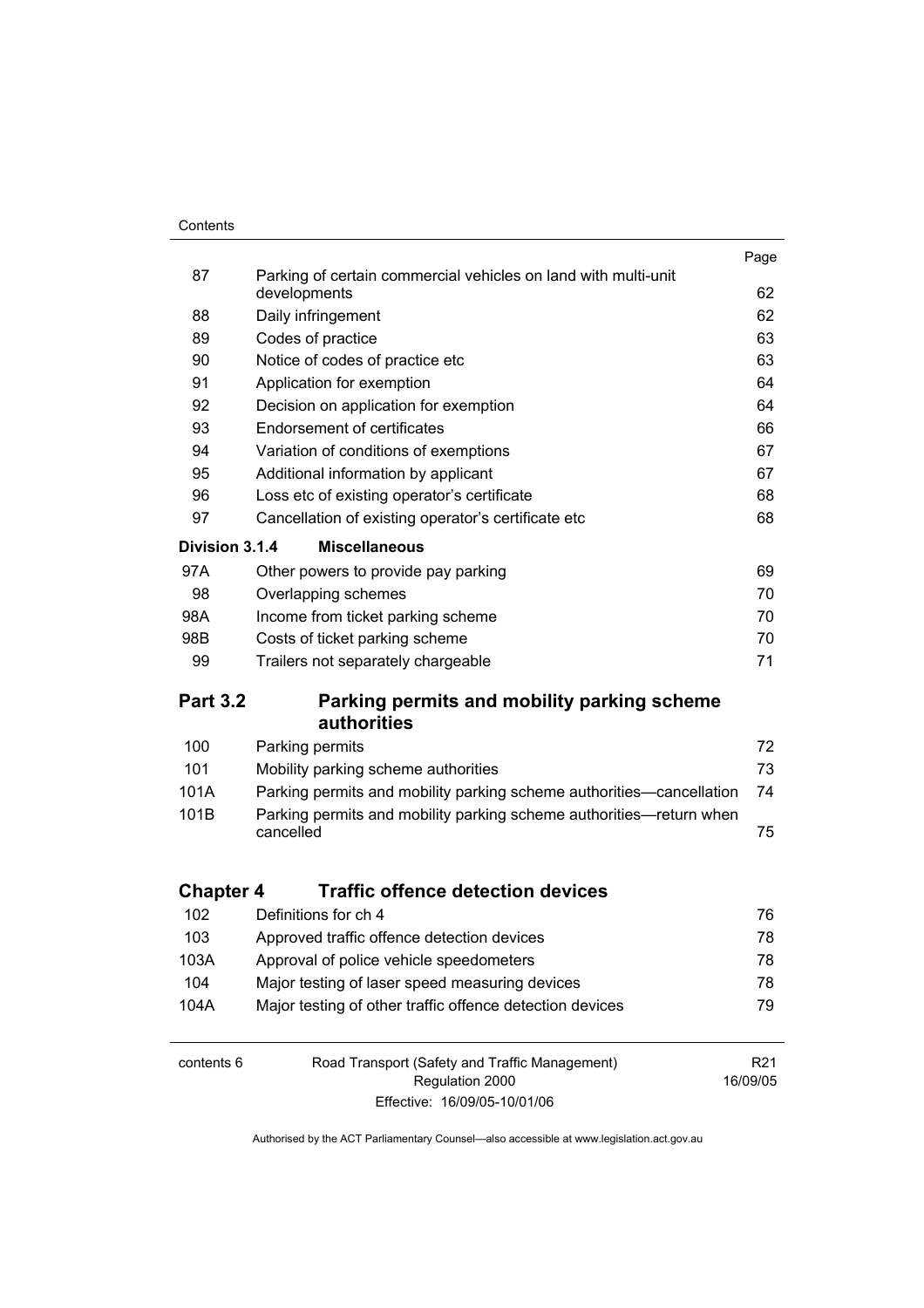|      |                                                                                               | Page |
|------|-----------------------------------------------------------------------------------------------|------|
| 104B | Certification and sealing of traffic offence detection devices                                | 80   |
| 105  | Use of digital camera detection devices                                                       | 81   |
| 105A | Use of laser speed measuring devices                                                          | 82   |
| 105B | Use of radar speed measuring devices                                                          | 83   |
| 106  | Approved people—testing and sealing                                                           | 84   |
| 107  | Approved people—use                                                                           | 84   |
| 107A | Recording of digital camera detection device image files—Act, s<br>23(2)(c)(ii)               | 84   |
| 107B | Recording of traffic lights camera detection device image files—Act,<br>s 23 (2) (c) (ii)     | 84   |
| 107C | Verification of traffic lights camera detection device image files—Act,<br>s 23 (2) (c) (iii) | 85   |
| 108  | Meaning of vehicle image codes                                                                | 86   |
|      |                                                                                               |      |

# **Chapter 5 Miscellaneous**

| 109  | Additional powers of police                      | 91 |
|------|--------------------------------------------------|----|
| 110  | Prohibition on car minding                       | 91 |
| 111  | Removal of unattended vehicles—Act, s 32 (1) (c) | 92 |
| 112  | Disposal of impounded vehicles—Act, s 10K        | 92 |
| 112A | Disposal of forfeited vehicles—Act, s 10K        | 94 |
| 113  | Responsible person to inspect driver licence     | 94 |
| 114  | Responsible person's consent                     | 94 |
|      |                                                  |    |

| <b>Schedule 1</b> | Meaning of location codes on images            | 95  |
|-------------------|------------------------------------------------|-----|
| <b>Part 1.1</b>   | Digital camera detection devices               | 95  |
| <b>Part 1.2</b>   | <b>Traffic lights camera detection devices</b> | 99. |

# **Dictionary** 100

| <b>Endnotes</b> |                    |     |  |
|-----------------|--------------------|-----|--|
|                 | About the endnotes | 110 |  |

| R21<br>Road Transport (Safety and Traffic Management) |                              | contents 7 |
|-------------------------------------------------------|------------------------------|------------|
| 16/09/05                                              | Regulation 2000              |            |
|                                                       | Effective: 16/09/05-10/01/06 |            |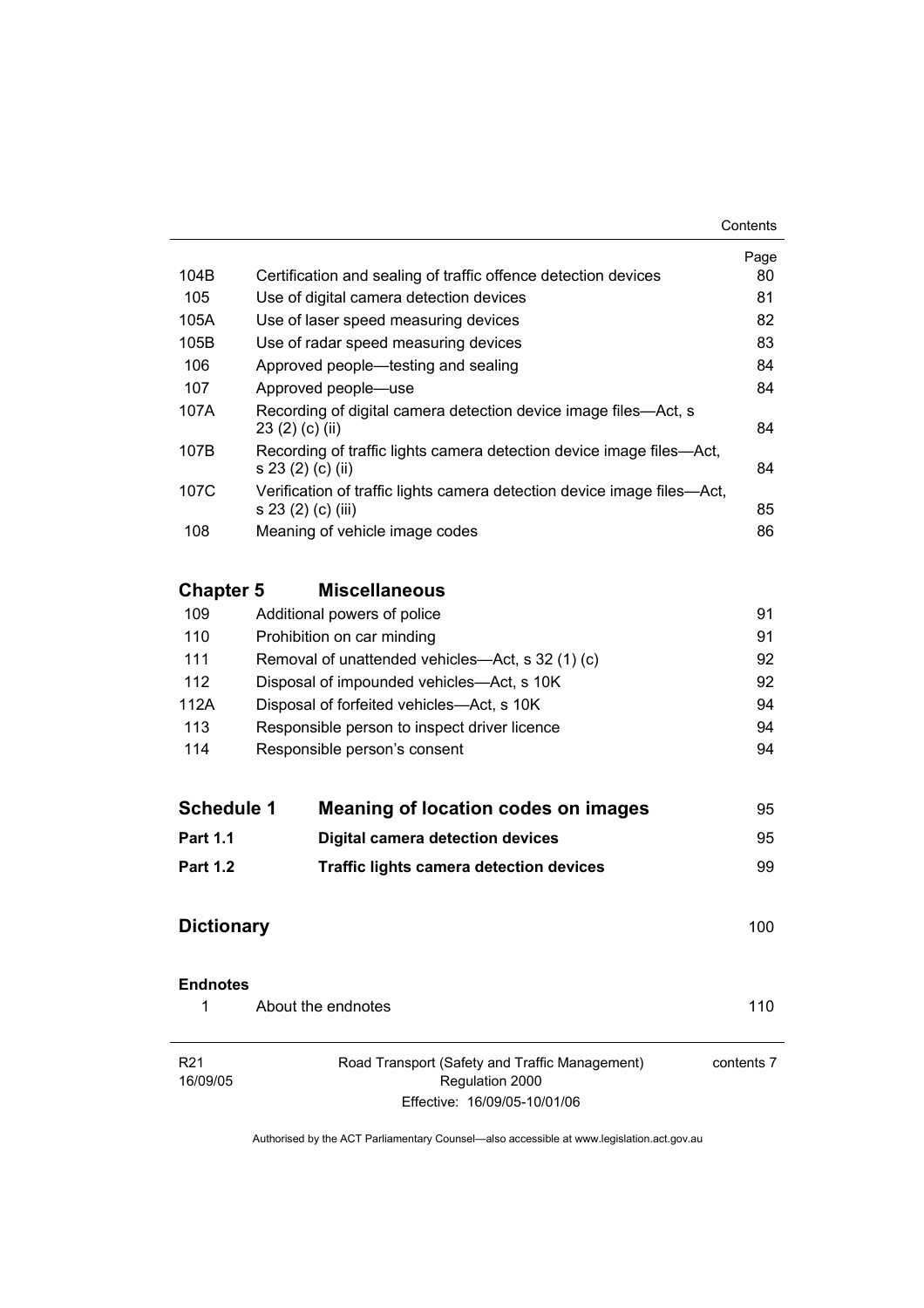|   |                        | Page |
|---|------------------------|------|
| 2 | Abbreviation key       | 110  |
| 3 | Legislation history    | 111  |
| 4 | Amendment history      | 114  |
| 5 | Earlier republications | 129  |

contents 8 Road Transport (Safety and Traffic Management) Regulation 2000 Effective: 16/09/05-10/01/06

R21 16/09/05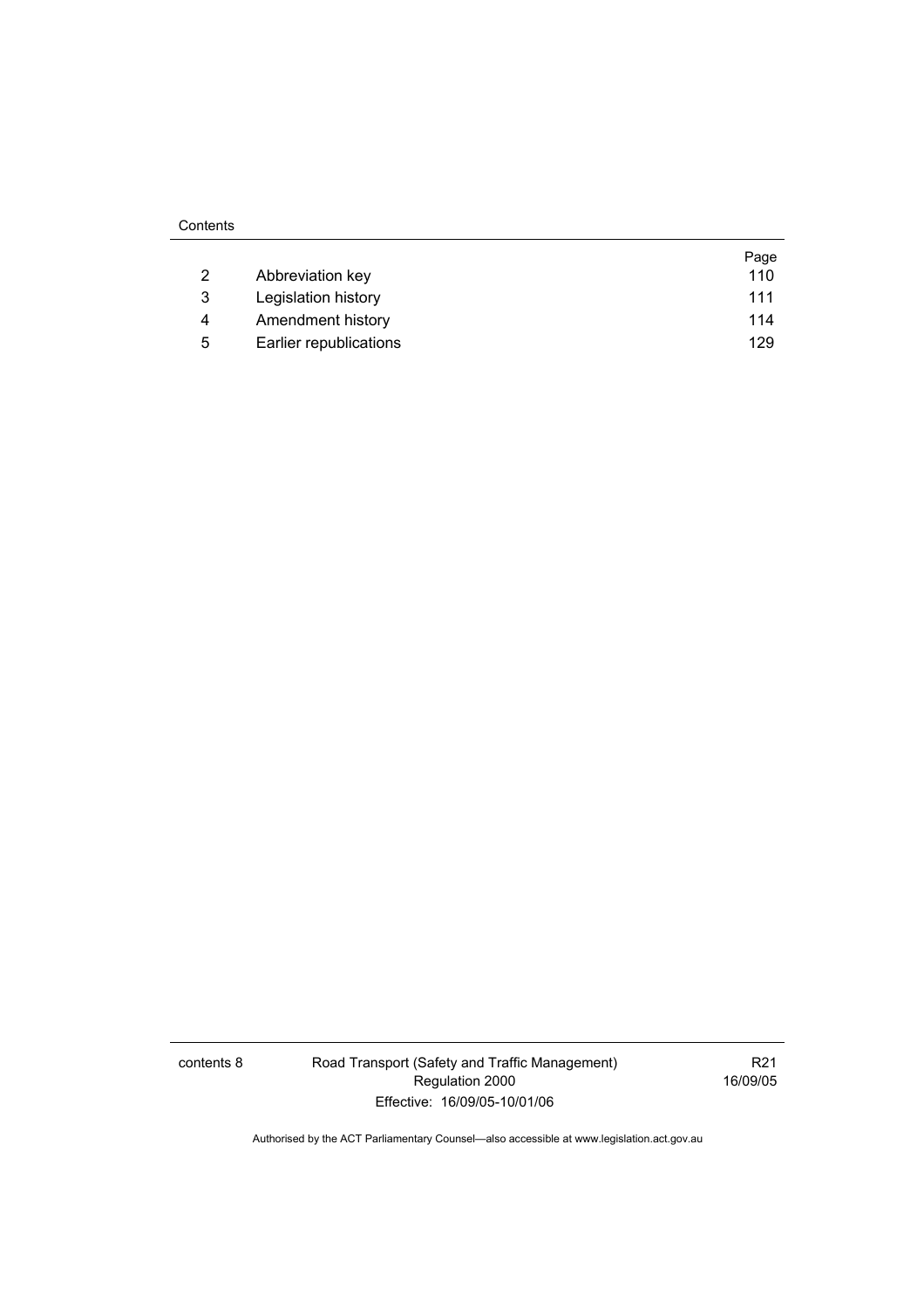

# **Road Transport (Safety and Traffic Management) Regulation 2000**

made under the

I

**Road Transport (Safety and Traffic Management) Act 1999** 

R21 16/09/05 Road Transport (Safety and Traffic Management) Regulation 2000 Effective: 16/09/05-10/01/06

page 1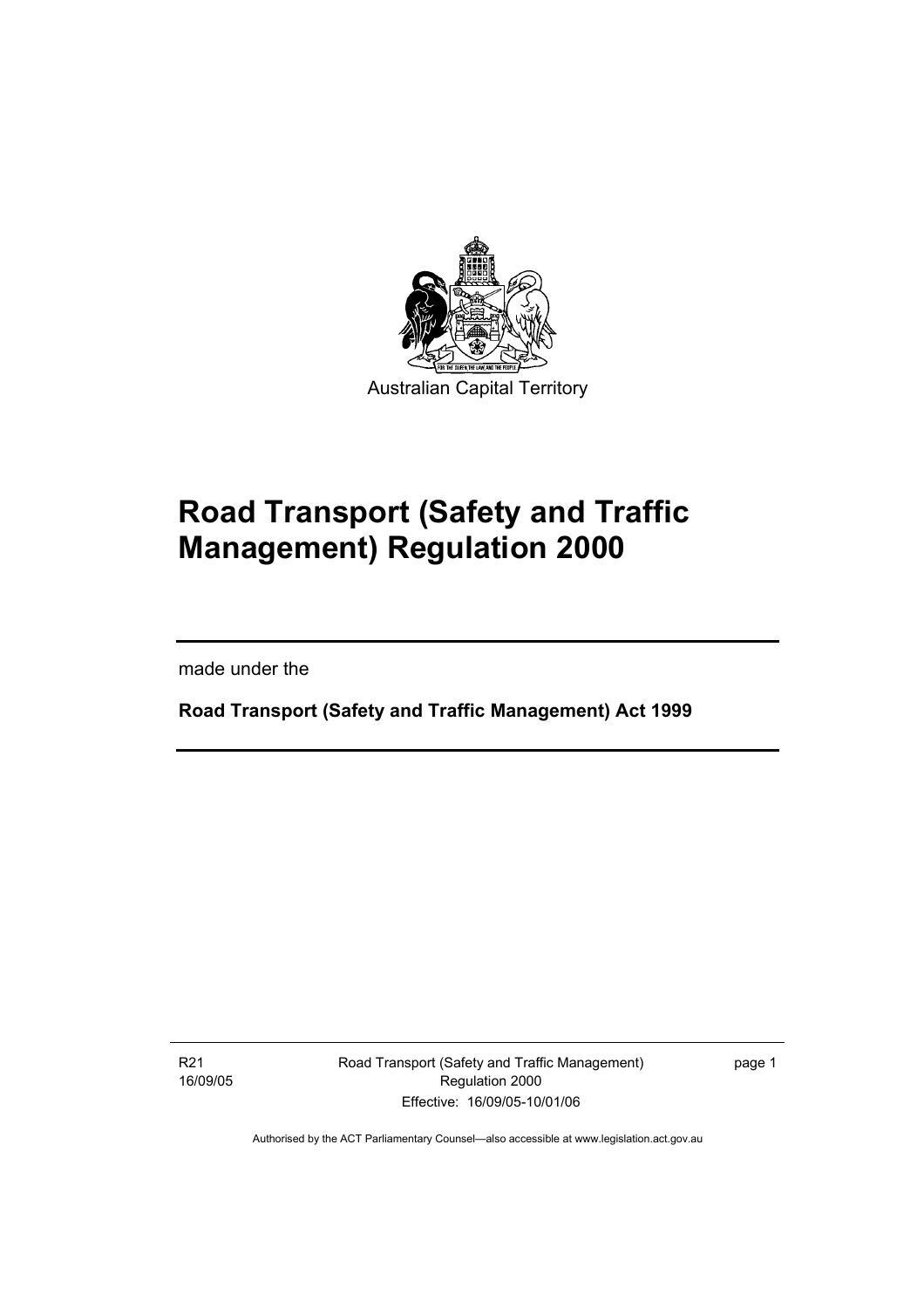#### **Chapter 1** Preliminary

Section 1

# **Chapter 1** Preliminary

#### **1 Name of regulation**

This regulation is the *Road Transport (Safety and Traffic Management) Regulation 2000*.

#### **2 Dictionary**

The dictionary at the end of this regulation is part of the regulation.

*Note 1* The dictionary at the end of this regulation defines certain terms used in this regulation, and includes references (*signpost definitions*) to other terms defined elsewhere.

> For example, the signpost definition '*semitrailer*—see the *Road Transport (Vehicle Registration) Regulation 2000*, dictionary.' means that the term 'semitrailer' is defined in that dictionary and the definition applies to this regulation.

*Note 2* A definition in the dictionary (including a signpost definition) applies to the entire regulation unless the definition, or another provision of the regulation, provides otherwise or the contrary intention otherwise appears (see Legislation Act, s 155 and s 156 (1)).

### **3 Dictionary—application to Australian Road Rules**

The definitions in the dictionary do not apply to the Australian Road Rules unless this regulation provides otherwise.

*Note* See div 2.2.1, note 2 for the relevant provisions of this regulation.

### **3A** *Road* **includes road related area**

In this regulation:

*road* includes a road related area.

page 2 Road Transport (Safety and Traffic Management) Regulation 2000 Effective: 16/09/05-10/01/06

R21 16/09/05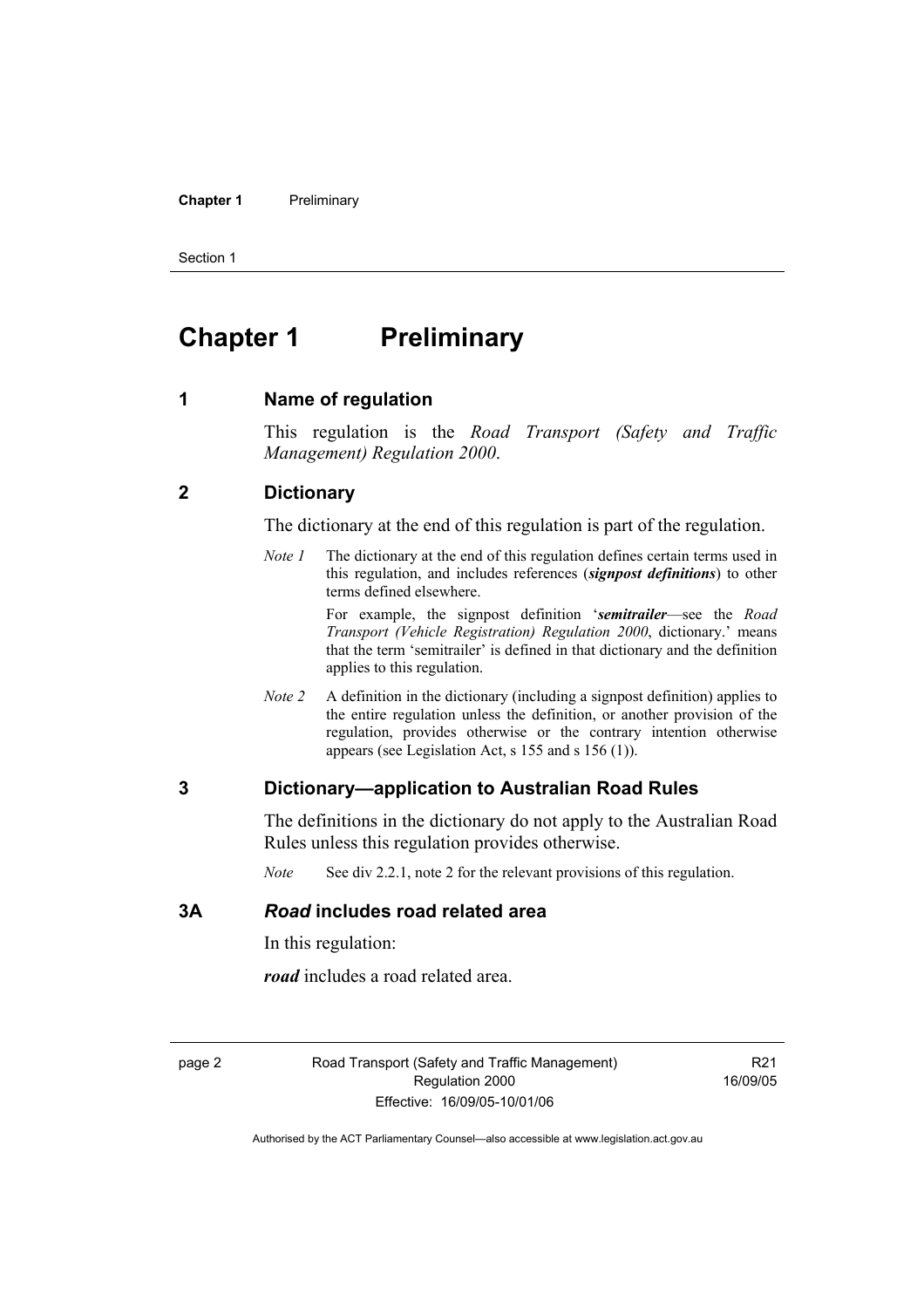#### Section 3B

### **3B Meaning of** *park* **and** *stop*

In this regulation:

*park*, in relation to a driver, includes stop and allow the driver's vehicle to stay (whether or not the driver leaves the vehicle).

*stop*, for a driver, includes park, but does not include stop to reverse the driver's vehicle into a parking bay or other parking space.

#### **4 Notes**

A note in this regulation is explanatory and is not part of this regulation.

*Note* See the Legislation Act, s 127 (1), (4) and (5) for the legal status of notes.

### **4A Offences against regulation—application of Criminal Code etc**

Other legislation applies in relation to offences against this regulation (including the Australian Road Rules).

*Note 1 Criminal Code*

The Criminal Code, ch 2 applies to an offence against this regulation (see Code, pt 2.1).

The chapter sets out the general principles of criminal responsibility (including burdens of proof and general defences), and defines terms used for offences to which the Code applies (eg *conduct*, *intention*, *recklessness* and *strict liability*).

#### *Note 2 Penalty units*

The Legislation Act, s 133 deals with the meaning of offence penalties that are expressed in penalty units.

*Note 3* The Australian Road Rules are to be read with, and as if they formed part of, this regulation (see s 6).

R21 16/09/05 page 3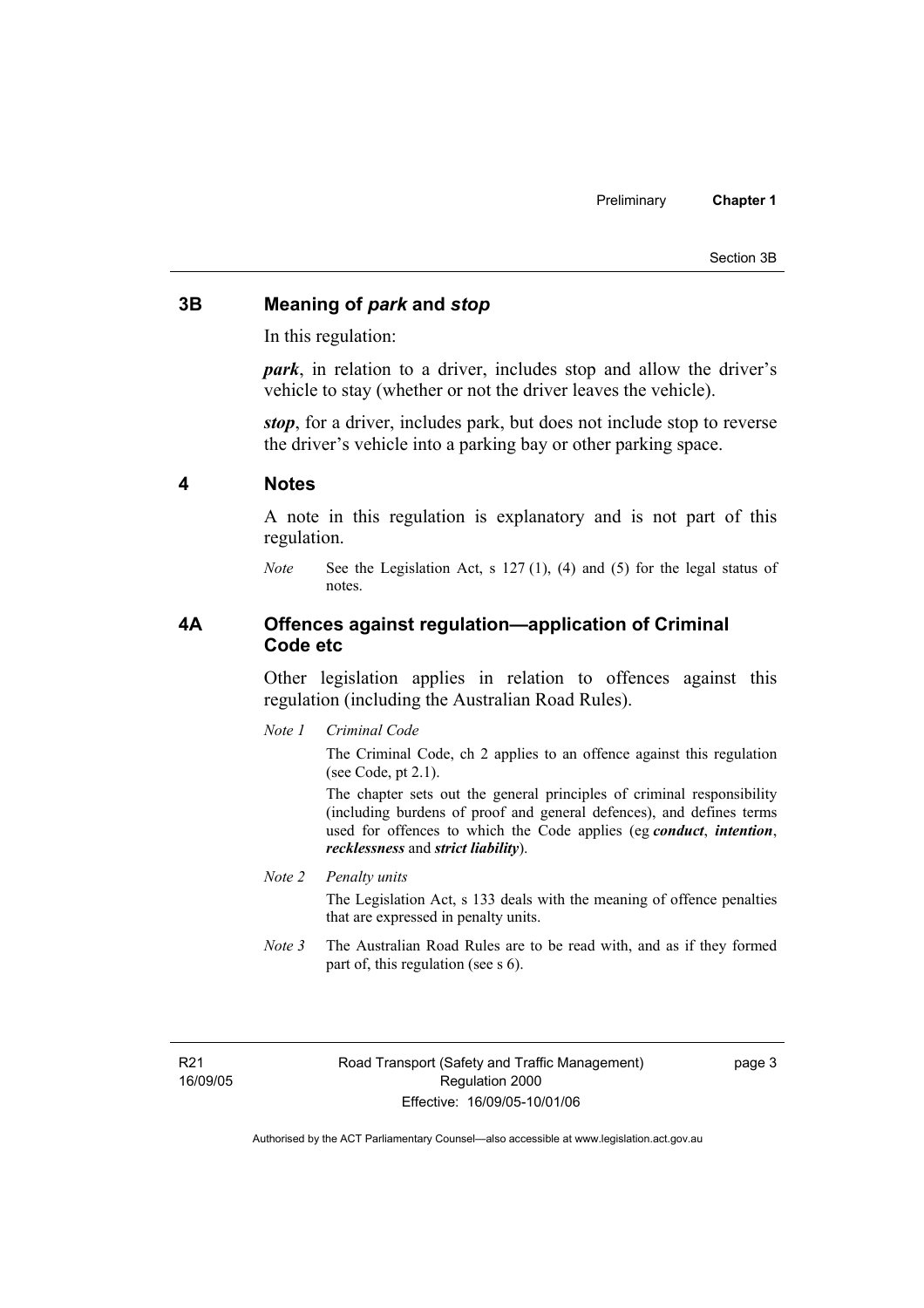#### **Chapter 1** Preliminary

Section 4B

# **4B Offences against regulation are strict liability offences**

An offence against this regulation (including the Australian Road Rules) is a strict liability offence.

#### **4C General defence of accident or reasonable effort**

Without limiting any other defence, it is a defence to an offence against this regulation (including the Australian Road Rules) if the defendant proves that the offence—

- (a) was the result of an accident; or
- (b) could not have been avoided by any reasonable efforts by the defendant.

page 4 Road Transport (Safety and Traffic Management) Regulation 2000 Effective: 16/09/05-10/01/06

R21 16/09/05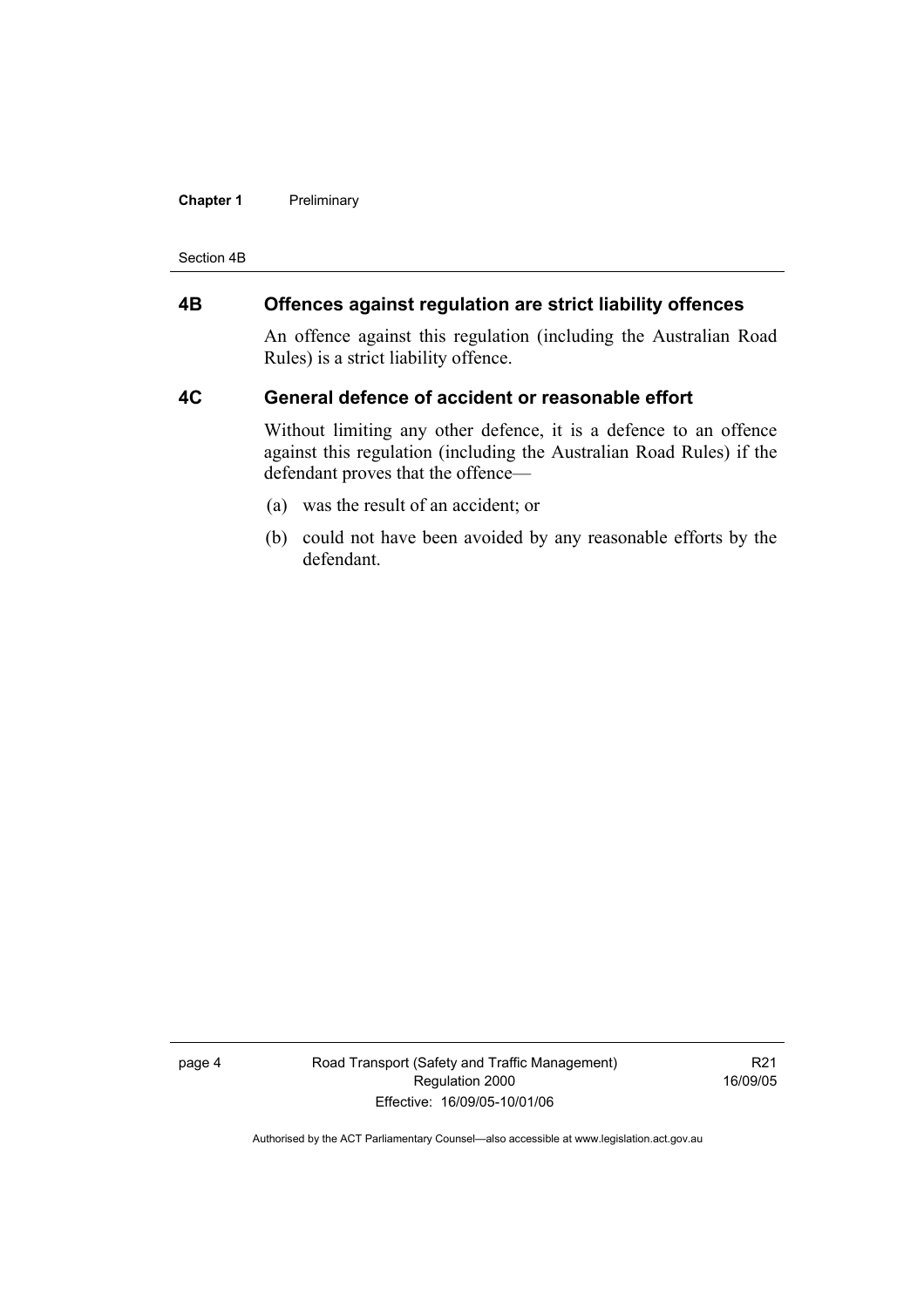# **Chapter 2 Australian Road Rules**

# **Part 2.1 Incorporation into ACT law**

### **5 What are the** *Australian Road Rules*

In this regulation, the *Australian Road Rules* are that part of the publication known as the Australian Road Rules, ISBN 0 7240 8874 1 published by the National Road Transport Commission on 22 October 2003 that consists of the rules approved by the Australian Transport Council under the *National Road Transport Commission Act 1991* (Cwlth).

- *Note 1* The Australian Road Rules are available on the ACT legislation register (www.legislation.act.gov.au).
- *Note 2* The National Road Transport Commission is now the National Transport Commission (see the *National Transport Commission Act 2003* (Cwlth)).

# **6 Incorporation of Australian Road Rules into ACT law**

- (1) The Australian Road Rules (other than rule 2) are to be read with, and as if they formed part of, this regulation.
- (2) Subsection (1) has effect subject to this regulation.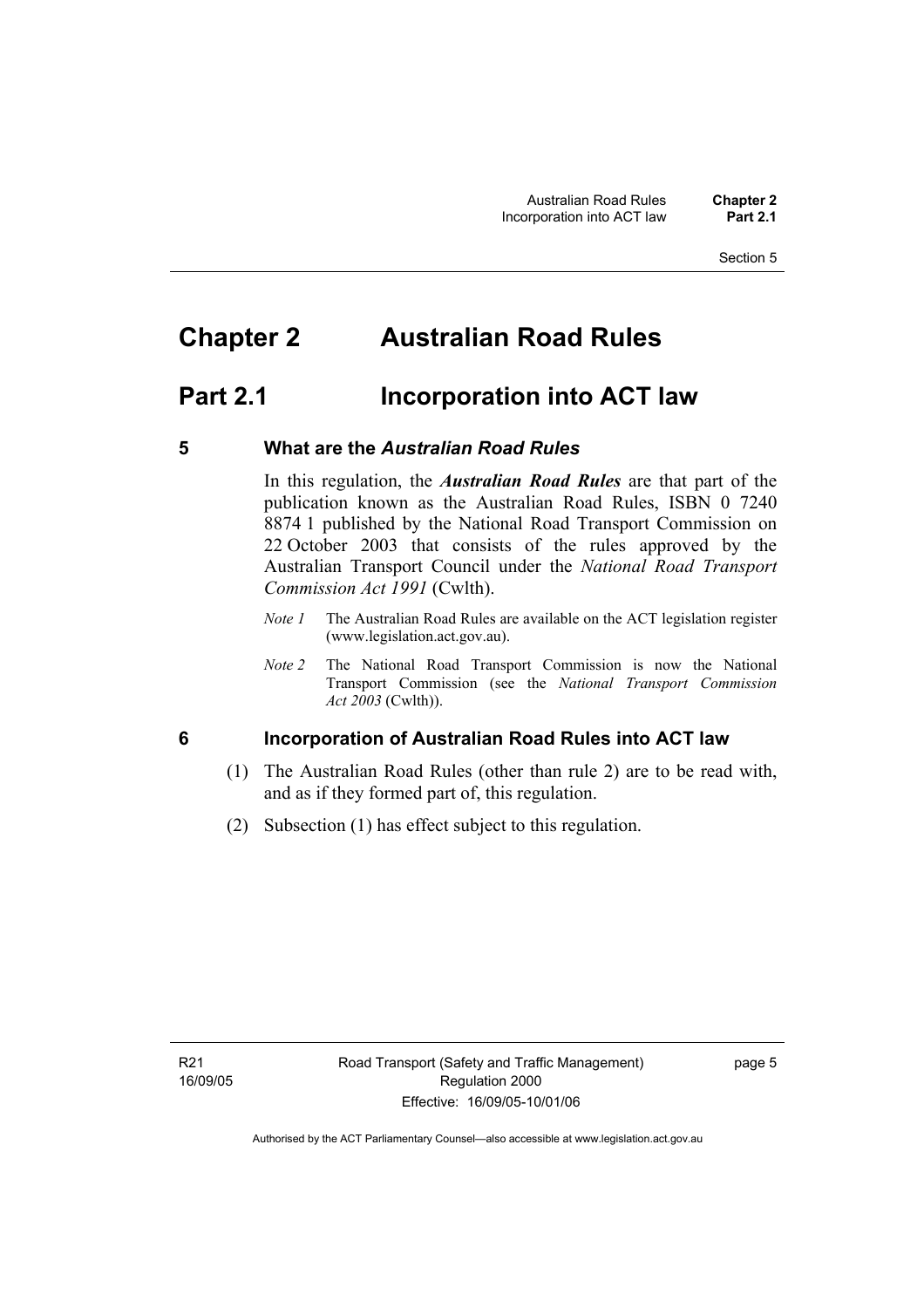**Chapter 2** Australian Road Rules<br>**Part 2.2** How the Australian Road How the Australian Road Rules are incorporated<br>General **Division 2.2.1** 

Section 6

# **Part 2.2 How the Australian Road Rules are incorporated**

# **Division 2.2.1 General**

*Note 1* The Australian Road Rules are not completely self-contained and need to be read with associated laws of each jurisdiction. Many of the rules provide for 'another law of this jurisdiction' to define terms used in the Australian Road Rules for application of the Australian Road Rules in the ACT, to permit things to be done in the ACT otherwise prohibited by the Australian Road Rules or to exempt persons in the ACT from complying with the Australian Road Rules.

| column 1       | column <sub>2</sub>             | column 3                     |
|----------------|---------------------------------|------------------------------|
| item           | <b>ARR</b> provision            | provision of this regulation |
| 1              | 10(2)                           | 8                            |
| $\overline{2}$ | 95                              | 9                            |
| 3              | 104                             | 10                           |
| 4              | 151(3)(b)                       | 11                           |
| 5              | 158(2)(c)                       | 12                           |
| 6              | 170(1)                          | 12A                          |
| 7              | 179(1)(c)                       | 13                           |
| 8              | 179 $(1)$ $(c)$ and $(2)$ $(c)$ | 13A                          |
| 9              | 199(2)                          | 14                           |
| 10             | $206(2)$ (b) and (c)            | 15                           |
| 11             | 207(2)(a)                       | 16                           |
| 12             | 213(5)                          | 16A                          |
| 13             | 215(4)                          | 17                           |
|                |                                 |                              |

*Note 2* The following table sets out the provisions of the Australian Road Rules for which provision is made by this part:

page 6 Road Transport (Safety and Traffic Management) Regulation 2000 Effective: 16/09/05-10/01/06

R21 16/09/05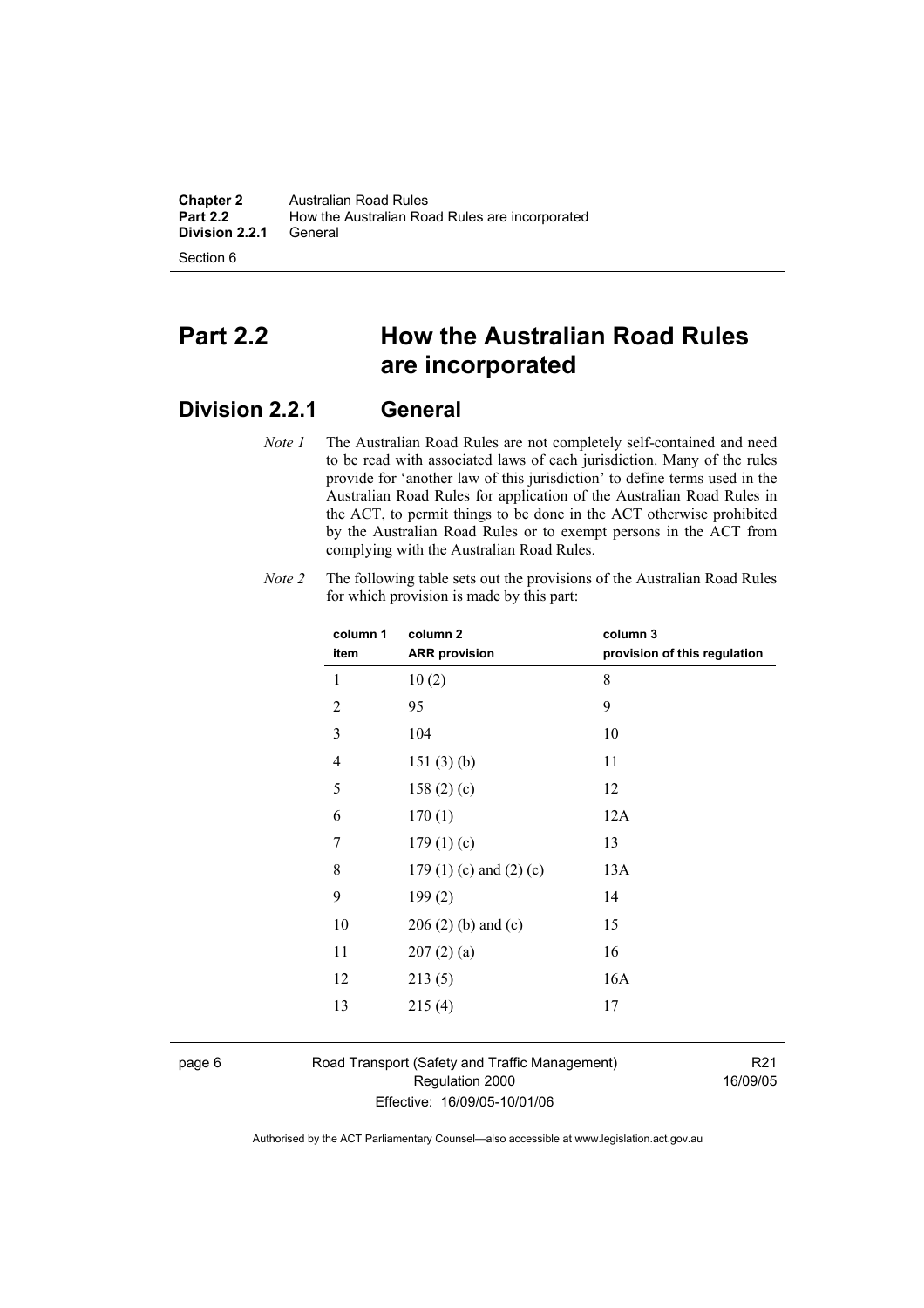#### Australian Road Rules **Chapter 2**  How the Australian Road Rules are incorporated **Part 2.2**  General **Division 2.2.1**

Section 6

| column 1<br>item | column <sub>2</sub><br><b>ARR provision</b> | column 3<br>provision of this regulation |
|------------------|---------------------------------------------|------------------------------------------|
| 14               | 216(3)                                      | 18                                       |
| 15               | 220(3)                                      | 19                                       |
| 16               | 221(f)                                      | 20                                       |
| 17               | 222                                         | 21                                       |
| 18               | 225                                         | 22                                       |
| 19               | 236(6)                                      | 22A                                      |
| 20               | 240(2)                                      | 23                                       |
| 21               | 266(3)(b)                                   | 23B                                      |
| 22               | 266(7)                                      | 24                                       |
| 23               | 267(3)                                      | 25                                       |
| 24               | 270(3)                                      | 26                                       |
| 25               | 271(6)                                      | 27                                       |
| 26               | 280(2)(a)                                   | 27A                                      |
| 27               | 287 (3) (e) and (4)                         | 28                                       |
| 28               | 289(1)(g)                                   | 29                                       |
| 29               | 298                                         | 30                                       |
| 30               | $310(3)$ and $(4)$                          | 31                                       |
| 31               | 313                                         | 32                                       |
| 32               | dict, def <i>approved bicycle</i><br>helmet | 33(1)                                    |
| 33               | dict, def <i>authorised</i> person          | 33(1)                                    |
| 34               | dict, def emergency worker                  | 33(1)                                    |
| 35               | dict, def GVM                               | 33(2)                                    |
| 36               | dict, def hazard warning<br>lights          | 33(3)                                    |

R21 16/09/05 Road Transport (Safety and Traffic Management) Regulation 2000 Effective: 16/09/05-10/01/06

page 7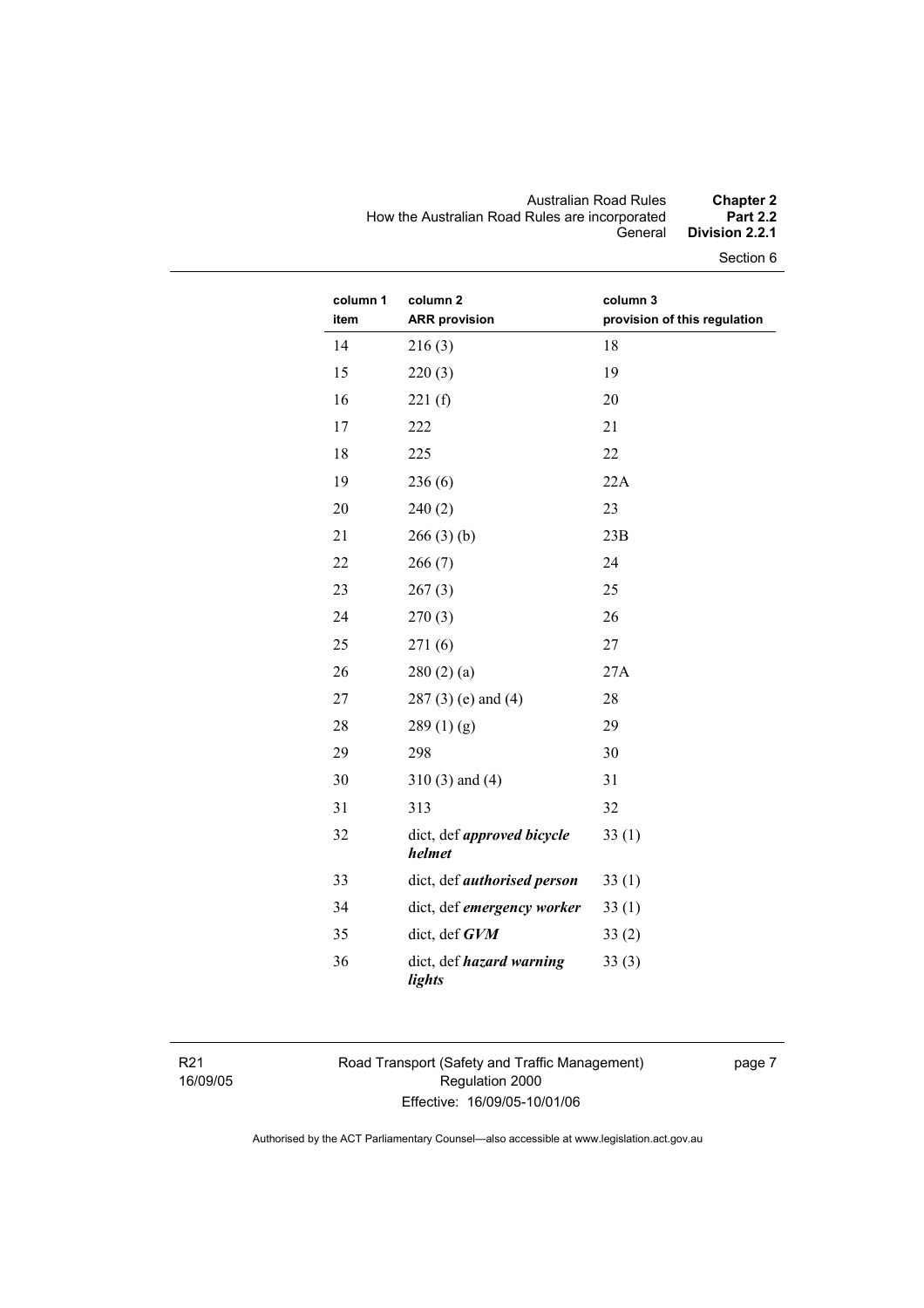#### **Chapter 2** Australian Road Rules<br>**Part 2.2** How the Australian Road How the Australian Road Rules are incorporated<br>General **Division 2.2.1**

Section 6

| column 1<br>item | column 2<br><b>ARR</b> provision                 | column 3<br>provision of this regulation |
|------------------|--------------------------------------------------|------------------------------------------|
| 37               | dict, def <i>mechanical</i><br>signalling device | 33(1)                                    |
| 38               | dict, def <i>oversize</i> vehicle                | 33(1)                                    |
| 39               | dict, def <i>police officer</i>                  | 33(1)                                    |
| 40               | dict, def <i>portable</i> warning<br>triangle    | 33(4)                                    |
| 41               | dict, def <i>postal</i> worker                   | 33(1)                                    |
| 42               | dict, def <i>public bus</i>                      | 33(1)                                    |
| 43               | dict, def <i>taxi</i>                            | 33 (1)                                   |

*Note 3* The following table sets out other provisions of the Australian Road Rules for which provision is made by other territory laws (including provisions in other parts of this regulation):

| column 1<br>item | column <sub>2</sub><br><b>ARR</b> provision | column 3<br>other law                                            |
|------------------|---------------------------------------------|------------------------------------------------------------------|
| 1                | 12(2)                                       | Road Transport (General) Act 1999,<br>s 12                       |
| $\mathcal{L}$    | 13(2)                                       | Road Transport (General) Act 1999,<br>s 12                       |
| 3                | $28(2)$ , n 3                               | this regulation, s 65                                            |
| 4                | $32(2)$ , n 3                               | this regulation, s 65                                            |
| 5                | 185(1)                                      | this regulation, s 100                                           |
| 6                | $287(1)$ , n 2                              | Road Transport (Safety and Traffic<br>Management) Act 1999, s 16 |

page 8 Road Transport (Safety and Traffic Management) Regulation 2000 Effective: 16/09/05-10/01/06

R21 16/09/05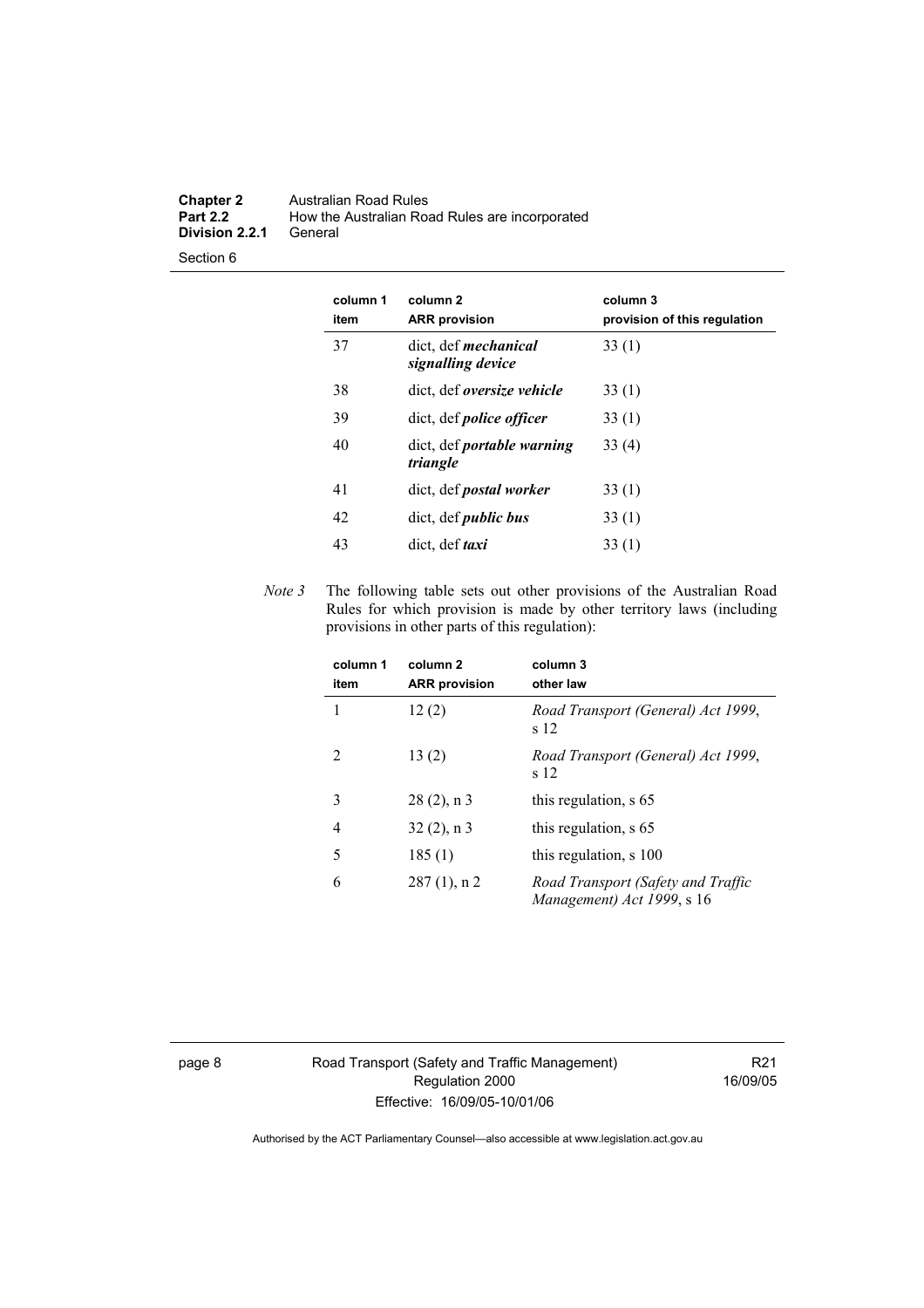Australian Road Rules **Chapter 2**  How the Australian Road Rules are incorporated **Part 2.2**  Other provisions for the Australian Road Rules **Division 2.2.2** 

Section 7

| column 1<br>item | column <sub>2</sub><br><b>ARR</b> provision                                  | column 3<br>other law                                                     |
|------------------|------------------------------------------------------------------------------|---------------------------------------------------------------------------|
|                  | 311 $(1)(c)$                                                                 | Road Transport (Dimensions and<br>Mass) Act 1990                          |
| 8                | 312(3)(c)                                                                    | Road Transport (Safety and Traffic<br>Management) Act 1999, s 31 and s 32 |
| 9                | dict, def <i>parking</i><br><i>permit for</i><br>people with<br>disabilities | this regulation, s 101                                                    |

#### **7 References to another law of this jurisdiction etc**

- (1) In the Australian Road Rules, a reference to *another law of this jurisdiction* includes a reference to the Act.
	- *Note* A reference to an Act includes a reference to the statutory instruments made or in force under the Act, including any regulation (see Legislation Act, s 104).
- (2) In the Australian Road Rules:

*law of this jurisdiction* means a territory law or a law applying as a territory law.

*this jurisdiction* means the Australian Capital Territory.

# **Division 2.2.2 Other provisions for the Australian Road Rules**

#### **8 ARR r 10 (2)—penalties for offences**

For the Australian Road Rules, rule 10 (2), the penalty for an offence against the Australian Road Rules is a maximum penalty of 20 penalty units.

R21 16/09/05 page 9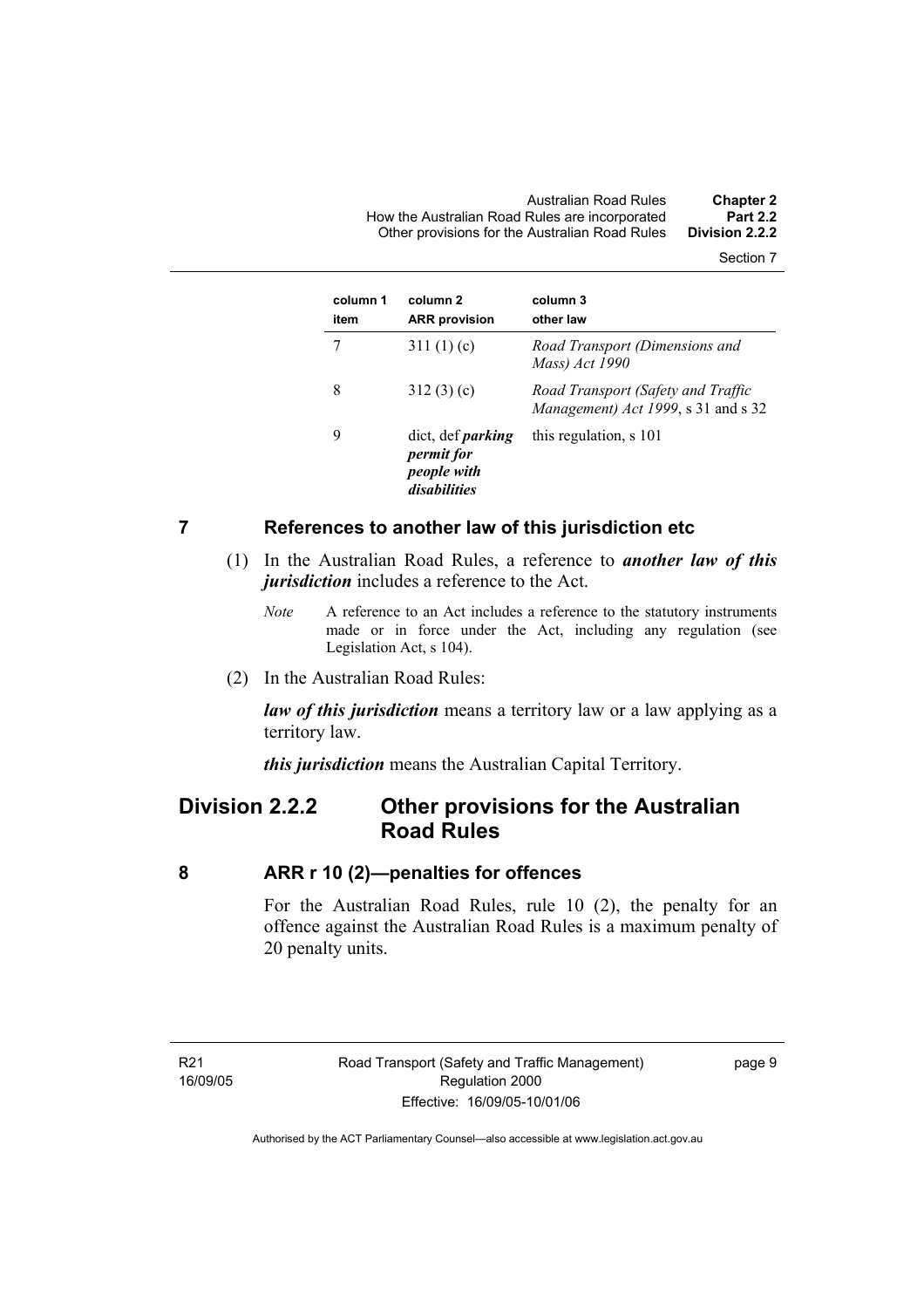**Chapter 2** Australian Road Rules<br>**Part 2.2** How the Australian Ro **Part 2.2 How the Australian Road Rules are incorporated Division 2.2.2** Other provisions for the Australian Road Rules **Other provisions for the Australian Road Rules** 

Section 9

### **9 ARR r 95—emergency stopping lane only signs**

For the Australian Road Rules, rule 95, the driver of a police vehicle or emergency vehicle is permitted to drive in an emergency stopping lane.

### **10 ARR r 104—no truck signs**

For the Australian Road Rules, rule 104, a driver is permitted to drive the vehicle on a road (or a bridge, causeway, ramp or similar structure forming part of a road) past a *no trucks sign* mentioned in rule 104 (1), (2) or (3) if the destination of the driver's vehicle is a place on or reached from the road (or structure) and there is no alternative route by which to reach the destination.

### **11 ARR r 151 (3) (b)—riding a motorbike or bicycle alongside more than 1 other rider**

For the Australian Road Rules, rule 151 (3) (b), the rider of a motorbike or bicycle is permitted to ride alongside more than 1 rider if each of the riders is taking part in an event approved by the road transport authority for this section.

# **12 ARR r 158 (2) (c)—other vehicles permitted to travel in bus lanes**

The drivers of the following vehicles are permitted to drive in a bus lane:

- (a) taxis;
- (b) hire cars;
- (c) motorbikes.
- *Note* Section 27A applies the B light rules to drivers of taxis, hire cars and motorbikes.

R21 16/09/05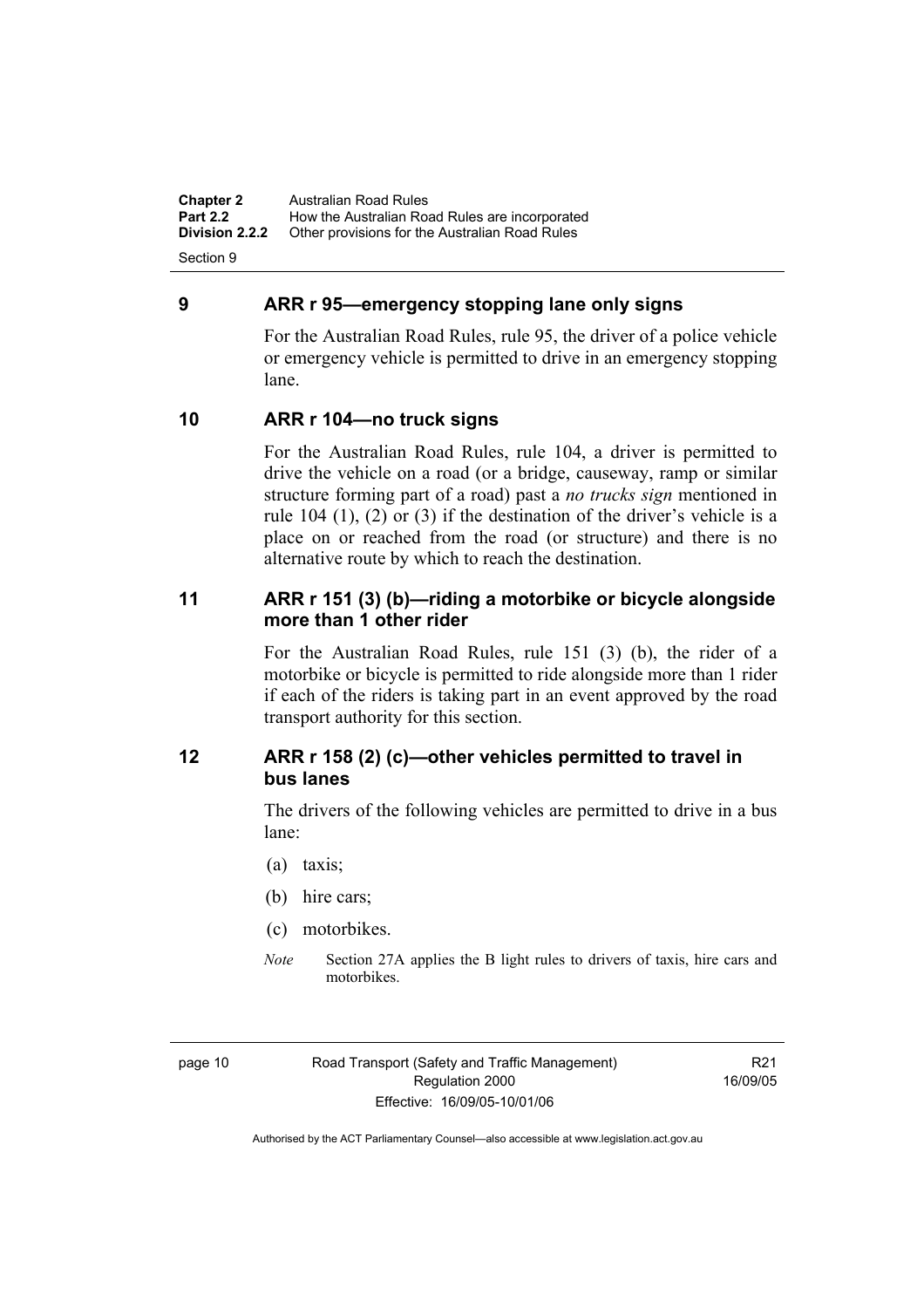Section 12A

# **12A ARR r 170 (1)—driver not to stop in intersection unless permitted**

A driver who contravenes the Australian Road Rules, rule 170 (1) commits an offence.

Maximum penalty: 20 penalty units.

### **13 ARR r 179 (1) (c)—stopping in a loading zone—goods and permit vehicles**

- (1) For the Australian Road Rules, rule 179 (1) (c), the following vehicles are permitted to stop in a loading zone:
	- (a) a motor vehicle that is built mainly for the transport of goods if the vehicle is dropping off, or picking up, goods;
	- (b) a vehicle displaying a current loading zone permit if the vehicle is complying with the conditions of the permit.
- (2) In this section:

*loading zone permit* means a loading zone permit issued under section 100.

# **13A ARR r 179 (1) (c) and (2) (c)—stopping in a loading zone taxis**

- (1) For the Australian Road Rules, rule 179 (1) (c), a taxi that is dropping off, or picking up, a passenger is permitted to stop in a loading zone if—
	- (a) the driver of the taxi does not leave the taxi unattended, otherwise than to comply with a passenger assistance requirement; and
	- (b) the driver complies with subsection (2).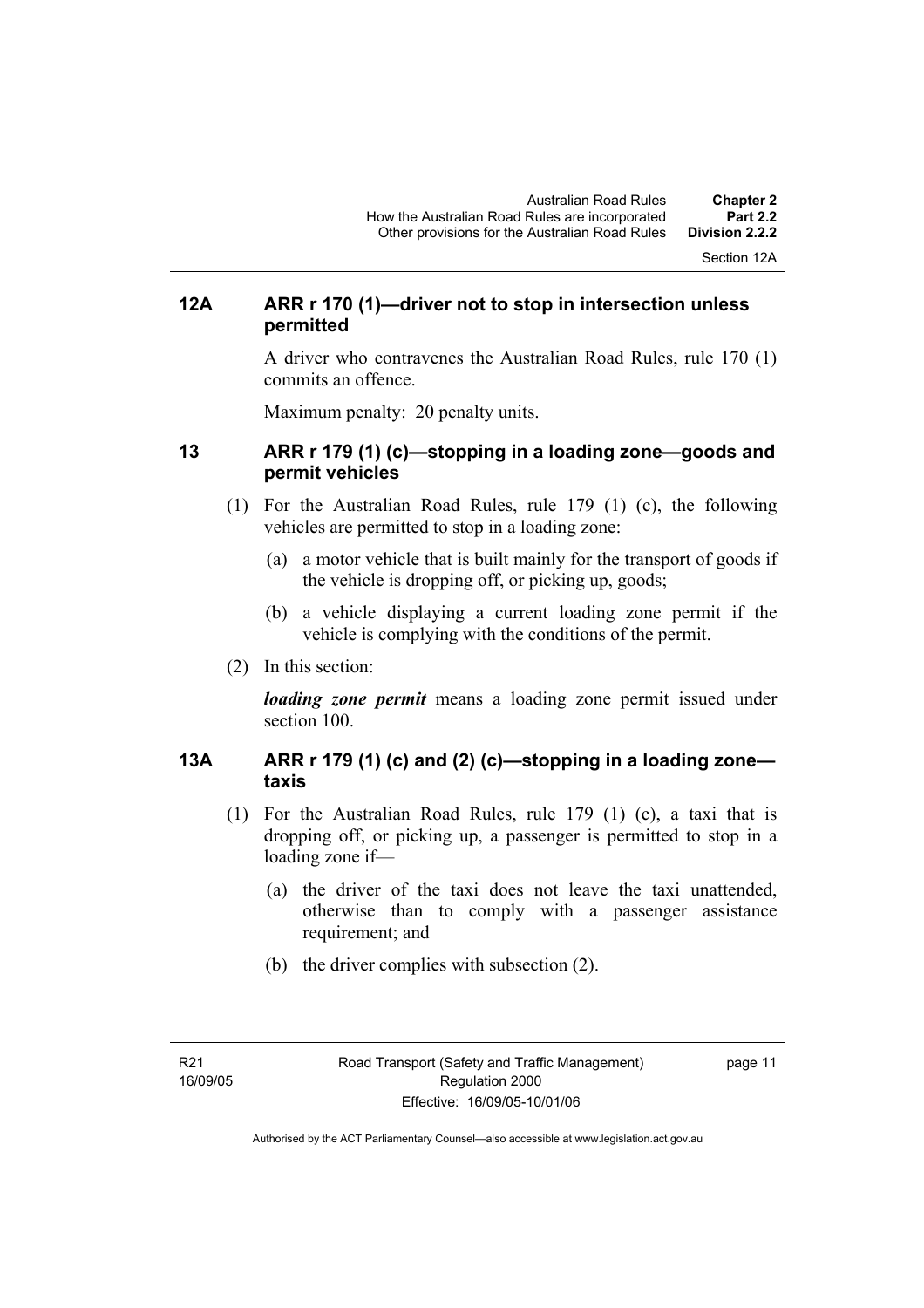| <b>Chapter 2</b>      | Australian Road Rules                          |
|-----------------------|------------------------------------------------|
| <b>Part 2.2</b>       | How the Australian Road Rules are incorporated |
| <b>Division 2.2.2</b> | Other provisions for the Australian Road Rules |
| Section 14            |                                                |

- (2) For the Australian Road Rules, rule 179 (2) (c), the driver must complete the dropping off, or picking up, of the passenger, and drive on—
	- (a) within 2 minutes; or
	- (b) if the driver is required to comply with a passenger assistance requirement—as soon as possible after the driver complies with the requirement.
- (3) In this section:

*passenger assistance requirement* means a requirement under the *Road Transport (Public Passenger Services) Regulation 2002*—

- (a) section 132 (5) (which requires the driver of a wheelchair-accessible taxi to provide reasonable assistance in loading and unloading a wheelchair, or a person in a wheelchair, into or from the taxi); or
- (b) section 135 (5) (which requires a taxi driver to provide reasonable assistance with a passenger's goods).
	- *Note Goods* includes luggage (see the *Road Transport (Public Passenger Services) Regulation 2002*, dict).

*unattended*—a driver leaves a taxi *unattended* if the driver leaves the taxi so the driver is over 3m from the closest point of the taxi.

### **14 ARR r 199 (2)—stopping near a postbox**

For the Australian Road Rules, rule 199 (2):

*public postbox* means a postbox erected, maintained or used by Australia Post.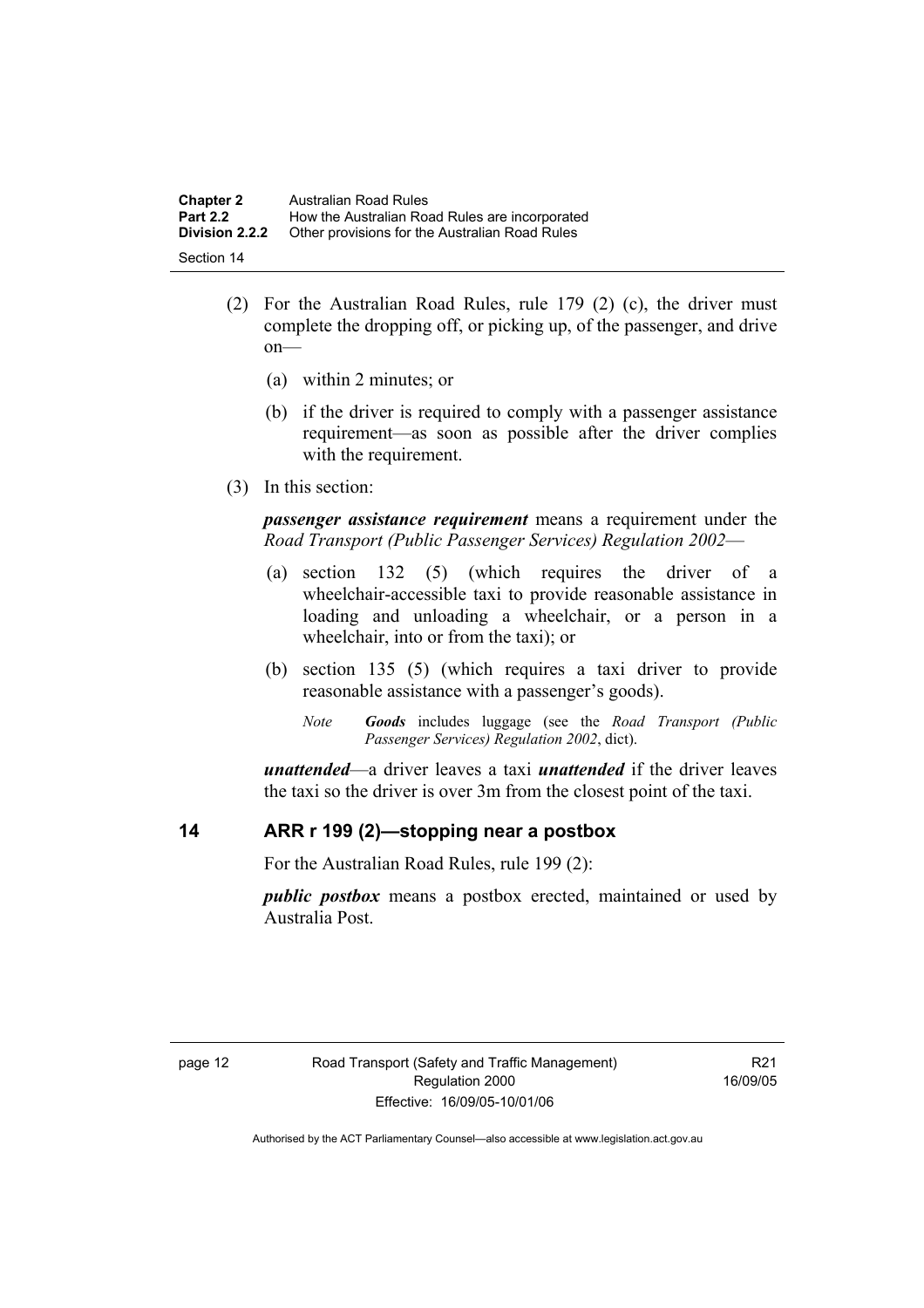Section 15

## **15 ARR r 206 (2) (b), (c)—time extension for people with disabilities permit**

- (1) For the Australian Road Rules, rule 206 (2) (b), a driver to whom the Australian Road Rules, rule 206 applies may park for not longer than 2 hours on a length of road, or in an area, to which a *permissive parking sign* applies if the maximum period of parking allowed by the sign is not longer than 30 minutes.
- (2) For the Australian Road Rules, rule 206 (2) (c), a driver to whom the Australian Road Rules, rule 206 applies may park for an unlimited period on a length of road, or in an area, to which a *permissive parking sign* applies if the maximum period of parking allowed by the sign is longer than 30 minutes.

# **16 ARR r 207 (2) (a)—fees for parking in pay parking spaces**

- (1) For the Australian Road Rules, rule 207 (2) (a), if a *permissive parking sign* applies to a length of road or area that is (or is part of) a pay parking area, the relevant parking fee is payable for parking in a pay parking space on the road or in the area.
- (2) For this section, the relevant parking fee does not become payable under subsection (1) until immediately after a vehicle is parked in the pay parking space concerned.
	- *Note* Pt 3.1 of this regulation makes provision for the administration of pay parking schemes (including the designation of pay parking areas by the erection of permissive parking signs and the fixing of fees).

# **16A ARR r 213 (5)—making a motor vehicle secure exception**

Every driver is exempt from the Australian Road Rules, rule 213 (5).

page 13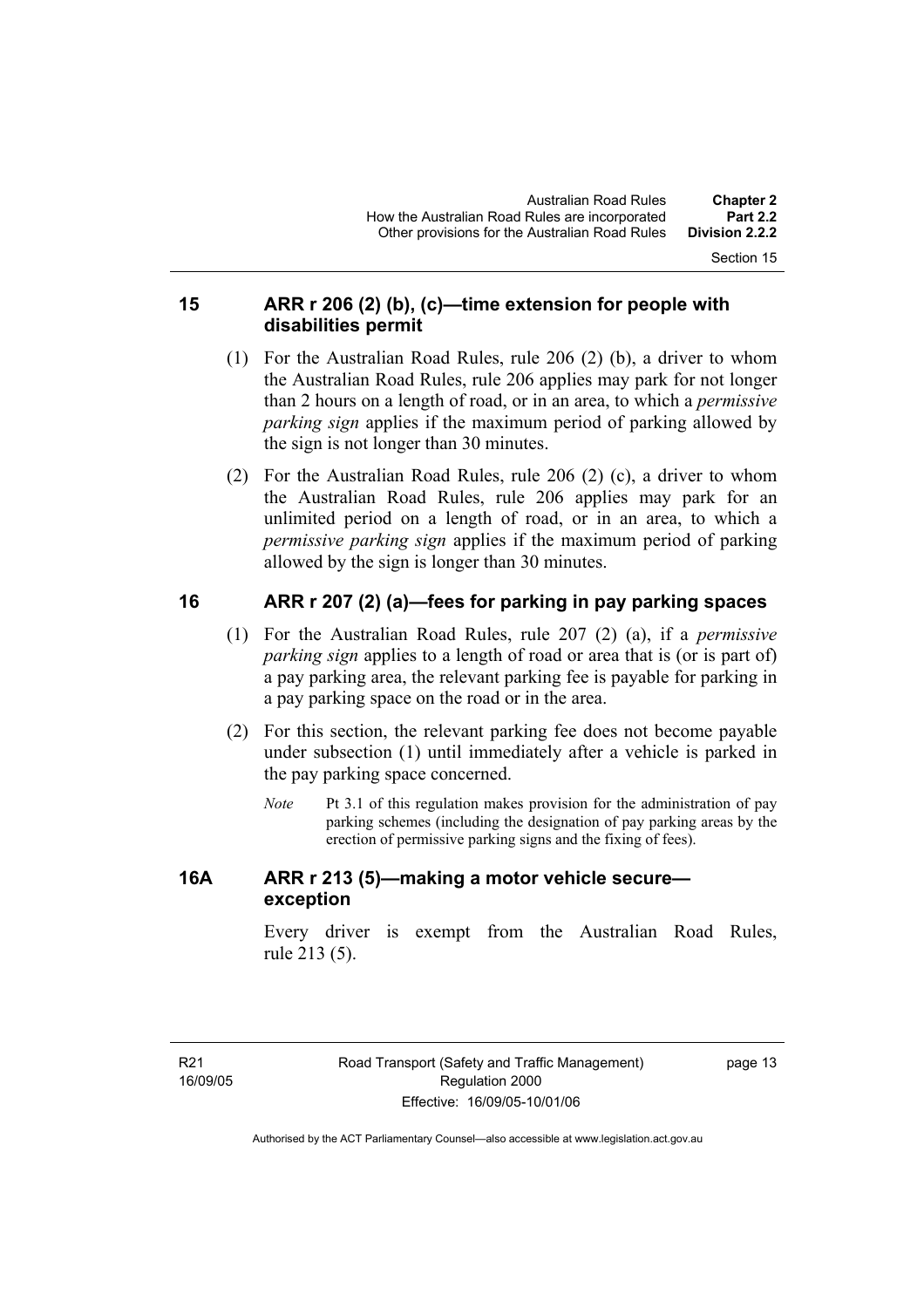**Chapter 2** Australian Road Rules<br>**Part 2.2** How the Australian Ro **Part 2.2 How the Australian Road Rules are incorporated Division 2.2.2** Other provisions for the Australian Road Rules **Other provisions for the Australian Road Rules** Section 17

## **17 ARR r 215 (4)—lights required to be fitted to a vehicle**

For the Australian Road Rules, rule 215 (4), the lights required to be fitted to a vehicle are the lights required to be fitted to the vehicle under the *Road Transport (Vehicle Registration) Regulation 2000,*  schedule 1.

### **18 ARR r 216 (3)—towing a vehicle at night or in hazardous weather conditions**

For the Australian Road Rules, rule 216 (3):

*dangerous goods*—see the *Road Transport Reform (Dangerous Goods) Regulations 1997* (Cwlth), regulation 2.2.

*placard load*—see the *Road Transport Reform (Dangerous Goods) Regulations 1997* (Cwlth), regulation 2.13.

### **19 ARR r 220 (3)—using lights on vehicles that are stopped**

For of the Australian Road Rules, rule 220 (3), a light of a kind required to be fitted to a vehicle is a light of that kind required to be fitted to the vehicle under the *Road Transport (Vehicle Registration) Regulation 2000*, schedule 1.

### **20 ARR r 221 (f)—using hazard warning lights on buses carrying children**

- (1) This section applies to a bus that is carrying children and is fitted with hazard warning lights in accordance with the *Road Transport (Vehicle Registration) Regulation 2000*, schedule 1, but is not fitted with any other warning lights in accordance with that schedule.
- (2) For the Australian Road Rules, rule 221 (f), if the driver of the bus stops the bus to drop off or pick up a child, the driver is permitted to operate the hazard warning lights.

R21 16/09/05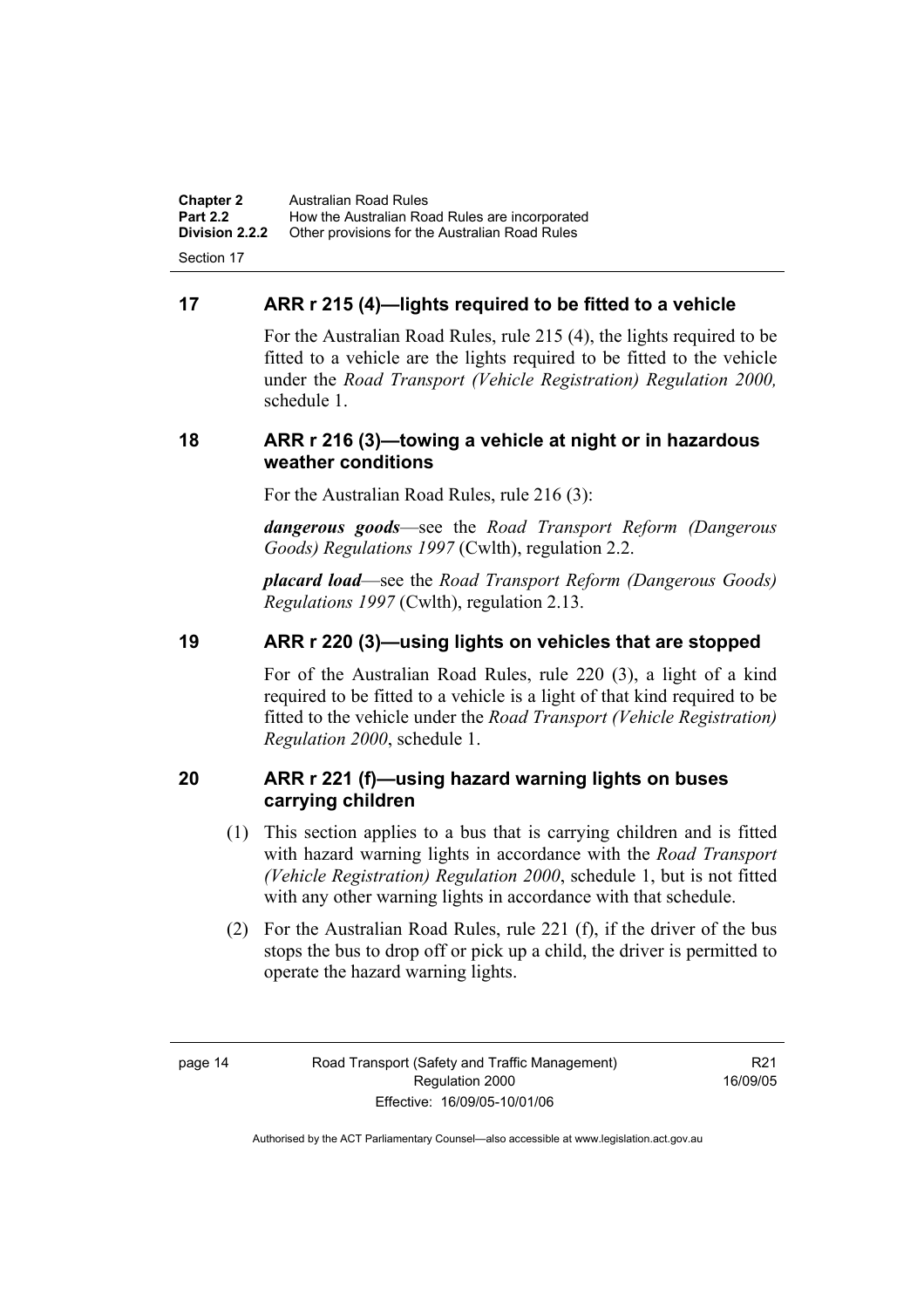Section 21

### **21 ARR r 222—using warning lights on buses carrying children**

- (1) This section applies to a bus that is carrying children and is fitted with warning lights (other than hazard warning lights) in accordance with the *Road Transport (Vehicle Registration) Regulation 2000*, schedule 1.
- (2) For the Australian Road Rules, rule 222, the driver of the bus must operate the warning lights by activating them.

#### **22 ARR r 225—use of radar detectors**

Every driver is exempt from rule 225 of the Australian Road Rules.

*Note* The Australian Road Rules, r 225 is superfluous in the ACT because the Act,  $s \theta(2)$  makes it an offence for a person to drive or park a motor vehicle on a road or road related area if a traffic offence evasion device is fitted to, applied to, or carried in the vehicle.

#### **22A ARR r 236 (6)—hitchhiking, roadside commerce etc permitted**

- (1) For the Australian Road Rules, rule 236 (6)—
	- (a) a pedestrian may stand on, or move onto, a road to—
		- (i) solicit contributions, employment or business from an occupant of a vehicle; or
		- (ii) hitchhike; or
		- (iii) display an advertisement; or
		- (iv) sell or offer articles for sale; or
		- (v) wash or clean, or offer to clean, the windscreen of a vehicle; and
	- (b) a person in a vehicle may buy, or offer to buy, an article or service from a person standing on a road.

| R <sub>21</sub> | Road Transport (Safety and Traffic Management) | page 15 |
|-----------------|------------------------------------------------|---------|
| 16/09/05        | Regulation 2000                                |         |
|                 | Effective: 16/09/05-10/01/06                   |         |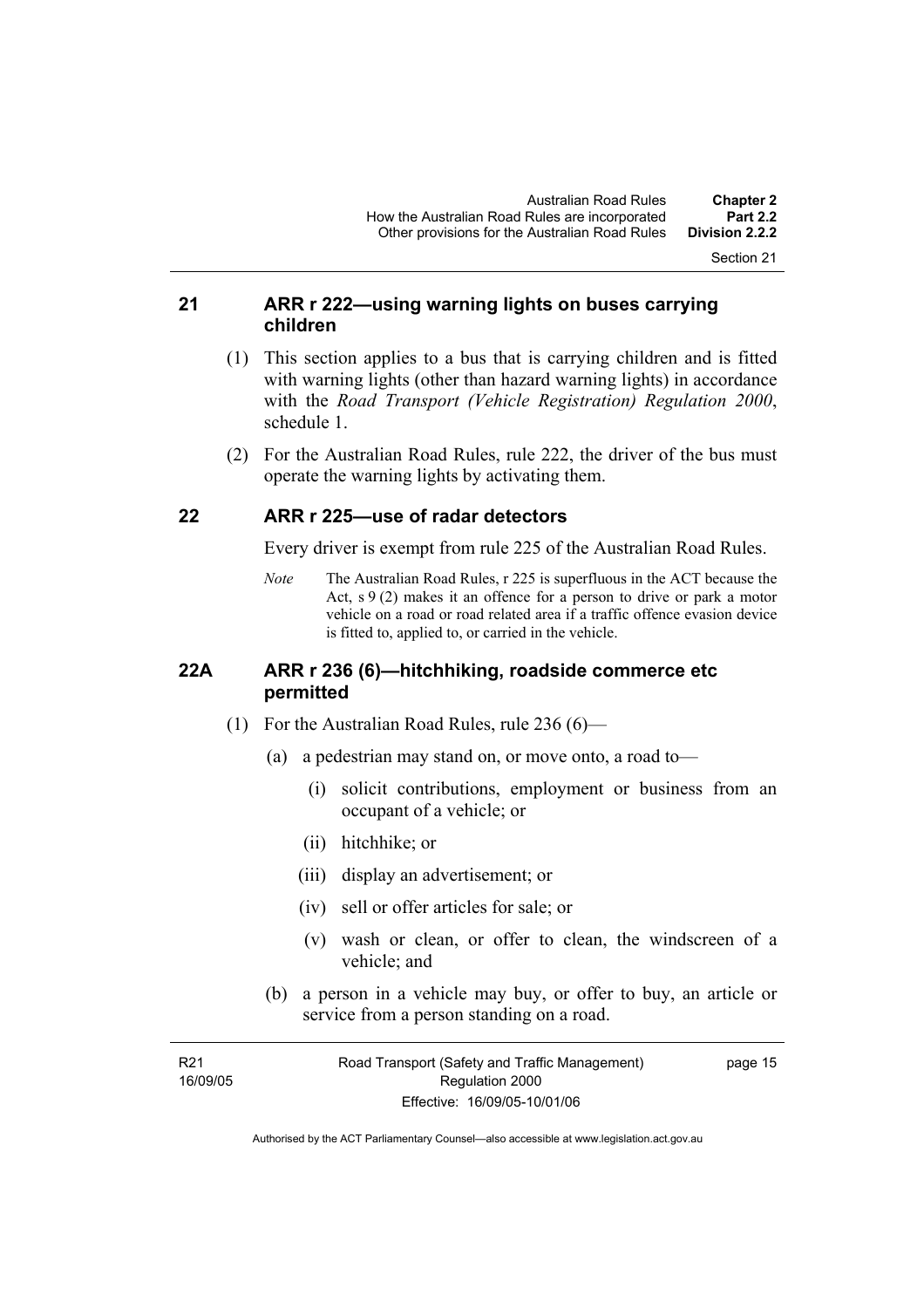| <b>Chapter 2</b>      | Australian Road Rules                          |
|-----------------------|------------------------------------------------|
| <b>Part 2.2</b>       | How the Australian Road Rules are incorporated |
| <b>Division 2.2.2</b> | Other provisions for the Australian Road Rules |
| Section 23            |                                                |

(2) In this section:

*road* includes any shoulder of the road, and any median strip, painted island or traffic island, but does not include any other roadrelated area.

*Note Median strip*, *painted island* and *traffic island* are defined in the Australian Road Rules, dictionary, *shoulder* is defined in ARR, r 12, and *road-related area* is defined in the ARR, r 13.

#### **23 ARR r 240 (2)—wheeled recreational devices and toys not to be used on certain roads**

For the Australian Road Rules, rule 240 (2), a person must not travel in or on a wheeled recreational device on any road at night.

#### **23B ARR r 266 (3) (b)—wearing of seatbelts by passengers under 16 years old**

- (1) For the Australian Road Rules, rule 266 (3) (b), all passengers in or on a motor vehicle (other than a bus or motor bike) who are at least 1 year old, but under 16 years old, must be restrained in an approved child restraint or wear a seatbelt unless they are exempt from wearing a seatbelt under a territory law.
	- *Note* For the circumstances in which a person is exempt from wearing a seatbelt, see the Australian Road Roads, r 267 and this section, s (2).
- (2) A passenger mentioned in subsection (1) is exempt from wearing a seatbelt if—
	- (a) the motor vehicle is not required to be fitted with child restraint anchorages or seatbelts under the 2nd or 3rd edition ADR and the vehicle has not been fitted with a child restraint anchorage point or a seatbelt for a seating position that is available for the passenger; or
	- (b) the motor vehicle is registered in a State that does not have a law that substantially corresponds to subsection (1); or

| page 16 | Road Transport (Safety and Traffic Management) | R <sub>21</sub> |
|---------|------------------------------------------------|-----------------|
|         | Regulation 2000                                | 16/09/05        |
|         | Effective: 16/09/05-10/01/06                   |                 |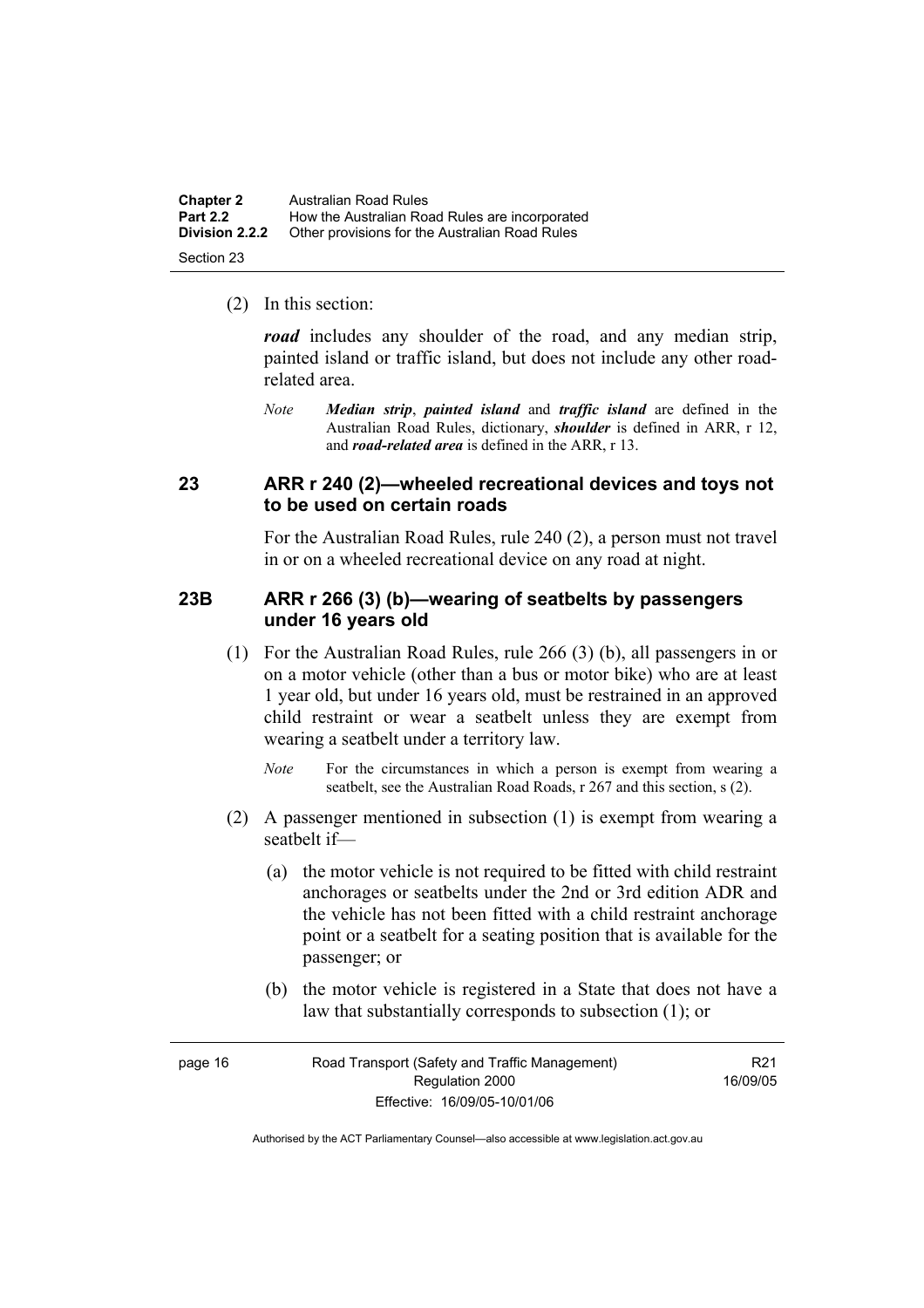- (c) the motor vehicle is a taxi or hire car and a seating position (other than a front passenger seat) fitted with a suitable approved child restraint or seatbelt is not available for the passenger.
- *Note 1* The exemption applies to a passenger in a vehicle that has 2 or more rows of seats only if the passenger sits in the rear seats, see the ARR, r 267 (1).
- *Note 2* The defence of sudden or extraordinary emergency is also available, see the Criminal Code, s 41.
- (3) In this section:

*2nd edition ADR*—see the *Road Transport (Vehicle Registration) Regulation 2000*, schedule 1, section 1.14.

*3rd edition ADR*—see the *Road Transport (Vehicle Registration) Regulation 2000*, schedule 1, section 1.15.

### **24 ARR r 266 (7)—wearing of seatbelts by passengers under 16 years old**

For the Australian Road Rules, rule 266 (7:

*approved child restraint* means a child restraint that is approved by the road transport authority under section 66 (1) (b) (Approvals etc by road transport authority).

### **25 ARR r 267 (3)—certificates of exemption from wearing seatbelts**

For the Australian Road Rules, rule 267 (3) a certificate is issued under a law of this jurisdiction for a person if—

- (a) the certificate is signed by a doctor; and
- (b) it certifies that—
	- (i) the person cannot wear a seatbelt for medical reasons; or

R21 16/09/05 Road Transport (Safety and Traffic Management) Regulation 2000 Effective: 16/09/05-10/01/06

page 17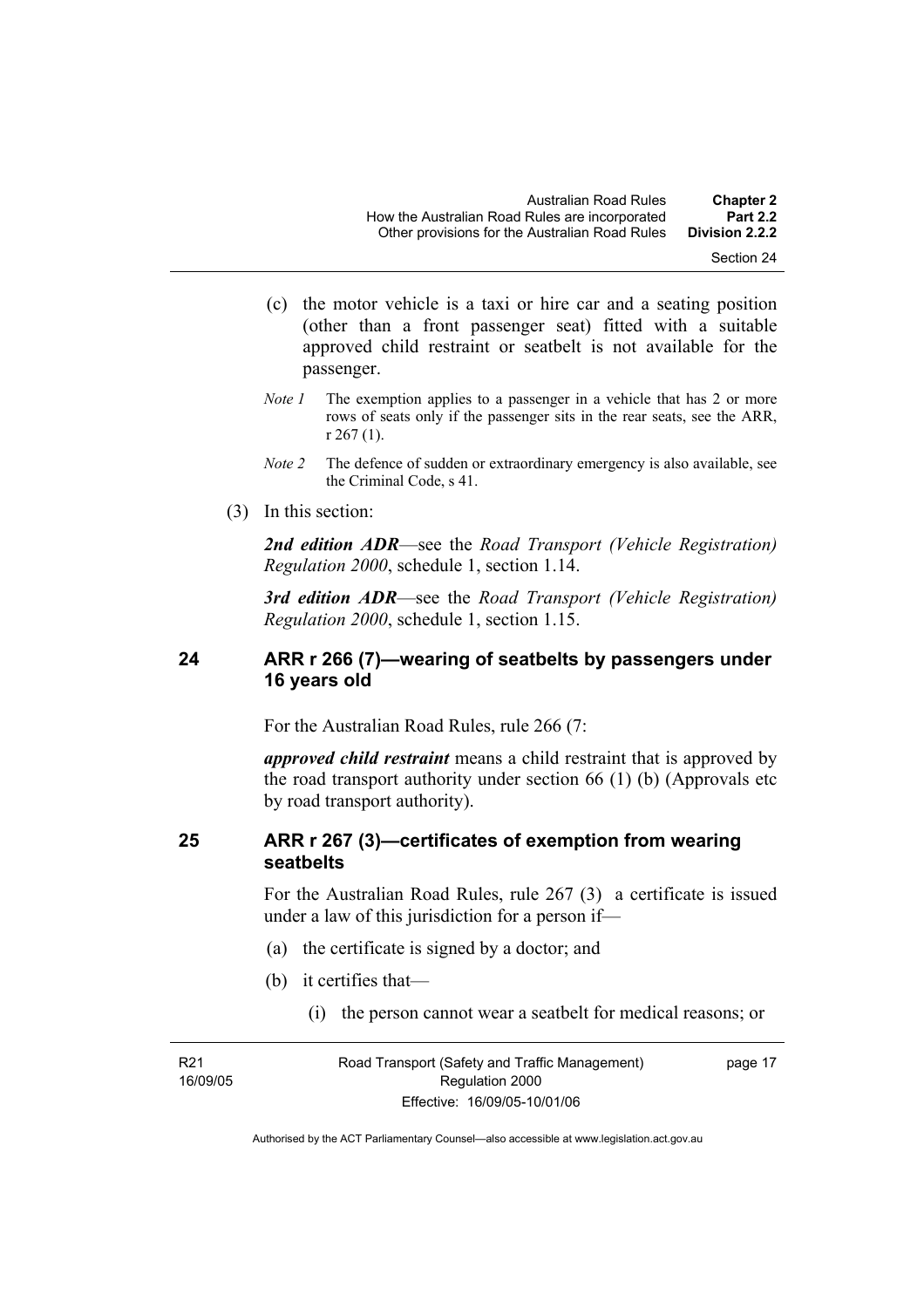| <b>Chapter 2</b>                    | Australian Road Rules                          |
|-------------------------------------|------------------------------------------------|
| <b>Part 2.2</b>                     | How the Australian Road Rules are incorporated |
| <b>Division 2.2.2</b><br>Section 26 | Other provisions for the Australian Road Rules |

 (ii) the person cannot, because of that person's size, build or any other physical characteristic, safely drive a vehicle while wearing a seatbelt.

#### **26 ARR r 270 (3)—wearing motorbike helmets**

For the Australian Road Rules, rule 270 (3):

*approved motor bike helmet* means a protective helmet for motor bike riders that is approved by the road transport authority under section 66 (1) (c) (Approvals etc by road transport authority).

#### **27 ARR r 271 (6)—riding on motorbikes**

For the Australian Road Rules, rule 271 (6):

- (a) the Australian Road Rules, rule 271 (2) does not apply to a passenger on a motorbike to the extent that the passenger is exempt from the subrule under section 67 (Exemption from requirement about riding on motorbikes); and
- (b) the Australian Road Rules, rule 271 (3) does not apply to the rider of a motorbike in relation to a passenger to the extent that, under paragraph (a), rule 271 (2) does not apply to the passenger.

# **27A ARR r 280 (2) (a)—other vehicles to which B light rules apply**

The following classes of vehicles are specified:

- (a) taxis;
- (b) hire cars;
- (b) motorbikes.
- *Note* This section applies the B light rules to taxi and hire car drivers and riders of motorbikes who, under s 12, are allowed to drive in bus lanes.

page 18 Road Transport (Safety and Traffic Management) Regulation 2000 Effective: 16/09/05-10/01/06

R21 16/09/05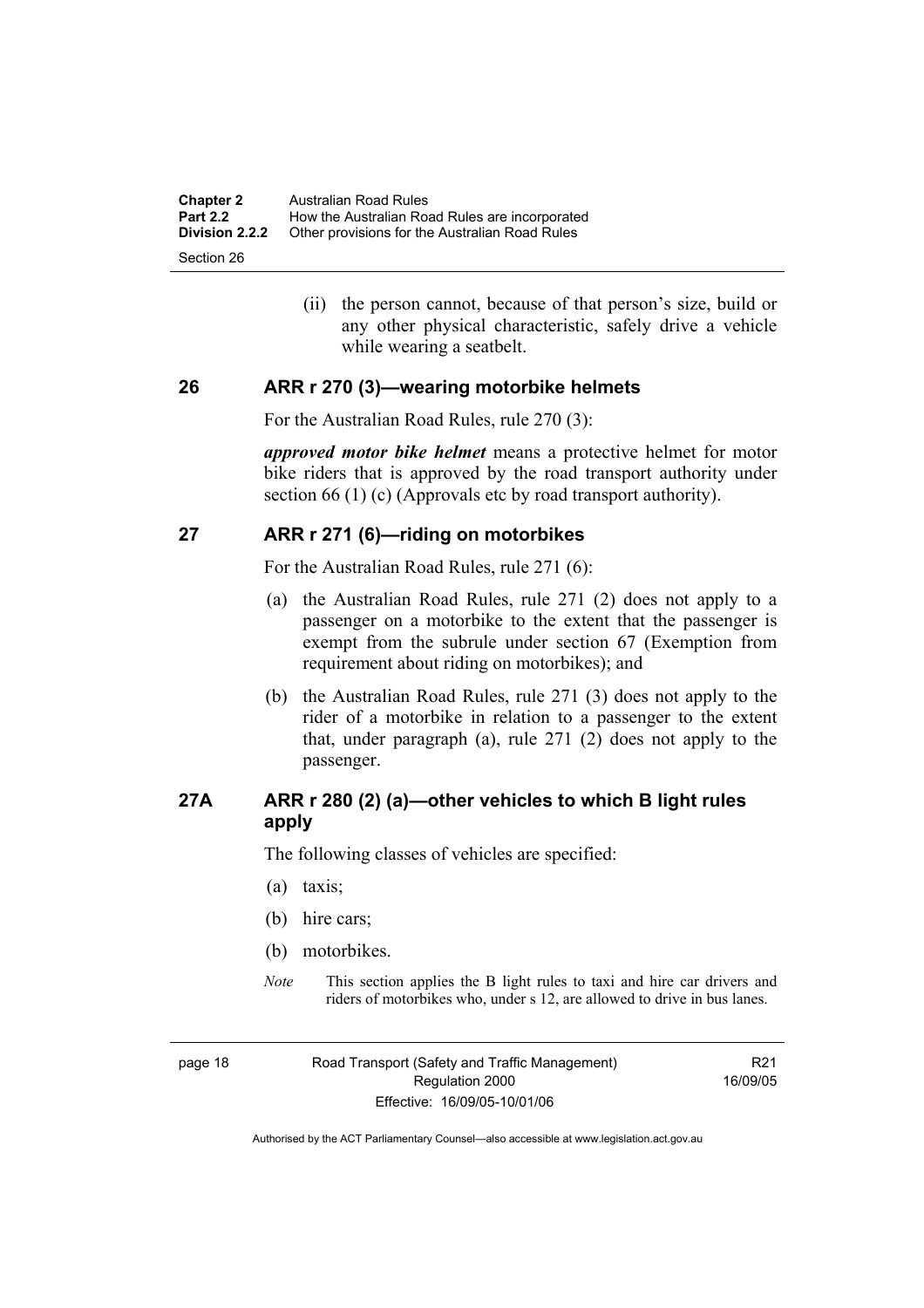#### Section 28

#### **28 ARR r 287 (3) (e), (4)—duties of participants in crashes**

- (1) For the Australian Road Rules, rule 287 (3) (e), every crash not mentioned in the Australian Road Rules, rule 287 (3) (a) to (d) must be reported to a police officer.
	- *Note* The Australian Road Rules, r 287 (3) (e) requires the driver (or the driver's representative) to give the driver's required particulars, within the required time, about a crash to a police officer if the crash is required to be reported to a police officer under another law of this jurisdiction.
- (2) For the Australian Road Rules, rule 287 (4), definition of *required particulars*, information required to be given to a police officer about a crash includes an explanation of the circumstances of the crash.

#### **29 ARR r 289 (1) (g)—driving on a nature strip**

For the Australian Road Rules, rule 289 (1) (g), a driver may drive the driver's vehicle on a nature strip adjacent to a length of road in a built-up area if the vehicle—

- (a) is a motor vehicle (other than a ride-on lawnmower) that is built and used solely for cutting grass, or for purposes incidental to cutting grass; or
- (b) is a motor vehicle that is designed for cleaning footpaths and is being driven on the nature strip for the purpose of cleaning a footpath and is displaying an amber flashing light; or
- (c) is being used to transport goods or materials for use in (or for the purposes of) the construction or maintenance of roads by or on behalf of the Territory; or
- (d) is a postal vehicle that is
	- (i) a motorbike with an engine capacity of not more than 110mL; and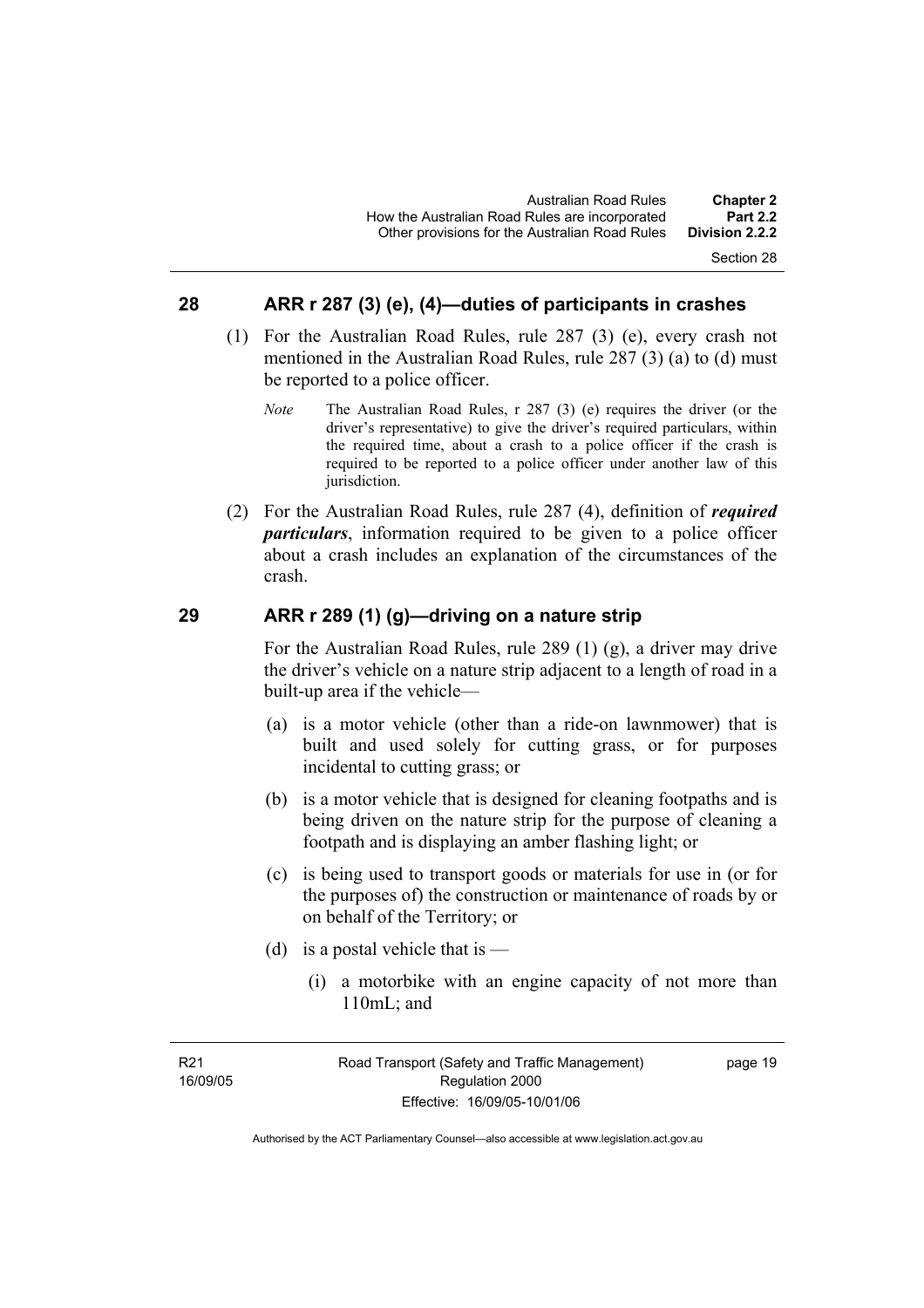| <b>Chapter 2</b> | Australian Road Rules                          |
|------------------|------------------------------------------------|
| <b>Part 2.2</b>  | How the Australian Road Rules are incorporated |
| Division 2.2.2   | Other provisions for the Australian Road Rules |
| Section 30       |                                                |

- (ii) being driven at a speed of not more than 10km/h.
- (e) is being used by a person in the course of his or her duties as a person authorised under this regulation to use a traffic offence detection device.

#### **30 ARR r 298—driving with a person in or on a trailer**

- (1) For the Australian Road Rules, rule 298, a trailer is exempt if—
	- (a) the trailer is being towed by a police vehicle or emergency vehicle; or
	- (b) the carriage of passengers is permitted in a part of the trailer and anyone in the trailer is in that part; or
	- (c) anyone who is in the trailer is engaged in the door-to-door delivery or collection of goods, or in the collection of waste or garbage, and the trailer is not travelling faster than 25 km/h; or
	- (d) in all the circumstances, there is no reasonable danger of anyone in the trailer falling from the trailer or being injured.
- (2) For this section, the carriage of passengers is permitted in a part of a trailer if the part is designed primarily for—
	- (a) the carriage of passengers; or
	- (b) the carriage of goods, but is enclosed.
- (3) In this section:

*enclosed*, for a part of a trailer, means enclosed by—

- (a) the structure of the trailer; or
- (b) a canopy, cage or other device fitted to the trailer that is of a kind approved by the road transport authority under section 66 (1) (d) (Approvals etc by road transport authority).

*in* includes on.

page 20 Road Transport (Safety and Traffic Management) Regulation 2000 Effective: 16/09/05-10/01/06

R21 16/09/05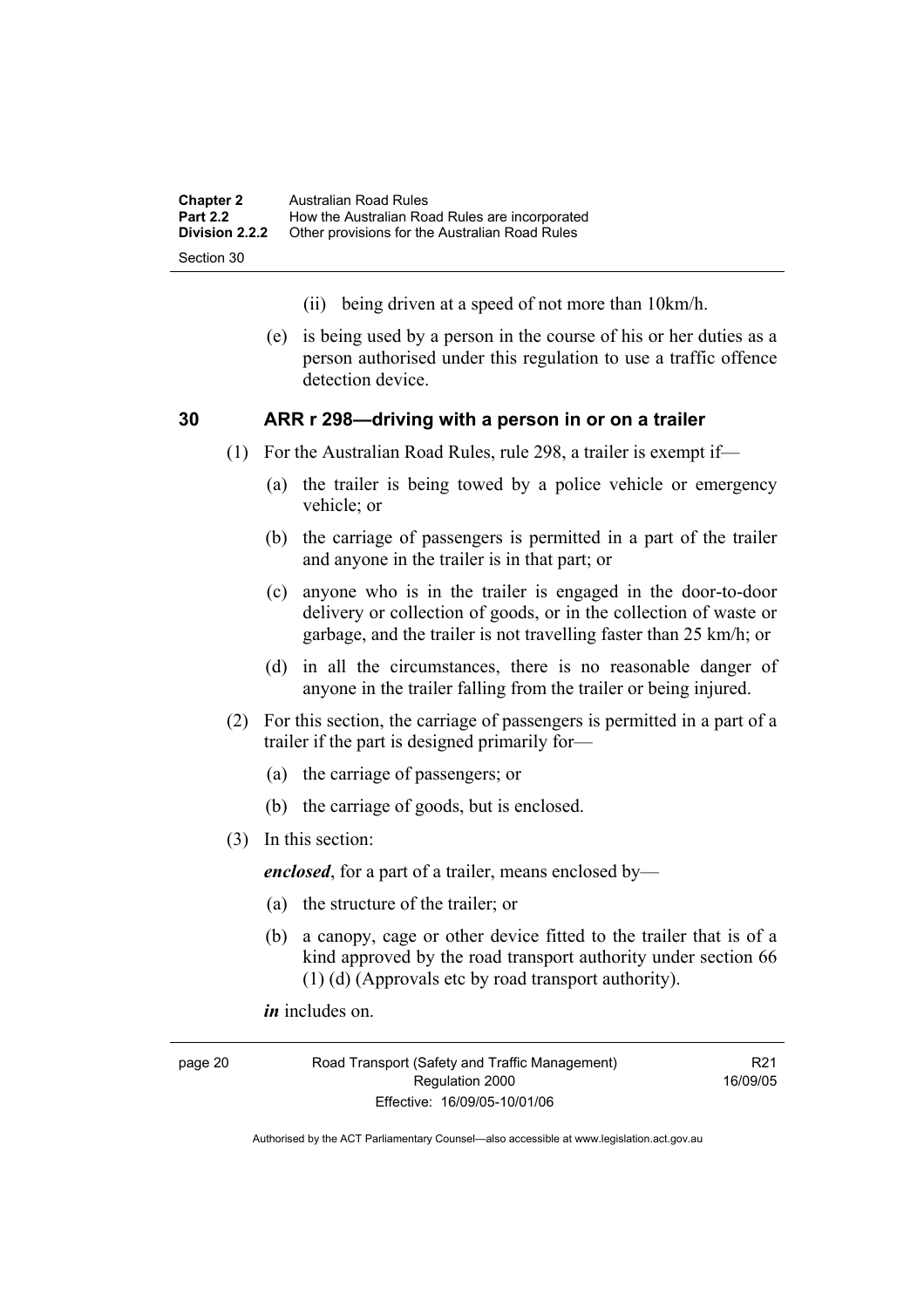### **31 ARR r 310 (3), (4)—exemption for road workers etc**

- (1) For the Australian Road Rules, rule 310 (3) (b), the road transport authority may authorise a person to engage in speed zoning tests.
- (2) For the Australian Road Rules, rule 310 (4), definition of *roadworks*, the road transport authority may authorise—
	- (a) installation or maintenance work on, above or below a road; or
	- (b) installation or maintenance of a traffic control device; or
	- (c) a traffic survey.
- (3) This section is additional to, and does not limit, any other power of the road transport authority or anyone else under a territory law to authorise something mentioned in this section.
	- *Note* Under the Act, the road transport authority can authorise a person to install or display (or to interfere with, change or remove) a prescribed traffic control device.

### **32 ARR r 313—postal workers**

For the Australian Road Rules, rule 313 —

- (a) the Australian Road Rules, rule 186 (Stopping in a mail zone) does not apply to the driver of a postal vehicle; and
- (b) the Australian Road Rules, rule 288 (Driving on a path) does not apply to the driver of a postal vehicle if—
	- (i) the vehicle is a motorbike with an engine capacity of not more that 110mL; and
	- (ii) the vehicle is being driven at a speed of not more than 10km/h.

page 21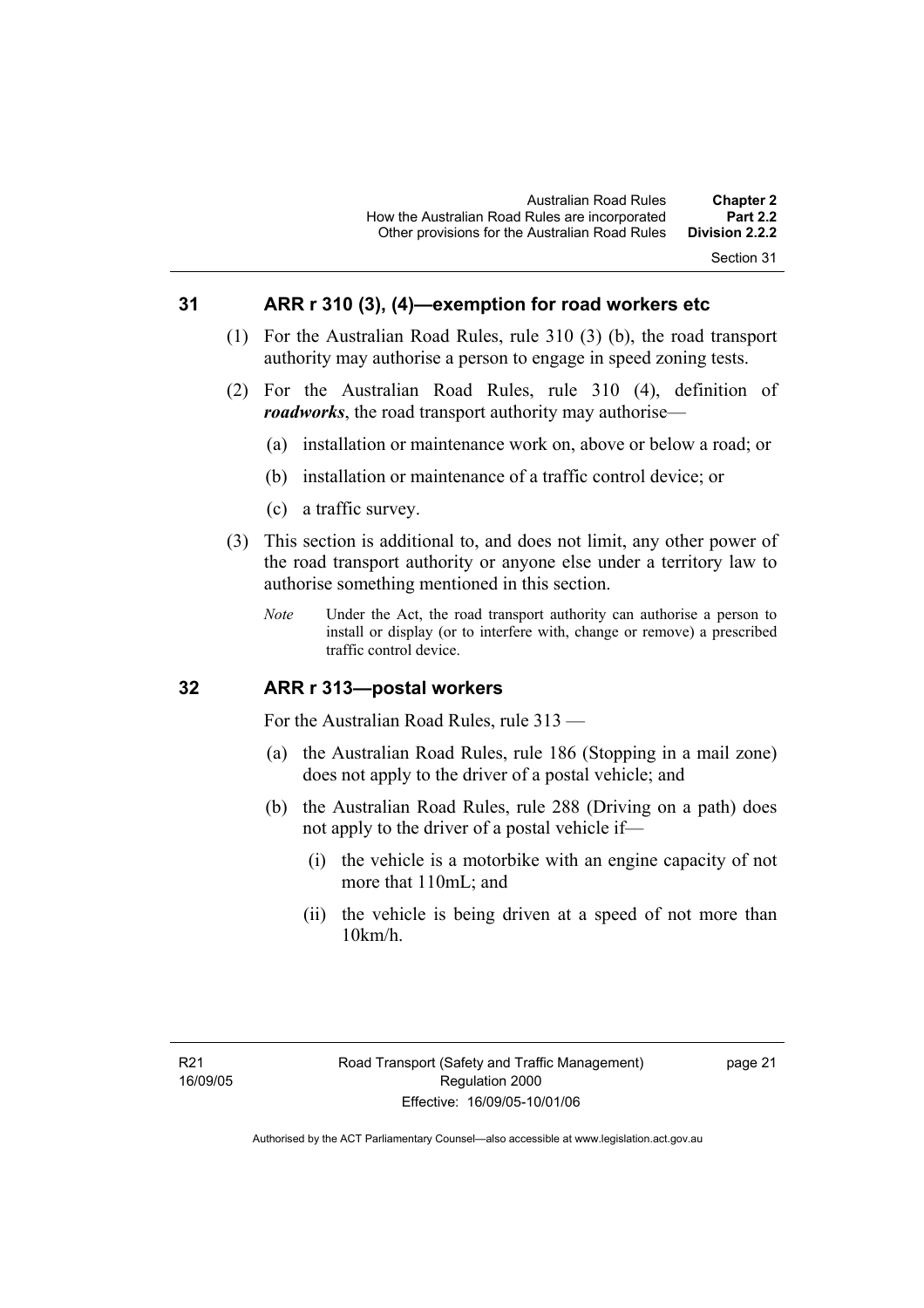**Chapter 2** Australian Road Rules<br>**Part 2.2** How the Australian Ro **Part 2.2 How the Australian Road Rules are incorporated Division 2.2.2** Other provisions for the Australian Road Rules **Other provisions for the Australian Road Rules** 

Section 33

#### **33 ARR dict—definitions for dictionary**

(1) For the Australian Road Rules, dictionary:

*approved bicycle helmet* means a protective helmet for bicycle riders that is approved by the road transport authority under section 66 (1) (a) (Approvals etc by road transport authority).

*authorised person,* for a provision of the Australian Road Rules, means a person who is appointed as an authorised officer under the *Road Transport (General) Act 1999* for the Australian Road Rules or the provision.

#### *emergency worker* means—

- (a) a member of the ambulance service rendering or providing transport for sick or injured people; or
- (b) a member of the ambulance service, the fire brigade, the rural fire service or the SES providing transport in an emergency; or
- (c) a person who is declared by the road transport authority under section 66 (1) (e) (Approvals etc by road transport authority) to be an emergency worker.

*mechanical signalling device*, in relation to a vehicle, means a device that—

- (a) is fitted to the vehicle; and
- (b) is a mechanical signalling device or turn signal that complies with the *Road Transport (Vehicle Registration) Regulation 2000*, schedule 1.

*oversize vehicle* means a vehicle that has a dimension that, including the dimension of any load, exceeds a relevant dimension limit under the *Road Transport (Dimensions and Mass) Act 1990*, the *Road Transport (Vehicle Registration) Regulation 2000*, or this section.

*police officer*—see the Legislation Act, dictionary, part 1.

page 22 Road Transport (Safety and Traffic Management) Regulation 2000 Effective: 16/09/05-10/01/06

R21 16/09/05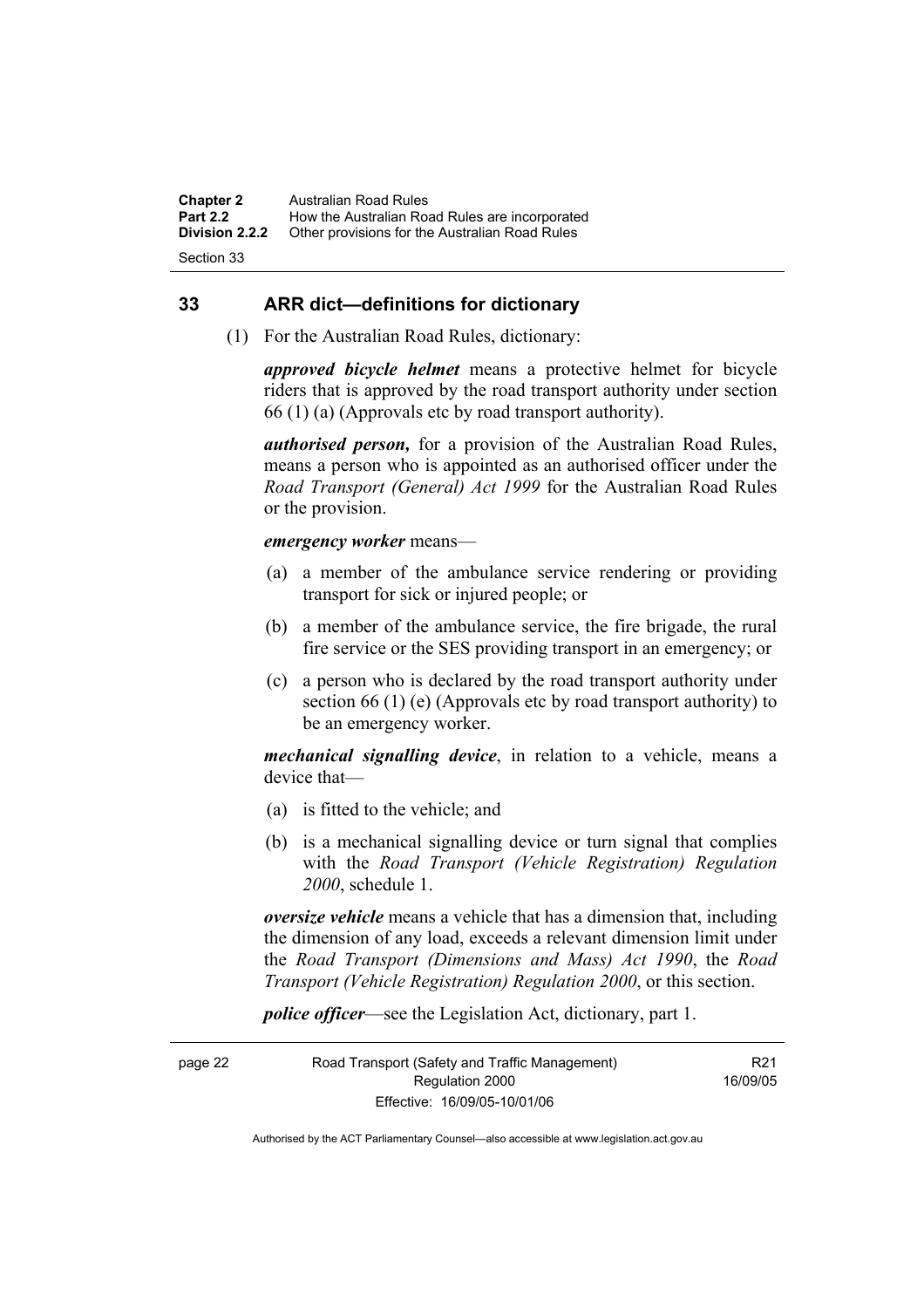Section 33

*postal worker* means an employee of Australia Post or anyone else engaged by Australia Post to deliver post.

*public bus*—see the *Road Transport (Public Passenger Services) Act 2001*, dictionary.

*taxi*—

- (a) see the *Road Transport (Public Passenger Services) Act 2001*, section 45 (Meaning of *taxi*); and
- (b) except in the Australian Road Rules, rule 182 (which is about stopping in taxi zones), includes a hire car.
- (2) For the Australian Road Rules, dictionary, definition of *GVM*, paragraph (b):

*vehicle registration authority* means:

- (a) the road transport authority; or
- (b) the corresponding authority of another jurisdiction.
- (3) For the Australian Road Rules, dictionary, definition of *hazard warning lights*:

*another law of this jurisdiction* means the *Road Transport (Vehicle Registration) Regulation 2000*, schedule 1.

- (4) For the Australian Road Rules, dictionary, definition of *portable warning triangle*, a portable warning triangle is approved if it—
	- (a) is in the form of an equilateral triangle; and
	- (b) has a minimum height of 300mm; and
	- (c) has, on the front and back, red reflecting sheeting or material, or 9 red reflectors arranged in a triangular shape, causing a red reflection that would be clearly visible to a driver at night when the upper beam of light from any headlight on the vehicle (complying with the relevant provisions to the *Road*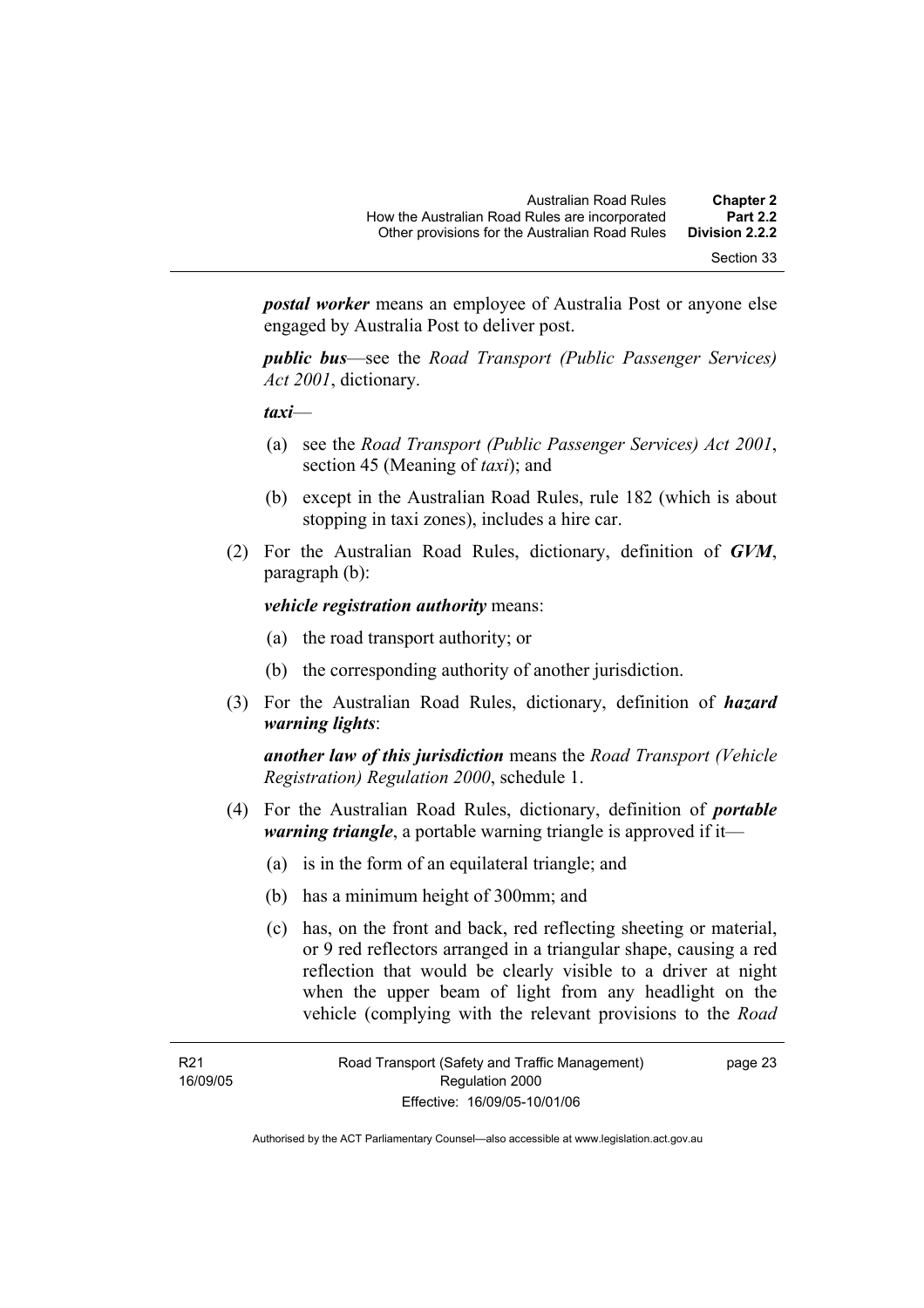| <b>Chapter 2</b> | Australian Road Rules                          |
|------------------|------------------------------------------------|
| <b>Part 2.2</b>  | How the Australian Road Rules are incorporated |
| Division 2.2.2   | Other provisions for the Australian Road Rules |
| Section 33       |                                                |

*Transport (Vehicle Registration) Regulation 2000*), schedule 1 is projected directly onto the sign from a distance of 200m; and

 (d) is of a robust and durable construction, capable of being readily erected to stand in an upright position and capable of remaining unaffected (to any material degree) by any reasonable force of wind or variation in weather conditions.

page 24 Road Transport (Safety and Traffic Management) Regulation 2000 Effective: 16/09/05-10/01/06

R21 16/09/05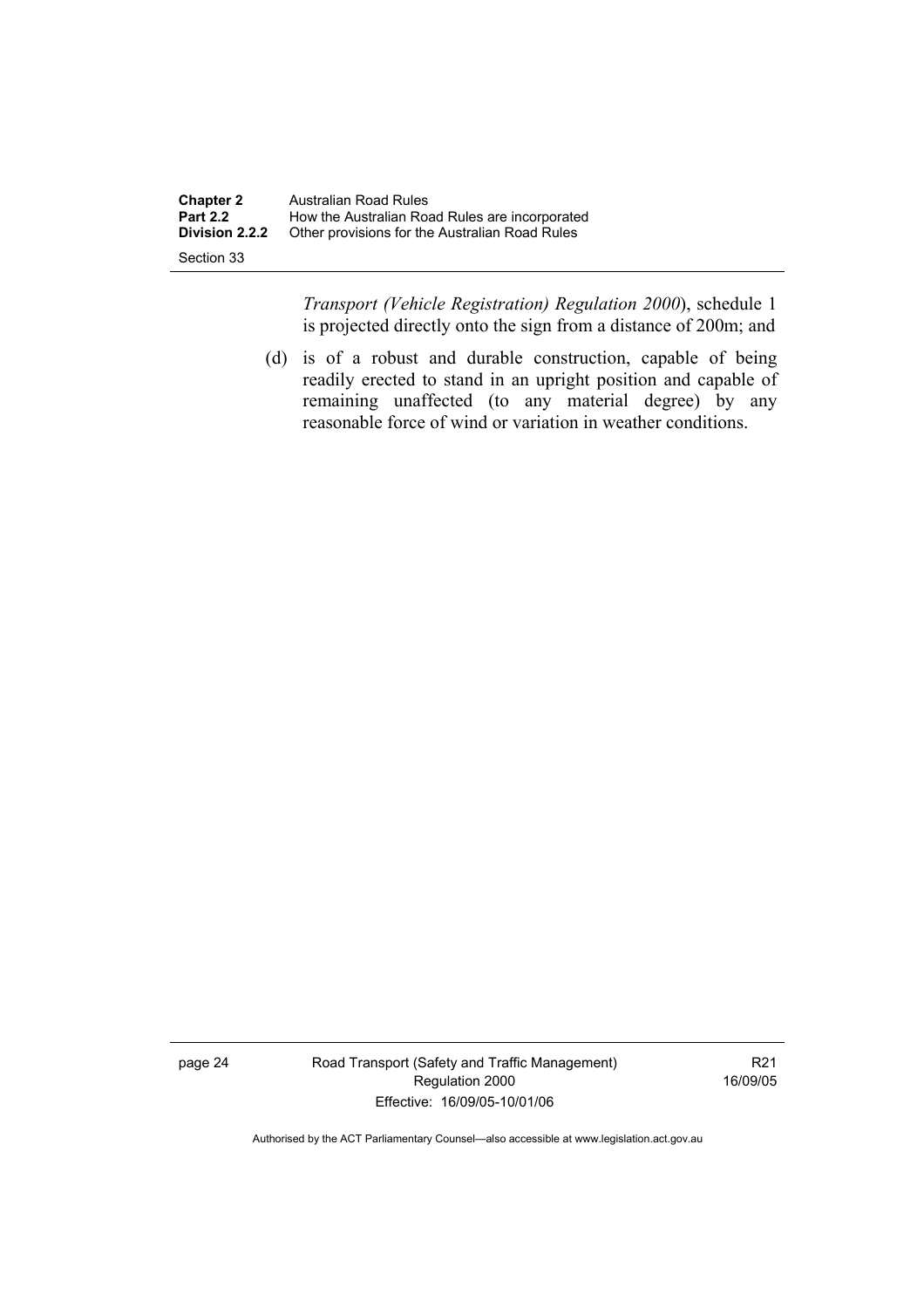Section 37

# **Part 2.3 Additional ACT road rules**

*Note* The Australian Road Rules are not completely self-contained and need to be read with associated laws of each jurisdiction. This part sets out some of the associated laws that are particular to the ACT. Provisions of Acts and other regulations included in the road transport legislation contain other provisions that are particular to the ACT.

# **Division 2.3.1 Noise and other nuisances**

# **37 Making unnecessary engine noise**

The driver of a motor vehicle on a road must not make unnecessary noise by turning on, running or failing to turn off the vehicle's engine.

Maximum penalty: 20 penalty units.

*Note* Under the Australian Road Rules, r 291 it is an offence to start or drive a vehicle in a way that makes unnecessary noise or smoke.

# **38 Emission of waste oil or grease**

 (1) A person must not use a motor vehicle or trailer on a road unless adequate precautions have been taken to prevent waste oil or grease from the machinery or from any other part of the vehicle from dropping onto the roadway.

Maximum penalty: 20 penalty units.

- *Note* The Australian Road Rules, r 293 requires the driver of a vehicle to remove oil or grease that falls from the vehicle in certain circumstances.
- (2) Without limiting the liability of anyone else, the responsible person for a motor vehicle or trailer must take reasonable steps to prevent a contravention of subsection (1) in relation to the vehicle.

Maximum penalty: 20 penalty units.

R21 16/09/05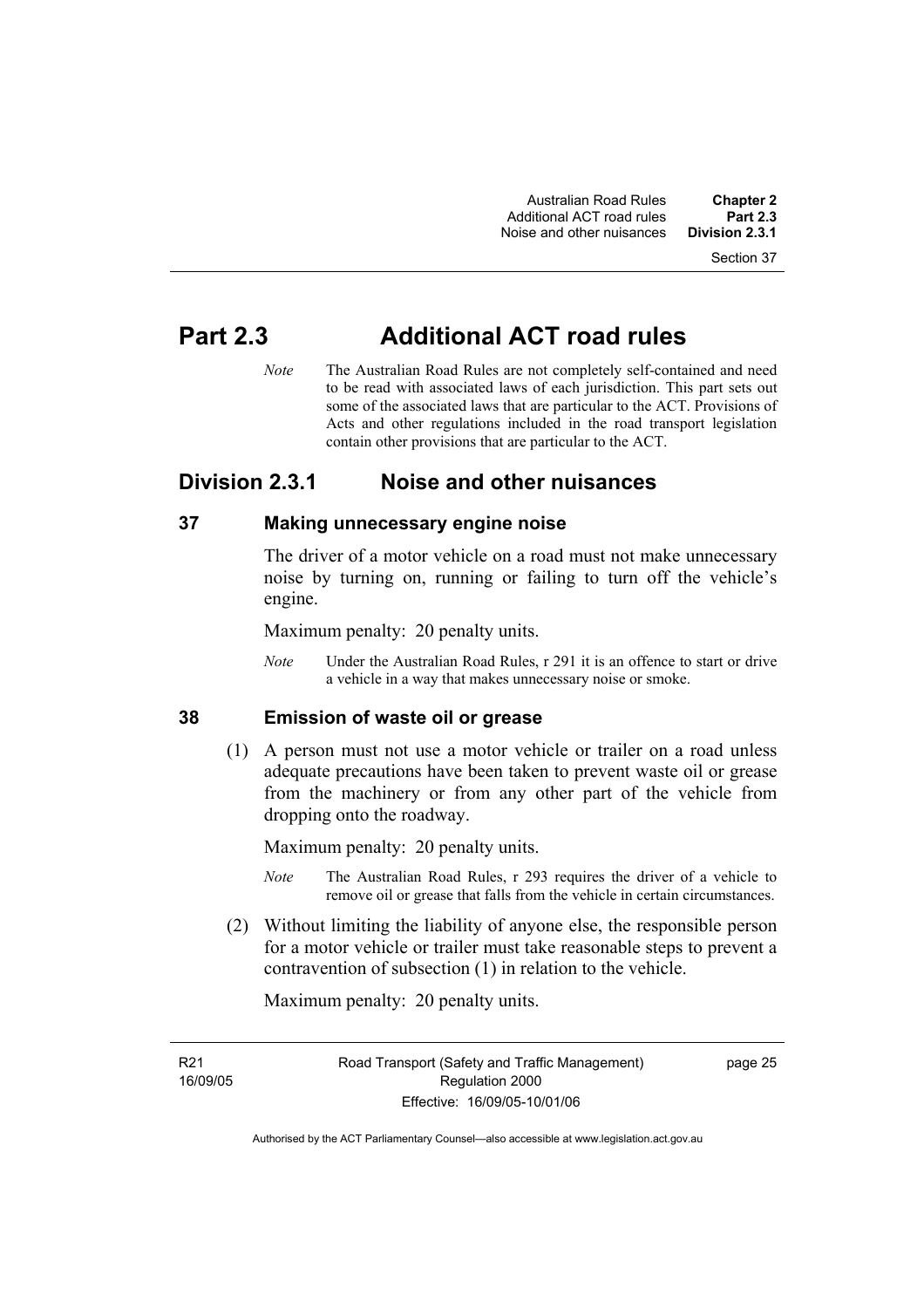**Chapter 2 Australian Road Rules**<br>**Part 2.3 Additional ACT road rules Part 2.3** Additional ACT road rules<br>**Division 2.3.2** Driver and passenger safe **Division 2.3.2** Driver and passenger safety Section 39

# **Division 2.3.2 Driver and passenger safety**

# **39 Safety of persons on trailers**

 (1) A person must not travel on a road in or on any part of a trailer that is not a part designed primarily for the carriage of passengers or goods.

Maximum penalty: 20 penalty units.

 (2) A person must not travel on a road in or on any part of a trailer that is a part designed primarily for the carriage of goods if the part is not enclosed.

Maximum penalty: 20 penalty units.

- (3) This section does not apply to a person—
	- (a) who is in or on a police vehicle or emergency vehicle; or
	- (b) engaged in the door-to-door delivery or collection of goods, or in the collection of waste or garbage, in or on a trailer that is not travelling faster than 25km/h; or
	- (c) if, in all the circumstances, there is a no reasonable danger of the person falling or being thrown from the trailer, or being injured, because the person is travelling in a way prohibited by this section.
- (4) In this section:

*enclosed*, for a part of a trailer, means enclosed by—

(a) the structure of the trailer; or

R21 16/09/05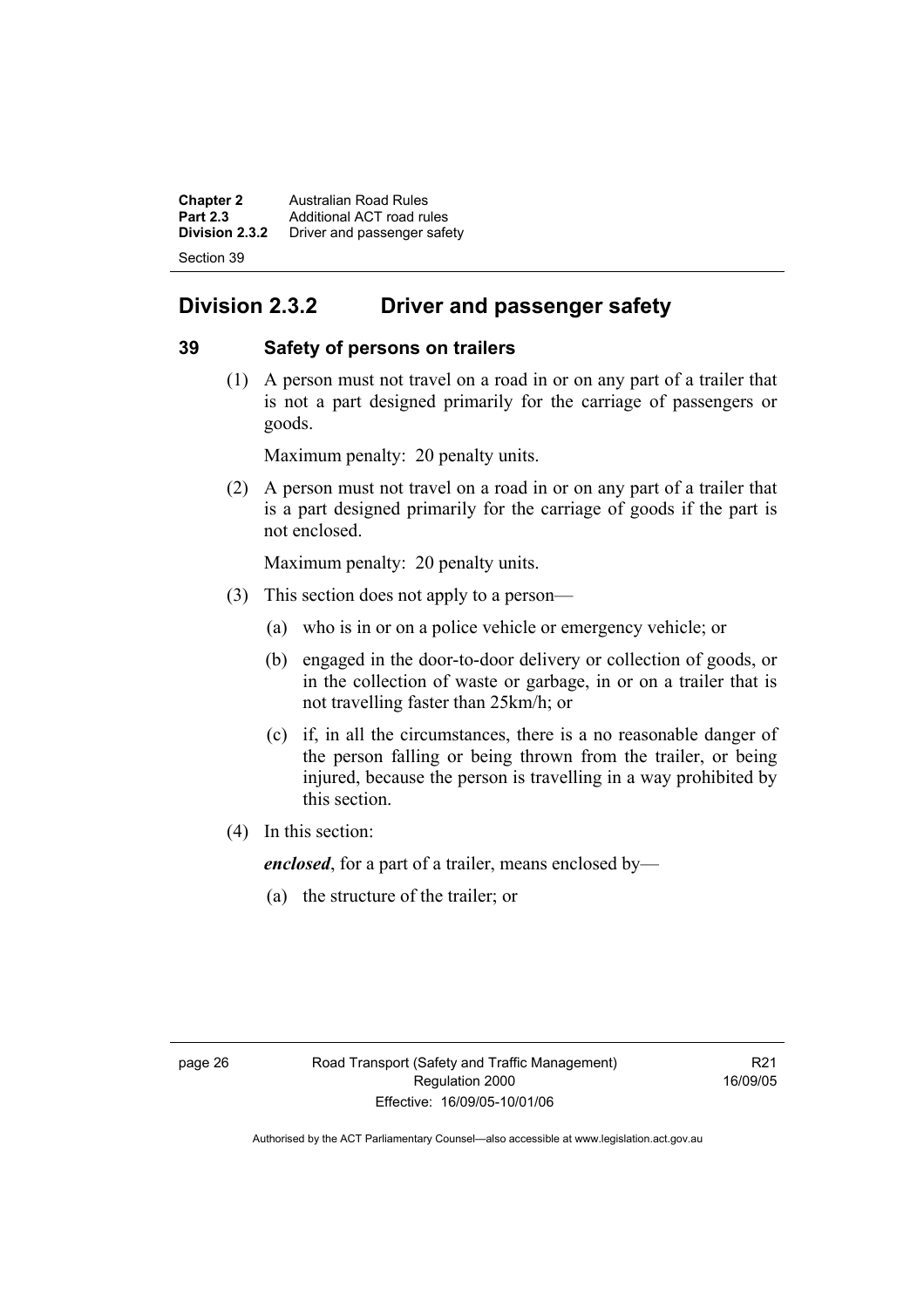- (b) a canopy, cage or other device fitted to the trailer that is of a kind approved by the road transport authority under section 66 (1) (d) (Approvals etc by road transport authority).
- *Note* The Australian Road Rules, r 298 prohibits a driver from driving a motor vehicle towing a trailer with a person in or on the trailer, unless the trailer is exempt from the rule under another law of this jurisdiction. Section 30 provides the exemption from the rule.

### **40 Passengers in sidecars to be seated**

 (1) A passenger in a sidecar attached to a motorbike that is moving, or is stationary but not parked, on a road must sit in a place in the sidecar designed for use by a passenger.

Maximum penalty: 20 penalty units.

 (2) The rider of a motorbike must not ride with a passenger in a sidecar unless the passenger complies with subsection (1).

Maximum penalty: 20 penalty units.

## **Division 2.3.3 Trailers and towing**

- *Note* The following rules of the Australian Road Rules apply to the towing of vehicles:
	- r 216 (which is about the lights that must be used when towing a vehicle at night or in hazardous weather conditions)
	- r 254 (which is about the towing of bicycles)
	- r 257 (which is about riding with a person on a bicycle trailer)
	- r 292 (which is about towing a vehicle with an insecure or overhanging load)
	- r 294 (which is about keeping control of a motor vehicle or trailer being towed)
	- r 295 (which is about towing another vehicle with a towline)
	- r 298 (which is about driving with a person in a trailer)
	- r 312 (which provides certain exemptions for tow truck drivers).

R21 16/09/05 Road Transport (Safety and Traffic Management) Regulation 2000 Effective: 16/09/05-10/01/06

page 27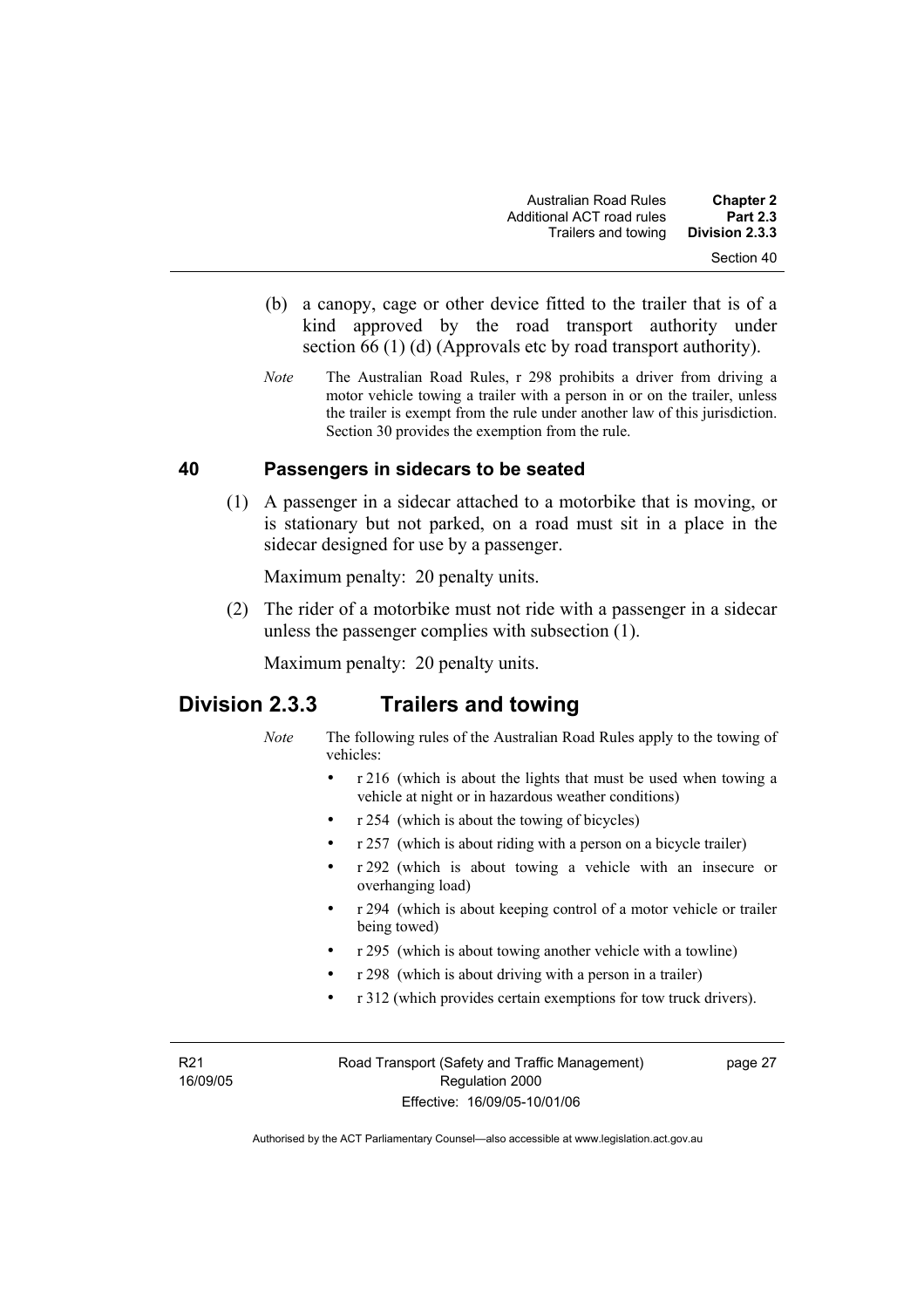**Chapter 2 Australian Road Rules**<br>**Part 2.3 Additional ACT road rules Part 2.3** Additional ACT road rules<br>**Division 2.3.3** Trailers and towing **Division 2.3.3** Trailers and towing Section 41

### **41 Number of vehicles that may be drawn**

 (1) The driver of an articulated vehicle must not tow any other vehicle on a road.

Maximum penalty: 20 penalty units.

 (2) The driver of a motor vehicle must not tow more than 1 other vehicle on a road.

Maximum penalty: 20 penalty units.

- (3) The road transport authority may exempt a vehicle or person from subsection  $(1)$  or  $(2)$ .
- (4) Subsection (2) does not apply in relation to a tow truck that is towing an articulated vehicle (other than a B-double or road train) if—
	- (a) the articulated vehicle has broken down on a road and it is necessary for it to be towed away; or
	- (b) the articulated vehicle has been involved in a crash on a road and it is necessary for it to be towed away.
- (5) Subsection (2) does not apply to a motor vehicle that is towing another vehicle using a lift and tow trailer if—
	- (a) the other vehicle is partly supported by the lift and tow trailer; and
	- (b) the vehicle is not towed at faster than 60 km/h; and
	- (c) the combined weight of the towed vehicle and the lift and tow trailer is not more than the unladen weight of the towing vehicle.
- (6) Subsection (2) does not apply to—
	- (a) a tractor-harvester-cutting head trailer combination; or

R<sub>21</sub> 16/09/05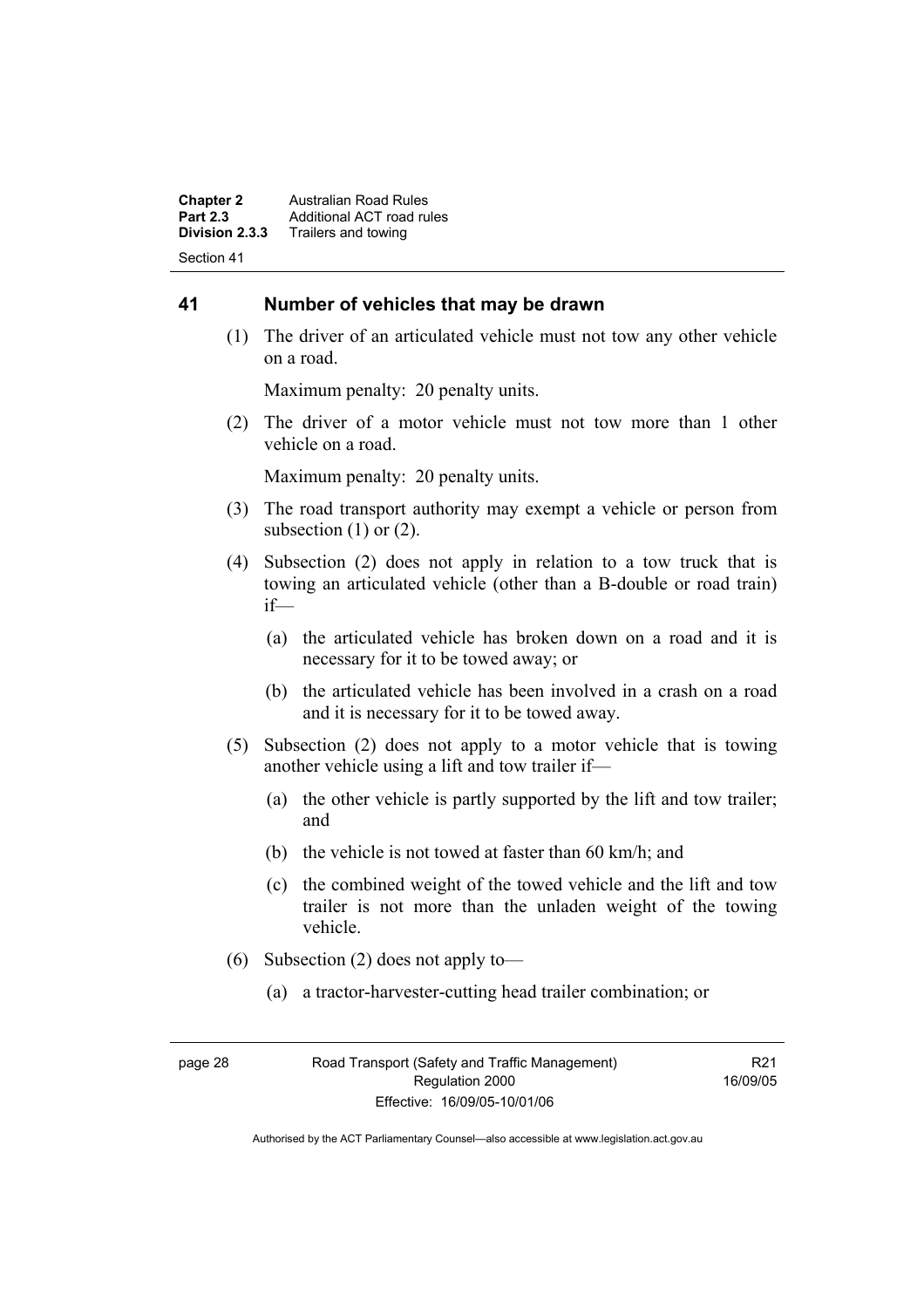- (b) a tractor with multiple implements attached, if the implements are normally used as a single unit when performing agricultural operations; or
- (c) a tractor and implement combination towing a fuel trailer or laser tower; or
- (d) an articulated low-loader consisting of a prime mover towing a converter dolly and a semitrailer; or
- (e) a B-double, dog trailer or road train.

### **42 Towing by vehicles under 4.5t**

- (1) The driver of a motor vehicle (the *towing vehicle*) must not tow another vehicle (the *towed vehicle*) on a road if the laden weight of the towed vehicle is more than—
	- (a) the capacity of the towing attachment fitted to the towing vehicle; or
	- (b) the maximum laden weight for the towed vehicle.

Maximum penalty: 20 penalty units.

- (2) Subsection (1) does not apply to the driver if the towing vehicle has a GVM over 4.5t.
- (3) The road transport authority may exempt a vehicle or person from subsection  $(1)$ .
- (4) In this section:

*maximum laden weight*, for the towed vehicle, means—

 (a) the maximum laden weight for a towed vehicle specified by the manufacturer of the towing vehicle in relation to the towing vehicle; or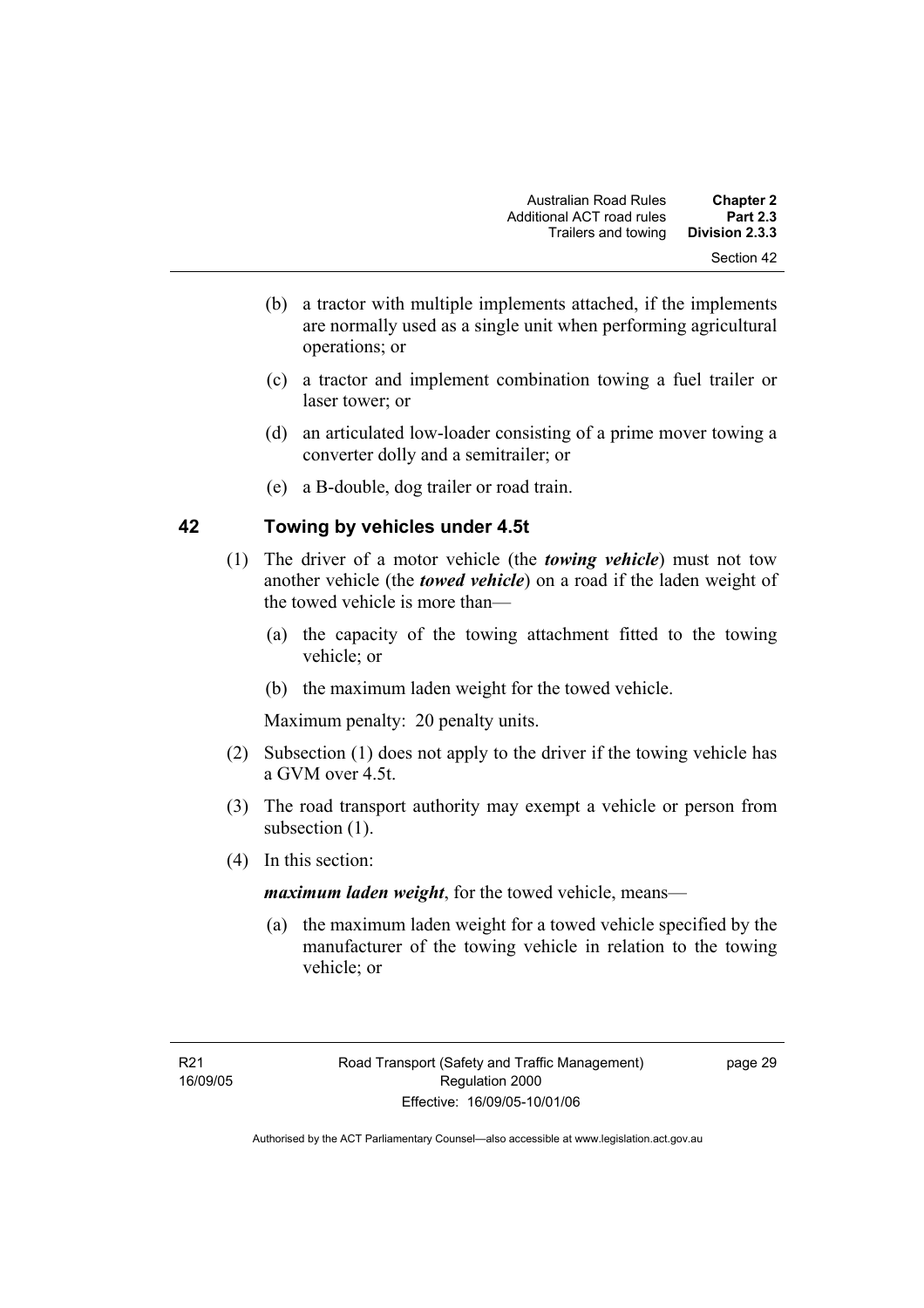**Chapter 2 Australian Road Rules**<br>**Part 2.3 Additional ACT road rules Part 2.3** Additional ACT road rules<br>**Division 2.3.4** Lights on vehicles Lights on vehicles Section 42

- (b) if there is no such specification by the manufacturer, the manufacturer of the vehicle cannot be identified or the specification is not appropriate because the towing vehicle has been modified—
	- (i) 1.5 times the unladen weight of the towing vehicle if the towed vehicle is fitted with a braking system that is working properly; or
	- (ii) the unladen weight of the towing vehicle in any other case.

### **Division 2.3.4 Lights on vehicles**

- *Note* The following rules of the Australian Road Rules apply to lights on vehicles:
	- r 215 (which is about using lights when driving at night or in hazardous weather conditions)
	- r 216 (which is about the lights that must be used when towing a vehicle at night or in hazardous weather conditions)
	- r 217 (which is about using rear fog lights)
	- r 218 (which is about using headlights on high-beam)
	- r 219 (which is about not using lights to dazzle other road users)
	- r 220 (which is about the use of lights on a vehicle that is stopped)
	- r 221 (which is about using hazard warning lights)
	- r 222 (which is about the use of warning lights on buses carrying children)
	- r 223 (which is about using lights when riding an animal-drawn vehicle at night or in hazardous weather conditions)
	- r 259 (which is about using lights when riding a bicycle at night).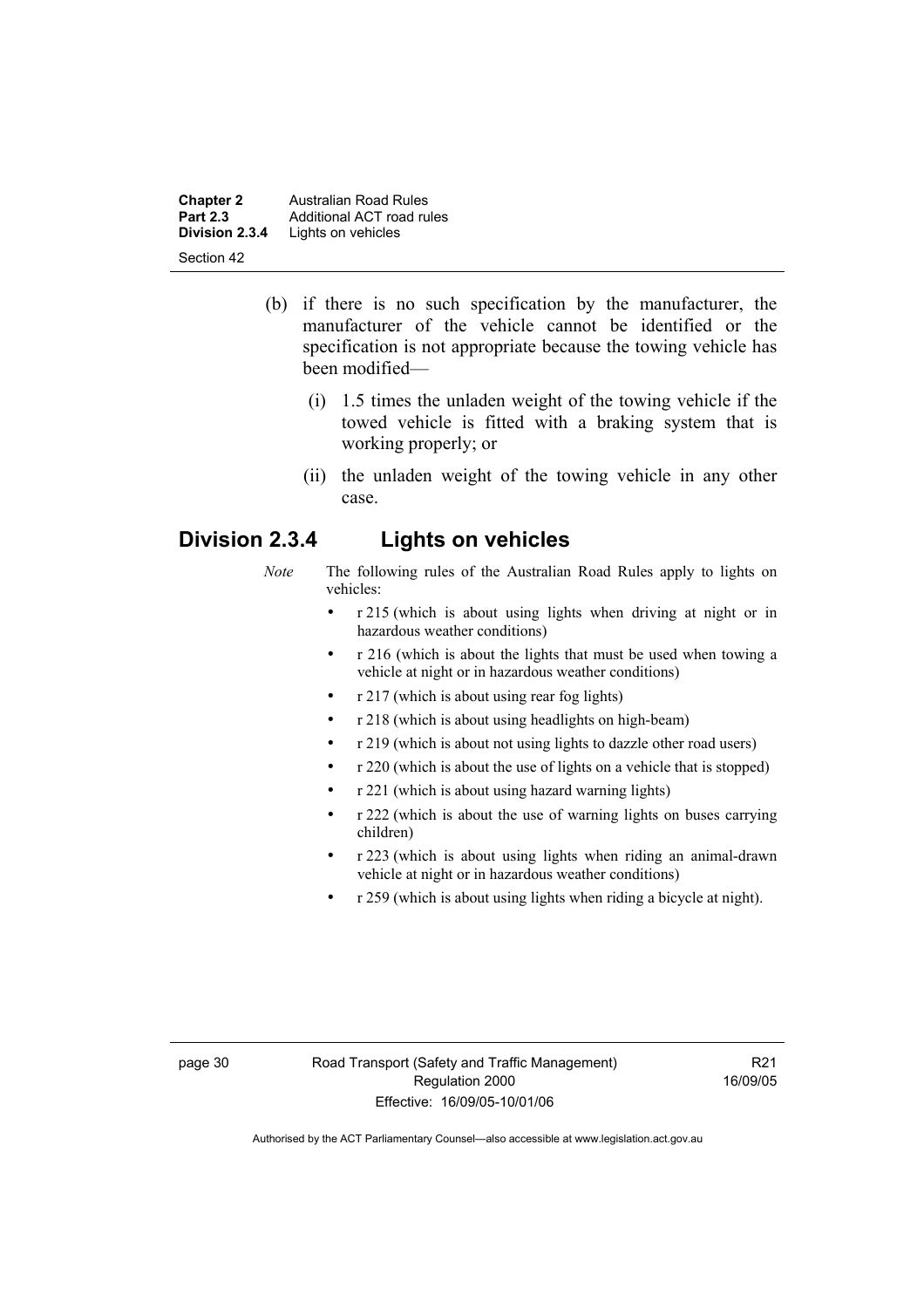### **43 Lights on motor vehicles generally**

- (1) The driver of a motor vehicle fitted with a spotlight or searchlight must not operate the light, or allow it to be operated, on a road unless—
	- (a) the vehicle is stationary, the light is operated only for examining or making adjustments or repairs to a vehicle, and light from it is not projected further than 6m; or
	- (b) the light is operated for the temporary purpose of reading or looking for a notice, sign, house number or something similar; or
	- (c) the vehicle is a police vehicle; or
	- (d) the vehicle is being used by the Territory, the Commonwealth or any public authority.

Maximum penalty: 20 penalty units.

- (2) The driver of a motor vehicle fitted with an additional headlight permitted to be fitted under the *Road Transport (Vehicle Registration) Regulation 2000*, schedule 1 must not operate the headlight, or allow it to be operated, if—
	- (a) the vehicle is being driven on a length of road in a built-up area; or
	- (b) the driver is driving less than—
		- (i) 200m behind a vehicle travelling in the same direction as the driver; or
		- (ii) 200m from an oncoming vehicle.

Maximum penalty: 20 penalty units.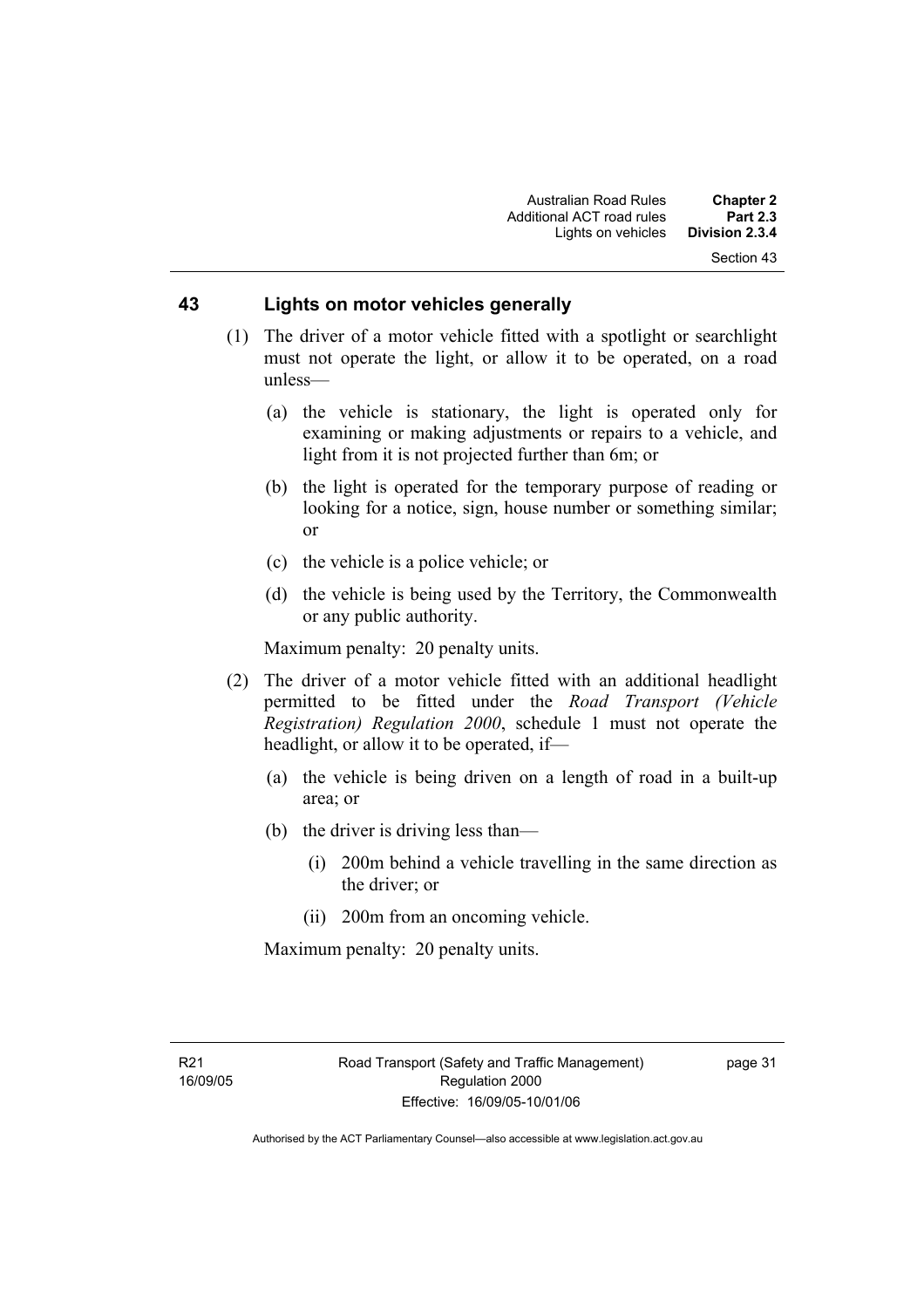**Chapter 2** Australian Road Rules<br>**Part 2.3** Additional ACT road rules **Part 2.3** Additional ACT road rules<br>**Division 2.3.5** Metered parking **Metered parking** 

Section 44

# **Division 2.3.5 Metered parking**

*Note* The rules of the Australian Road Rules that apply to the parking of vehicles include the following:

- r 189 (which is about double parking)
- r 203 (which is about stopping in a parking area for people with disabilities)
- r 205 (which is about parking for longer than indicated)
- r 207 (which is about parking where fees are payable)
- r 208 (which is about parallel parking on a road, except in a median strip parking area)
- r 209 (which is about parallel parking in a median strip parking area)
- r 210 (which is about angle parking)
- r 211 (which is about parking in parking bays).

### **44 Metered parking—parking in spaces**

- (1) A driver commits an offence if—
	- (a) the driver parks in a metered parking area; and
	- (b) the driver's vehicle is not parked in a metered parking space.

Maximum penalty: 20 penalty units.

 (2) A driver must not park the driver's vehicle in a metered parking space if another vehicle is parked in the space.

Maximum penalty: 20 penalty units.

 (3) A driver who parks in a metered parking space must position the driver's vehicle completely within the space.

Maximum penalty: 20 penalty units.

R21 16/09/05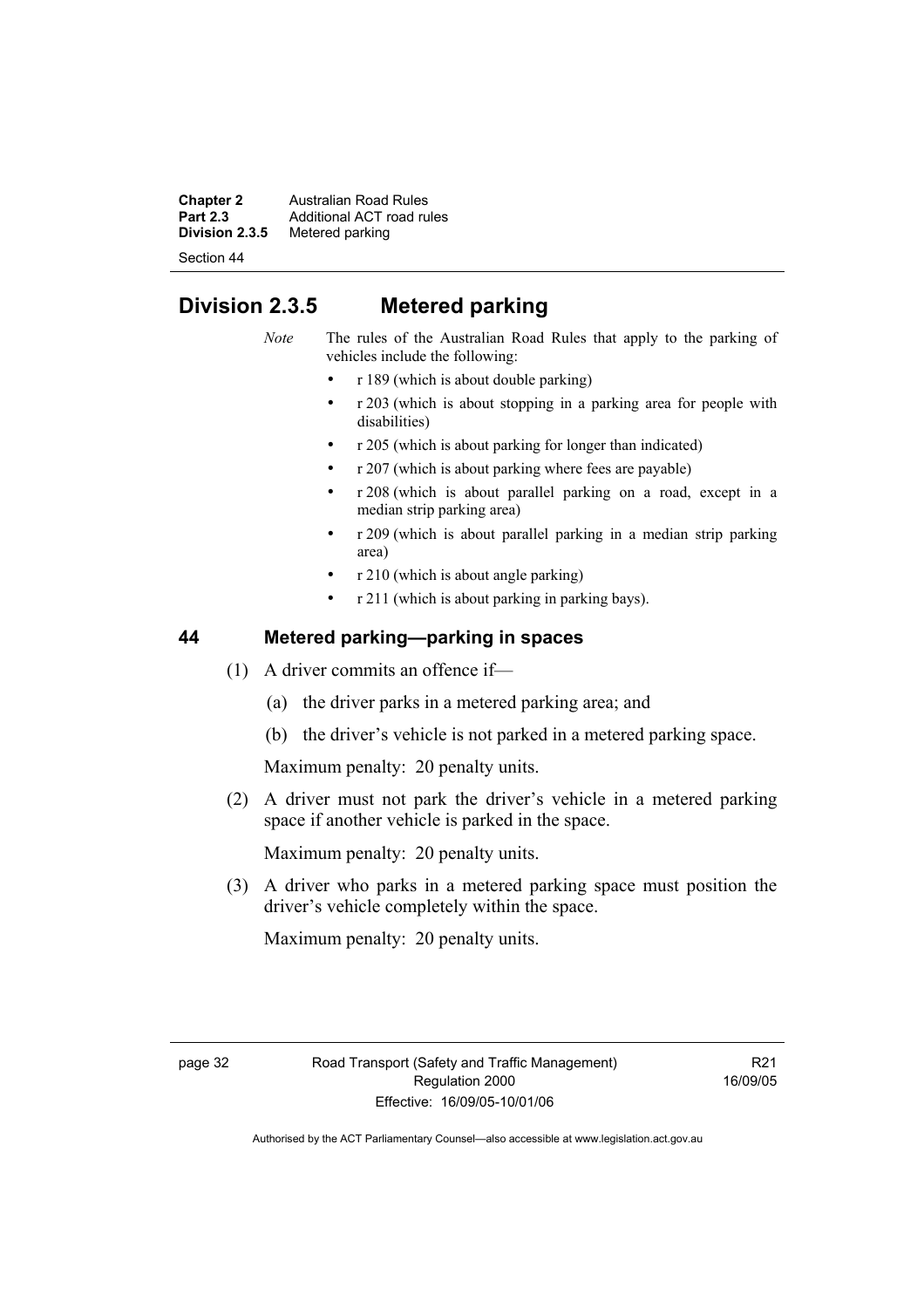### **44A Metered parking—parking fees**

 (1) A driver must not park in a metered parking space without paying the relevant parking fee for the space.

Maximum penalty: 20 penalty units.

- (2) A driver does not commit an offence against subsection (1) if—
	- (a) the relevant parking fee for the metered parking space is paid immediately after the driver parks the driver's vehicle in the metered parking space; or
	- (b) the parking meter for the metered parking space indicates that the period for which parking in the space has been paid for has not expired; or
	- (c) the parking meter for the metered parking space—
		- (i) is not working; or
		- (ii) is covered with a parking meter hood bearing the words 'out of order time limit applies'.
	- *Note* For other exceptions to s (1), see s 45.

### **44B Metered parking—maximum length of stay**

 (1) A driver must not allow the driver's vehicle to remain parked in a metered parking space if the parking meter for the space indicates that the period for which parking in the space has been paid for has expired.

Maximum penalty: 20 penalty units.

*Note* For exceptions to s (1), see s 45.

page 33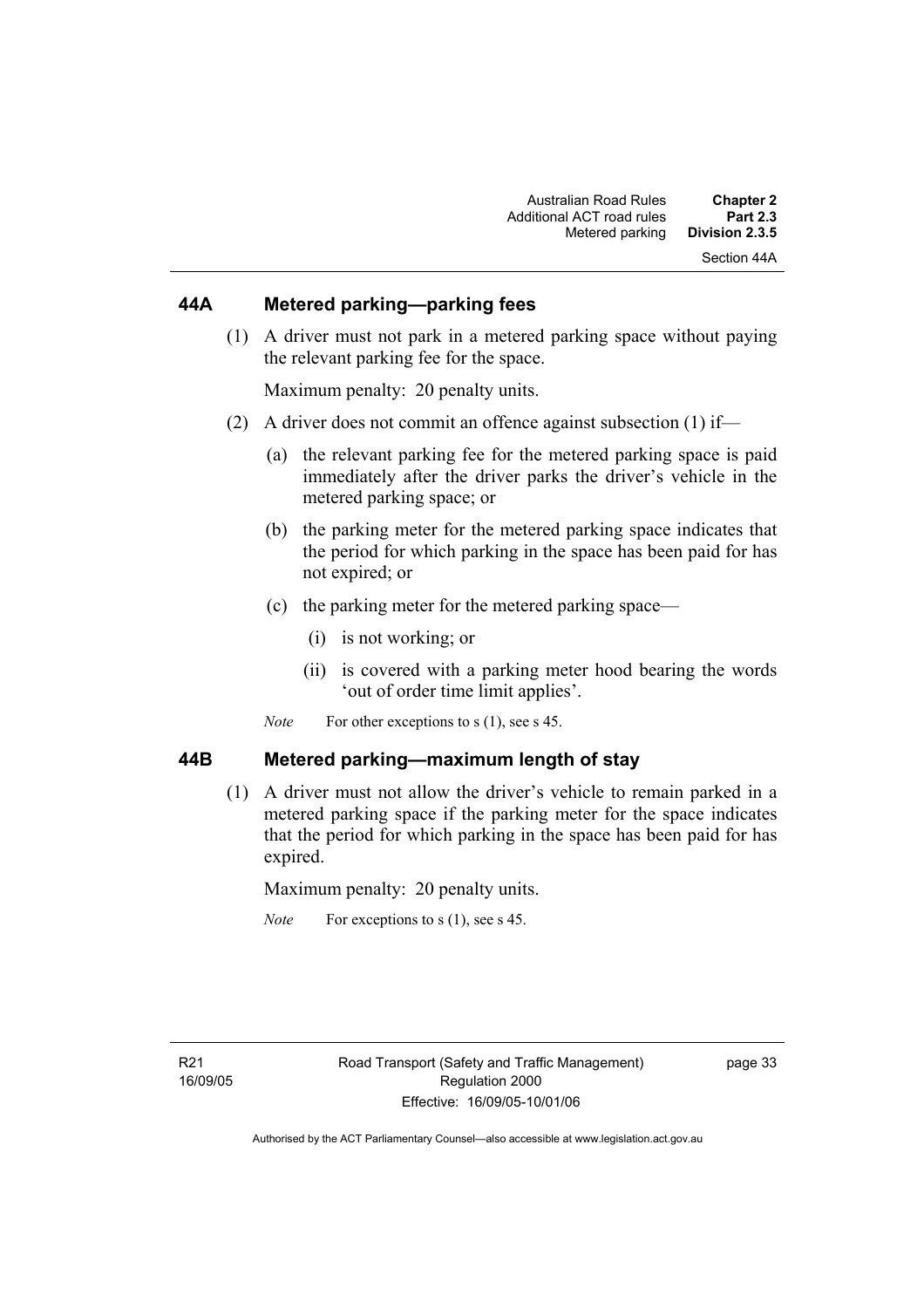| <b>Chapter 2</b> | Australian Road Rules     |
|------------------|---------------------------|
| <b>Part 2.3</b>  | Additional ACT road rules |
| Division 2.3.5   | Metered parking           |
| Section 45       |                           |

 (2) A driver must not allow the driver's vehicle to remain parked in a metered parking space for longer than the period (if any) indicated on the metered parking signs applying to the space as the maximum period for which a vehicle may be parked in the space.

Maximum penalty: 20 penalty units.

*Note* For exceptions to s (2), see s 45.

### **45 Metered parking—exceptions to s 44A and s 44B**

Section 44A (Metered parking—parking fees) and section 44B (Metered parking—maximum length of stay) do not apply to—

- (a) a driver for any period the driver's vehicle is parked in a metered parking space outside the controlled parking hours for the space; or
- (b) a driver if—
	- (i) the driver's vehicle is parked in a metered parking space; and
	- (ii) the driver displays in or on the vehicle a current mobility parking scheme authority; and
	- (iii) the driver complies with the conditions (if any) of the authority; or
- (c) a driver if—
	- (i) the driver's vehicle is parked in a metered parking space designated by a *permit zone sign* for use by the holder of a stated kind of parking permit; and
	- (ii) the driver displays in or on the vehicle a current parking permit of that kind; and
	- (iii) the driver complies with the conditions (if any) of the permit.

| page 34 |  |
|---------|--|
|         |  |

R21 16/09/05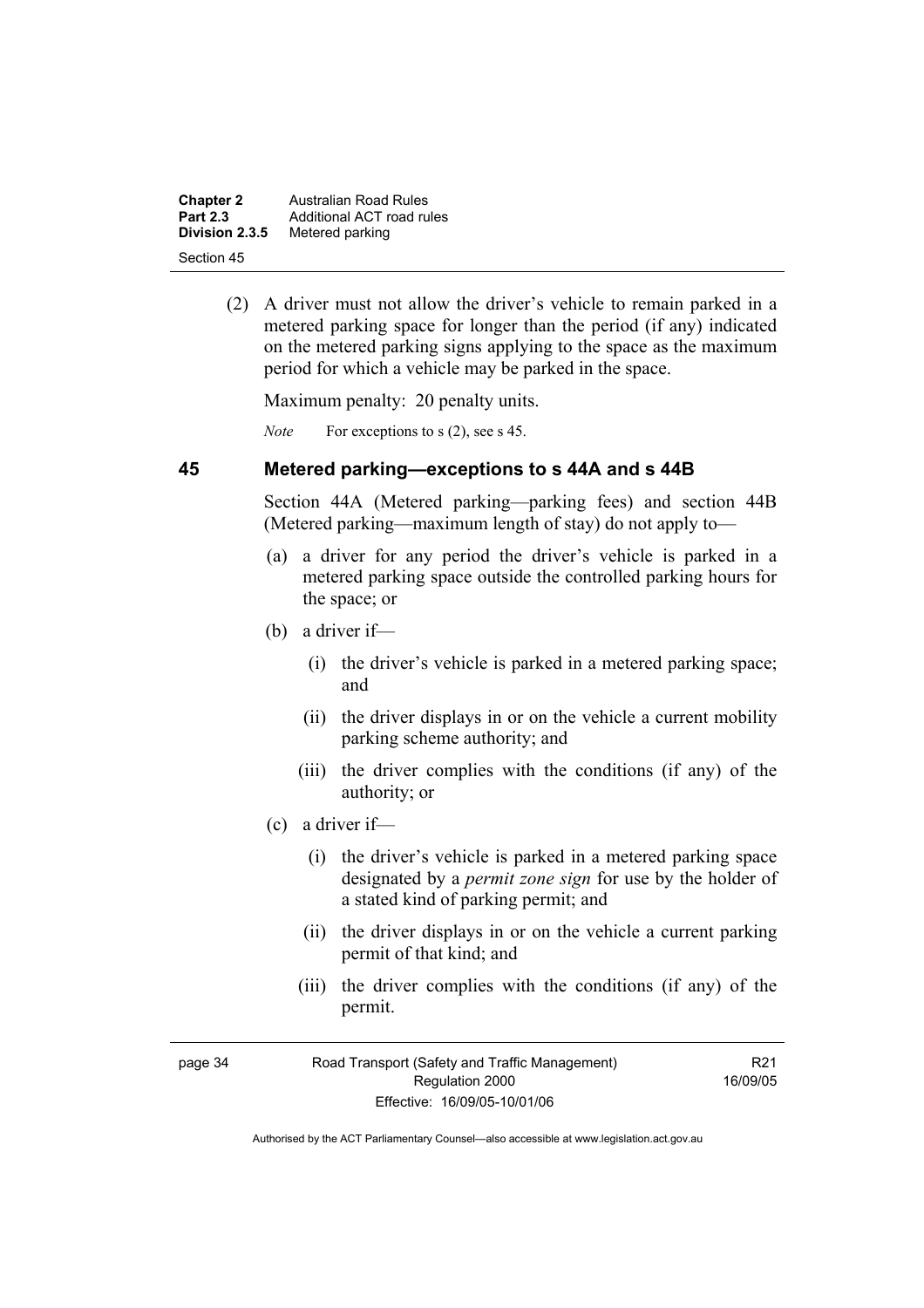### **46 Temporary closure of metered parking spaces**

- (1) If the road transport authority decides that the use of a metered parking space should be temporarily discontinued, the authority may close the space by—
	- (a) installing a sign, at or near the space, that displays words to the effect that the space is closed; or
	- (b) covering the parking meter applying to the space with a parking meter hood bearing the words 'no parking'.
- (2) A driver must not park in a metered parking space that has been closed under subsection (1).

Maximum penalty: 20 penalty units.

(3) In this section:

*sign* includes a board, device, plate, screen, words or anything else, whether or not installed with or on a traffic sign.

### **47 Misuse of parking meters**

A person must not—

- (a) insert in a parking meter anything other than coins appropriate for the meter; or
- (b) attach anything (for example, advertising material) to a parking meter.

Maximum penalty: 20 penalty units.

*Note* An example is part of the regulation, is not exhaustive and may extend, but does not limit, the meaning of the provision in which it appears (see Legislation Act, s 126 and s 132).

page 35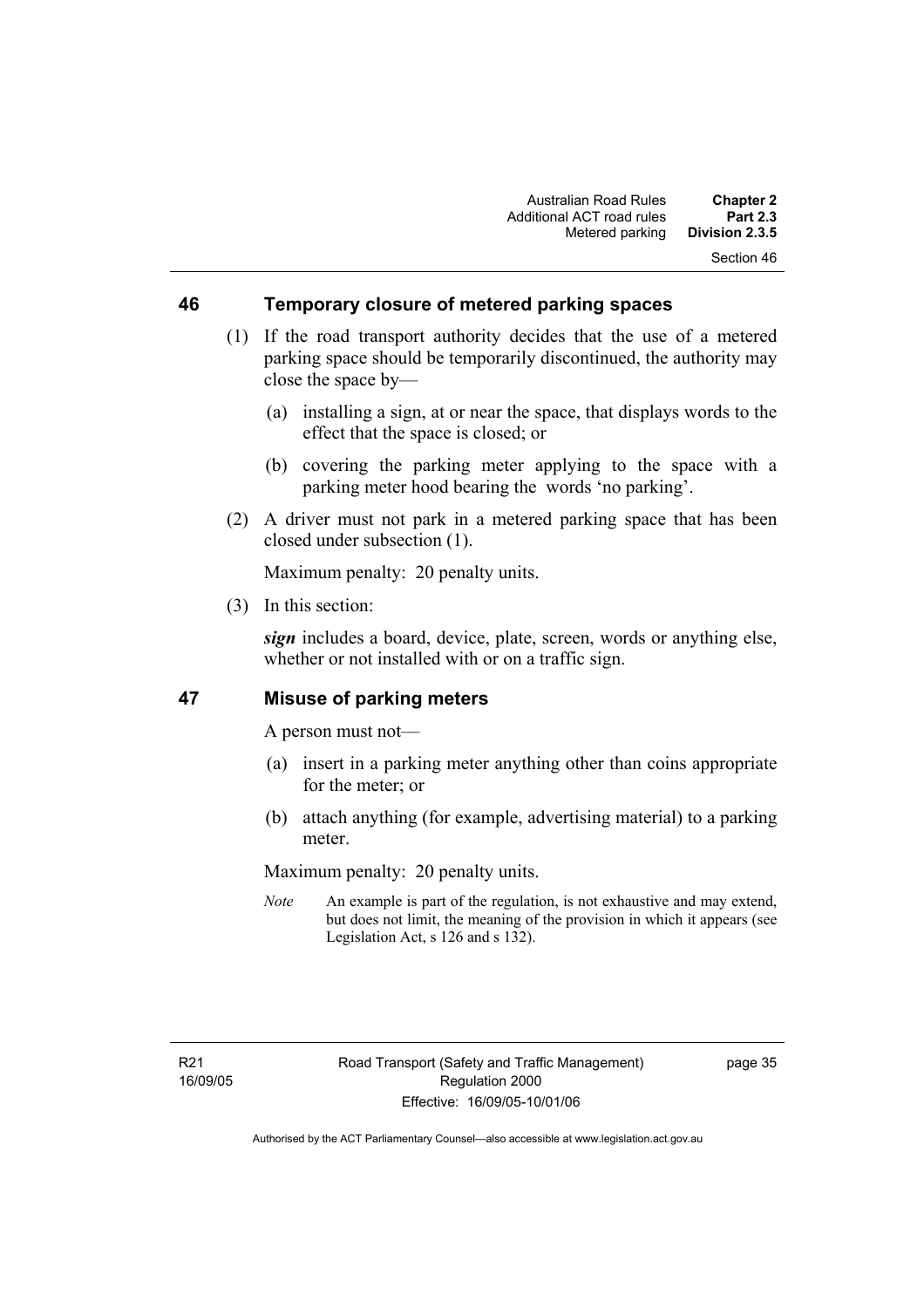**Chapter 2** Australian Road Rules<br>**Part 2.3** Additional ACT road rules **Part 2.3** Additional ACT road rules<br>**Division 2.3.6** Ticket parking **Ticket parking** Section 48

### **48 Interfering with parking meters etc**

A person must not—

- (a) do anything that interferes with (or is likely to interfere with) the proper working of a parking meter; or
- (b) fraudulently operate a parking meter.

Maximum penalty: 20 penalty units.

# **Division 2.3.6 Ticket parking**

### **49 Ticket parking—parking in spaces**

- (1) A driver commits an offence if—
	- (a) the driver parks in a ticket parking area; and
	- (b) the driver's vehicle is not parked in a ticket parking space.

Maximum penalty: 20 penalty units.

- (2) However, the driver does not commit an offence against subsection (1) if the driver parks in a metered parking space within a ticket parking area and the driver complies with the provisions of division 2.3.5 (Metered parking) in relation to parking in the space.
- (3) A driver must not park the driver's vehicle in a ticket parking space if another vehicle is parked in the space.

Maximum penalty: 20 penalty units.

 (4) A driver who parks in a ticket parking space must position the driver's vehicle completely within the space.

Maximum penalty: 20 penalty units.

R21 16/09/05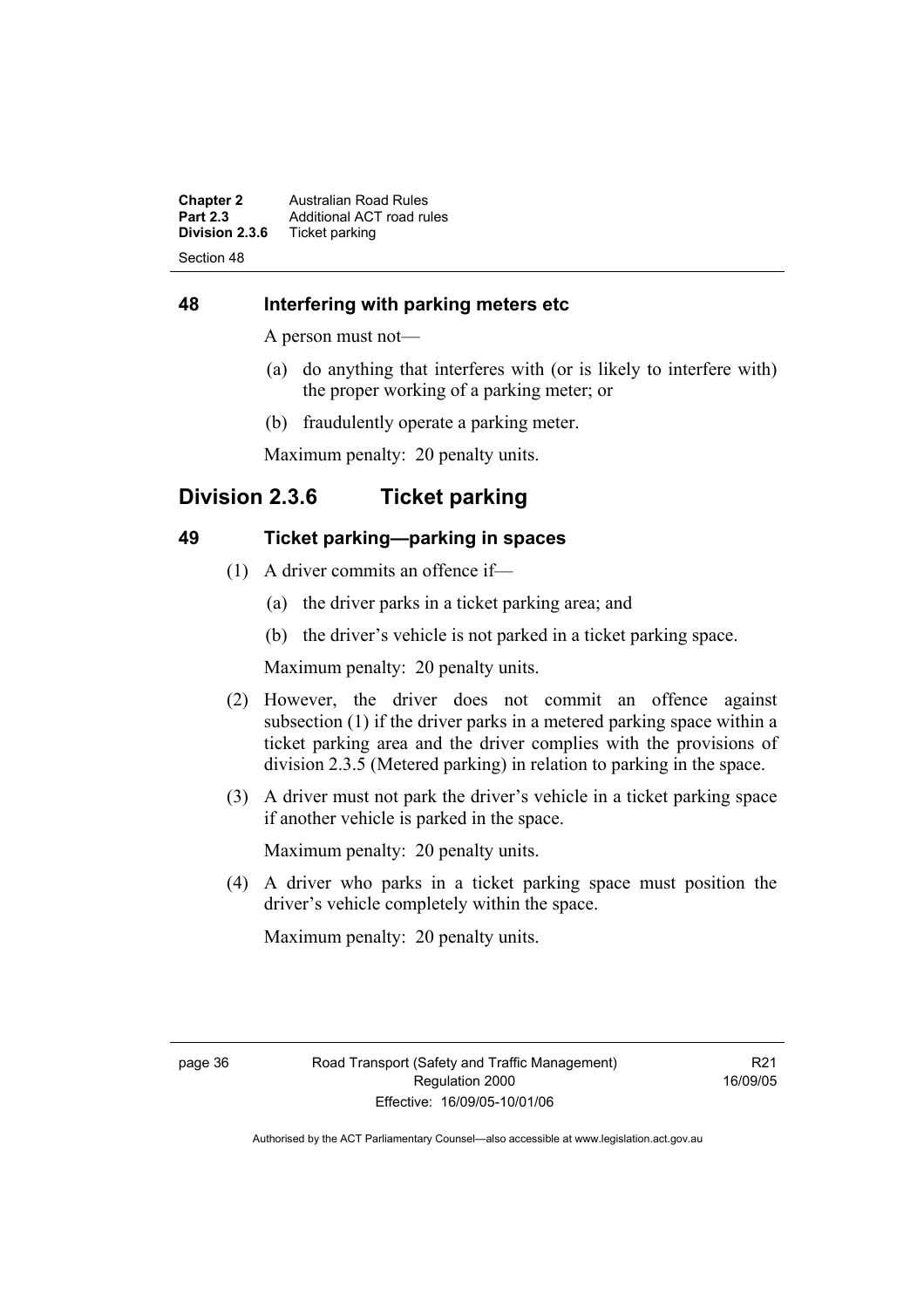### **49A Ticket parking—display of tickets**

- (1) A driver may park the driver's vehicle in a ticket parking area only if—
	- (a) for an RTA multi-stay ticket parking area—
		- (i) a current parking ticket for the area is correctly displayed in or on the vehicle; or
		- (ii) a current part-day parking ticket for another RTA multi-stay ticket parking area is correctly displayed in or on the vehicle; or
		- (iii) a current equivalent all-day parking ticket for another RTA multi-stay ticket parking area is correctly displayed in or on the vehicle; or
	- (b) for any other ticket parking area—a current parking ticket for the area is correctly displayed in or on the vehicle.

Maximum penalty: 20 penalty units.

#### **Examples of ticket parking areas for par (b)**

- 1 a ticket parking area set up by the road transport authority in which parking up to a maximum of 4 hours is permitted by the ticket parking signs applying to the area
- 2 a ticket parking area set up by a parking authority
- *Note 1* Ticket parking areas may be set up by the road transport authority or a parking authority (see s 75A to s 76A).
- *Note 2* An example is part of the regulation, is not exhaustive and may extend, but does not limit, the meaning of the provision in which it appears (see Legislation Act, s 126 and s 132).
- (2) Subsection (1) (a) does not apply to a driver if, immediately after parking in the ticket parking area, the driver—
	- (a) obtains a parking ticket for the ticket parking area and the ticket is correctly displayed in or on the driver's vehicle; or

R21 16/09/05 page 37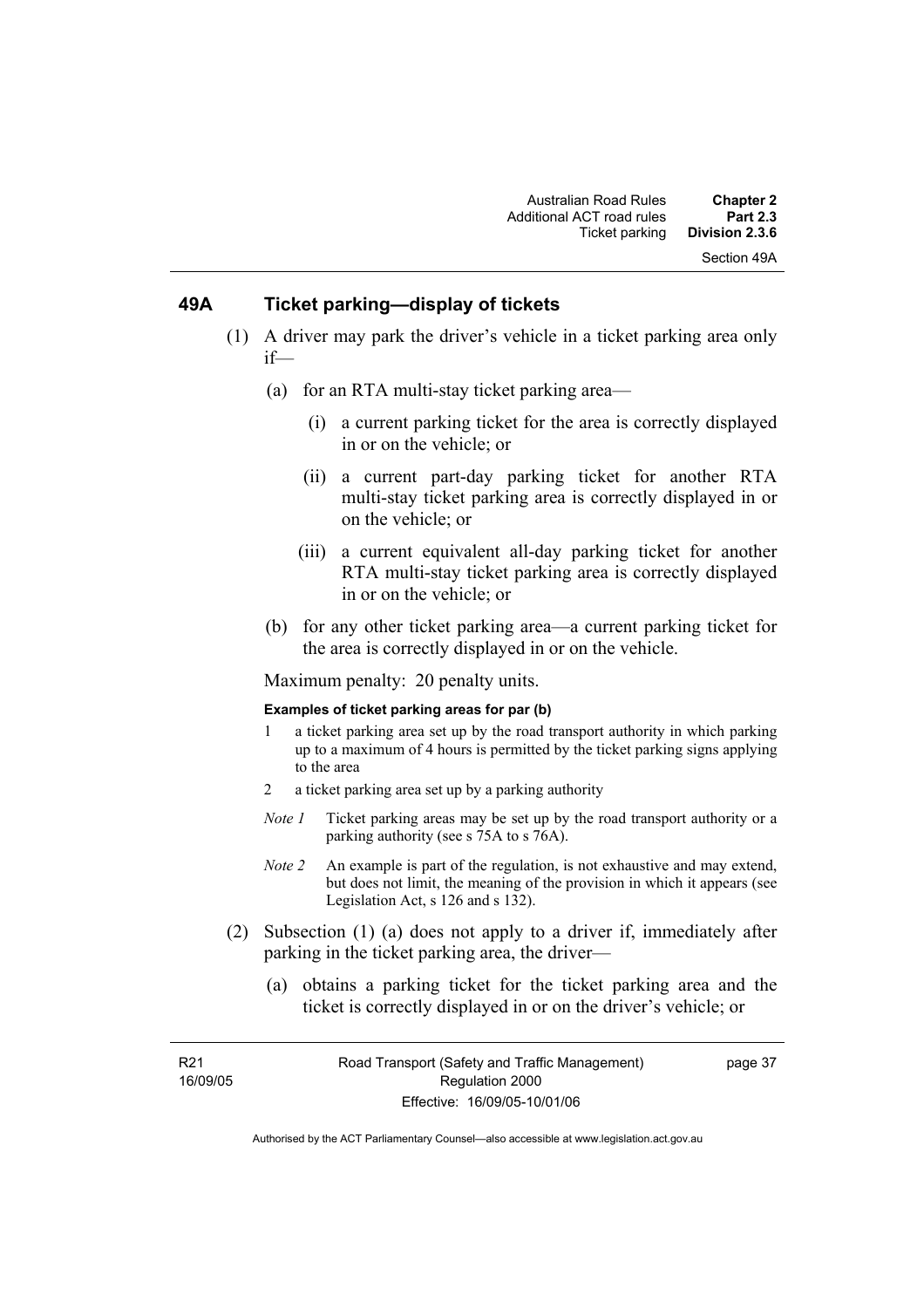| <b>Chapter 2</b> | <b>Australian Road Rules</b> |
|------------------|------------------------------|
| <b>Part 2.3</b>  | Additional ACT road rules    |
| Division 2.3.6   | Ticket parking               |
| Section 49A      |                              |

- (b) correctly displays in or on the driver's vehicle a parking ticket mentioned in subsection  $(1)$   $(a)$   $(ii)$  or  $(iii)$ .
- (3) Subsection (1) (b) does not apply to a driver if, immediately after parking in the ticket parking area, the driver obtains a parking ticket for the ticket parking area and the ticket is correctly displayed in or on the driver's vehicle.
- (4) It is a defence to the prosecution of a driver for an offence against subsection (1) if the driver proves that—
	- (a) a parking ticket was displayed in accordance with the subsection; and
	- (b) the driver took reasonable steps to ensure that the ticket remained correctly displayed while the driver's vehicle was parked in the ticket parking area.

*Note* For other exceptions to s (1), see s 50.

(5) In this section:

*all-day parking ticket*, for a ticket parking area, means a parking ticket for which the relevant parking fee for parking all-day in the area has been paid.

*correctly displayed*—a parking ticket is *correctly displayed* in or on a vehicle if the ticket is displayed—

- (a) in or on the front left-hand side of the vehicle or, if the ticket requires the driver to display the ticket in or on a part of the vehicle, in or on that part of the vehicle; and
- (b) in a way that its expiry date and expiry time, and the ticket parking area for which it is issued, are clearly visible from outside the vehicle.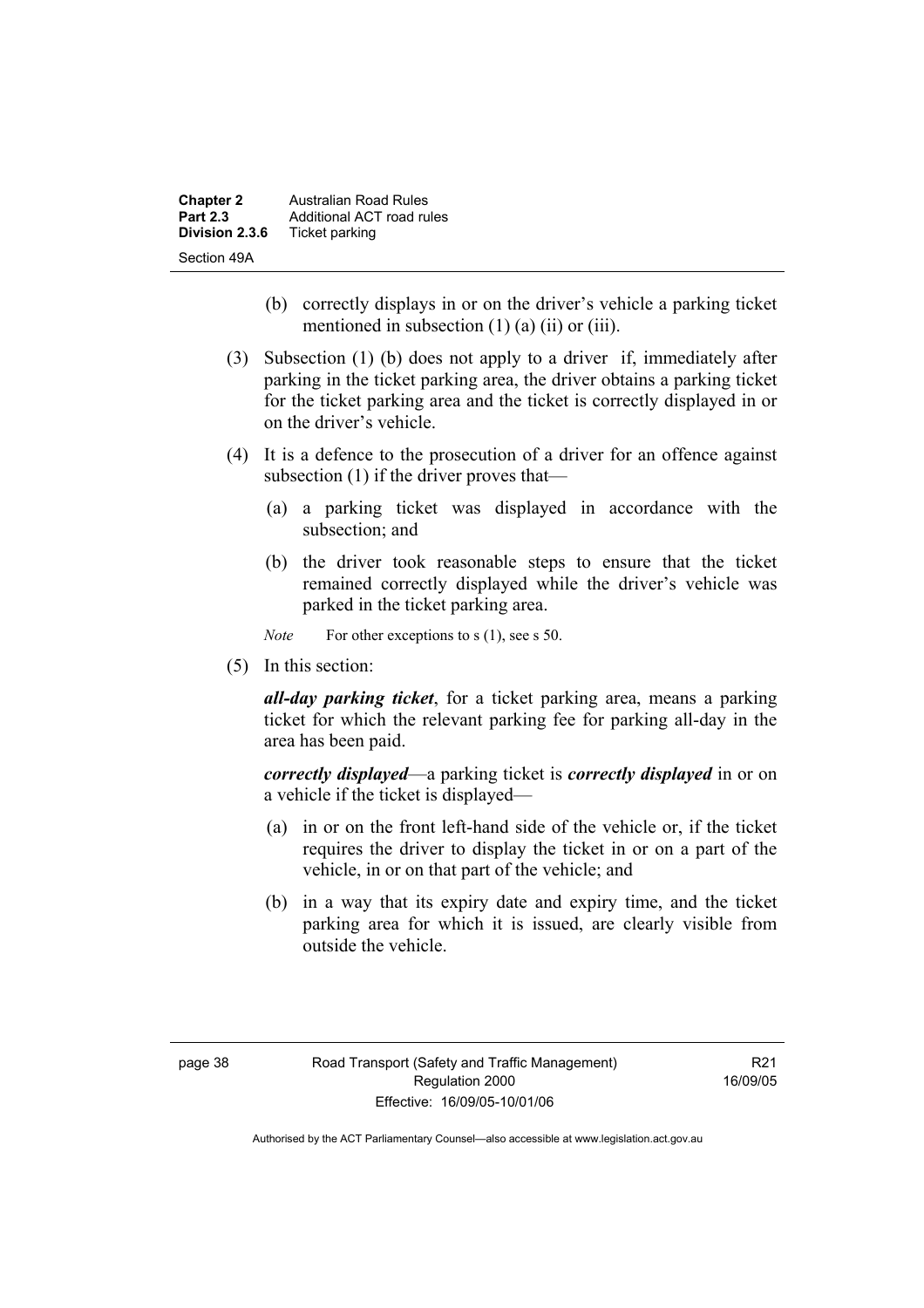*equivalent*, for a multi-stay ticket parking area, means another ticket parking area for which the relevant parking fee for an all-day parking ticket for the area is the same or higher.

*part-day parking ticket* means a parking ticket that is not an all-day parking ticket.

*RTA multi-stay ticket parking area* means a ticket parking area set aside under section 76 (2) (a) (Ticket parking schemes—road transport authority) where all-day parking is permitted by the ticket parking signs applying to the area.

### **49B Ticket parking—maximum length of stay**

 (1) A driver must not allow the driver's vehicle to remain parked in a ticket parking area after the expiry of a parking ticket displayed in or on the vehicle.

Maximum penalty: 20 penalty units.

*Note 1* For when a parking ticket expires, see s 81.

*Note 2* For exceptions to s (1), see s 50.

 (2) A driver must not allow the driver's vehicle to remain parked in a ticket parking area for longer than the period (if any) indicated on the ticket parking signs applying to the area as the maximum period for which a vehicle may be parked in the area.

Maximum penalty: 20 penalty units.

*Note* For exceptions to s (2), see s 50.

### **50 Ticket parking—exceptions to s 49A and s 49B**

Section 49A (Ticket parking—display of tickets) and section 49B (Ticket parking—maximum length of stay) do not apply to—

 (a) a driver if the driver parks the driver's vehicle in a metered parking space within a ticket parking area and the driver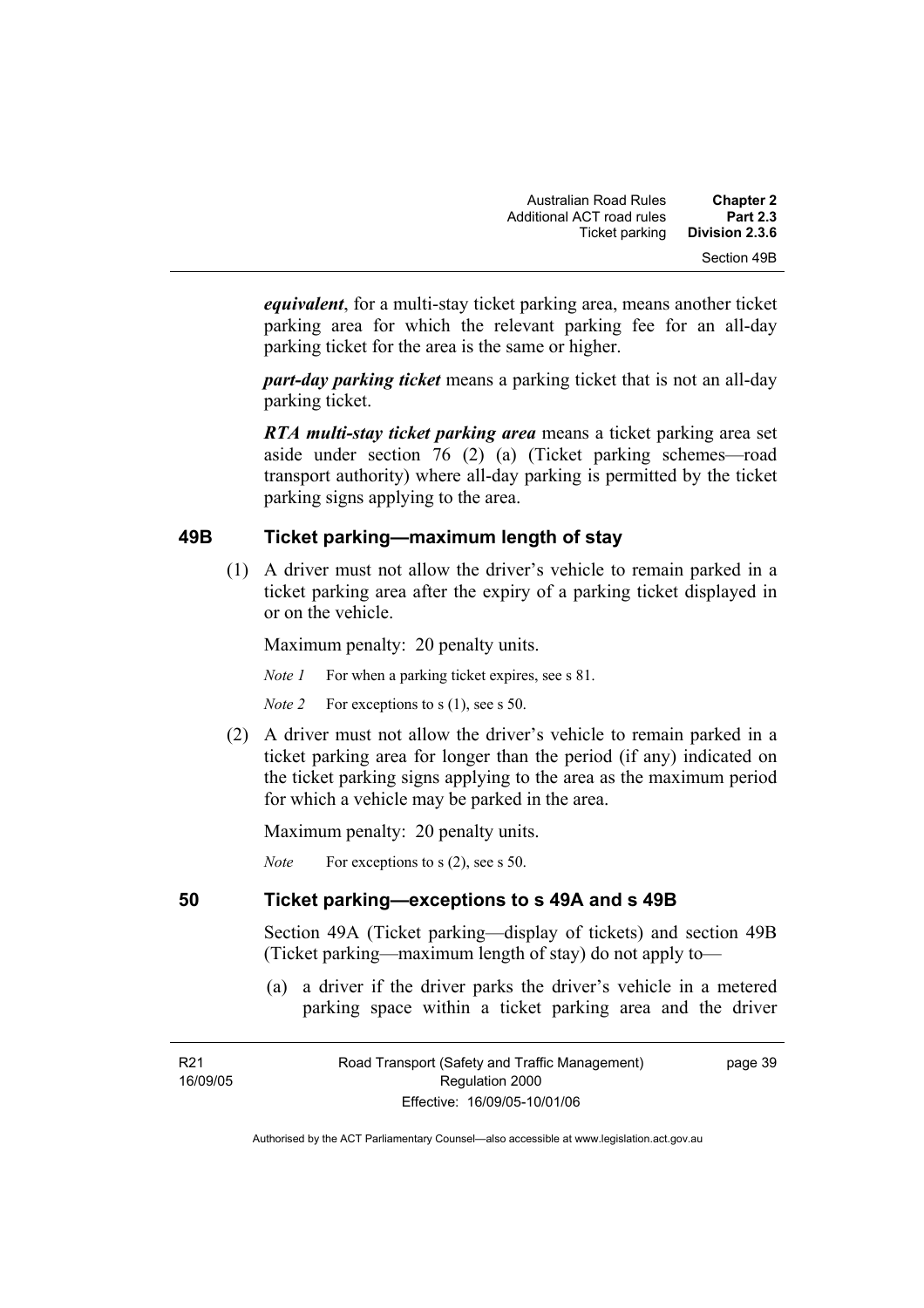| <b>Chapter 2</b><br><b>Part 2.3</b> | <b>Australian Road Rules</b><br>Additional ACT road rules |
|-------------------------------------|-----------------------------------------------------------|
| Division 2.3.6                      | Ticket parking                                            |
| Section 51                          |                                                           |

complies with the provisions of division 2.3.5 (Metered parking) in relation to parking in the space; or

- (b) a driver for any period the driver's vehicle is parked in a ticket parking space outside the controlled parking hours for the space; or
- (c) a driver if—
	- (i) the driver's vehicle is parked in a ticket parking space; and
	- (ii) the driver displays in or on the vehicle a current mobility parking scheme authority; and
	- (iii) the driver complies with the conditions (if any) of the authority; or
- (d) a driver if—
	- (i) the driver's vehicle is parked in a ticket parking space, or on a length of road in a ticket parking area, designated by a *permit zone sign* for use by the holder of a stated kind of parking permit; and
	- (ii) the driver displays in or on the vehicle a current parking permit of that kind; and
	- (iii) the driver complies with the conditions (if any) of the permit.

### **51 Temporary closure of ticket parking spaces and areas**

 (1) If the road transport authority decides that the use of a ticket parking area, or ticket parking space, should be temporarily discontinued, the authority may close the area or space by—

R21 16/09/05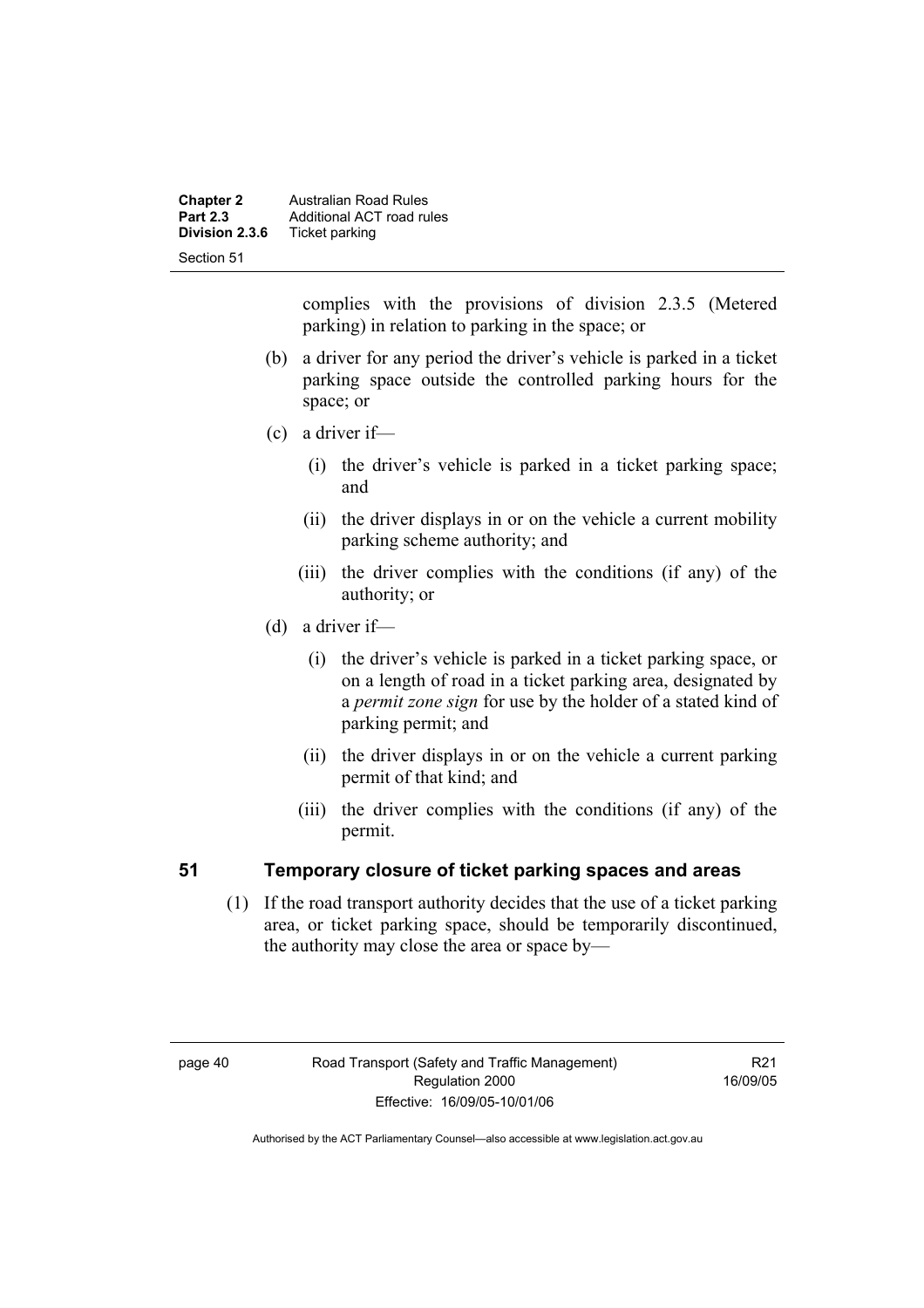- (a) for the closure of a ticket parking area—installing a sign, at or near each traffic sign applying to the area, that displays words to the effect that the area is closed; or
- (b) for the closure of a ticket parking space—installing a sign, at or near the space, that displays words to that effect.
- (2) If a parking authority decides that the use of a ticket parking area, or ticket parking space, within its area of operations should be temporarily discontinued, the authority may close the area or space  $by-$ 
	- (a) for the closure of a ticket parking area—installing a sign, at or near each traffic sign applying to the area, that displays words to the effect that the area is closed; or
	- (b) for the closure of a ticket parking space—installing a sign, at or near the space, that displays words to that effect.
	- *Note* Section 75A provides for the road transport authority to declare parking authorities and s 76A provides for the operation of ticket parking schemes by parking authorities.
- (3) A driver must not park in a ticket parking area or ticket parking space that has been closed under subsection (1) or (2).

(4) In this section:

*sign* includes a board, device, plate, screen, words or anything else, whether or not installed with or on a traffic sign.

## **52 Use of false or damaged parking tickets etc**

- (1) This section applies in relation to a vehicle that is parked in a ticket parking space within a ticket parking area.
- (2) A person must not display in or on the vehicle—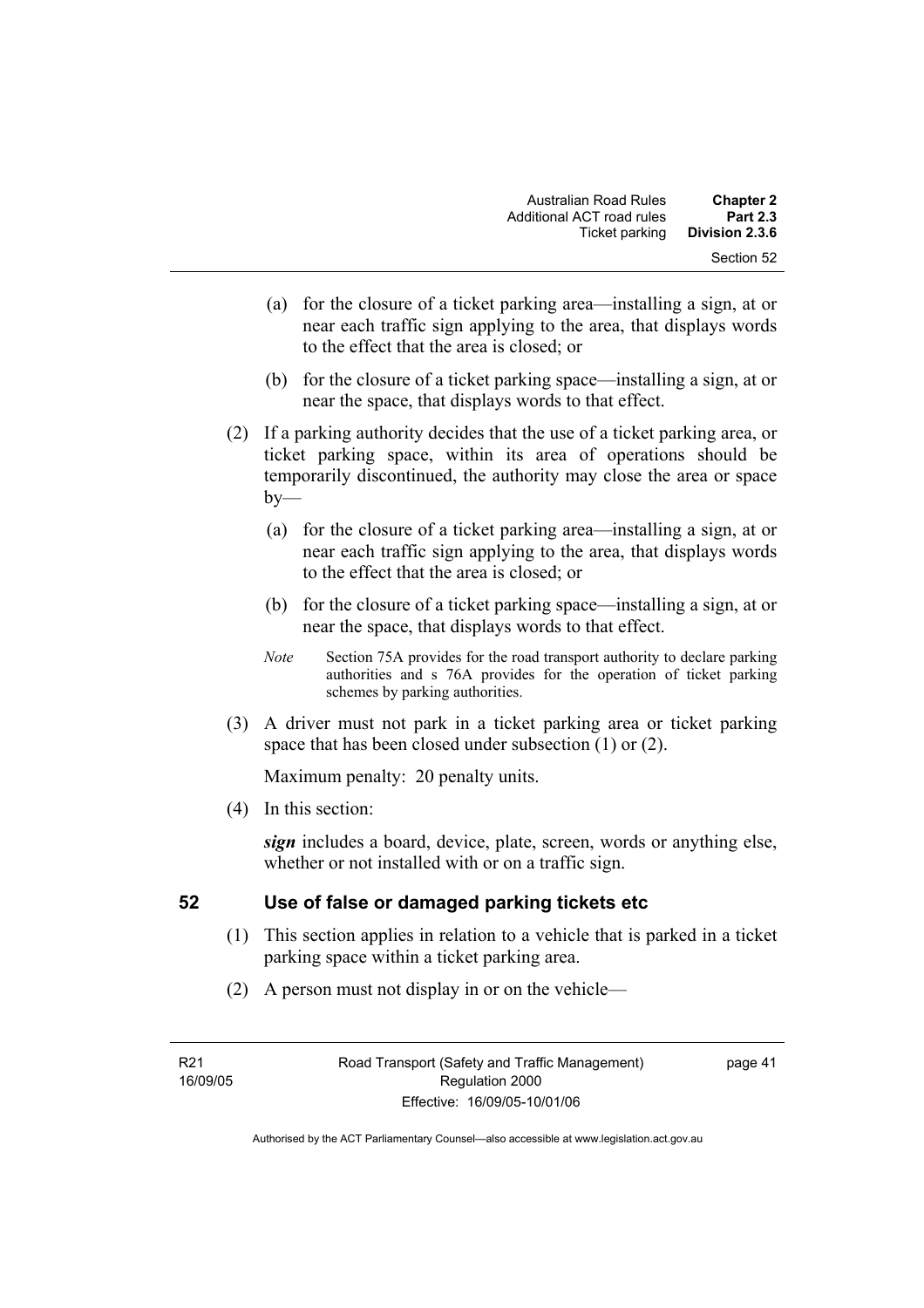| <b>Chapter 2</b><br><b>Part 2.3</b> | <b>Australian Road Rules</b><br>Additional ACT road rules |
|-------------------------------------|-----------------------------------------------------------|
| Division 2.3.6                      | Ticket parking                                            |
| Section 53                          |                                                           |

- (a) anything resembling a parking ticket that falsely suggests that the relevant parking fee for parking in the space has been paid; or
- (b) a parking ticket that has been changed, damaged or defaced.

 (3) Subsection (2) does not apply if the parking ticket was not changed, damaged or defaced in a material particular.

### **53 Misuse of parking ticket machines**

A person must not—

- (a) insert in a parking ticket machine anything other than coins, or another means of payment, appropriate for the machine; or
- (b) attach anything (for example, advertising material) to a parking ticket machine.

Maximum penalty: 20 penalty units.

*Note* An example is part of the regulation, is not exhaustive and may extend, but does not limit, the meaning of the provision in which it appears (see Legislation Act, s 126 and s 132).

### **54 Interfering with parking ticket machines etc**

A person must not—

- (a) do anything that interferes with (or is likely to interfere with) the proper working of a parking ticket machine; or
- (b) fraudulently operate a parking ticket machine.

Maximum penalty: 20 penalty units.

### **55 Interfering with parking tickets**

A person commits an offence if—

page 42 Road Transport (Safety and Traffic Management) Regulation 2000 Effective: 16/09/05-10/01/06

R21 16/09/05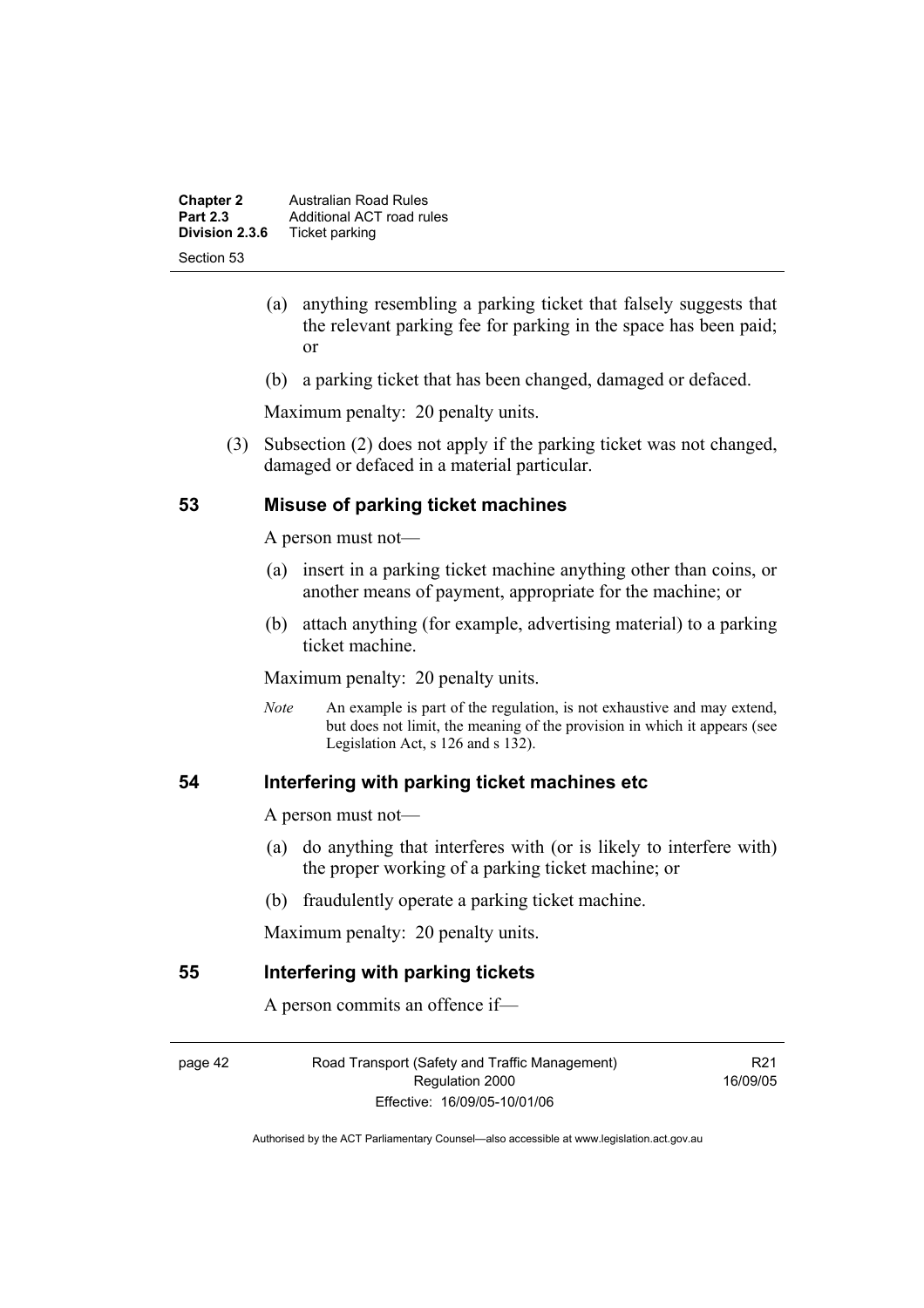- (a) the person removes, changes, damages, defaces or otherwise interferes with a parking ticket that is in or on a vehicle; and
- (b) the vehicle is parked in a ticket parking area; and
- (c) the person is not—
	- (i) the driver of the vehicle; or
	- (ii) the responsible person for the vehicle.

# **Division 2.3.7 Other ACT road rules about stopping and parking**

*Note* The Australian Road Rules contains rules about the stopping and parking of vehicles, including the following:

- r 189 (which is about double parking)
- r 203 (which is about stopping in a parking area for people with disabilities)
- r 205 (which is about parking for longer than indicated)
- r 207 (which is about parking where fees are payable)
- r 208 (which is about parallel parking on a road, except in a median strip parking area)
- r 209 (which is about parallel parking in a median strip parking area)
- r 210 (which is about angle parking)
- r 211 (which is about parking in parking bays).

### **56 Unauthorised use of parking permits and mobility parking scheme authorities**

 (1) A driver must not display a parking permit in or on the driver's vehicle if the driver is not entitled to do so under the conditions of the permit.

Maximum penalty: 20 penalty units.

| R21      | Road Transport (Safety and Traffic Management) | page 43 |
|----------|------------------------------------------------|---------|
| 16/09/05 | Regulation 2000                                |         |
|          | Effective: 16/09/05-10/01/06                   |         |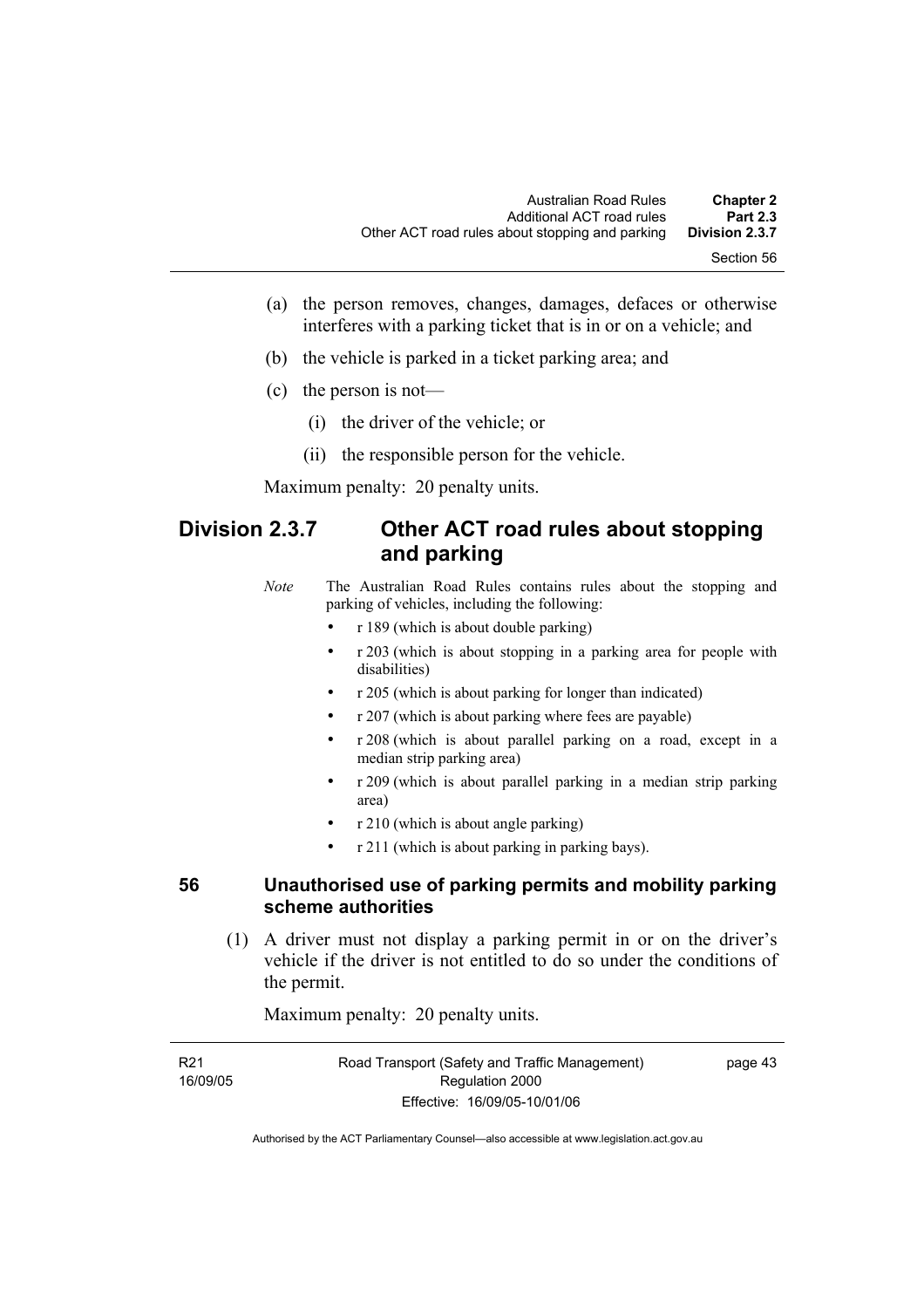| <b>Chapter 2</b> | Australian Road Rules                           |
|------------------|-------------------------------------------------|
| <b>Part 2.3</b>  | Additional ACT road rules                       |
| Division 2.3.7   | Other ACT road rules about stopping and parking |
| -Section 56A     |                                                 |

 (2) A driver must not display a mobility parking scheme authority in or on the driver's vehicle if the driver is not entitled to do so under the conditions of the authority.

Maximum penalty: 20 penalty units.

### **56A Interfering with parking permits and mobility parking scheme authorities**

A person commits an offence if—

- (a) the person removes, changes, damages, defaces or otherwise interferes with a parking permit or mobility parking scheme authority that is in or on a vehicle; and
- (b) the person is not—
	- (i) the driver of the vehicle; or
	- (ii) the responsible person for the vehicle; or
	- (iii) the person to whom the permit or authority was issued.

Maximum penalty: 20 penalty units.

### **57A Stopping public buses in bus zones and at bus stops**

- (1) The driver of a public bus must not stop in a bus zone unless the driver—
	- (a) is dropping off, or picking up, passengers; or
	- (b) is stopping for a regular route service.

Maximum penalty: 20 penalty units.

- (2) Subsection (1) does not apply to the driver of a public bus that is not permitted to stop in the bus zone by information on or with the *bus zone sign* applying to the bus zone.
	- *Note* The driver would contravene the Australian Road Rules, r 183.

page 44 Road Transport (Safety and Traffic Management) Regulation 2000 Effective: 16/09/05-10/01/06

R21 16/09/05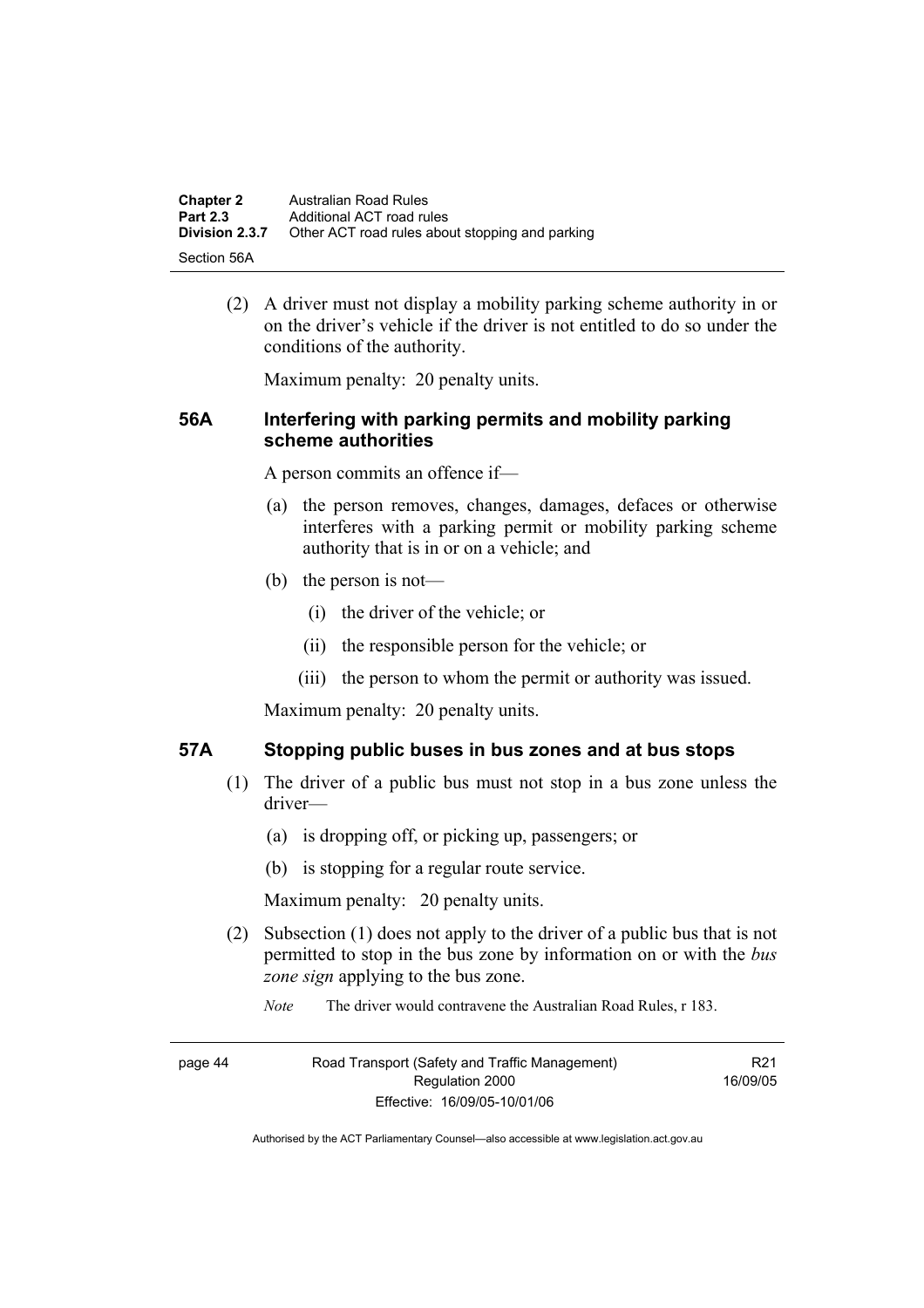- (3) The driver of a public bus must not stop at a bus stop, or on the road, within 20m before a sign on the road that indicates the bus stop, and 10m after the sign, unless the driver—
	- (a) stops at a place on a length of road, or in an area, to which a parking control sign applies and the driver is permitted to stop at that place under the Australian Road Rules; or
	- (b) is dropping off, or picking up, passengers; or
	- (c) is stopping for a regular route service.

(4) In this section:

*bus stop*—see the Australian Road Rules, rule 195.

*bus zone*—see the Australian Road Rules, rule 183.

*bus zone sign*—see the Australian Road Rules, schedule 2, schedule 3, rule 314, rule 315 and rule 316.

*regular route service*—see the *Road Transport (Public Passenger Services) Act 2001*, section 12 (What is a regular route service?).

### **58 Stopping in an emergency etc or to comply with another law**

(1) In this section:

*stopping or parking provision of this chapter* means a provision of the following divisions:

- (a) division 2.3.5 (Metered parking);
- (b) division 2.3.6 (Ticket parking);
- (c) division 2.3.7 (Other ACT road rules about stopping and parking).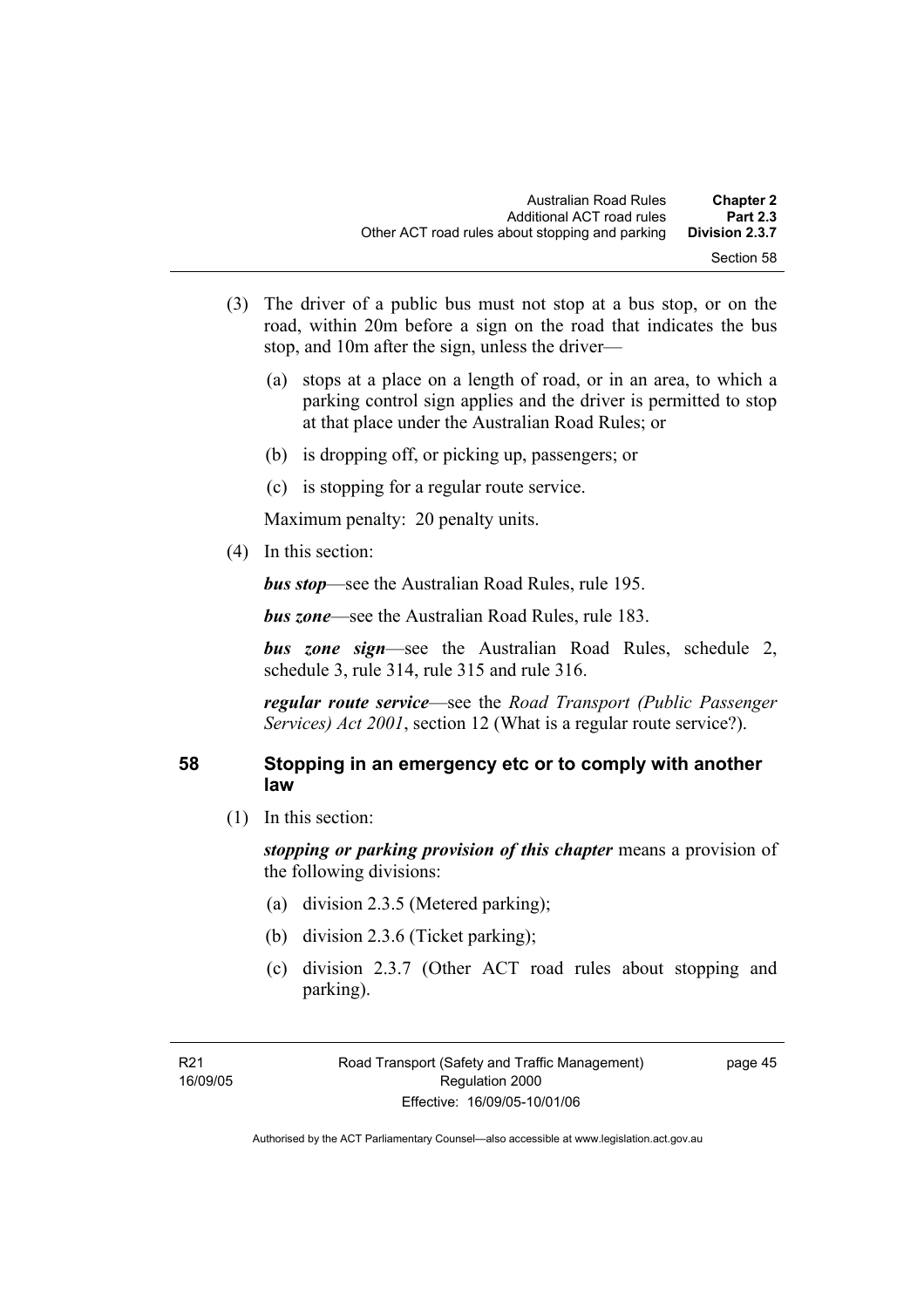- (2) A stopping or parking provision of this chapter does not apply to a driver if—
	- (a) the driver stops at a particular place, or in a particular way, to avoid a collision, and the driver stops for no longer than is necessary to avoid the collision; or
	- (b) the driver stops at a particular place, or in a particular way, because the driver's vehicle is disabled, and the driver stops for no longer than is necessary for the vehicle to be moved safely to a place where the driver is permitted to park the vehicle under the Australian Road Rules and a stopping or parking provision of this chapter; or
	- (c) the driver stops at a particular place, or in a particular way, to deal with a medical or other emergency, and the driver stops for no longer than is necessary in the circumstances; or
	- (d) the driver stops at a particular place, or in a particular way, because the condition of the driver, a passenger, or the driver's vehicle makes it necessary for the driver to stop in the interests of safety, and the driver stops for no longer than is necessary in the circumstances; or
	- (e) the driver stops at a particular place, or in a particular way, to comply with a provision of the Australian Road Rules or a provision of another law, and the driver stops for no longer than is necessary to comply with the provision.

page 46 Road Transport (Safety and Traffic Management) Regulation 2000 Effective: 16/09/05-10/01/06

R<sub>21</sub> 16/09/05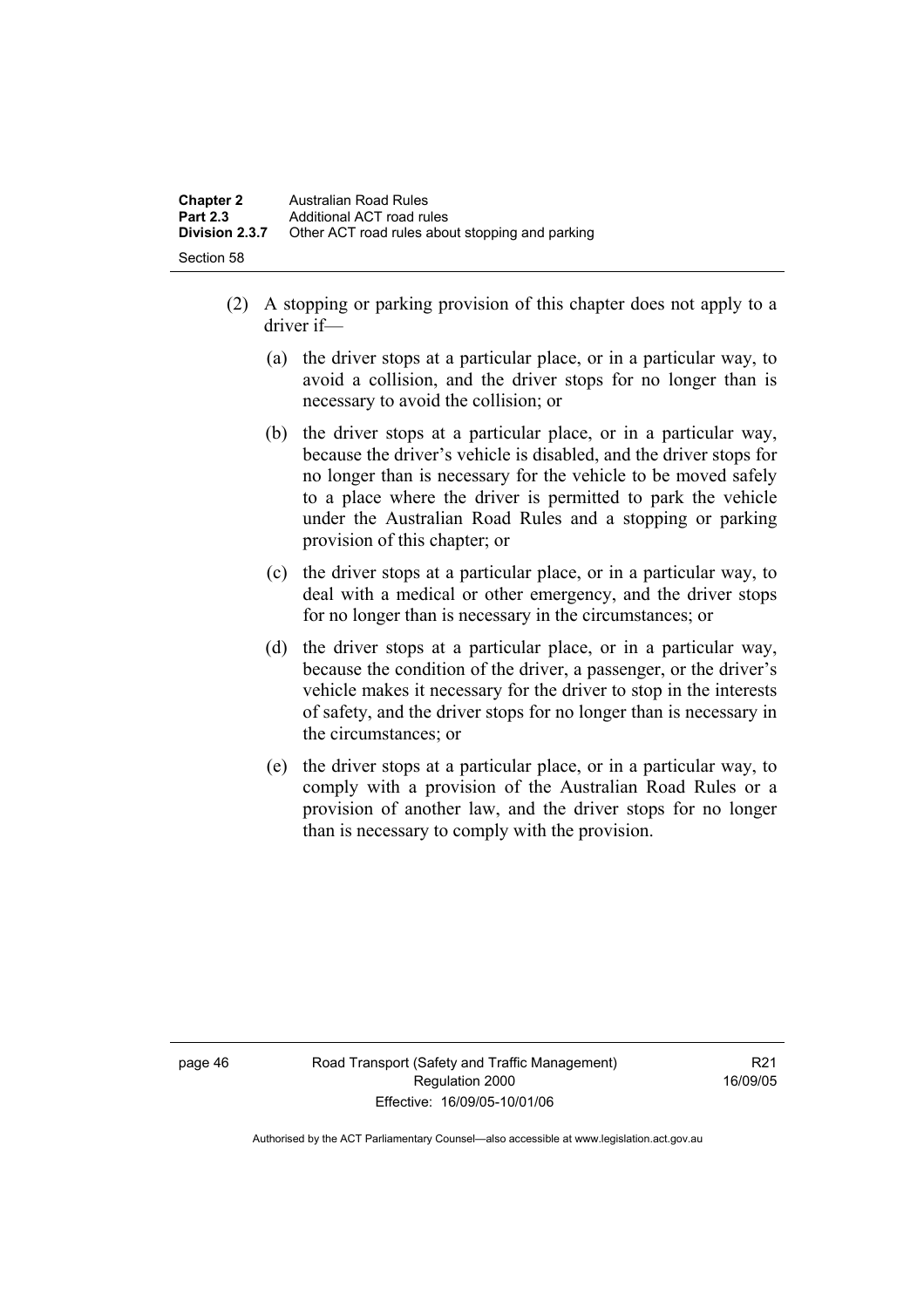Section 59

# **Division 2.3.8 Other ACT road rules**

### **59 Carrying dangerous substances**

 (1) A person must not drive or park a vehicle that is carrying an explosive substance in, directly above, or within 50m of either end of, a major road tunnel.

Maximum penalty: 30 penalty units.

(2) In this section:

### *explosive substance*—

- (a) see the *Dangerous Substances Act 2004*, section 73, definition of *explosive*; and
- (b) includes any other dangerous substance under that Act that can explode.

*major road tunnel* means—

- (a) the road tunnel on Parkes Way in the Division of Acton, Canberra Central District; or
- (b) the road tunnel on Capital Circle in the Division of Capital Hill, Canberra Central District.

### **60 Interrupting funeral processions etc**

A driver must not interfere with, or interrupt, the free passage of—

- (a) a funeral procession or any other lawful procession; or
- (b) any vehicle or person forming part of such a procession.

Maximum penalty: 20 penalty units.

page 47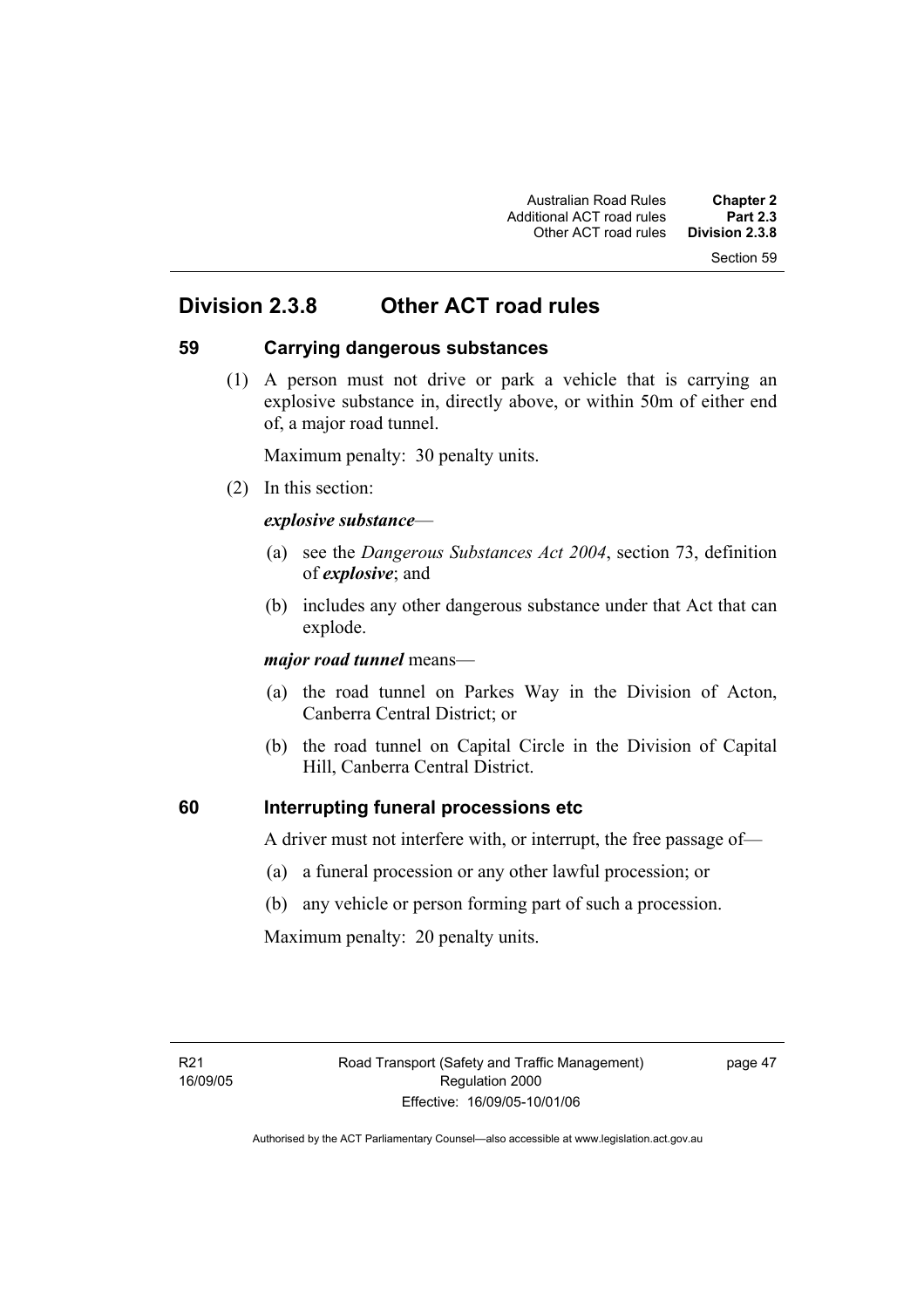**Chapter 2 Australian Road Rules**<br>**Part 2.3 Additional ACT road rules Part 2.3 Additional ACT road rules**<br>**Division 2.3.8** Other ACT road rules **Division 2.3.8** Other ACT road rules Section 61

### **61 Driving on roads closed to traffic**

A person must not drive a vehicle on a road that is closed to traffic under the Act, section 30.

Maximum penalty: 20 penalty units.

### **62 Use of wheeled recreational devices and wheeled toys on roads**

 (1) A person must not travel in or on a wheeled recreational device or wheeled toy on a road while it is attached to another vehicle.

Maximum penalty: 20 penalty units.

 (2) A person travelling in or on a wheeled recreational device or wheeled toy on a road must not permit it to be drawn by another vehicle.

Maximum penalty: 20 penalty units.

 (3) A person must not travel in or on a wheeled recreational device or wheeled toy on a road if anyone travelling in or on it is completely or partly assisted in propelling it by means other than human power or gravity.

Maximum penalty: 20 penalty units.

R21 16/09/05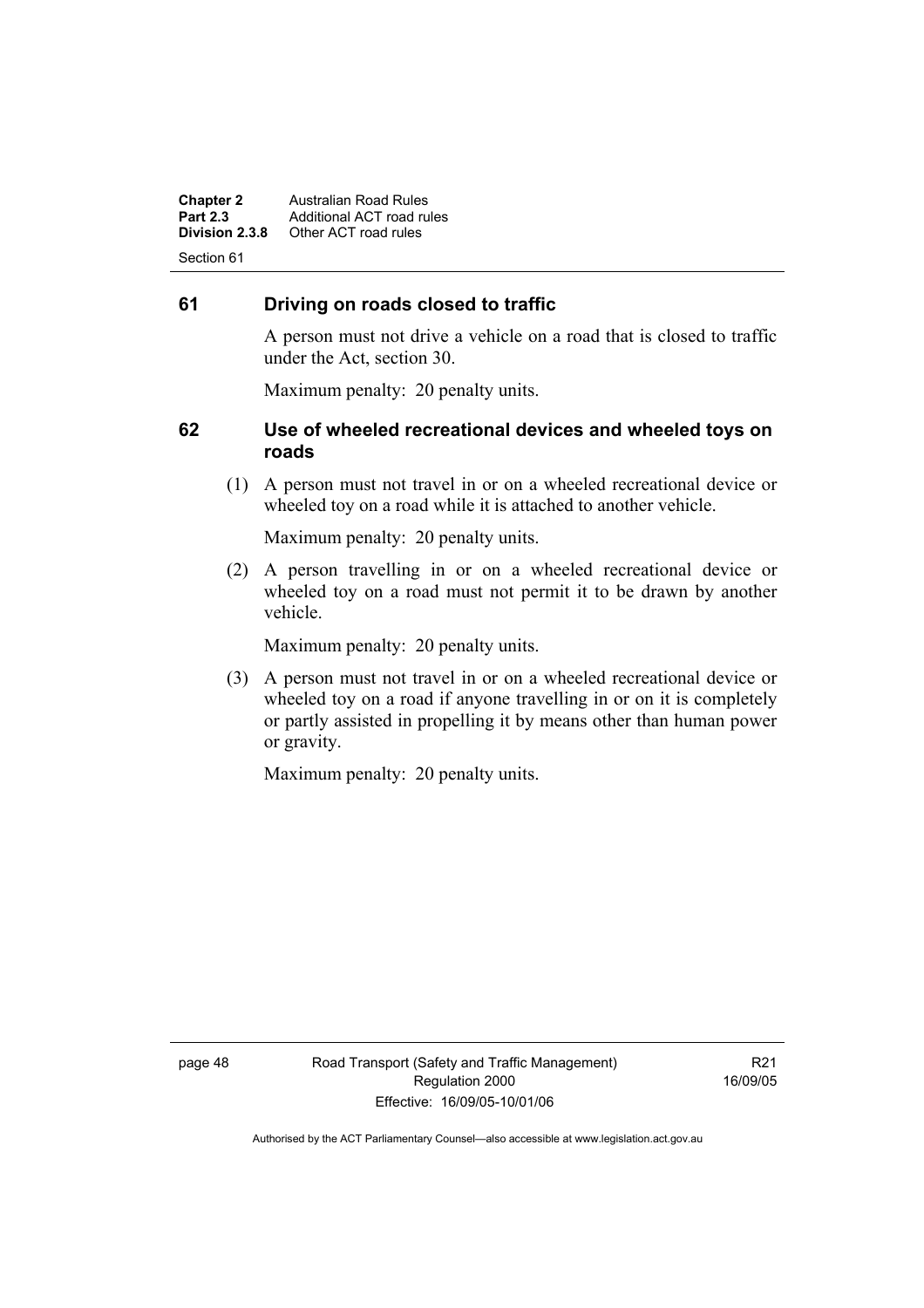#### Section 63

# **Part 2.4 Other provisions**

### **63 Devices that are prescribed traffic control devices—Act, dict, def** *prescribed traffic control device*

The following things are prescribed traffic control devices:

- (a) any traffic control device that has effect for the Australian Road Rules under the Australian Road Rules, rule 315;
- (b) any traffic-related item that has effect for the Australian Road Rules under the Australian Road Rules, rule 319;
- (c) any pay parking device, pay parking sign and parking meter hood;
- (d) any device, plate, screen, words or anything else on or with anything mentioned in paragraph (a), (b) or (c).

### **64 Preventing prescribed traffic control devices being clearly visible**

 (1) A person must not (except with the approval of the road transport authority) place anything in a position that prevents, or is likely to prevent, a prescribed traffic control device from being clearly visible to the road users to whom it is intended to apply.

Maximum penalty: 20 penalty units.

*Note* The Act, s 19 (1) also makes it an offence for a person to install or display (or interfere, change or remove) a prescribed traffic control device without appropriate authority.

page 49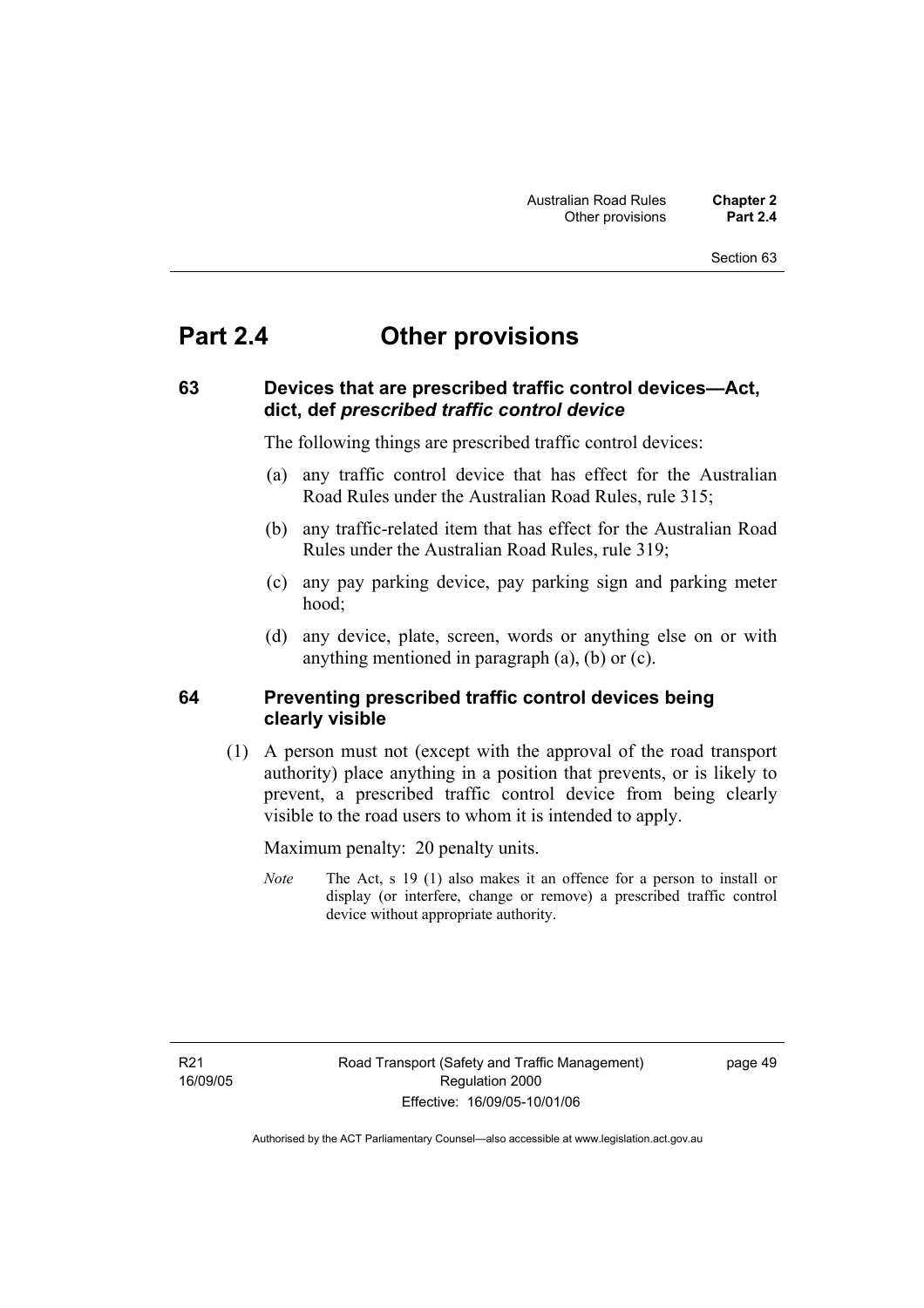#### **Chapter 2 Australian Road Rules**<br>**Part 2.4 Other provisions Other provisions**

#### Section 65

- (2) The road transport authority, a police officer or an authorised person—
	- (a) may, orally or in writing, direct a person who has contravened subsection (1) by placing something to remove the thing within a stated reasonable time; or
	- (b) may remove the thing.
- (3) If a person is given a direction under subsection (2) (a), the person must comply with the direction.

Maximum penalty: 20 penalty units.

### **65 Use of** *do not overtake turning vehicle sign*

A person must not drive a motor vehicle or combination displaying a *do not overtake turning vehicle sign* unless the motor vehicle or combination, together with any load or projection, is at least 7.5m long.

Maximum penalty: 20 penalty units.

### **66 Approvals etc by road transport authority**

- (1) For the Australian Road Rules and this regulation, the road transport authority may, in writing—
	- (a) approve a protective helmet for bicycle riders as an approved bicycle helmet; or
	- (b) approve a child restraint as an approved child restraint; or
	- (c) approve a protective helmet for motorbike riders as an approved motorbike helmet; or
	- (d) approve a canopy, cage or other device fitted to a vehicle; or
	- (e) declare a person to be an emergency worker.

R21 16/09/05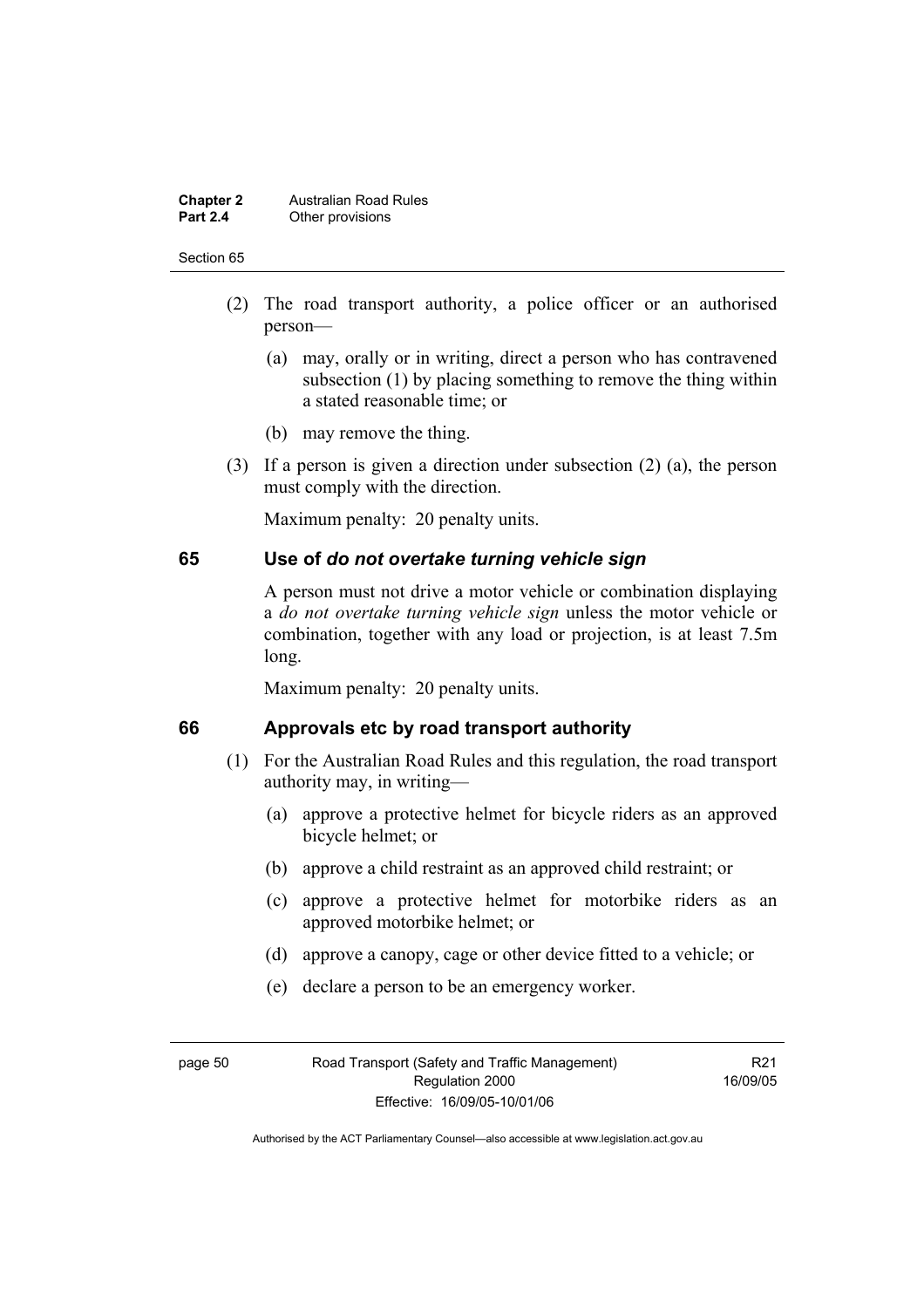- (2) An approval or declaration is a disallowable instrument.
	- *Note* A disallowable instrument must be notified, and presented to the Legislative Assembly, under the Legislation Act.

#### **67 Exemption from requirement about riding on motorbikes**

The road transport authority may, for the purpose of allowing a sporting or similar event to be filmed, exempt a person from the Australian Road Rules, rule 271 (2) to the extent that it requires the person to face forward while being carried as a passenger on a motorbike.

### **68 Defence of complying with direction of police officer or authorised person**

- (1) It is a defence to a prosecution of a person for an offence against a provision of this chapter if, at the time of the offence, the person was obeying a direction given to the person under the Australian Road Rules, rule 304 (1).
- (2) To remove any doubt, it is declared that a person must obey a direction given to the person under the Australian Road Rules, rule 304 (1), whether or not the person may contravene a provision of this chapter by obeying the direction.

#### **69 Exemption for driver of police vehicles**

- (1) A provision of this chapter does not apply to the driver of a police vehicle if—
	- (a) in the circumstances—
		- (i) the driver is taking reasonable care; and
		- (ii) it is reasonable that the provision should not apply; and
	- (b) if the vehicle is a motor vehicle that is moving—the vehicle is displaying a blue or red flashing light or sounding an alarm.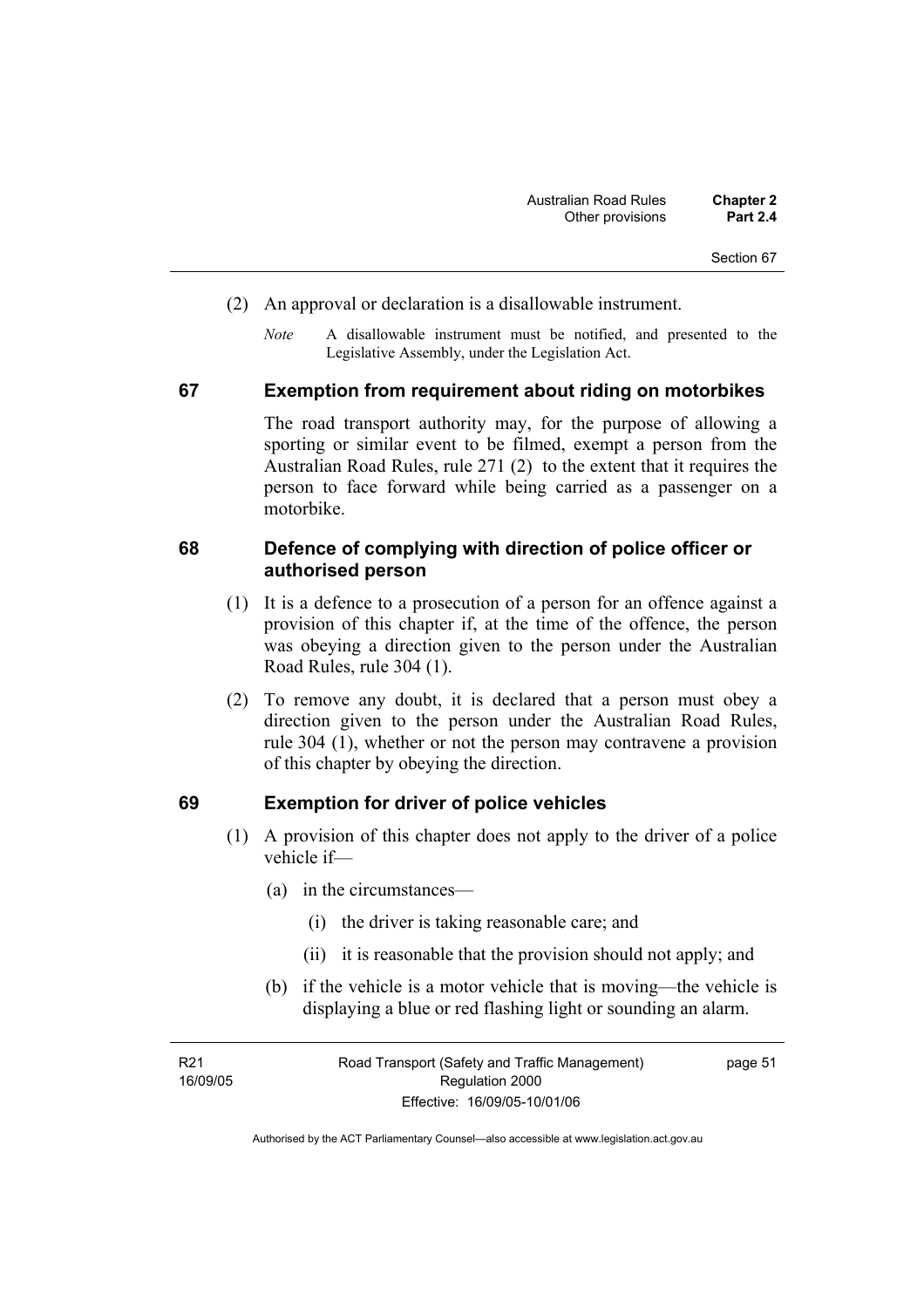#### **Chapter 2 Australian Road Rules**<br>**Part 2.4 Other provisions Other provisions**

#### Section 70

- (2) Subsection (1) (b) does not apply to the driver if, in the circumstances, it is reasonable—
	- (a) not to display the light or sound the alarm; or
	- (b) for the vehicle not to be fitted or equipped with a blue or red flashing light or an alarm.

### **70 Exemption for driver of emergency vehicles**

A provision of this chapter does not apply to the driver of an emergency vehicle if—

- (a) in the circumstances—
	- (i) the driver is taking reasonable care; and
	- (ii) it is reasonable that the provision should not apply; and
- (b) if the vehicle is a motor vehicle that is moving—the vehicle is displaying a blue or red flashing light or sounding an alarm.

### **71 Stopping and parking exemption for police and emergency vehicles and authorised people**

(1) In this section:

*stopping or parking provision of this chapter*—see section 58 (1).

- (2) A stopping or parking provision of this chapter does not apply to the driver of a police vehicle or emergency vehicle if, in the circumstances—
	- (a) the driver is taking reasonable care; and
	- (b) it is reasonable that the provision should not apply.
- (3) A stopping or parking provision of this chapter does not apply to an authorised person who is driving a vehicle in the course of the person's duty as an authorised person if, in the circumstances—

R21 16/09/05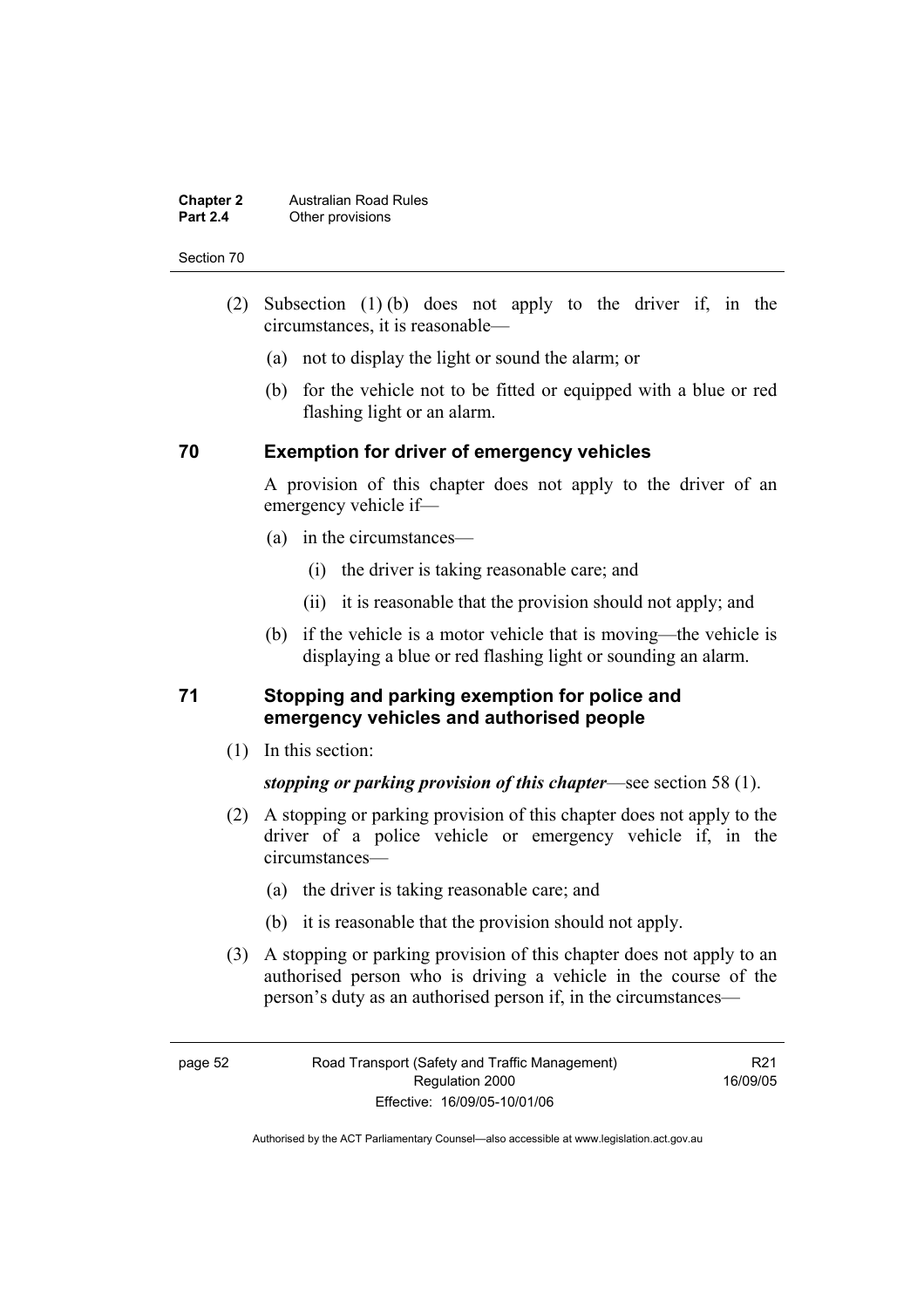Section 71

- (a) the person is taking reasonable care; and
- (b) it is reasonable that the provision should not apply.

Road Transport (Safety and Traffic Management) Regulation 2000 Effective: 16/09/05-10/01/06

page 53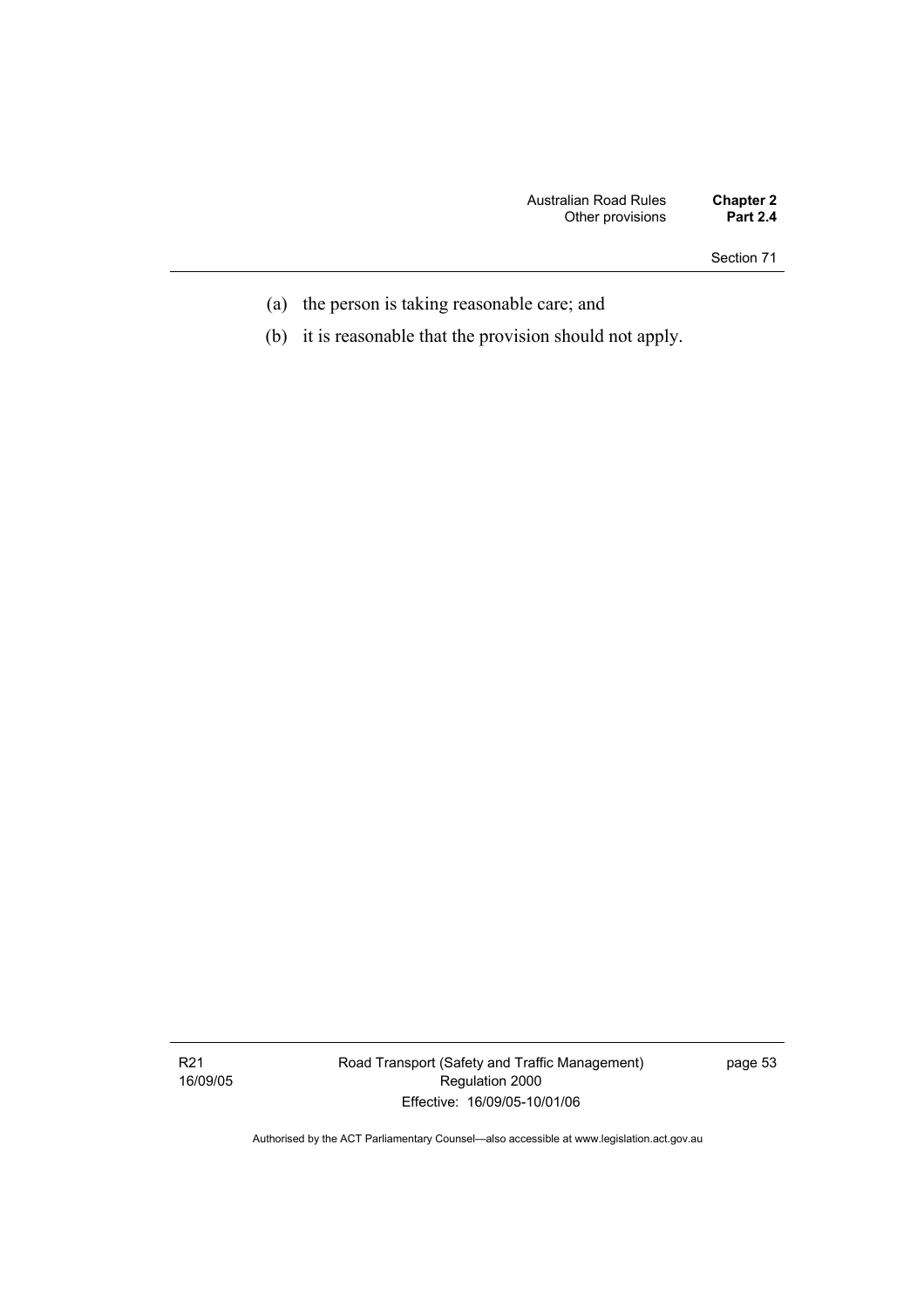**Chapter 3** Parking<br>**Part 3.1** Parking **Part 3.1** Parking schemes<br>**Division 3.1.1** Metered parking s **Division 3.1.1** Metered parking schemes Section 72

# **Chapter 3 Parking**

# **Part 3.1 Parking schemes**

# **Division 3.1.1 Metered parking schemes**

### **72 Metered parking schemes**

- (1) The road transport authority may establish and operate metered parking schemes for any length of road or area.
- (2) For a metered parking scheme, the road transport authority—
	- (a) may set aside metered parking spaces; and
	- (b) may install parking meters for the payment of fees for metered parking spaces.

### **73 Metered parking areas**

- (1) The road transport authority may set aside a length of road or area as a metered parking area.
- (2) A metered parking area must be designated by metered parking signs.

## **74 Parking meters**

- (1) A parking meter must be installed at the space to which it applies or, if a parking meter applies to 2 or more spaces, close to the spaces.
- (2) The parking meter applying to a metered parking space must show or be capable of showing the fees fixed for the space under this division.

R21 16/09/05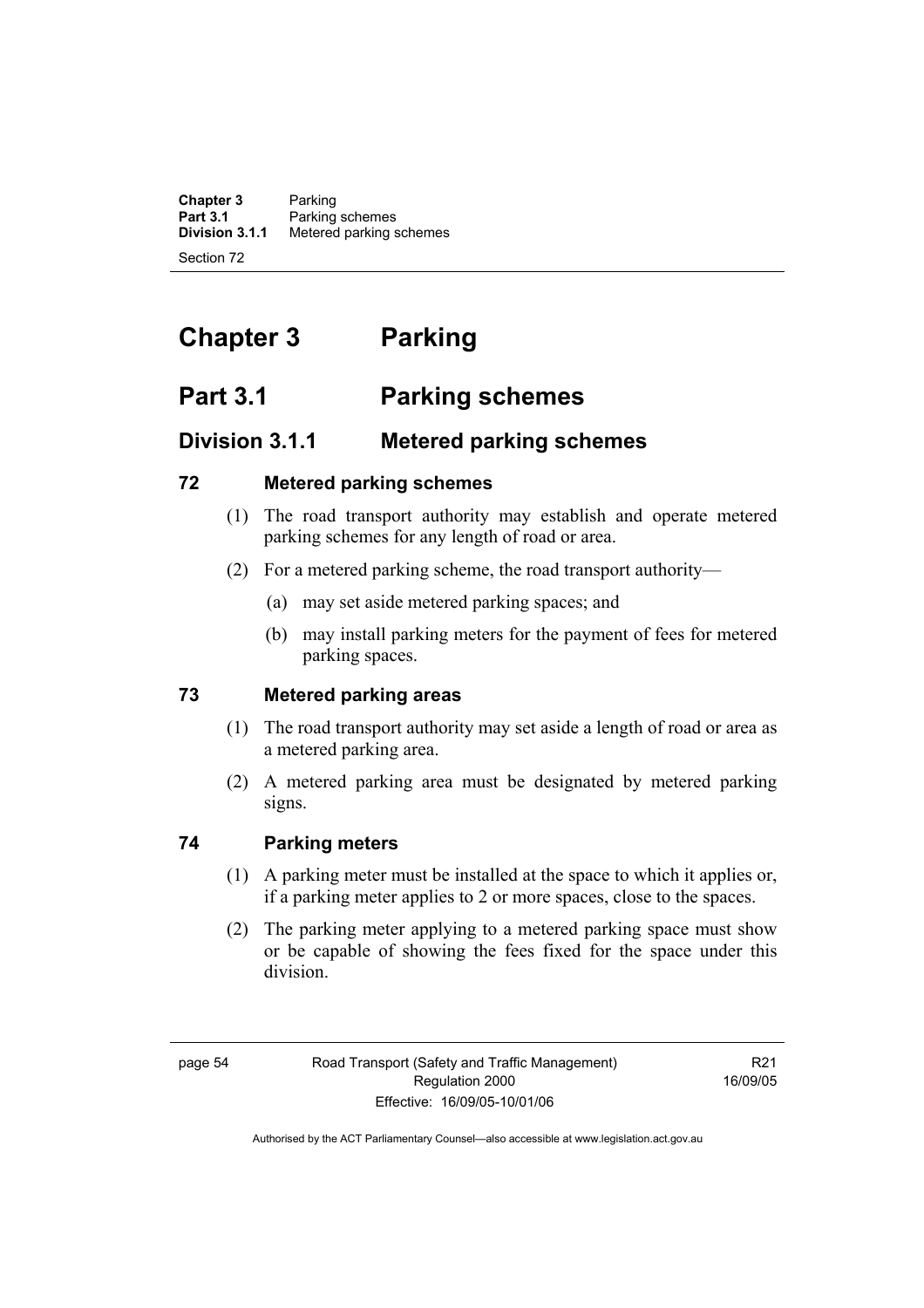- (3) A parking meter must clearly show, or be capable of clearly showing, whether the relevant parking fee for the parking of a vehicle in the metered parking space or spaces to which it applies has been paid.
- (4) A multi-space parking meter must also identify each metered parking space by its number.

### **75 Metered parking spaces**

- (1) A metered parking space must be designated by a road marking.
- (2) For a metered parking space to which a multi-space parking meter applies, the number for the space and an arrow indicating the direction of the meter must be marked in or adjacent to the space.

# **Division 3.1.2 Ticket parking schemes**

*Note* The Australian Road Rules, r 207 (2) provides that a driver who parks in a ticket parking area must pay the fee and obey the instructions on the ticket. See also s 16.

### **75A Parking authorities**

- (1) A person may apply to the road transport authority to be a parking authority for a stated area.
- (2) The road transport authority may, in writing, declare the person to be a parking authority for a stated area (the *area of operations*).
	- *Note* The power to make the declaration includes the power to amend or repeal it (see Legislation Act, s 46).
- (3) The declaration is a disallowable instrument.
	- *Note* A disallowable instrument must be notified, and presented to the Legislative Assembly, under the Legislation Act.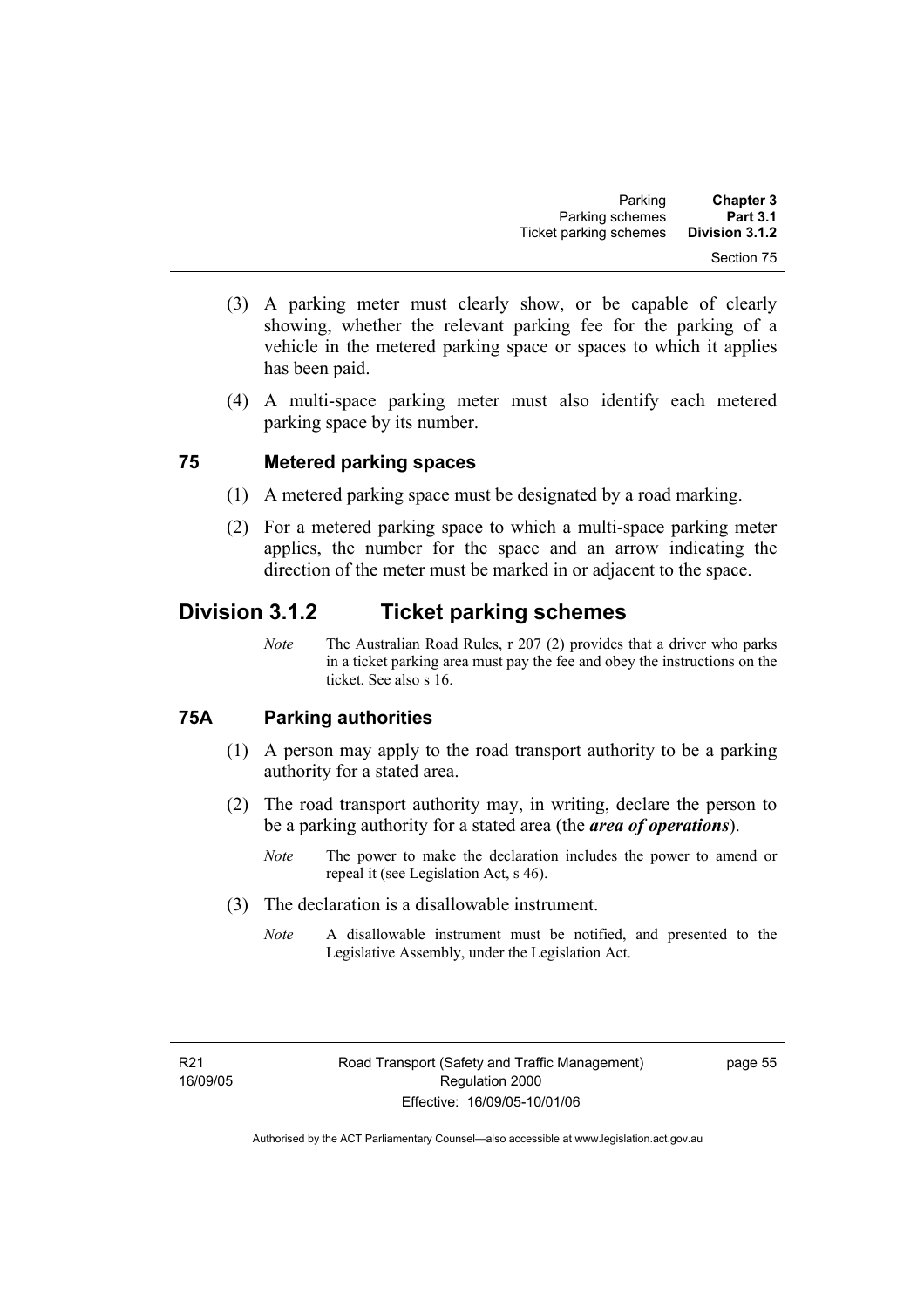**Chapter 3** Parking<br>**Part 3.1** Parking **Part 3.1 Parking schemes**<br>**Division 3.1.2** Ticket parking sch **Division 3.1.2** Ticket parking schemes Section 75B

### **75B Parking authority guidelines**

- (1) The road transport authority must establish written guidelines for section 76A (the *parking authority guidelines*).
- (2) The parking authority guidelines are a disallowable instrument.
	- *Note* A disallowable instrument must be notified, and presented to the Legislative Assembly, under the Legislation Act.
- (3) A parking authority is not entitled to provide, or charge for, parking in a ticket parking area if the parking authority does not comply with the parking authority guidelines.
- (4) A parking authority is taken to comply with the parking authority guidelines until the contrary is proved.

### **76 Ticket parking schemes—road transport authority**

- (1) The road transport authority may establish and operate a ticket parking scheme for any length of road or area.
- (2) For a ticket parking scheme, the road transport authority—
	- (a) may set aside a length of road or area as a ticket parking area; and
	- (b) may adopt the ways of, and schemes for, payment of the fees the authority considers appropriate; and
	- (c) may install pay parking devices.

### **76A Ticket parking schemes—parking authorities**

- (1) A parking authority may, in accordance with the parking authority guidelines, establish and operate a ticket parking scheme for any length of road or area within its area of operations.
- (2) For a ticket parking scheme, the parking authority may, in accordance with the parking authority guidelines—

R21 16/09/05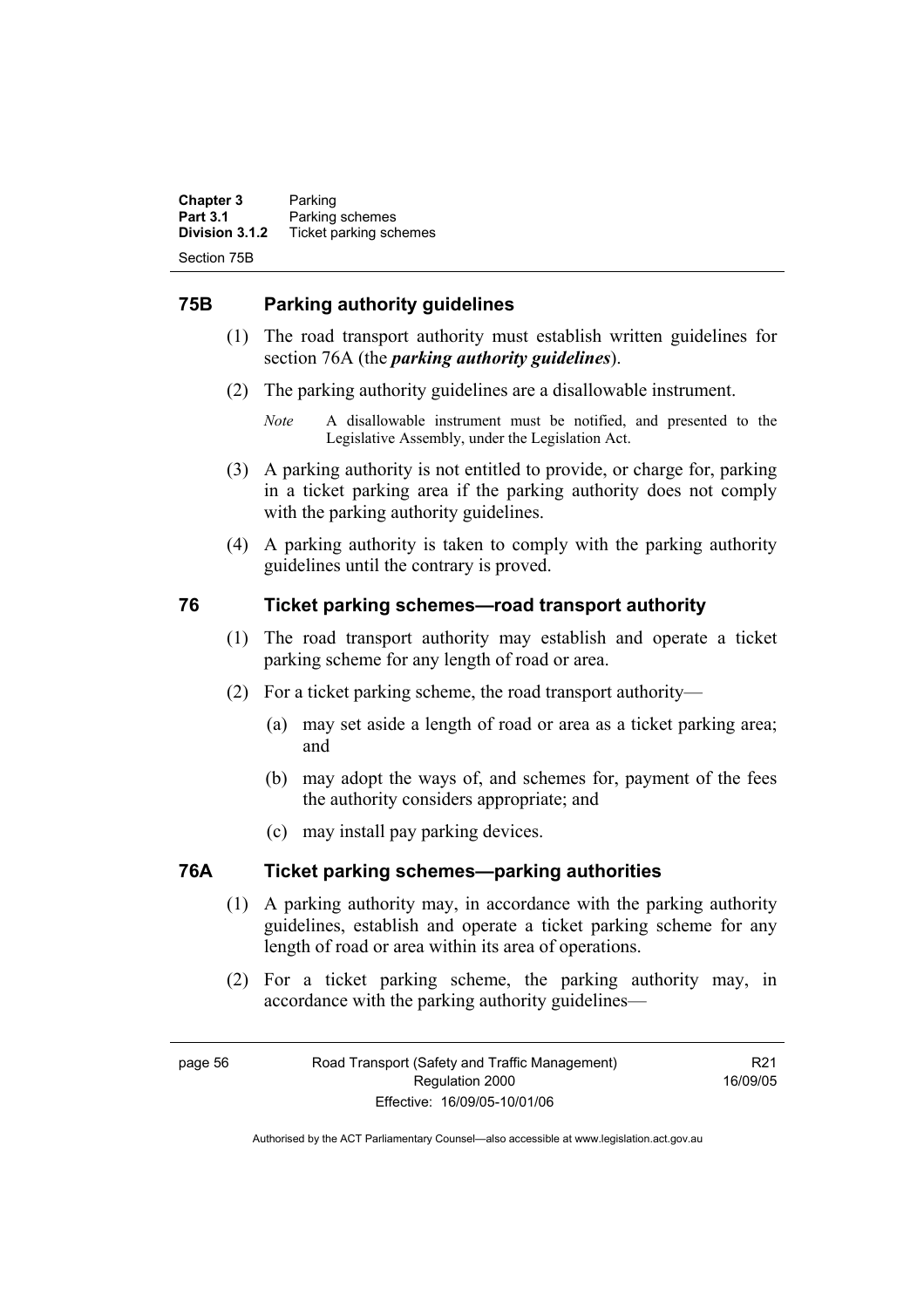- (a) set aside a length of road or area within its area of operations as a ticket parking area; and
- (b) fix fees for the parking of vehicles in the area; and
- (c) adopt the ways of, and schemes for, payment of the fees the authority considers appropriate; and
- (d) install pay parking devices.
- *Note* Section 75A provides for the road transport authority to declare parking authorities and s 75B provides for parking authority guidelines.

### **77 Ticket parking areas**

- (1) A ticket parking area must be designated by ticket parking signs.
- (2) A ticket parking area is taken to include only such lengths of road and areas to which ticket parking signs apply as are lawfully available, apart from this division, for the parking of vehicles.
- (3) In this section:

*ticket parking sign* includes a *permissive parking sign* with the word 'voucher' on or with the sign.

 (4) Subsection (3) and this subsection cease to have effect on 1 December 2006.

### **78 Ticket parking spaces**

A ticket parking area may be divided into ticket parking spaces, of a size suitable for parking a single vehicle, by a road marking.

### **79 Ticket machines**

The ticket machine for a ticket parking area must show or be capable of showing the fees fixed for the area under this division.

page 57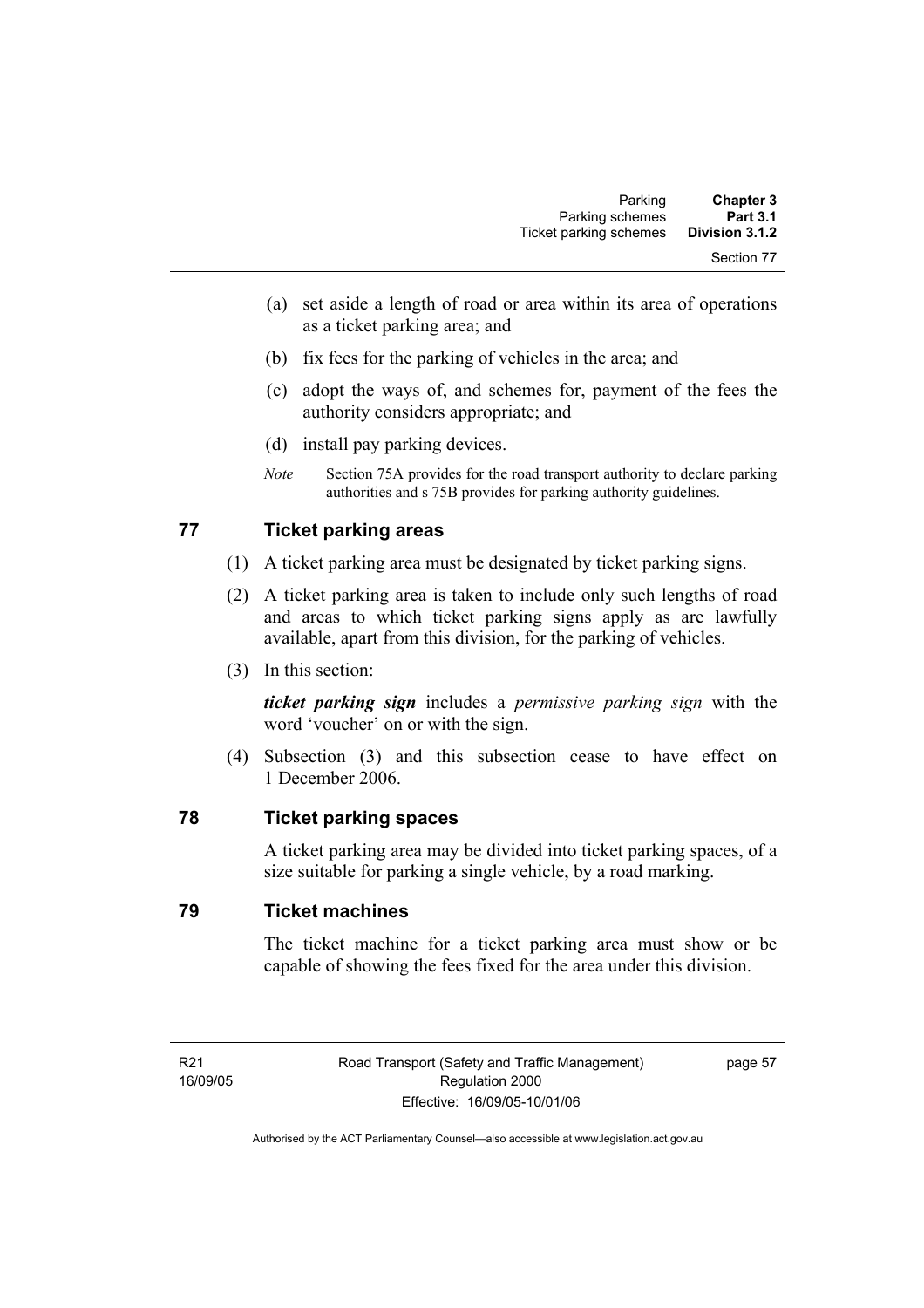**Chapter 3** Parking<br>**Part 3.1** Parking **Part 3.1 Parking schemes**<br>**Division 3.1.2** Ticket parking sch **Division 3.1.2** Ticket parking schemes Section 80

### **80 Parking tickets**

- (1) The following information must be printed on a parking ticket:
	- (a) the expiry date (expressed as the day of the month, the month and the year);
	- (b) the expiry time (expressed in hours and minutes);
	- (c) the name of the authority issuing the ticket;
	- (d) an indication of the ticket parking area where or for which the ticket is issued;
	- (e) the fee paid for the issue of the ticket or, for a prepaid ticket, the daily value of the ticket;
	- (f) a serial number;
	- (g) instructions for use of the ticket.

#### **Examples for par (d)**

- 1 a code for the ticket parking area where the ticket is issued
- 2 the number of the parking ticket machine which issued the ticket
- 3 for a prepaid parking ticket—the daily value of the ticket or the area where the ticket may be used
- *Note* An example is part of the regulation, is not exhaustive and may extend, but does not limit, the meaning of the provision in which it appears (see Legislation Act, s 126 and s 132).
- (2) A parking ticket must be legible and of a size and design that enables it to be easily displayed in or on a vehicle.

### **81 Duration of parking tickets**

A parking ticket takes effect when it is issued and expires at the expiry time stated on the ticket.

R21 16/09/05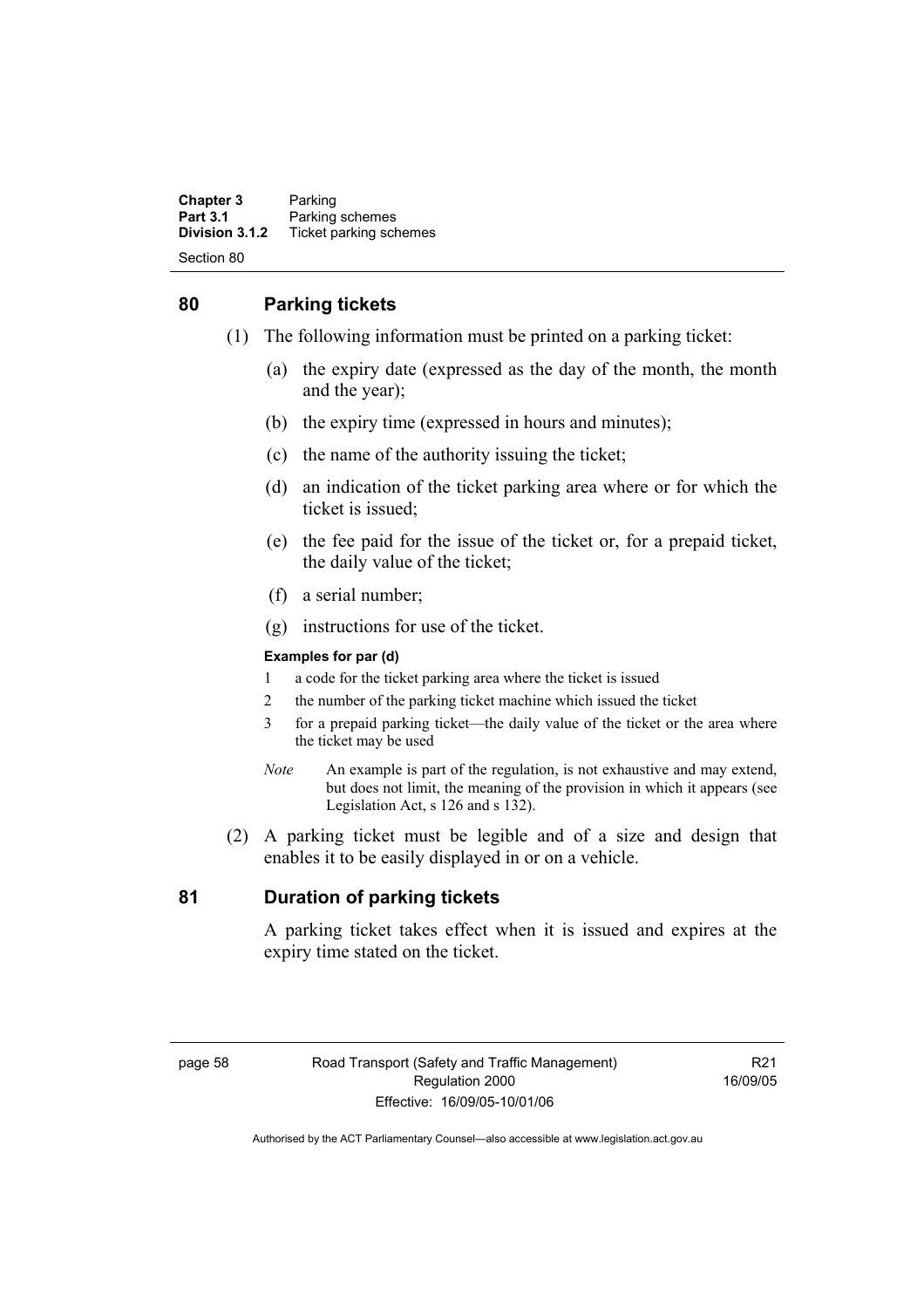#### Section 82

# **Division 3.1.3 Heavy vehicle parking**

### **82 Definitions for div 3.1.3**

In this division:

*code of practice* means the code of practice approved under section 89, as in force from time to time.

*exemption* means an exemption given under section 92 (Decision on application for exemption).

*existing operator* means the holder of an existing operator's certificate.

*existing operator's certificate* means an existing operator's certificate issued under the *Motor Traffic Act 1936,* section 150R that was in force immediately before the commencement of this section and has not been cancelled under this division.

*heavy vehicle* means a vehicle, whether loaded or unloaded, that is longer than 7.5m, has a GVM over 4.5t, and is used for commercial purposes.

*land adjoining residential land*—see section 83.

*residential land* means land leased for residential purposes.

*stock truck* means a vehicle that has a GVM over 4.5t and is built or used to transport livestock.

### **83 References in div to land adjoining residential land**

A reference in this division to *land adjoining residential land* includes a reference to land that would, apart from an intervening road, adjoin that land.

R21 16/09/05 page 59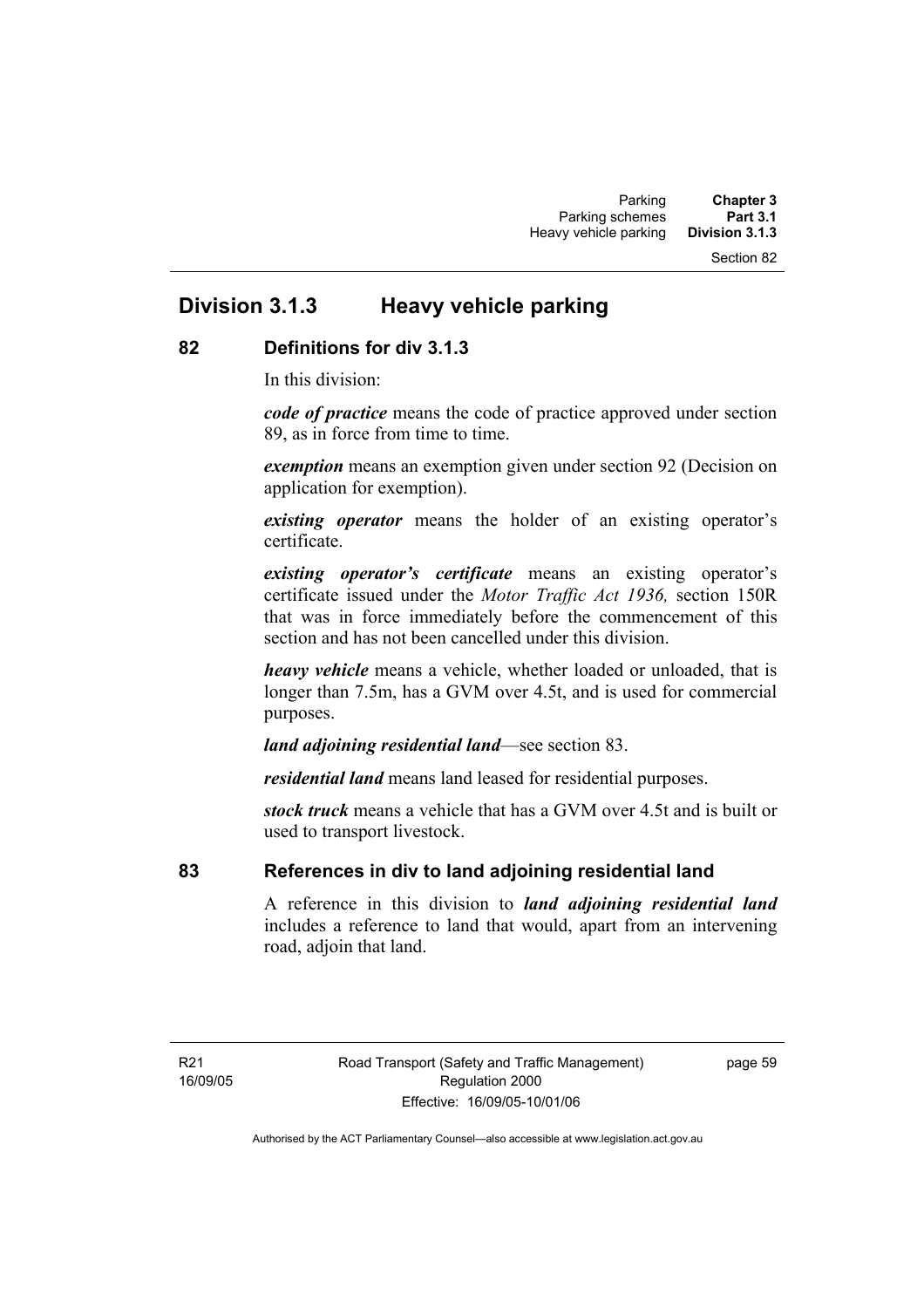**Chapter 3** Parking<br>**Part 3.1** Parking **Part 3.1** Parking schemes<br>**Division 3.1.3** Heavy vehicle part **Heavy vehicle parking** Section 84

### **84 Vehicle parked partly on residential land**

For this division, a vehicle that is parked partly on residential land, and partly on adjoining land that is not residential land, is taken not to be parked on residential land.

### **85 Parking of certain vehicles on residential land prohibited**

- (1) This section applies to a vehicle, whether loaded or unloaded, that is—
	- (a) a stock truck; or
	- (b) a semitrailer with the load space permanently enclosed by rigid construction or with sides enclosed by nonrigid material and a rigid roof; or
	- (c) higher than 3.6m and used for commercial purposes.
- (2) A person must not park a vehicle to which this section applies on residential land.

Maximum penalty: 20 penalty units.

- (3) Subsection (2) does not apply to the vehicle—
	- $(a)$  if—
		- (i) the parking of the vehicle on the land is reasonably necessary to avoid a contravention of another provision of this regulation or another territory law; or
		- (ii) the vehicle is parked on the land to drop off, or pick up, people or goods or in the course of providing services; and
	- (b) the vehicle is not parked on the land for longer than is reasonable.

R21 16/09/05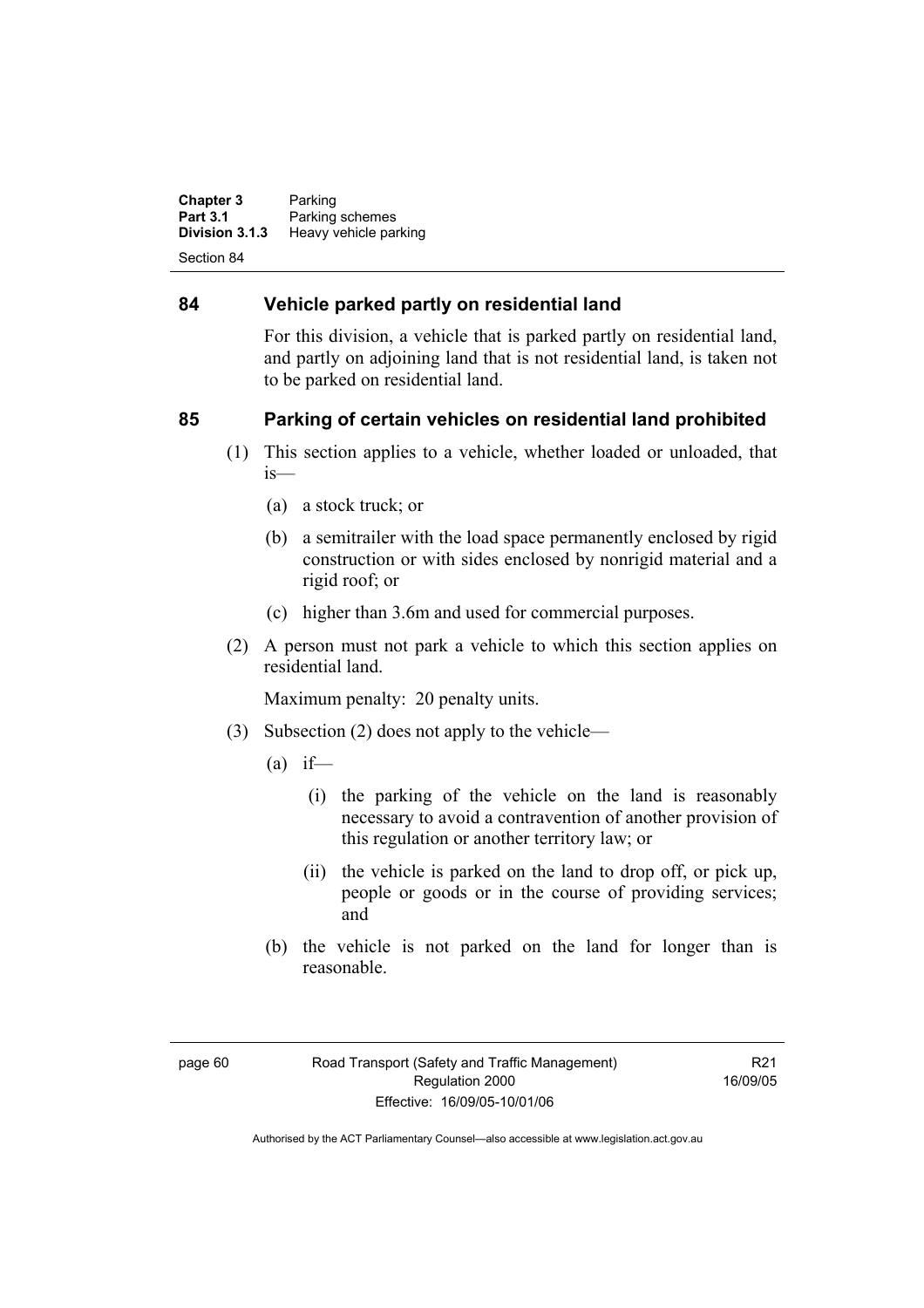### **86 Parking of certain vehicles on land adjoining residential land prohibited**

- (1) This section applies to—
	- (a) a vehicle or combination, whether loaded or unloaded, that is longer than 7.5m; and
	- (b) a vehicle, whether loaded or unloaded, with a GVM over 4.5t.
- (2) A person must not park a vehicle or combination to which this section applies on land adjoining residential land for more than 1 hour.

Maximum penalty: 20 penalty units.

- (3) Subsection (2) does not apply to the vehicle or combination—
	- $(a)$  if—
		- (i) the parking of the vehicle on the land is reasonably necessary to avoid a contravention of another provision of this regulation or another territory law; or
		- (ii) the vehicle is parked on the land to drop off, or pick up, people or goods or in the course of providing services; and
	- (b) the vehicle is not parked on the land for longer than is reasonable.
- (4) Subsection (2) also does not apply to the vehicle or combination if the land where it is parked is residential land or land leased for commercial purposes.

page 61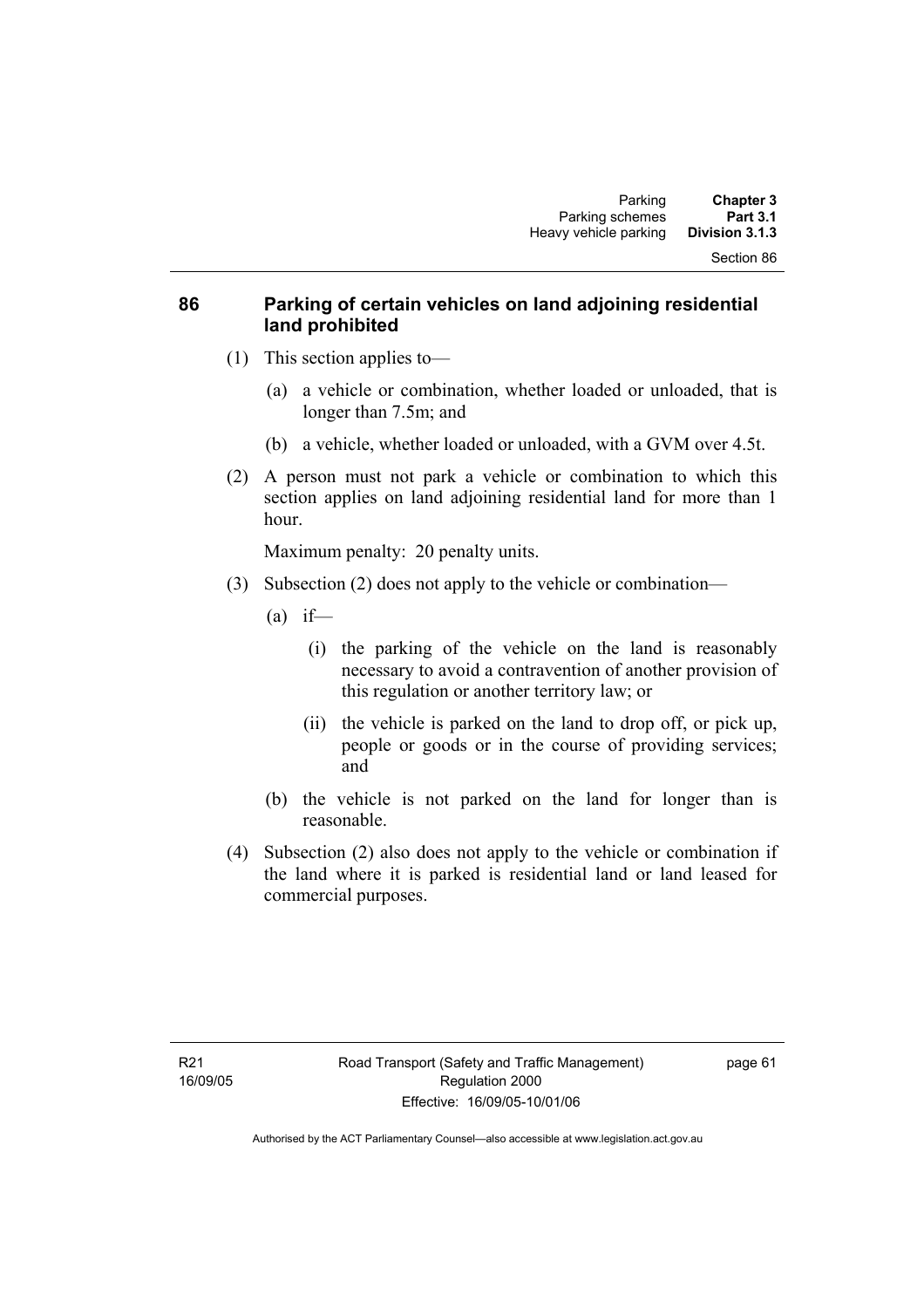**Chapter 3** Parking<br>**Part 3.1** Parking **Part 3.1 Parking schemes**<br>**Division 3.1.3 Heavy vehicle part Division 3.1.3** Heavy vehicle parking

Section 87

### **87 Parking of certain commercial vehicles on land with multi-unit developments**

- (1) This section applies to a vehicle, whether loaded or unloaded, that is used for commercial purposes and is longer than 6m, higher than 2.6m or has a GVM over 3.75t.
- (2) A person must not park a vehicle to which this section applies on residential land with a multi-unit development.

Maximum penalty: 20 penalty units.

- (3) Subsection (2) does not apply to the vehicle or combination—
	- $(a)$  if—
		- (i) the parking of the vehicle on the land is reasonably necessary to avoid a contravention of another provision of this regulation or another territory law; or
		- (ii) the vehicle is parked on the land to drop off, or pick up, people or goods or in the course of providing services; and
	- (b) the vehicle is not parked on the land for longer than is reasonable.
- (4) In this section:

*multi-unit development*—see the territory plan, appendix 6 in force on 1 January 1997.

*territory plan*—see the *Land (Planning and Environment) Act 1991*, section 13.

**88 Daily infringement** 

A person commits an offence against section 85 (Parking of certain vehicles on residential land prohibited), section 86 (Parking of certain vehicles on land adjoining residential land prohibited) or

R21 16/09/05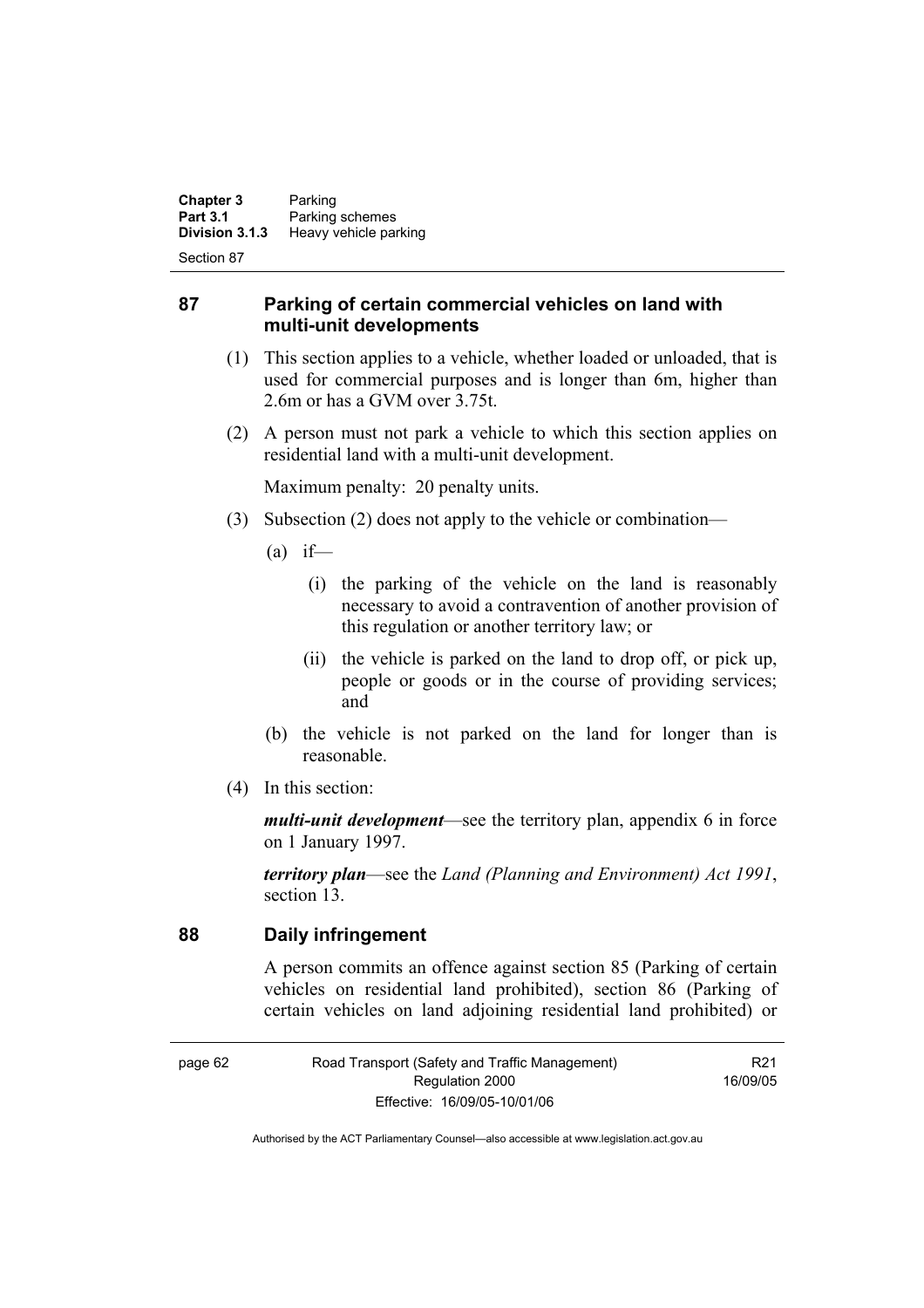section 87 (Parking of certain commercial vehicles on land with multi-unit developments) in relation to each day when the person contravenes that section, including the day of a conviction for the contravention or any later day.

### **89 Codes of practice**

- (1) The Minister may, in writing, approve a code of practice about the parking of heavy vehicles on residential land.
- (2) Without limiting subsection (1), a code of practice may include provisions in relation to—
	- (a) requirements for the parking of heavy vehicles by existing operators; and
	- (b) the number of heavy vehicles that may be parked on residential land at any time; and
	- (c) the operation of heavy vehicles while on residential land.
- (3) A code of practice is a disallowable instrument.
	- *Note* A disallowable instrument must be notified, and presented to the Legislative Assembly, under the Legislation Act.

### **90 Notice of codes of practice etc**

- (1) The road transport authority must publish notice of the approval of each code of practice in a newspaper published and circulating in the ACT.
- (2) The notice must—
	- (a) be published on or before the day when the code of practice commences; and
	- (b) state when the code of practice commences; and
	- (c) contain a statement to the effect that—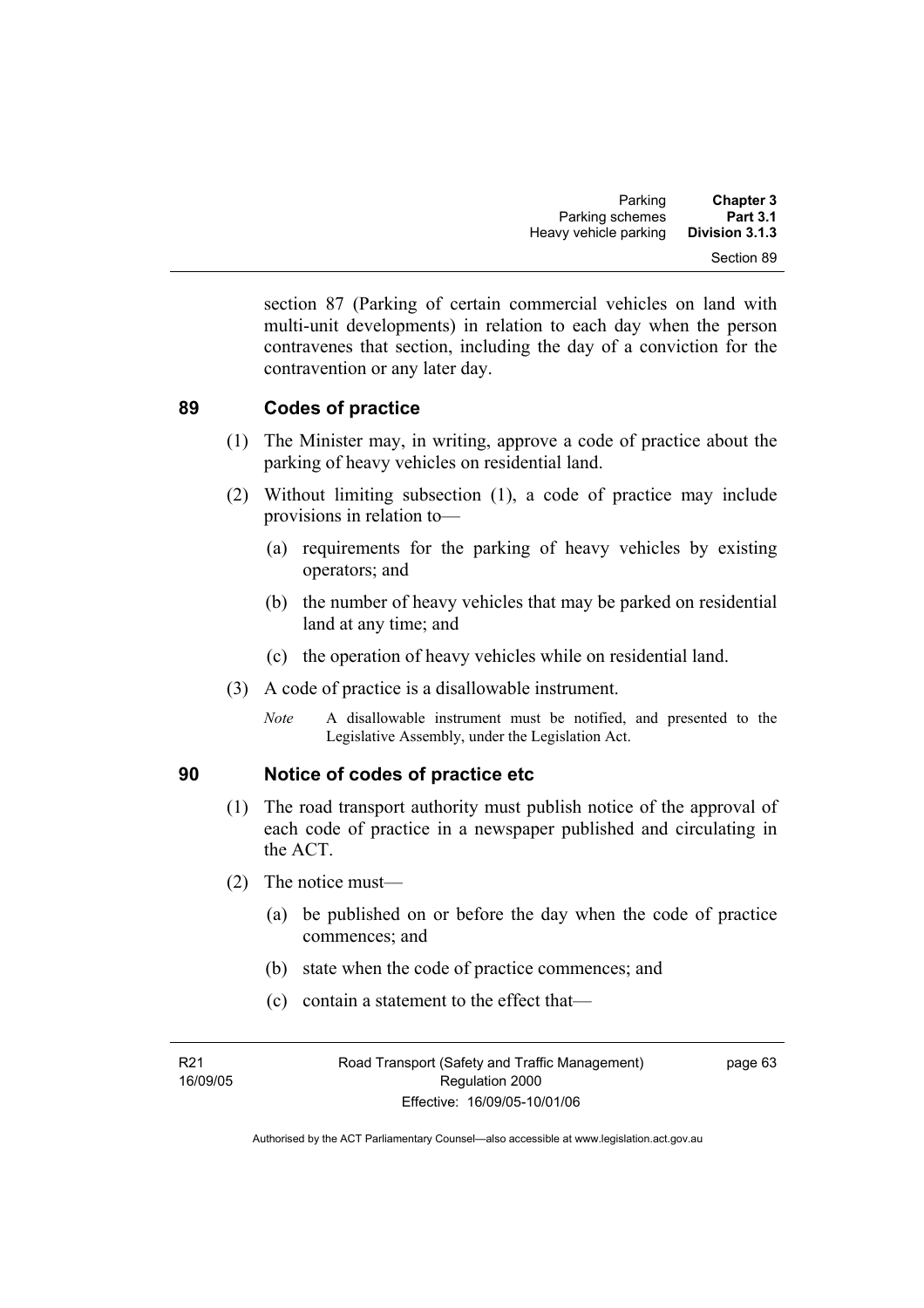| <b>Chapter 3</b> | Parking               |
|------------------|-----------------------|
| <b>Part 3.1</b>  | Parking schemes       |
| Division 3.1.3   | Heavy vehicle parking |
| Section 91       |                       |

- (i) the code of practice can be inspected at a stated office or offices of the road transport authority during office hours; and
- (ii) the code of practice is subject to disallowance by the Legislative Assembly under the Legislation Act.

### **91 Application for exemption**

- (1) A person who is the holder of an existing operator's certificate may apply to the road transport authority for an exemption from all provisions or stated provisions of the code of practice in relation to stated land of which the person is the occupier.
- (2) The applicant must give the applicant's existing operator's certificate to the road transport authority with the application.

### **92 Decision on application for exemption**

- (1) If the road transport authority receives an application for an exemption, the authority must—
	- (a) give the exemption for the period stated in the exemption; or
	- (b) give the exemption for the period, and subject to the conditions, stated in the exemption; or
	- (c) refuse to give the exemption.
- (2) Before making a decision on the application, the road transport authority must give notice of the application to—
	- (a) if land adjoining the land to which the application relates is occupied—the occupier and, if the occupier is not the lessee, the lessee of each parcel of adjoining land that is occupied; or
	- (b) if land adjoining the land to which the application relates is unoccupied—the lessee of each parcel of adjoining land that is unoccupied.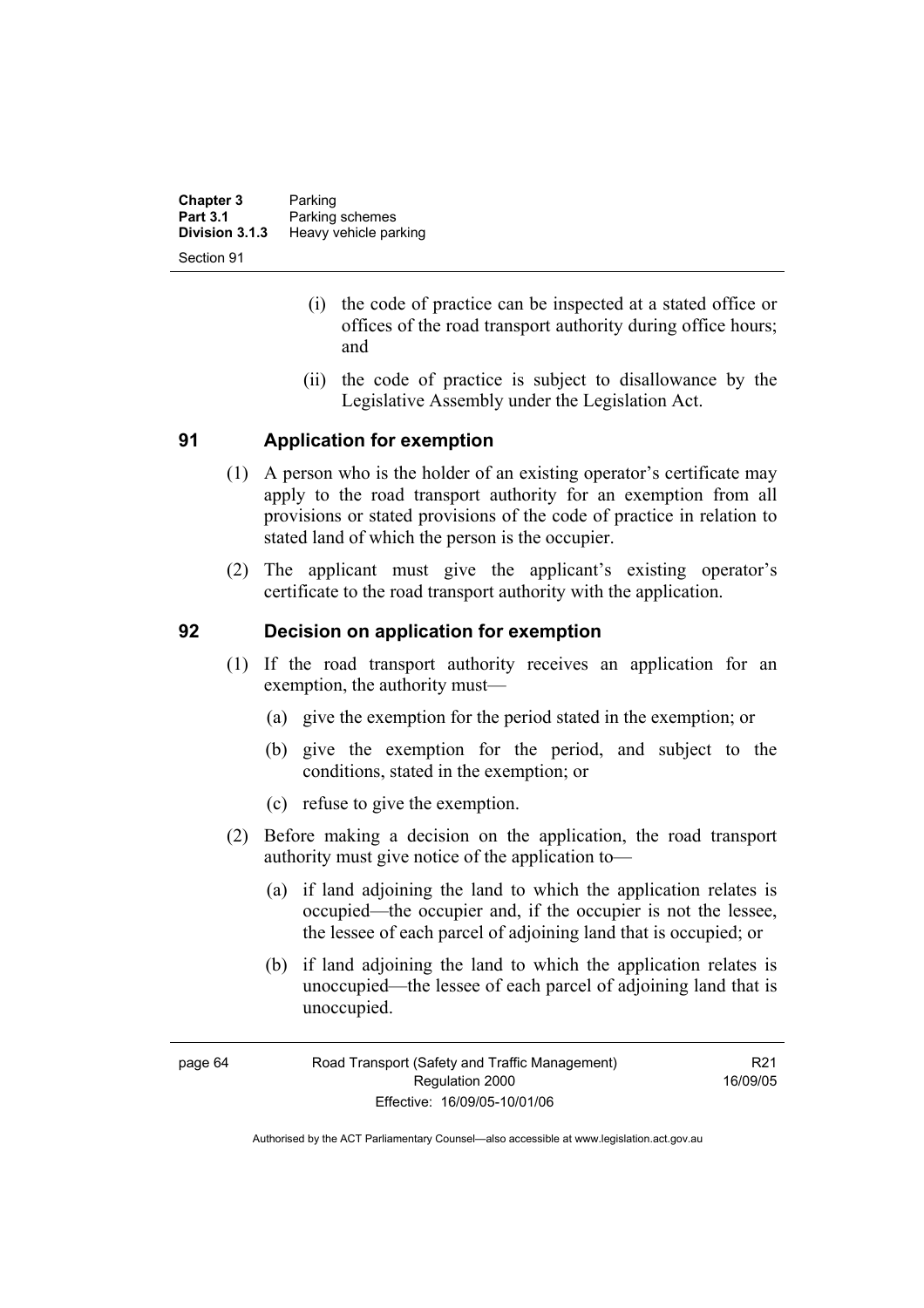- (3) A notice under subsection (2) must—
	- (a) contain a description of the provisions of the code of practice from which exemption is sought; and
	- (b) invite the occupier or lessee to make submissions to the road transport authority, within 28 days after receiving the notice, why the exemption sought should not be given; and
	- (c) contain a statement to the effect that, if a submission is not received by the road transport authority within that 28 days, the authority may give the exemption.
- (4) Without limiting how a notice under subsection (2) (a) may be given to the occupier or lessee of a parcel of land, the notice may be given by letter addressed to the occupier or lessee and sent by prepaid post to the address of the parcel.
- (5) In deciding whether to give the exemption, what period the exemption should be given for and what conditions the exemption should be subject to, the road transport authority must—
	- (a) take into account any submissions made under subsection (3); and
	- (b) have regard to whether and, if so, the extent to which, an occupier or lessee of adjoining land would be adversely affected by the decision.
- (6) For subsection (5) (b), in deciding whether an occupier or lessee of adjoining land would be adversely affected, the road transport authority must take into account—
	- (a) the period for which, and the provisions of the code of practice from which, exemption is sought; and
	- (b) the likely safety, noise and visual consequences of giving the exemption; and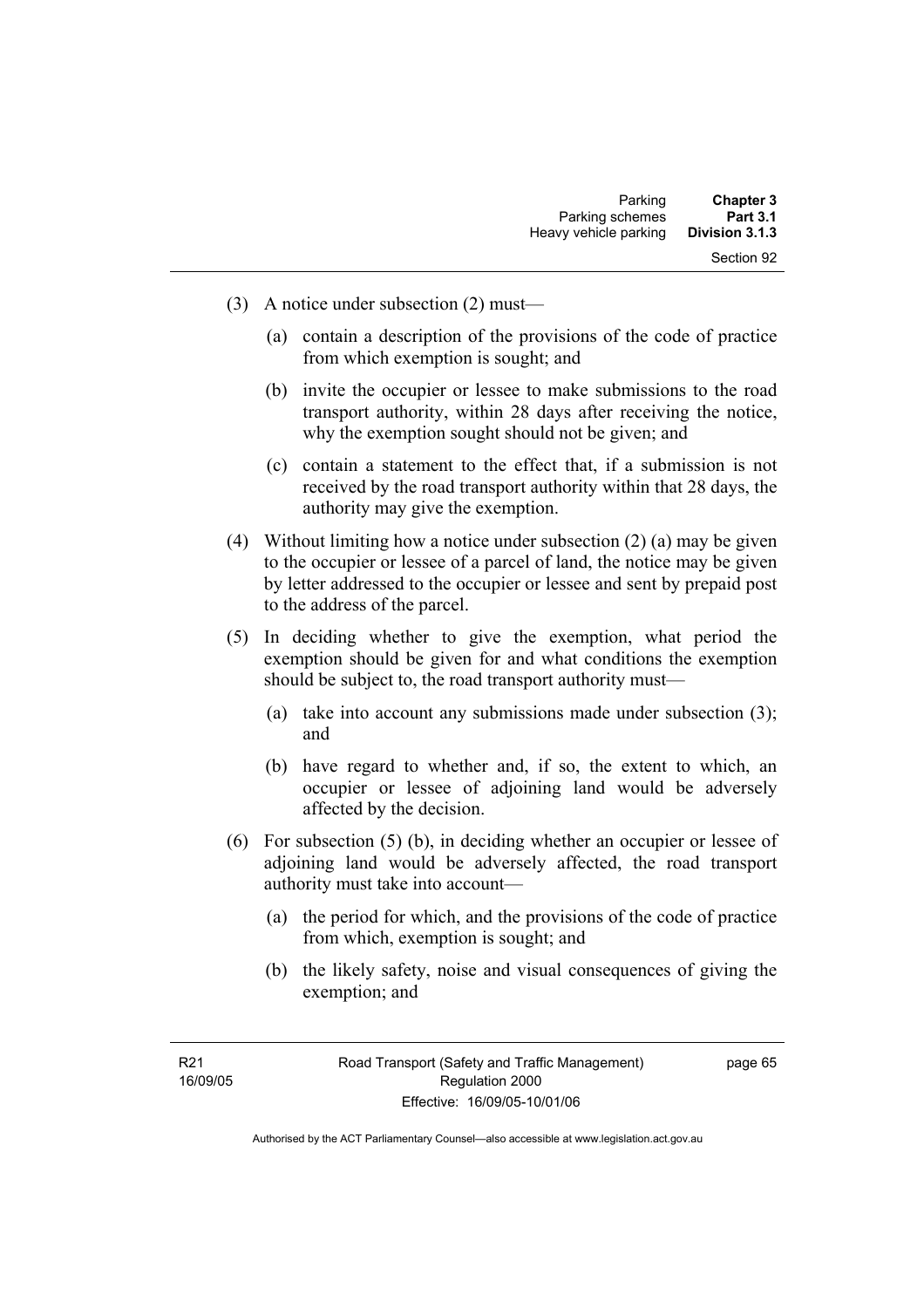| <b>Chapter 3</b><br><b>Part 3.1</b> | Parking                                  |
|-------------------------------------|------------------------------------------|
| Division 3.1.3                      | Parking schemes<br>Heavy vehicle parking |
| Section 93                          |                                          |

- (c) any action taken by the applicant to reduce the safety, noise or visual impact on occupiers of adjoining land, including, for example, any landscaping, parking spaces, fencing, noise barriers and garaging arrangements on land occupied by the applicant.
- *Note* An example is part of the regulation, is not exhaustive and may extend, but does not limit, the meaning of the provision in which it appears (see Legislation Act, s 126 and s 132).
- (7) The road transport authority must not give the exemption if the authority believes on reasonable grounds that the applicant—
	- (a) has failed to comply with section 95 (Additional information by applicant); or
	- (b) made a statement that was false or misleading in a material particular in or in relation to the application.
- (8) If an exemption is given subject to conditions, the exemption applies only if all the conditions of the exemption are being complied with.

### **93 Endorsement of certificates**

- (1) If the road transport authority gives an exemption to the holder of an existing operator's certificate, the authority must endorse the certificate with the exemption.
- (2) The endorsement—
	- (a) must state—
		- (i) each provision of the code of practice from the holder is exempt; and
		- (ii) whether or not the exemption is subject to conditions; and
		- (iii) the vehicle or vehicles to which the exemption applies; and

page 66 Road Transport (Safety and Traffic Management) Regulation 2000 Effective: 16/09/05-10/01/06

R21 16/09/05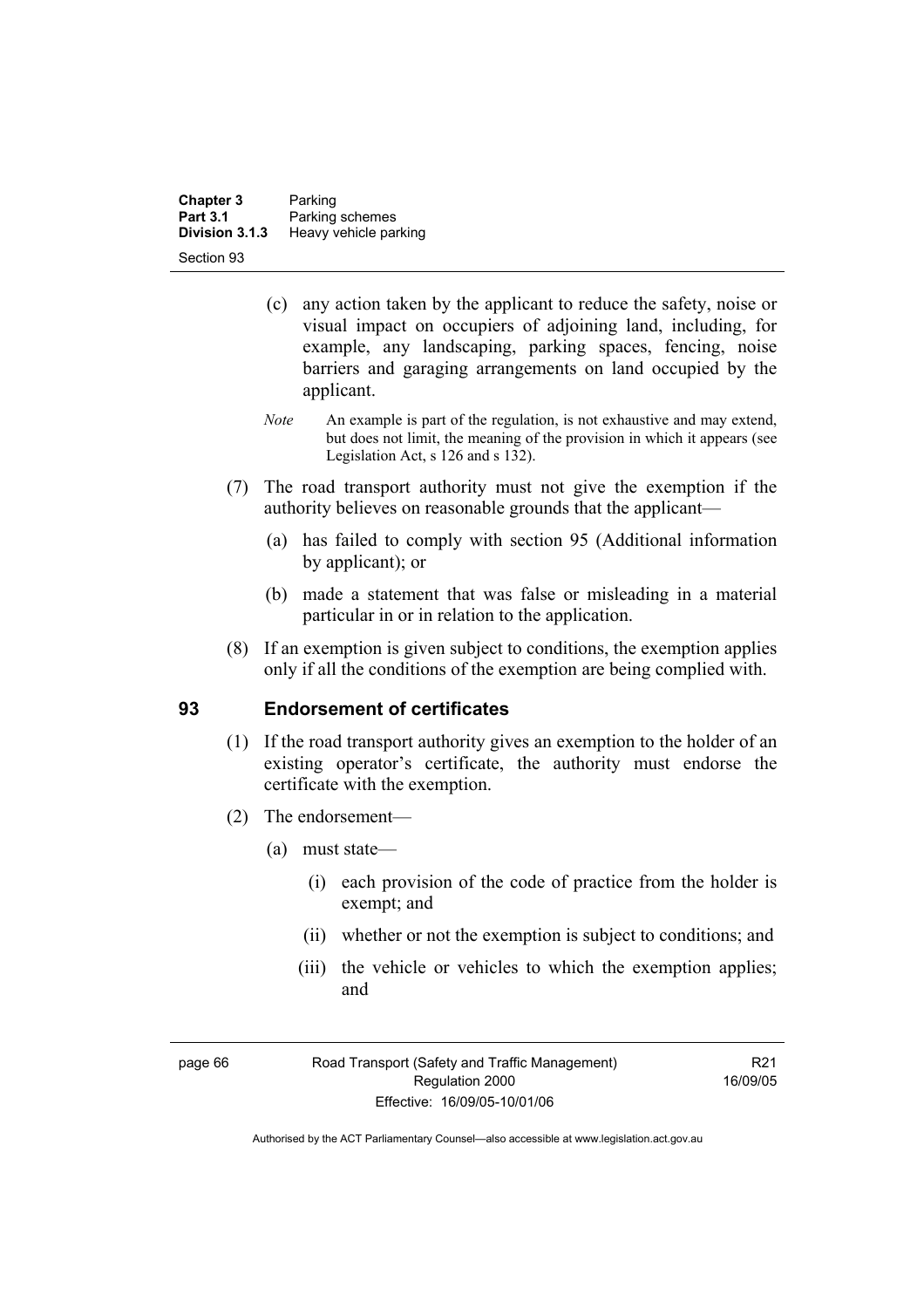| <b>Chapter 3</b> | Parking               |
|------------------|-----------------------|
| <b>Part 3.1</b>  | Parking schemes       |
| Division 3.1.3   | Heavy vehicle parking |
| Section 94       |                       |

- (iv) the residential land where the vehicle or vehicles may be parked under the exemption; and
- (v) the period for which the exemption is given; and
- (b) may include other information about the exemption the road transport authority considers appropriate.

### **94 Variation of conditions of exemptions**

- (1) The holder of an exemption may apply to the road transport authority for a stated variation of the conditions to which an exemption is subject.
- (2) If the road transport authority receives an application under subsection (1), the authority must—
	- (a) vary the conditions in the way sought in the application; or
	- (b) refuse to vary the conditions.
- (3) Section 92 (2) to (7) (Decision on application for exemption) applies, with all necessary changes, to an application under this section in the same way as it applies to an application for an exemption.

### **95 Additional information by applicant**

The road transport authority may, by notice given to an applicant for an exemption or variation of conditions to which an exemption is subject, require the applicant to provide any information or documents necessary for the authority to decide the application.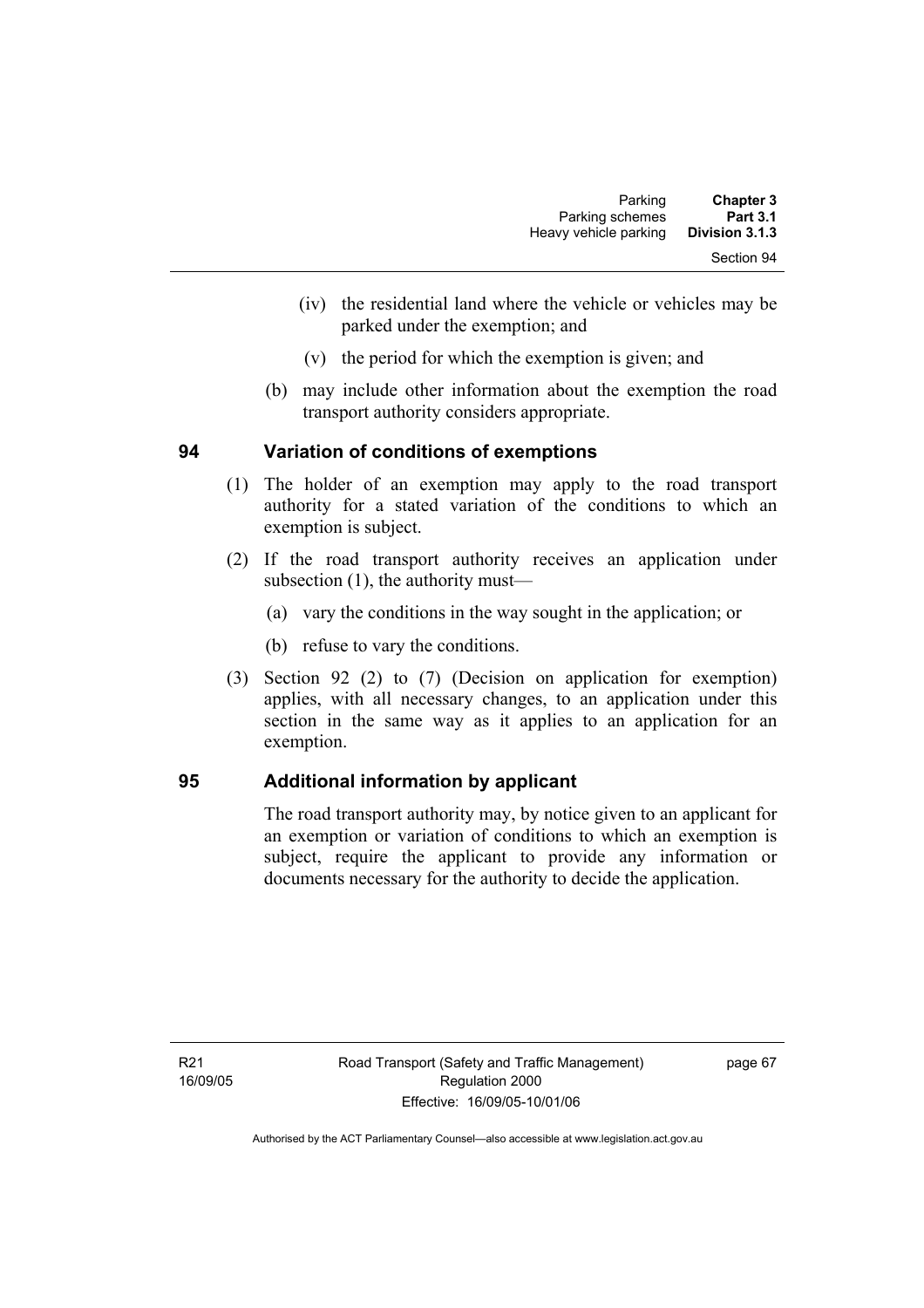**Chapter 3** Parking **Part 3.1 Parking schemes**<br>**Division 3.1.3 Heavy vehicle part Division 3.1.3** Heavy vehicle parking Section 96

### **96 Loss etc of existing operator's certificate**

 (1) If an existing operator's certificate is lost, stolen or destroyed the holder of the certificate must tell the road transport authority, in writing, within 14 days after becoming aware of that fact.

Maximum penalty: 5 penalty units.

 (2) If the road transport authority is satisfied that an existing operator's certificate has been lost, stolen or destroyed, the road transport authority must, on application by the holder of the certificate, give the holder a replacement certificate.

### **97 Cancellation of existing operator's certificate etc**

- (1) If the road transport authority has reasonable grounds for believing that—
	- (a) an existing operator's certificate was issued; or
	- (b) an exemption was given; or
	- (c) the conditions to which an exemption is subject were varied;

because information given by the holder of the certificate or exemption in or in relation to the application for the certificate, exemption or variation was false, misleading or incomplete in a material particular, the road transport authority must give the holder written notice under this subsection.

*Note* For how documents may be given, see the Legislation Act, pt 19.5.

- (2) The notice must—
	- (a) tell the holder of the road transport authority's belief; and
	- (b) state the grounds for the belief; and
	- (c) invite the holder to make representations to the authority, within 28 days after the holder receives the notice, why the

page 68 Road Transport (Safety and Traffic Management) Regulation 2000 Effective: 16/09/05-10/01/06

R21 16/09/05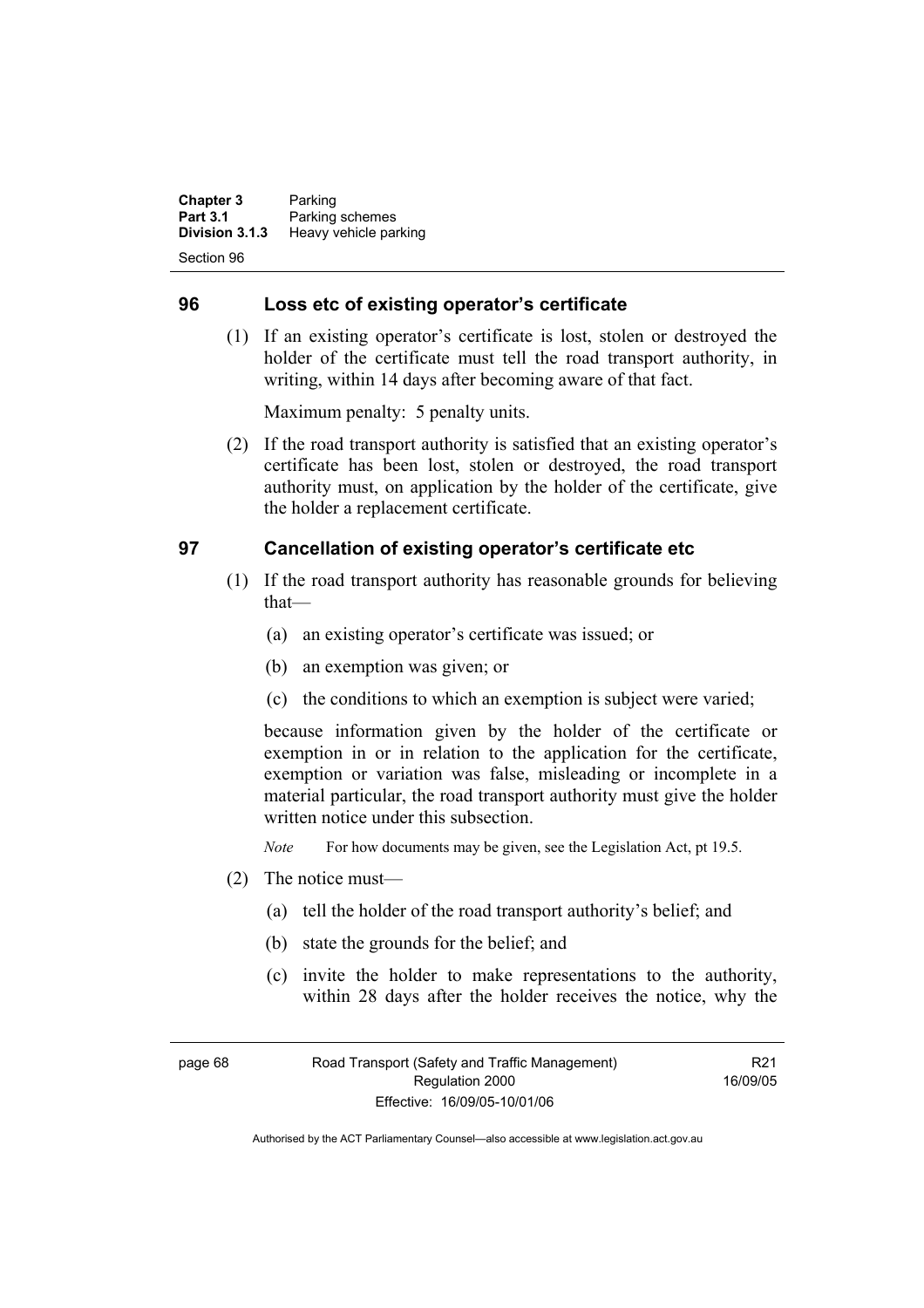certificate should not be cancelled, or the exemption or variation revoked.

- (3) If, after considering any representation made by the holder under subsection (2) (c), the road transport authority is satisfied that the authority's belief was correct, the authority must cancel the certificate or revoke the exemption or variation.
- (4) The road transport authority must also cancel an existing operator's certificate or revoke an exemption if the holder of the certificate or exemption asks the authority, in writing, to do so and gives the existing operator's certificate held by the holder to the authority.
- (5) If the road transport authority cancels an existing operator's certificate, or revokes an exemption, under subsection (3), the holder of the certificate or exemption must give his or her existing operator's certificate to the authority within 14 days after being told of the cancellation or revocation by the authority.

Maximum penalty: 20 penalty units.

 (6) If the road transport authority receives an existing operator's certificate under subsection (4) or (5) because an exemption held by the holder of the certificate is to be or is revoked, the authority must return the certificate to the holder after cancelling the endorsement of the exemption on the certificate.

## **Division 3.1.4 Miscellaneous**

### **97A Other powers to provide pay parking**

- (1) This part does not affect any other power of a parking authority to provide for parking on land within its area of operations.
- (2) A parking authority may exercise a power under this part in relation to land that it does not own only with the consent of the owner of the land.

page 69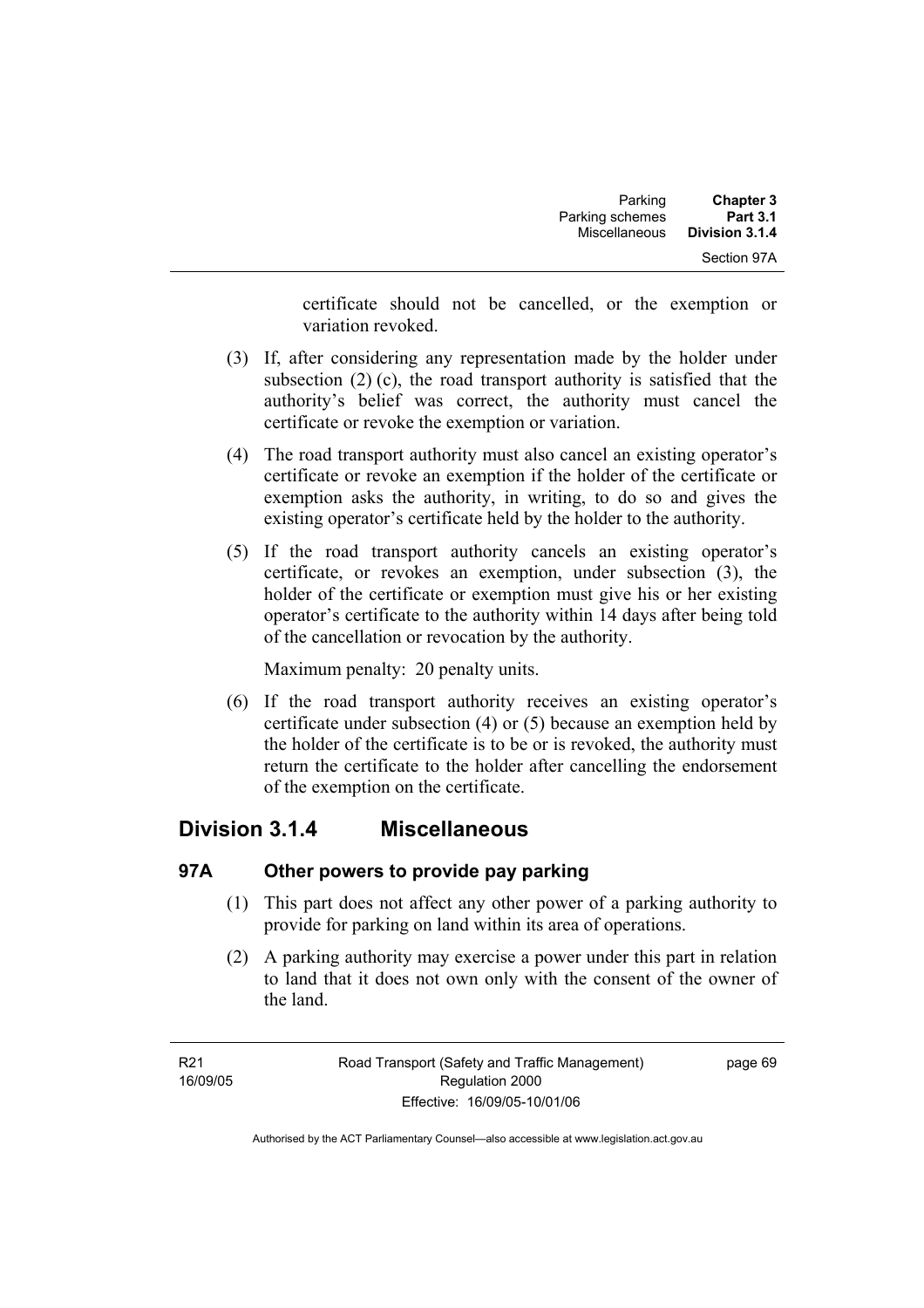| <b>Chapter 3</b> | Parking         |
|------------------|-----------------|
| <b>Part 3.1</b>  | Parking schemes |
| Division 3.1.4   | Miscellaneous   |
| Section 98       |                 |

- (3) Consent may be given subject to conditions, including conditions about the length and withdrawal of the consent.
- (4) Subject to the conditions of the consent, the consent may be withdrawn only after reasonable notice.
- (5) In this section:

*owner*, of land, includes lessee of land.

### **98 Overlapping schemes**

- (1) This part does not prevent the road transport authority or a parking authority from establishing and operating a pay parking scheme on the same length of road, or in the same area, where it is operating a different pay parking scheme.
- (2) The road transport authority or a parking authority may not recover the fee fixed for the parking of a vehicle in a metered space or ticket parking area if any other applicable parking fee has been paid for parking the vehicle in the space or area.

### **98A Income from ticket parking scheme**

- (1) All fees collected by a parking authority from the operation of a ticket parking scheme belong to the parking authority.
- (2) Any surplus arising from the operation of a ticket parking scheme may be applied at the discretion of the parking authority.

### **98B Costs of ticket parking scheme**

The costs of administering a ticket parking scheme operated by a parking authority under section 76A are to be borne by the parking authority.

R21 16/09/05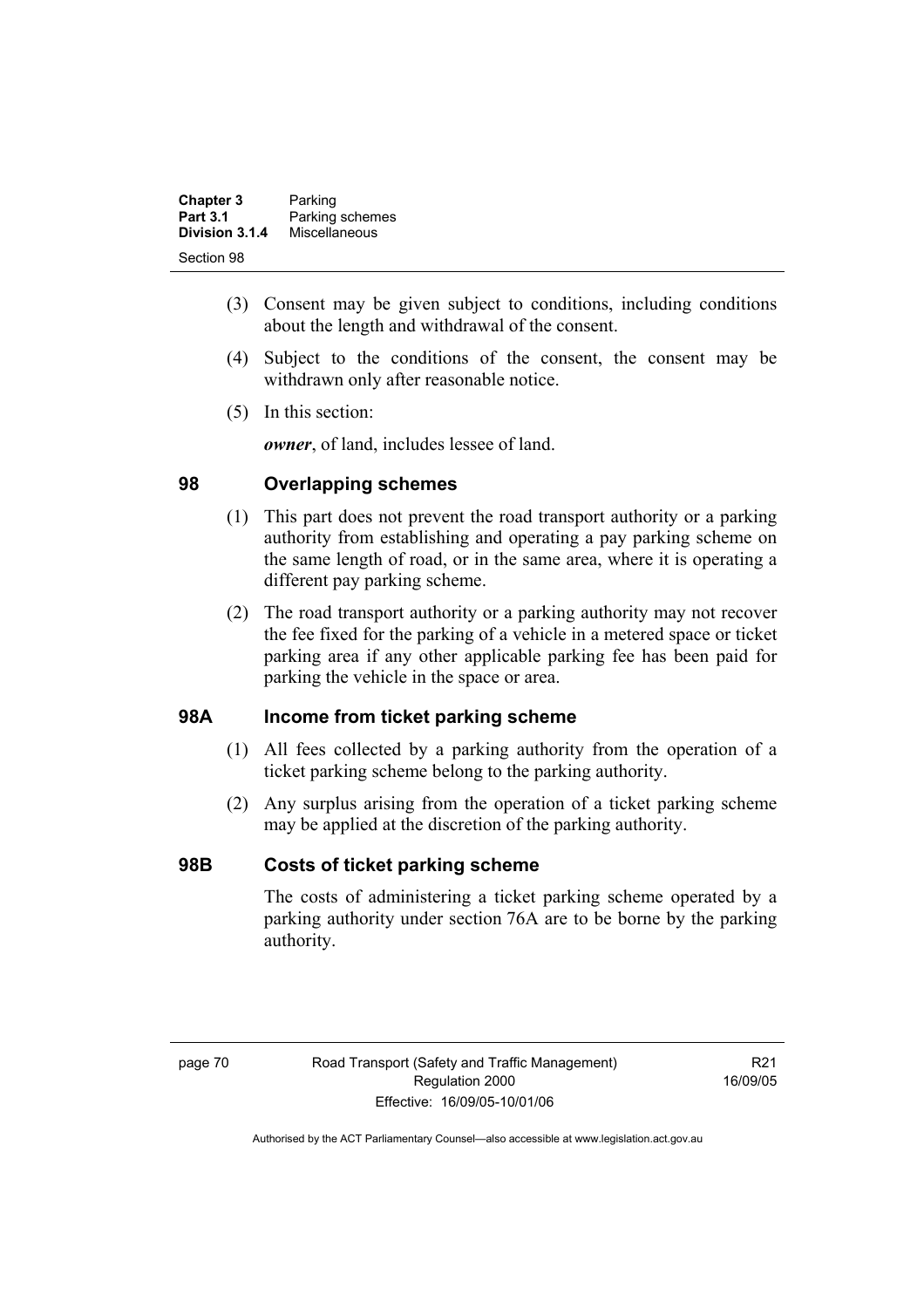### Section 99

### **99 Trailers not separately chargeable**

A separate parking fee is not required to be paid for a trailer towed by another vehicle.

R21 16/09/05 Road Transport (Safety and Traffic Management) Regulation 2000 Effective: 16/09/05-10/01/06

page 71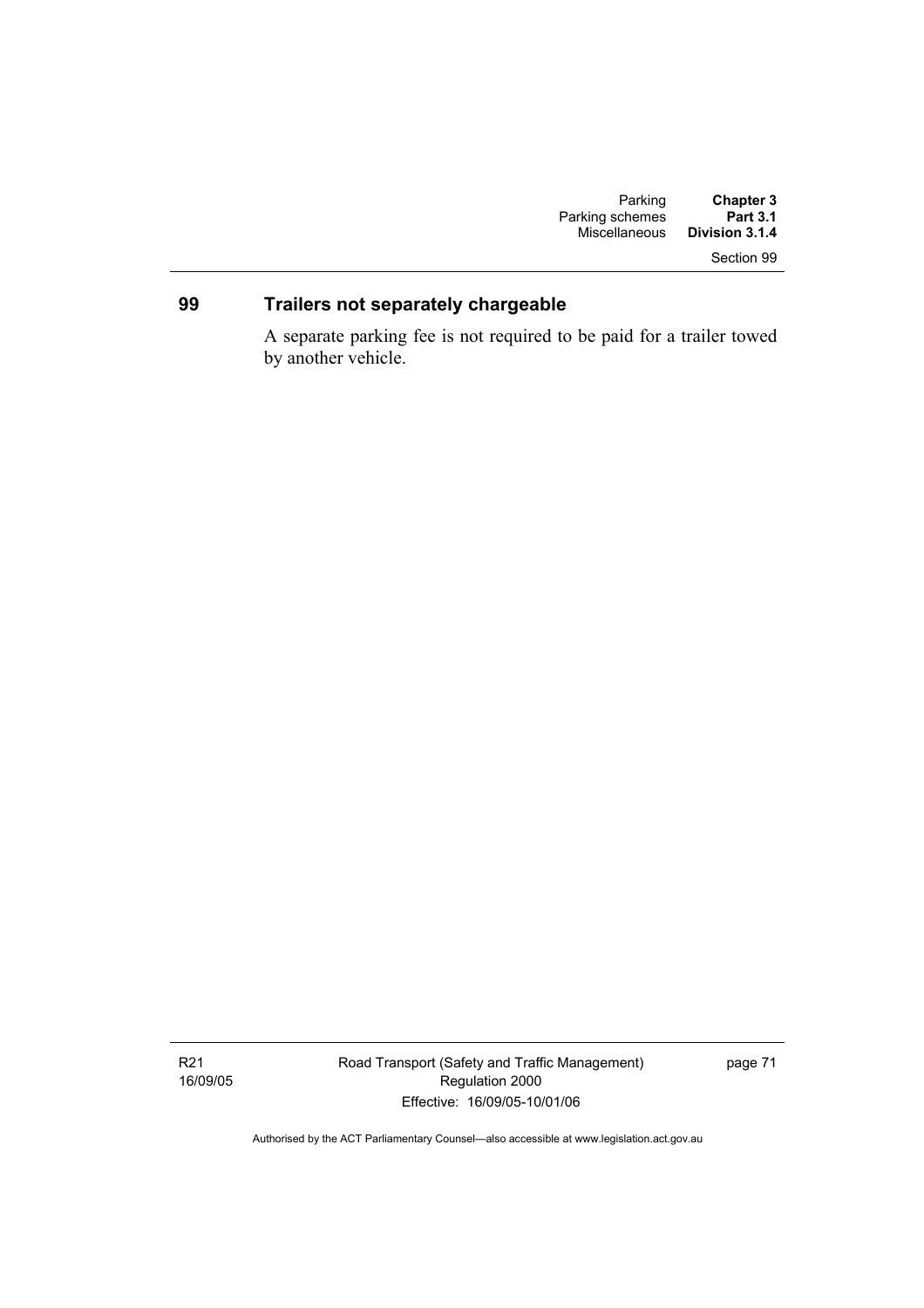Section 100

# **Part 3.2 Parking permits and mobility parking scheme authorities**

### **100 Parking permits**

- (1) The road transport authority may issue a permit (a *parking permit*) of a kind mentioned in subsection (2) authorising the parking of a vehicle, without charge, on a length of road or in an area designated by a *permit zone sign* for use by holders of that kind of parking permit.
- (2) The parking permit may be of 1 or more of the following kinds:
	- (a) a business parking permit;
	- (b) a commuter parking permit;
	- (c) a loading zone permit;
	- (d) a resident parking permit;
	- (e) a resident's visitor parking permit;
	- (f) a special event parking permit;
	- (g) any other kind declared by the road transport authority for this section.
- (3) The parking permit may be issued subject to conditions.
- (4) The parking permit—
	- (a) must state when it expires; and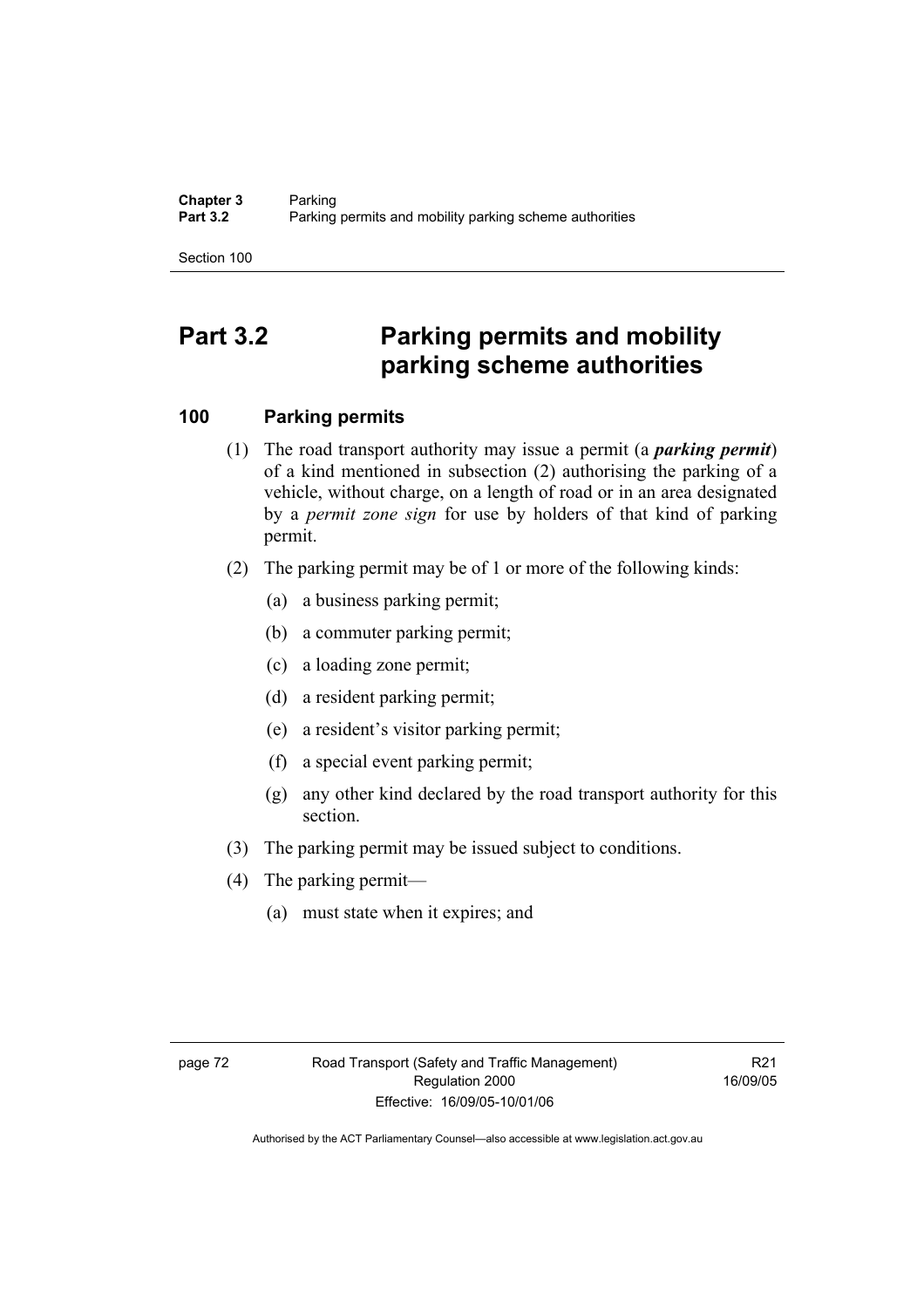(b) may state anything else that the road transport authority considers appropriate.

#### **Examples for par (b)**

- 1 the length of road or area to which the permit applies
- 2 any conditions to which the permit is subject
- 3 the maximum period which a vehicle may be parked in a designated area under the permit
- 4 the name or address of the person to whom it is issued
- *Note* An example is part of the regulation, is not exhaustive and may extend, but does not limit, the meaning of the provision in which it appears (see Legislation Act, s 126 and s 132).
- (5) The holder of a permit may surrender the permit by returning it to the road transport authority.
- (6) A declaration under subsection (2) (g) is a notifiable instrument.

*Note* A notifiable instrument must be notified under the Legislation Act.

### **101 Mobility parking scheme authorities**

- (1) The road transport authority may issue a mobility parking scheme authority—
	- (a) for use by a person with a disability; or
	- (b) for use by an entity for the transport of people with disabilities.
- (2) A mobility parking scheme authority may be issued subject to conditions.
- (3) A mobility parking scheme authority—
	- (a) must include a people with disabilities symbol; and
	- (b) must state when it expires; and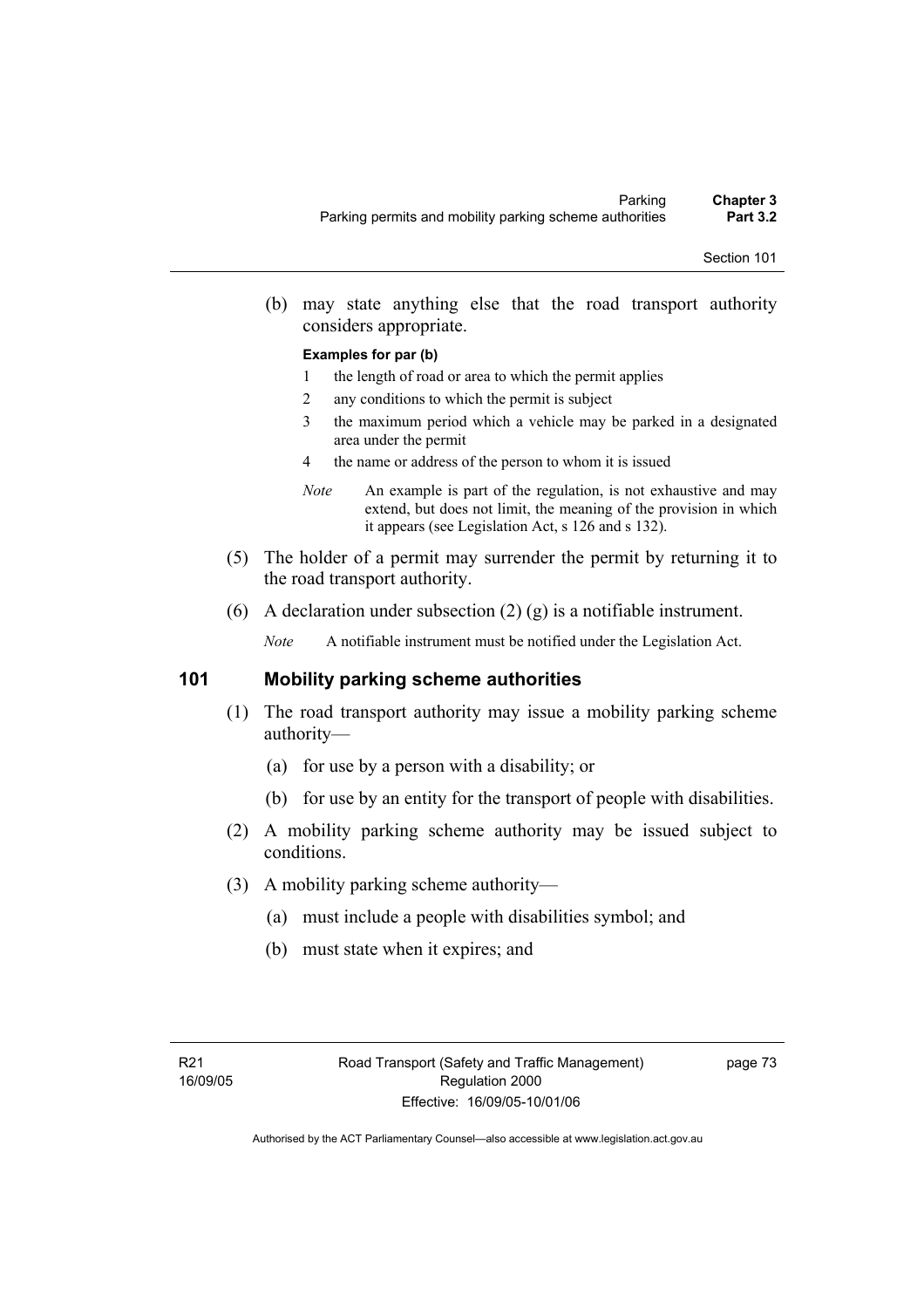Section 101A

- (c) may state anything else that the road transport authority considers appropriate.
- *Note 1 People with disabilities symbol* is defined in the ARR, dict.
- *Note 2* For parking by mobility parking scheme authority holders, see s 15 and ARR, r 206.

### **101A Parking permits and mobility parking scheme authorities—cancellation**

- (1) This section applies if the road transport authority proposes to cancel (the *proposed action*) a parking permit or mobility parking scheme authority.
- (2) The road transport authority must give the person to whom the parking permit or mobility parking scheme authority was issued a written notice stating—
	- (a) the proposed action; and
	- (b) an explanation for the proposed action; and
	- (c) that the person may, within 14 days after the day the person receives the notice, give a written response to the authority about the notice.
- (3) In deciding whether to take the proposed action, the road transport authority must consider any response given to the authority in accordance with the notice.
- (4) The road transport authority must give the person written notice of the authority's decision.
- (5) If the road transport authority decides to take the proposed action, the authority's decision takes effect the day after the day when notice of the decision is given to the person or, if the notice states a later date of effect, that date.

R21 16/09/05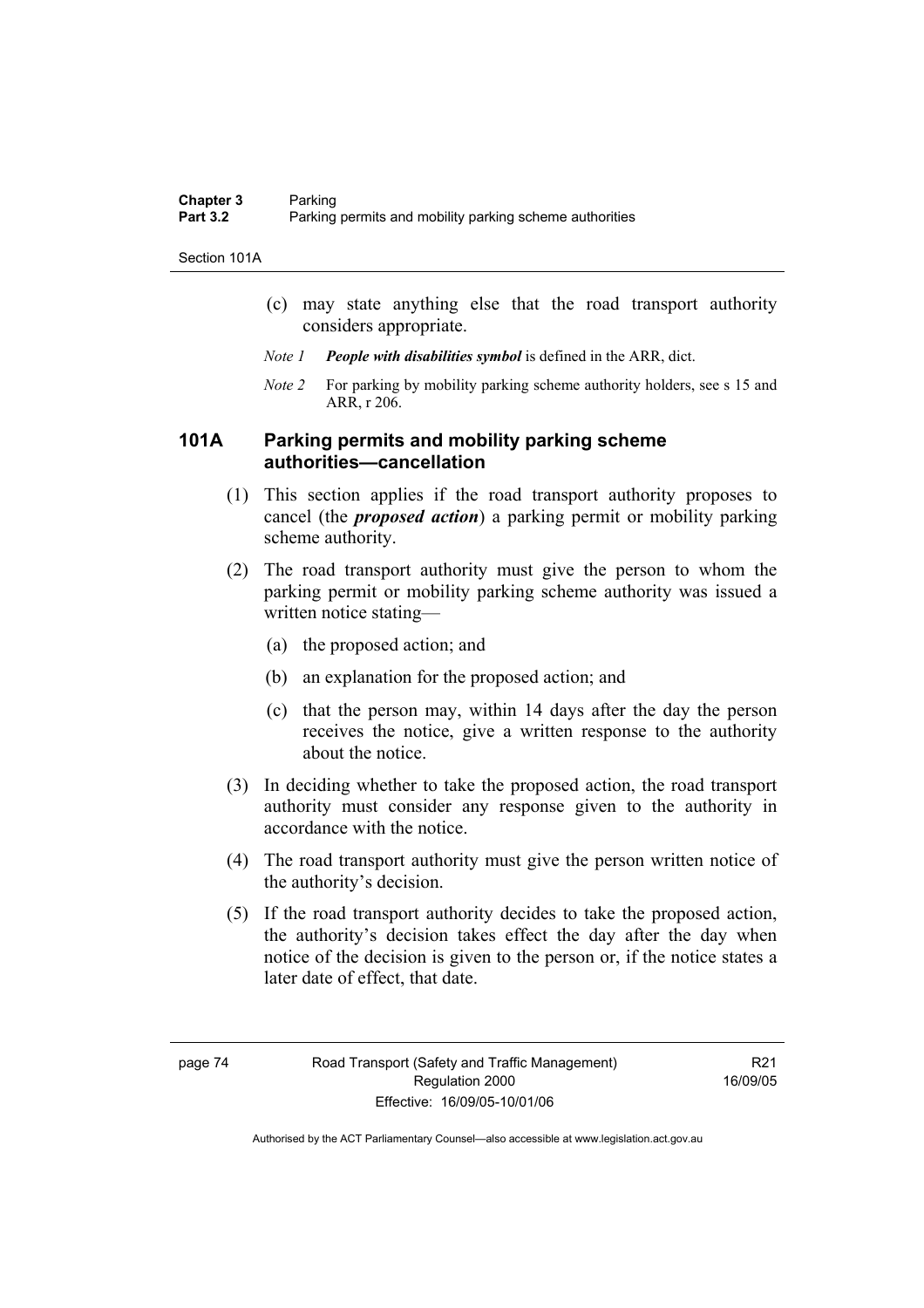Section 101B

### **101B Parking permits and mobility parking scheme authorities—return when cancelled**

If a parking permit or mobility parking scheme authority is cancelled under section 101A, the person to whom the parking permit or mobility parking scheme authority was issued must return the permit or authority to the road transport authority as soon as practicable but no later than 21 days after the date of effect of the cancellation of the permit or authority.

Maximum penalty: 20 penalty units.

R21 16/09/05 Road Transport (Safety and Traffic Management) Regulation 2000 Effective: 16/09/05-10/01/06

page 75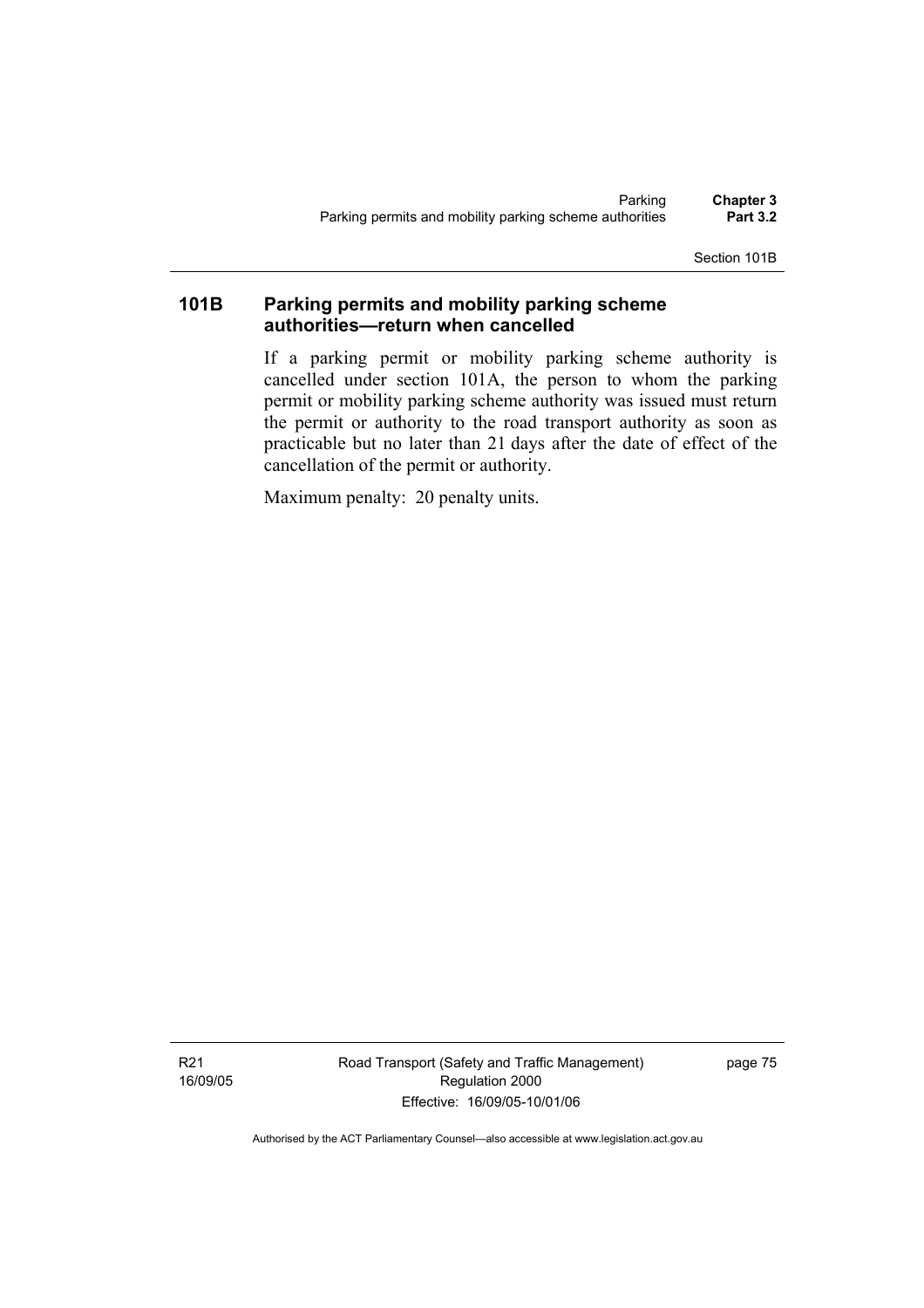### **Chapter 4** Traffic offence detection devices

Section 102

# **Chapter 4 Traffic offence detection devices**

### **102 Definitions for ch 4**

In this chapter:

*approved police speedometer* means a speedometer approved under section 103A (Approval of police vehicle speedometers).

*digital camera detection device* means a camera detection device known as—

- (a) LaserCam 2000, which includes, as a component, a laser speed measuring device; or
- (b) LaserCam NT, which includes, as a component, a laser speed measuring device.

*laser speed measuring device* means a speed measuring device known as—

- (a) Laser Technology Inc. LTI 20-20 Marksman; or
- (b) Laser Technology Inc. LTI 20-20 UltraLyte; or
- (c) Laser Technology Inc. LTI 20-20 UltraLyte LR; or
- (d) Laser Technology Inc. LTI 20-20 UltraLyte Compact.

*piezo strip speed measuring device* means a speed measuring device known as—

- (a) Redflex Smartcam SDCM; or
- (b) Truvelo M4 MPC.

page 76 Road Transport (Safety and Traffic Management) Regulation 2000 Effective: 16/09/05-10/01/06

R21 16/09/05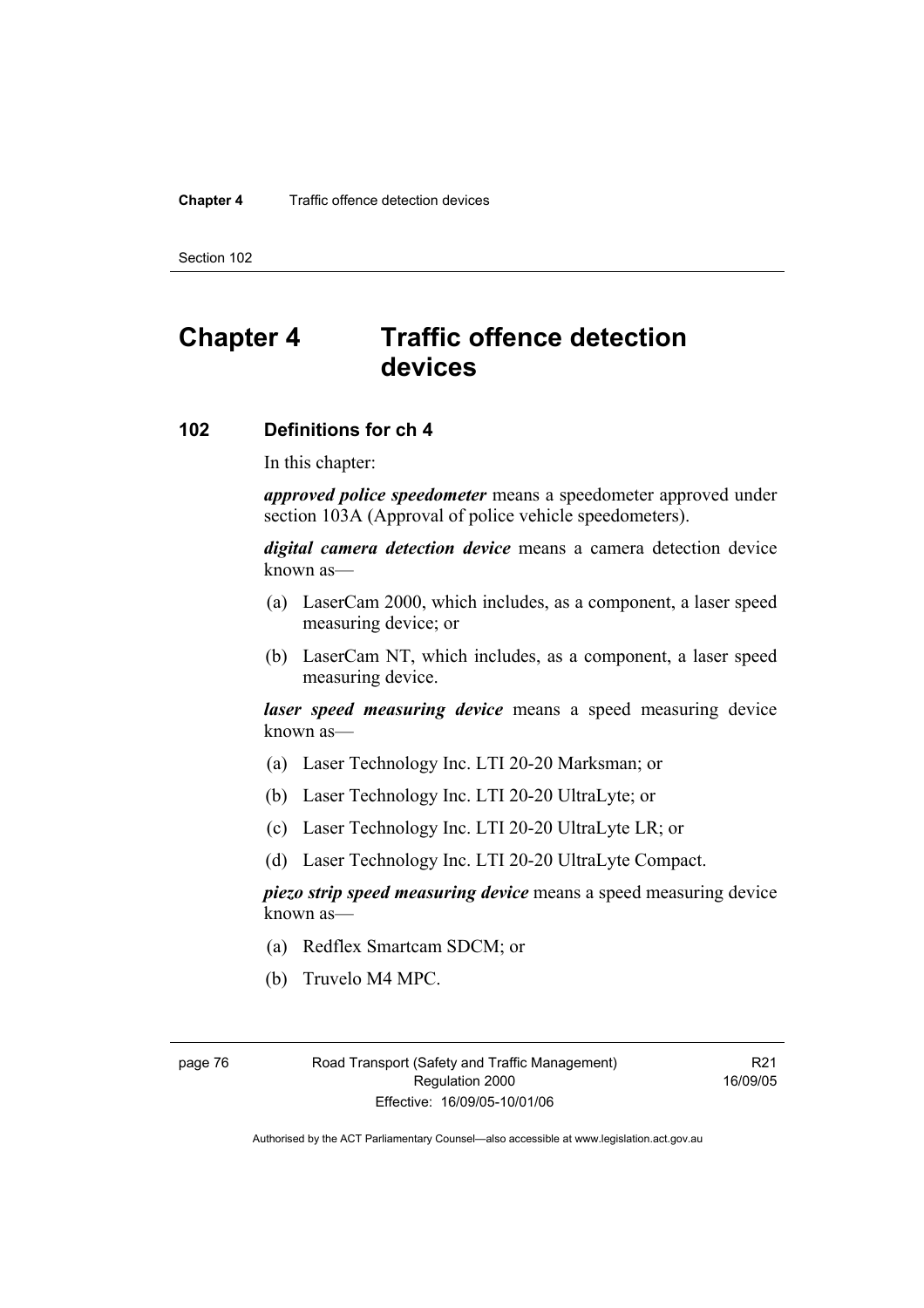*radar speed measuring device* means a speed measuring device known as—

- (a) Applied Concepts Inc. Stalker Dual; or
- (b) Kustom Signals, Inc. Silver Eagle.

*security checksum*, for an electronic file, means the number (whether numerals or numerals and letters) produced by the application of an algorithm to the contents of an electronic file or a copy of the file.

### *testing authority* means—

- (a) a department of electrical or electronic engineering at a university in Australia; or
- (b) the National Measurement Institute under the *National Measurement Act 1960* (Cwlth); or
- (c) an entity that is accredited by the National Association of Testing Authorities to test laser speed measuring devices; or
- (d) Technical Services, Australian Federal Police, Canberra; or
- (e) for an approved police speedometer—an entity approved in writing by the chief police officer to test approved police speedometers.
- *Note* An entity includes an individual, see the Legislation Act, dict, pt 1, def of *entity*.

*traffic lights camera detection device* means a camera detection device known as—

- (a) Centaur 2000, which includes, as a component, a piezo strip speed measuring device; or
- (b) Redflex SMARTCAMred, which includes, as a component, a piezo strip speed measuring device.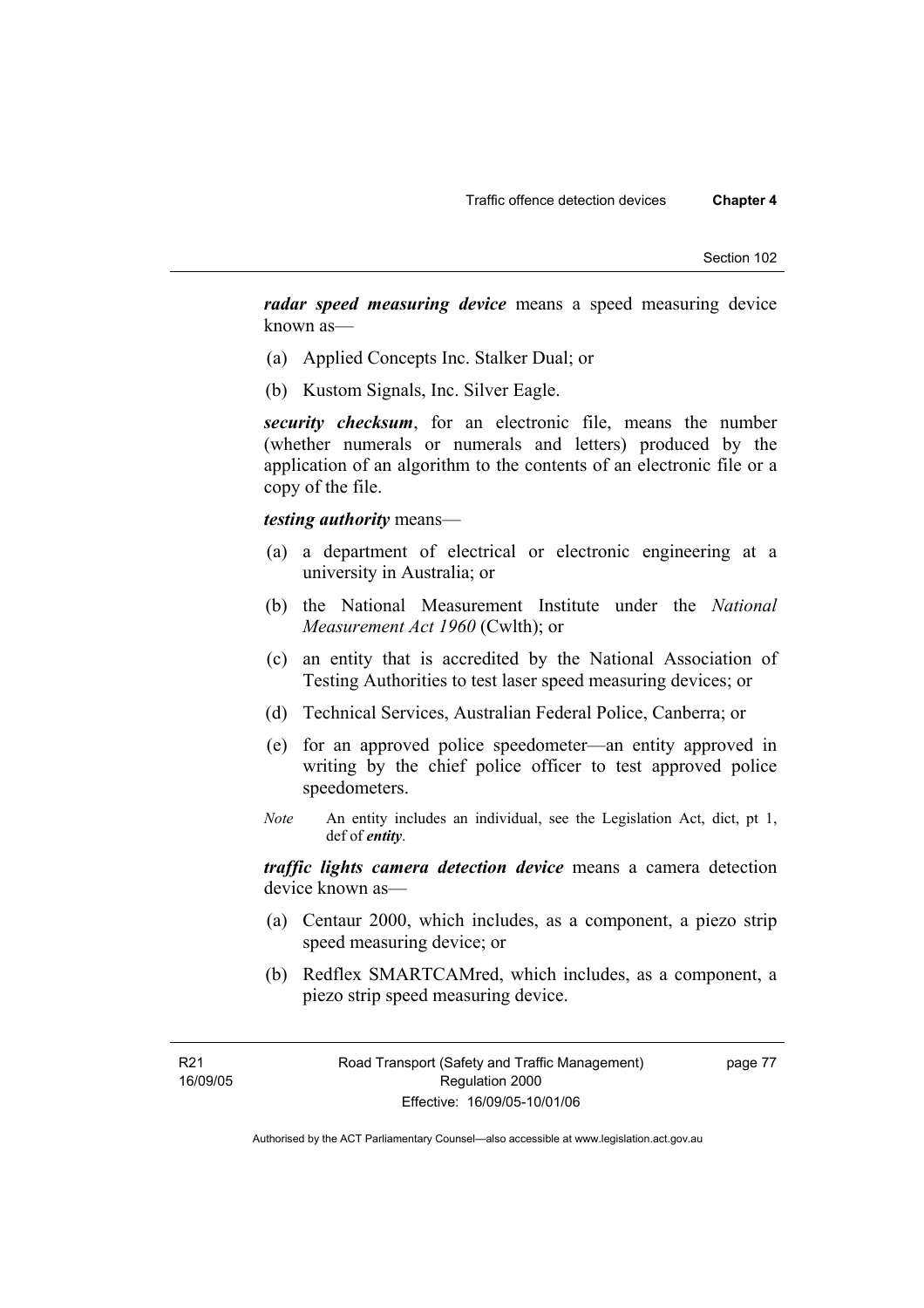#### **Chapter 4** Traffic offence detection devices

Section 103

*WORM disk* means a storage device for electronic data in which the data, once written, cannot be erased or overwritten.

### **103 Approved traffic offence detection devices**

- (1) For the Act, dictionary, definition of *approved camera detection device*, each digital camera detection device and traffic lights camera detection device is approved.
- (2) For the Act, dictionary, definition of *approved speed measuring device*, each laser speed measuring device, piezo strip speed measuring device, radar speed measuring device and approved police speedometer is approved.

### **103A Approval of police vehicle speedometers**

- (1) For section 102, definition of *approved police speedometer*, the chief police officer may, in writing, approve a kind of speedometer that is fitted to a motor vehicle driven by a police officer for measuring the speed at which vehicles are being driven.
- (2) An approval is a notifiable instrument.

*Note* A notifiable instrument must be notified under the Legislation Act.

### **104 Major testing of laser speed measuring devices**

- (1) The following devices must be tested in accordance with this section at least once every 12 months:
	- (a) a laser speed measuring device;
	- (b) the laser speed measuring device component of a digital camera detection device.
- (2) The test must be carried out—
	- (a) by a person approved under section 106 (Approved people testing and sealing); and

page 78 Road Transport (Safety and Traffic Management) Regulation 2000 Effective: 16/09/05-10/01/06

R21 16/09/05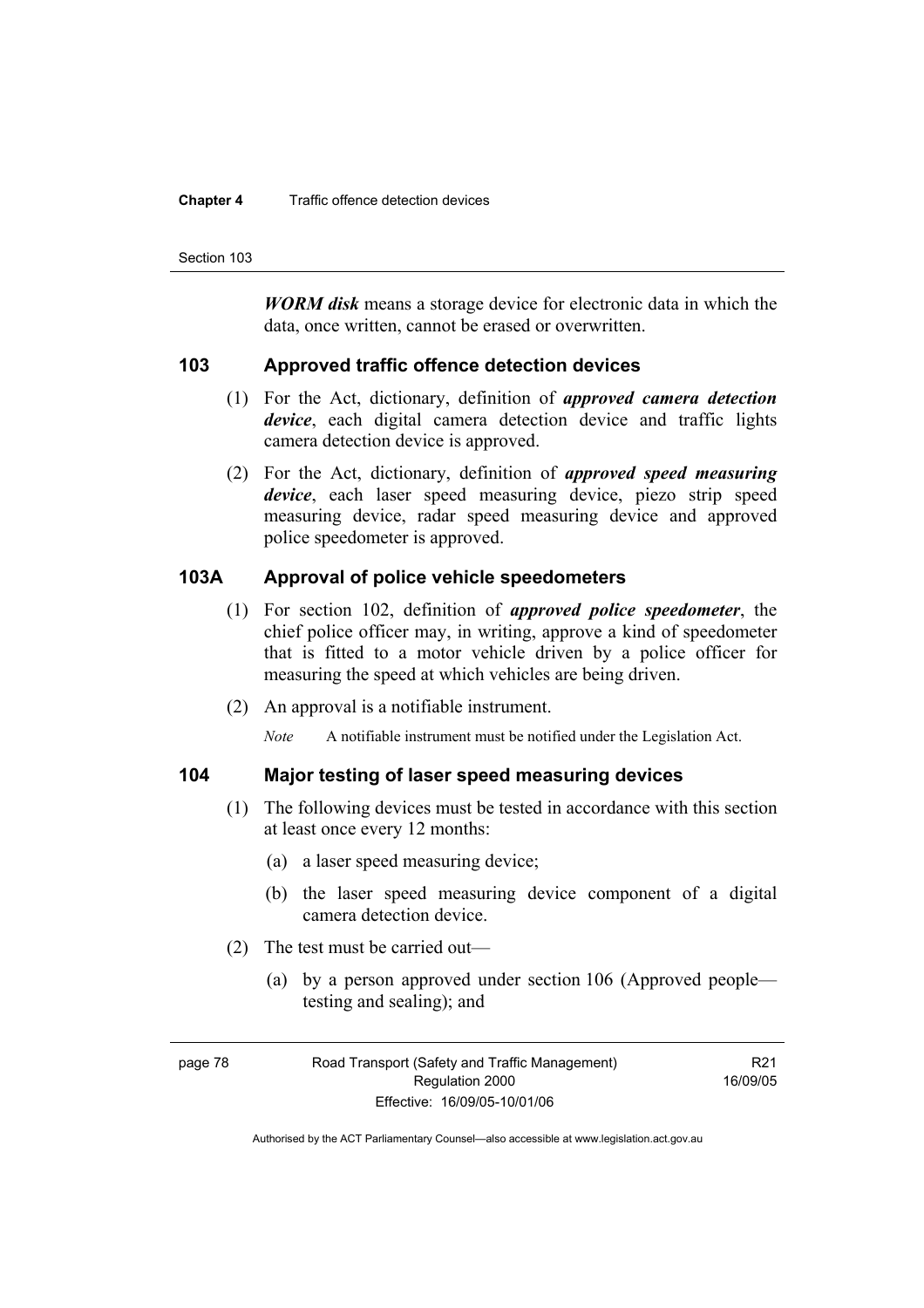- (b) in accordance with Australian Standard AS 4691.1-2, as in force on the commencement of this paragraph.
	- *Note 1* The text of an applied, adopted or incorporated law or instrument, whether applied as in force from time to time or at a particular time, is taken to be a notifiable instrument if the operation of the Legislation Act, s 47 (5) or (6) is not disapplied (see s 47 (7)).
	- *Note 2* A notifiable instrument must be notified under the Legislation Act.
- (3) The Legislation Act, section 47 (5) does not apply in relation to subsection  $(2)$  (b).
- (4) The test must show whether the device—
	- (a) is operating in accordance with the manufacturer's specifications; and
	- (b) is accurate within a tolerance of 2km/h.
- (5) For this section, it is sufficient for the laser speed measuring device component of a digital camera detection device to be tested separately from the other components of the device, and it is not necessary for the other components to be tested.

### **104A Major testing of other traffic offence detection devices**

- (1) The following devices must be tested in accordance with this section at least once every 12 months:
	- (a) the piezo strip speed measuring device component of a traffic lights camera detection device;
	- (b) a radar speed measuring device;
	- (c) an approved police speedometer.
- (2) The test must be carried out by a person approved under section 106 (Approved people—testing and sealing).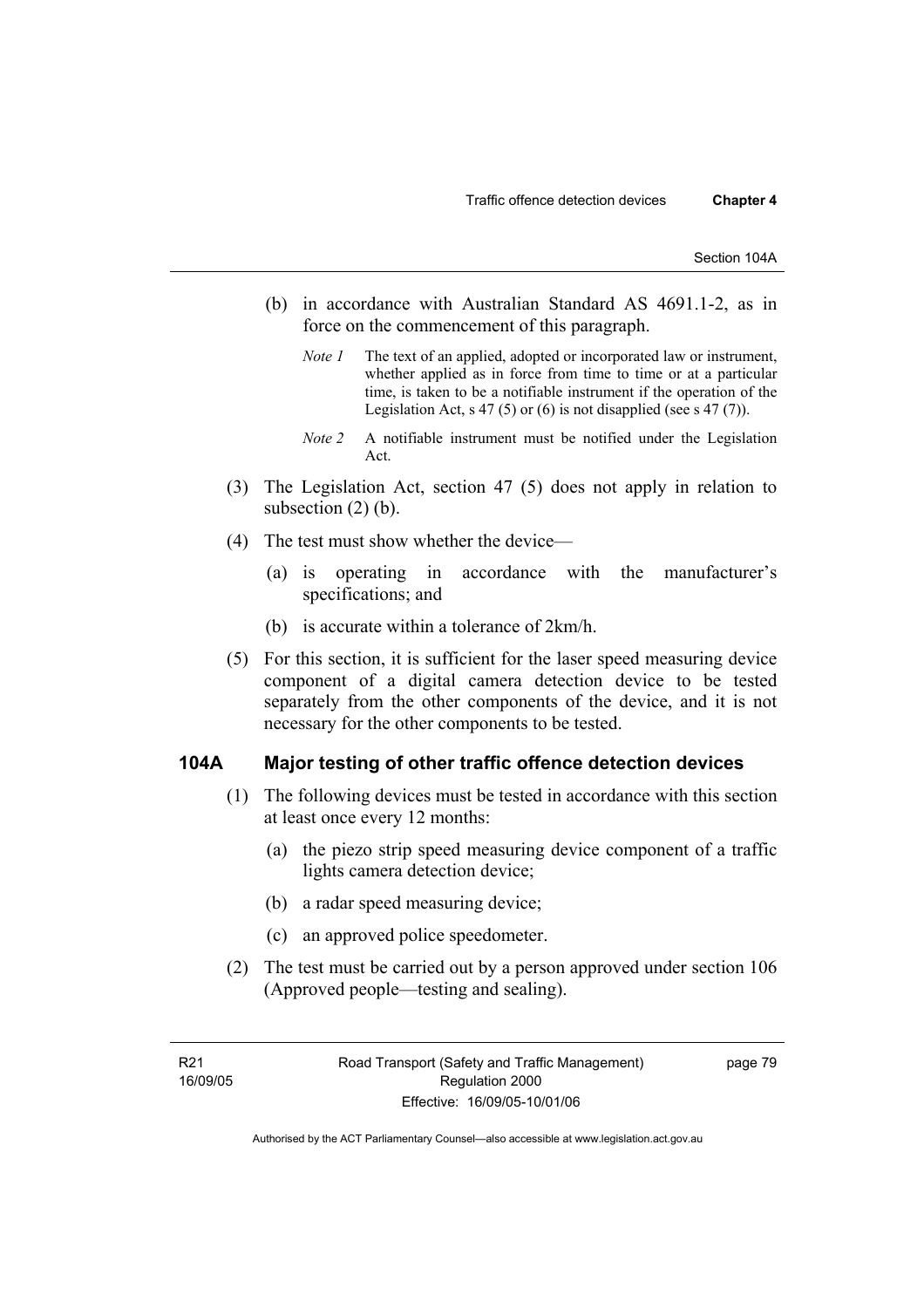#### **Chapter 4** Traffic offence detection devices

#### Section 104B

- (3) The test of the piezo strip speed measuring device component of a traffic lights camera detection device must show whether the device—
	- (a) is operating in accordance with the manufacturer's specifications; and
	- (b) is accurate within a tolerance of 2km/h.
- (4) The test of a radar speed measuring device must show whether the device is operating in accordance with Australian Standard AS 2898.1-2, as in force on the commencement of this subsection.
	- *Note 1* The text of an applied, adopted or incorporated law or instrument, whether applied as in force from time to time or at a particular time, is taken to be a notifiable instrument if the operation of the Legislation Act, s 47 (5) or (6) is not disapplied (see s 47 (7)).
	- *Note 2* A notifiable instrument must be notified under the Legislation Act.
- (5) The Legislation Act, section 47 (5) does not apply in relation to subsection (4).
- (6) The test of an approved police speedometer must show whether the device is accurate within a tolerance of 2%.
- (7) For this section, it is sufficient for the piezo strip speed measuring device component of a traffic lights camera detection device to be tested separately from the other components of the device, and it is not necessary for the other components to be tested.

### **104B Certification and sealing of traffic offence detection devices**

- (1) This section applies if a test of a traffic offence detection device under section 104 or section 104A establishes—
	- (a) a matter mentioned in section 104A (4) or (6) in relation to the device; or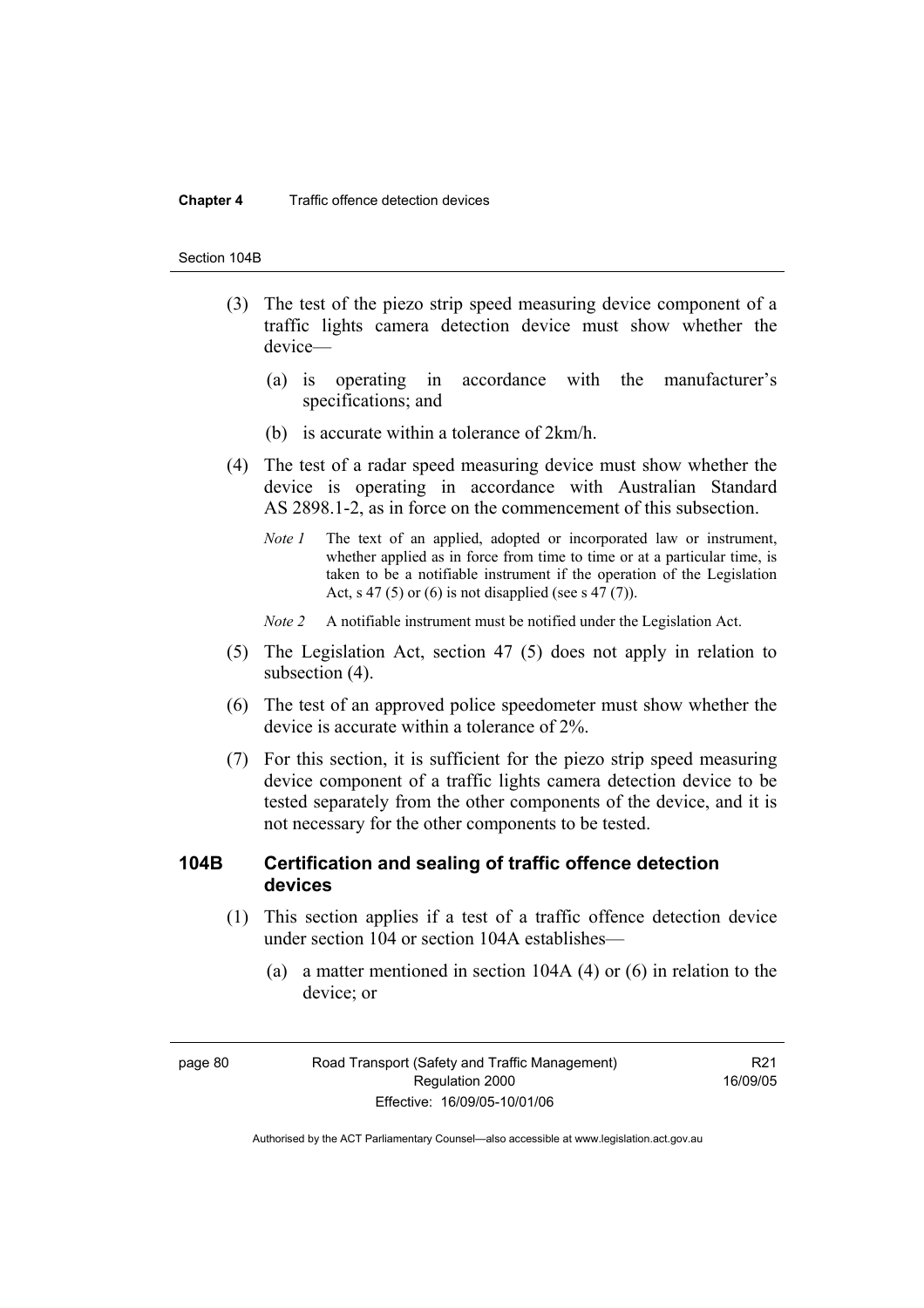- (b) the matters mentioned in section 104 (4) or section 104A (3) in relation to the device.
- (2) The person who carried out the test must—
	- (a) sign a certificate to that effect; and
	- (b) if a seal on the device has been damaged or removed—seal the device.

### **105 Use of digital camera detection devices**

- (1) A digital camera detection device must be used by an operator by doing the following operations in accordance with the manufacturer's instructions for the device:
	- (a) testing the laser speed measuring component of the device at the beginning of each shift of the operator by carrying out the following checks:
		- (i) an instrument confidence check;
		- (ii) a calibration verification check;
		- (iii) a scope alignment check;
	- (b) activating the device;
	- (c) operating the device;
	- (d) testing the laser speed measuring component of the device at the end of each shift of the operator by carrying out the checks mentioned in paragraph (a).
- (2) However, after the operator of the device has carried out the operations mentioned in subsection (1) (a) and (b), the device may operate unattended.
- (3) To remove any doubt, if the device is used at more than 1 place during a shift of the operator, the operator is not required to carry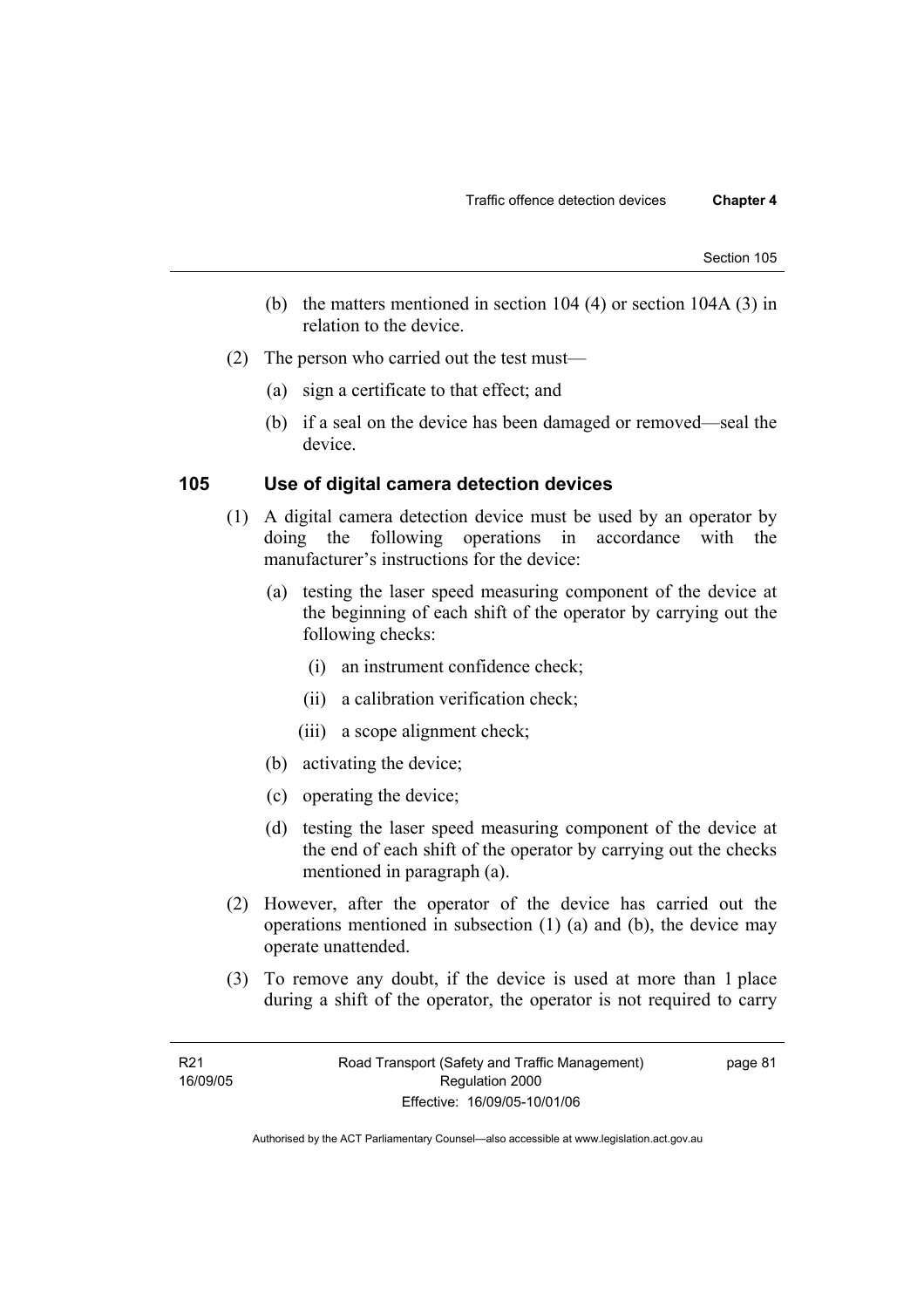#### **Chapter 4** Traffic offence detection devices

#### Section 105A

out the checks mentioned in subsection (1) (a) each time the device is activated at a different place.

- (4) If the device is used by 2 or more operators who are working together during the shift, the tests mentioned in subsection (1) (a) and (d) may be carried out by different operators.
- (5) In this section:

*operator* means a person approved to use a traffic offence detection device under section 107 (Approved people—use).

### **105A Use of laser speed measuring devices**

- (1) A laser speed measuring device must be used by an operator by doing the following operations in accordance with the manufacturer's instructions for the device:
	- (a) testing the device at the beginning of each shift of the operator by carrying out the following checks:
		- (i) an instrument confidence check;
		- (ii) a calibration verification check;
		- (iii) a scope alignment check;
	- (b) activating the device;
	- (c) operating the device;
	- (d) testing the device at the end of each shift of the operator by carrying out the checks mentioned in paragraph (a).
- (2) To remove any doubt, if the device is used at more than 1 place during a shift of the operator, the operator is not required to carry out the checks mentioned in subsection (1) (a) each time the device is activated at a different place.

R21 16/09/05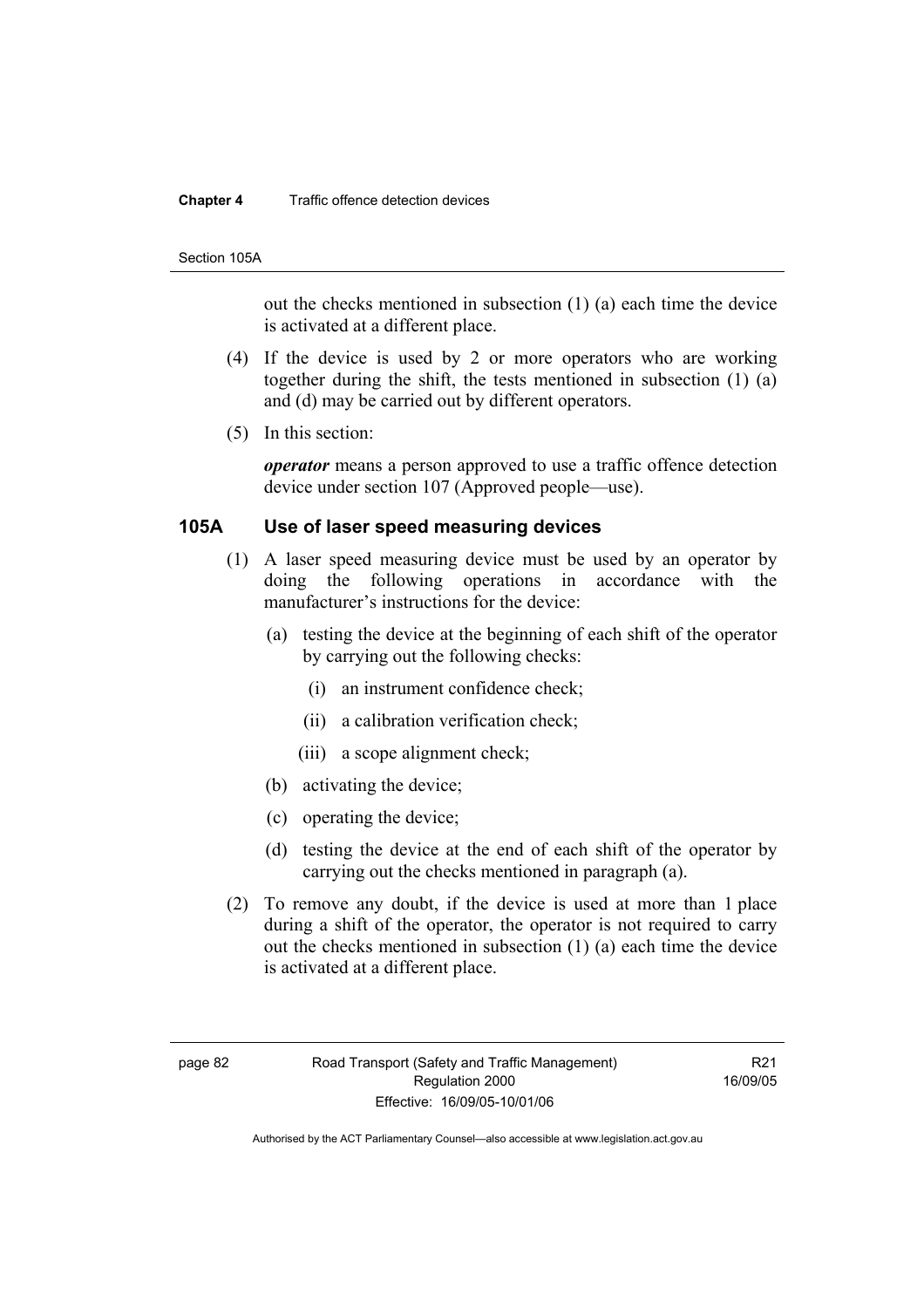- (3) If the device is used by 2 or more operators who are working together during the shift, the tests mentioned in subsection (1) (a) and (d) may be carried out by different operators.
- (4) In this section:

*operator* means a person approved to use a traffic offence detection device under section 107 (Approved people—use).

### **105B Use of radar speed measuring devices**

- (1) A radar speed measuring device must be used by an operator in accordance with the manufacturer's instructions for the device.
- (2) The operator must test the device—
	- (a) at the beginning of each shift of the operator against an approved police speedometer; and
	- (b) at the end of each shift of the operator against the speedometer mentioned in paragraph (a); and
	- (c) if the operator's shift is longer than 9 hours—9 hours after the beginning of the shift against the speedometer mentioned in paragraph (a).
- (3) After each test, the device must be found to be accurate within a tolerance of 2 km/h.
- (4) To remove any doubt, if the device is used at more than 1 place during a shift of the operator, the operator is not required to carry out the checks mentioned in subsection (2) (a) each time the device is activated at a different place.
- (5) If the device is used by 2 or more operators who are working together during the shift, the tests mentioned in subsection (2) may be carried out by different operators.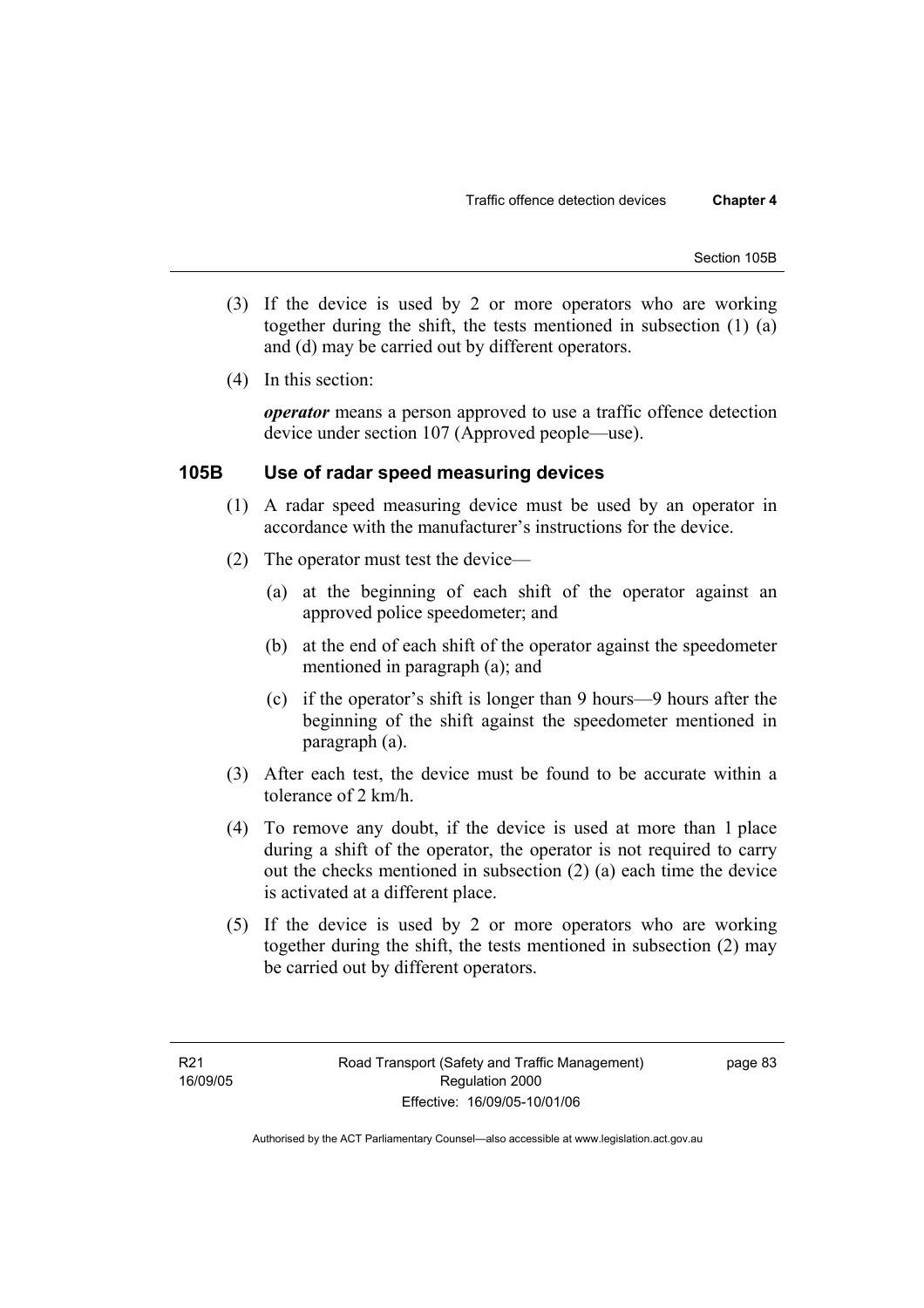Section 106

(6) In this section:

*operator* means a person approved to use a traffic offence detection device under section 107 (Approved people—use).

### **106 Approved people—testing and sealing**

Each person employed by a testing authority to test and seal traffic offence detection devices is approved to test and seal traffic offence detection devices.

### **107 Approved people—use**

- (1) Each police officer is approved to use any traffic offence detection device (other than a traffic lights camera detection device).
- (2) The road transport authority may approve a person who is not a police officer to use digital camera detection devices.
- (3) The road transport authority may only approve a person under subsection (2) if the authority is satisfied that the person has appropriate qualifications to operate, or experience in the operation of, digital camera detection devices.

### **107A Recording of digital camera detection device image files—Act, s 23 (2) (c) (ii)**

An electronic file created by a digital camera detection device must be recorded on a WORM disk attached directly to, or located with, the device.

### **107B Recording of traffic lights camera detection device image files—Act, s 23 (2) (c) (ii)**

 (1) An electronic file created by a traffic lights camera detection device must be recorded on a WORM disk or another storage medium for electronic data (a *recording medium*).

R21 16/09/05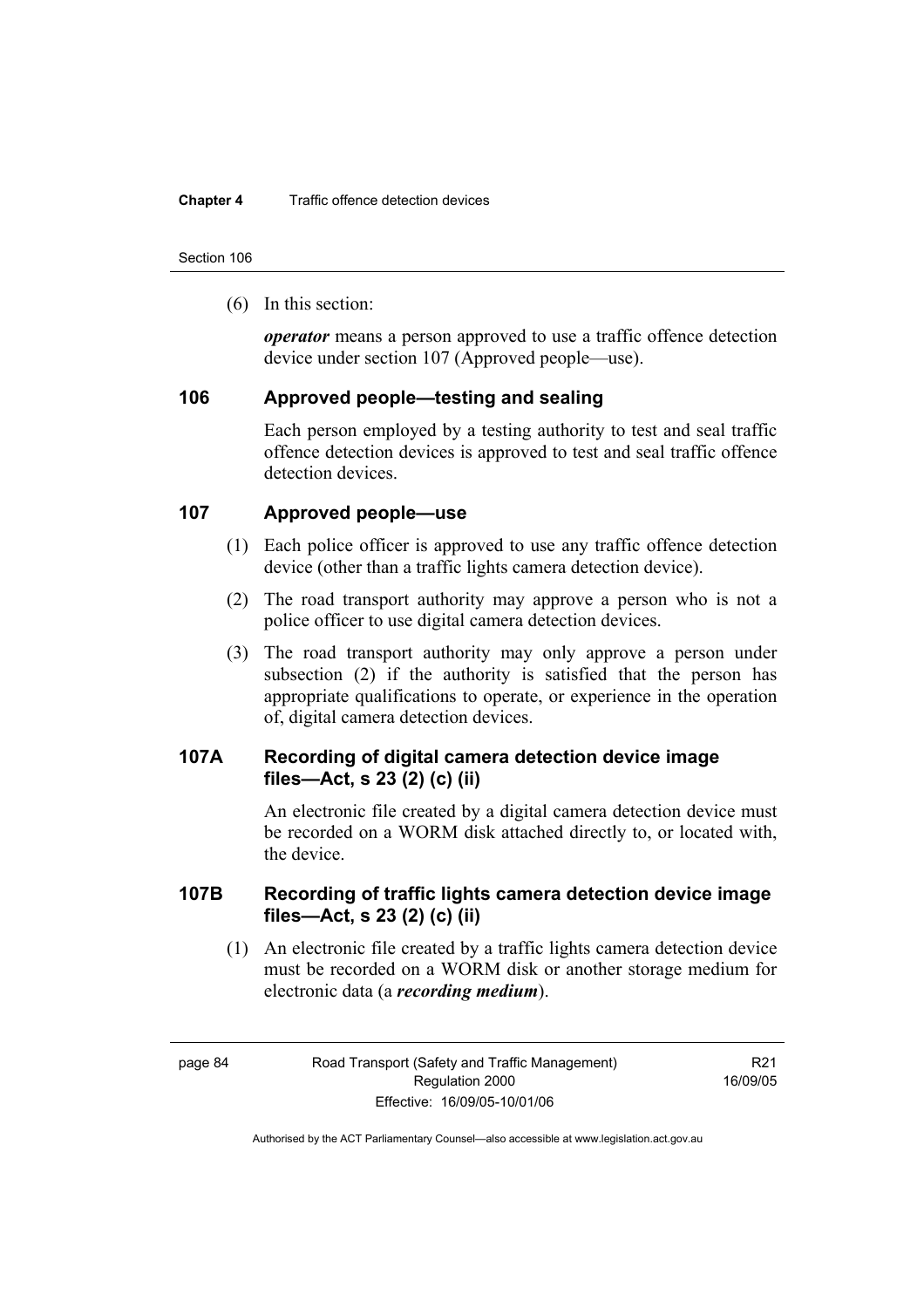- (2) The recording medium for a traffic lights camera detection device may be—
	- (a) attached directly to, or located with, the device; or
	- (b) at a place other than the place where the device is located.

### **Example for par (b)**

If a motor vehicle goes through a red traffic light and an image of the vehicle is taken by a traffic lights camera detection device, the electronic file created by the device in relation to the offence is sent along a wire or optical fibre to a recording device in a building in another suburb and is stored at that building on a recording medium.

- *Note* An example is part of the regulation, is not exhaustive and may extend, but does not limit, the meaning of the provision in which it appears (see Legislation Act, s 126 and s 132).
- (3) If the recording medium for a traffic lights camera detection device is at a place other than the place where the device is located—
	- (a) the device must produce a security checksum for each electronic file created by the device; and
	- (b) the device must encrypt the security checksum and the file; and
	- (c) the security checksum and the encrypted file must be recorded as soon as practicable on a recording medium.
- (4) However, subsection (3) does not prevent other security measures being taken in relation to a security checksum or an electronic file before it is recorded on the recording medium.

### **107C Verification of traffic lights camera detection device image files—Act, s 23 (2) (c) (iii)**

 (1) This section applies if an electronic file that contains an image of a vehicle taken by a traffic lights camera detection device is recorded on a recording medium that is at a place other than the place where the device is located.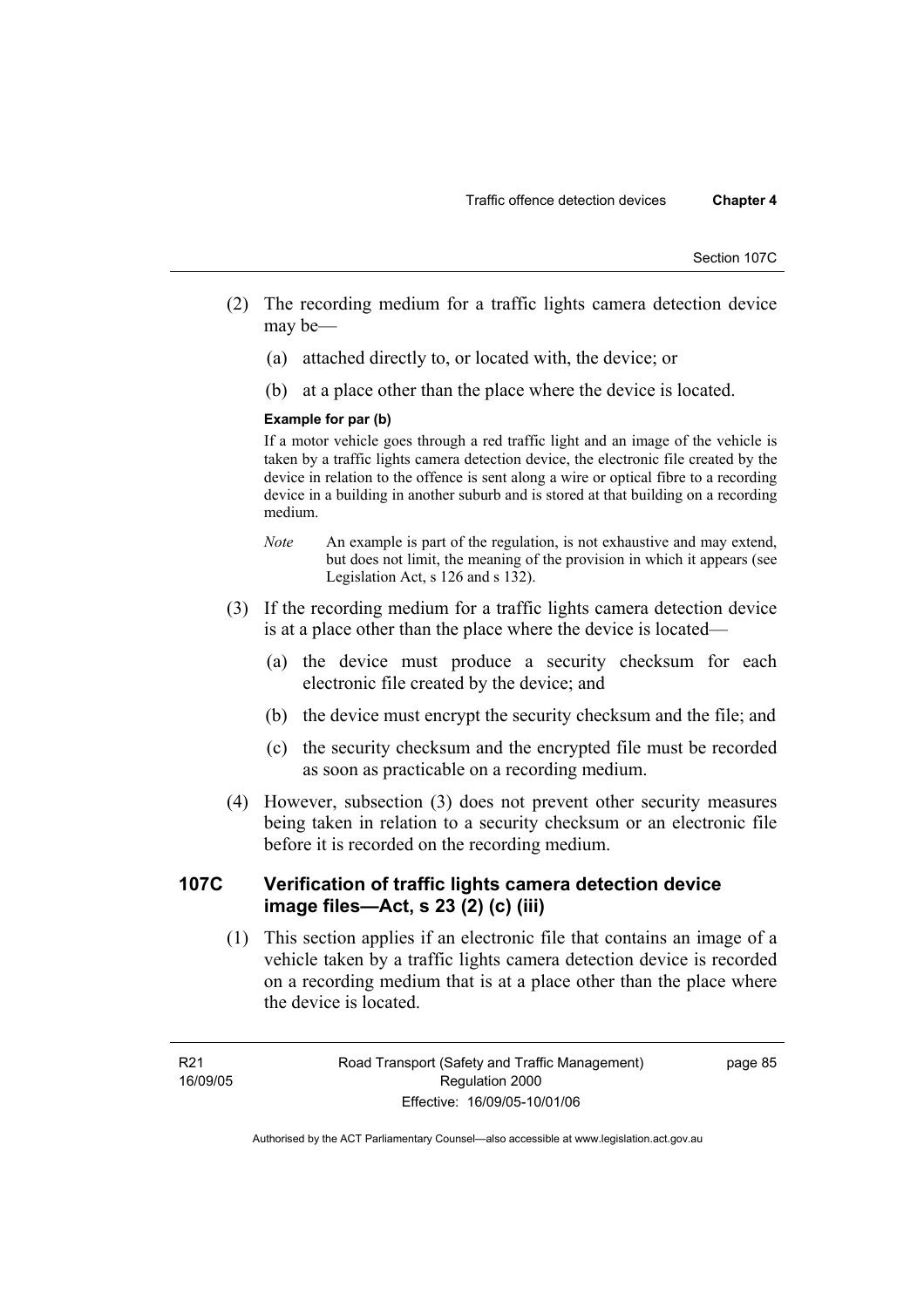#### Section 108

- (2) Before the image of the vehicle is produced from the file, the accuracy of the file must be verified by using a computer to—
	- (a) recalculate the security checksum for the file; and
	- (b) confirm that the security checksum produced by the recalculation is identical to the checksum produced by the device for the file.

### **108 Meaning of vehicle image codes**

- (1) This section defines the meaning of codes and other information indicated on an image of a vehicle taken by an approved camera detection device.
	- *Note* Information etc that is indicated on an image includes information etc accompanying or reasonably associated with the image (see Act, dict, def of *indicated on*).
- (2) It is not necessary that all the codes and other information mentioned in this section be indicated on an image but if they do appear they have the meaning given in this section.
- (3) The characters (whether numbers, letters or both) in the field immediately after 'Device' is the code for—
	- (a) the laser speed measuring device component of the digital camera detection device that took the image; or
	- (b) the piezo strip speed measuring device component of the traffic lights camera detection device that took the image.

#### **Example**

'Device: 012409' indicates that the code for the laser speed measuring device component of the digital camera detection device, or piezo strip speed measuring device component of the traffic lights camera detection device, that took the image is 012409.

R21 16/09/05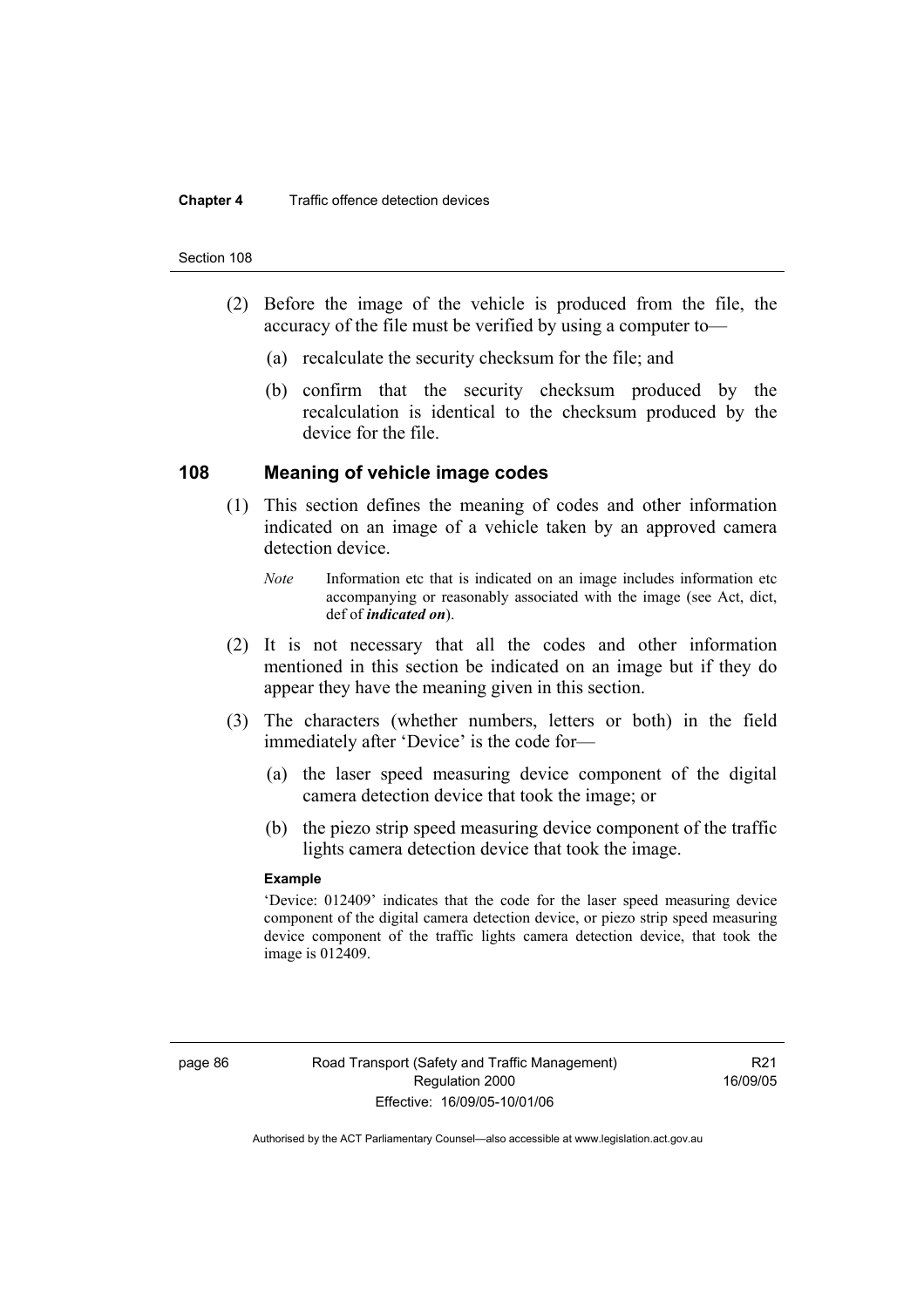(4) The characters (whether numbers, letters or both) in the field immediately after 'Location' or 'Loc' is the code for the place where the image was taken (the *location code*).

#### **Example**

'Location: sls0015' indicates that the code for the place where the image was taken is 0015 (see sch 1, part 1.1, item 15).

(5) A location code has the meaning given by schedule 1.

#### **Example**

The location code '0015' indicates that the image was taken at Kingsford Smith Drive between Kuringa Drive and Spalding Street (see sch 1, part 1.1, item 15).

 (6) For subsection (5) and schedule 1, if a road (however described) mentioned in an item of schedule 1 intersects with another road (however described) more than once, the word '(north)' or '(south)' is included after the name of the road to indicate the intersection relevant to the meaning of the location code.

#### **Example**

The location code '0003' means that the image was taken on Athllon Drive between Beasley Street '(south)' and Sulwood Drive (see sch 1, part 1.1, item 3). As Beasley Street intersects Athllon Drive more than once, the word 'south' indicates that the southern intersection is the relevant intersection.

 (7) The characters in the field immediately after 'Date' is the date when the image was taken, with the first 2 numbers indicating the day of the month, followed by an abbreviation for the month and the year.

### **Example**

'Date: 15/11/00' indicates that the image was taken on 15 November 2000.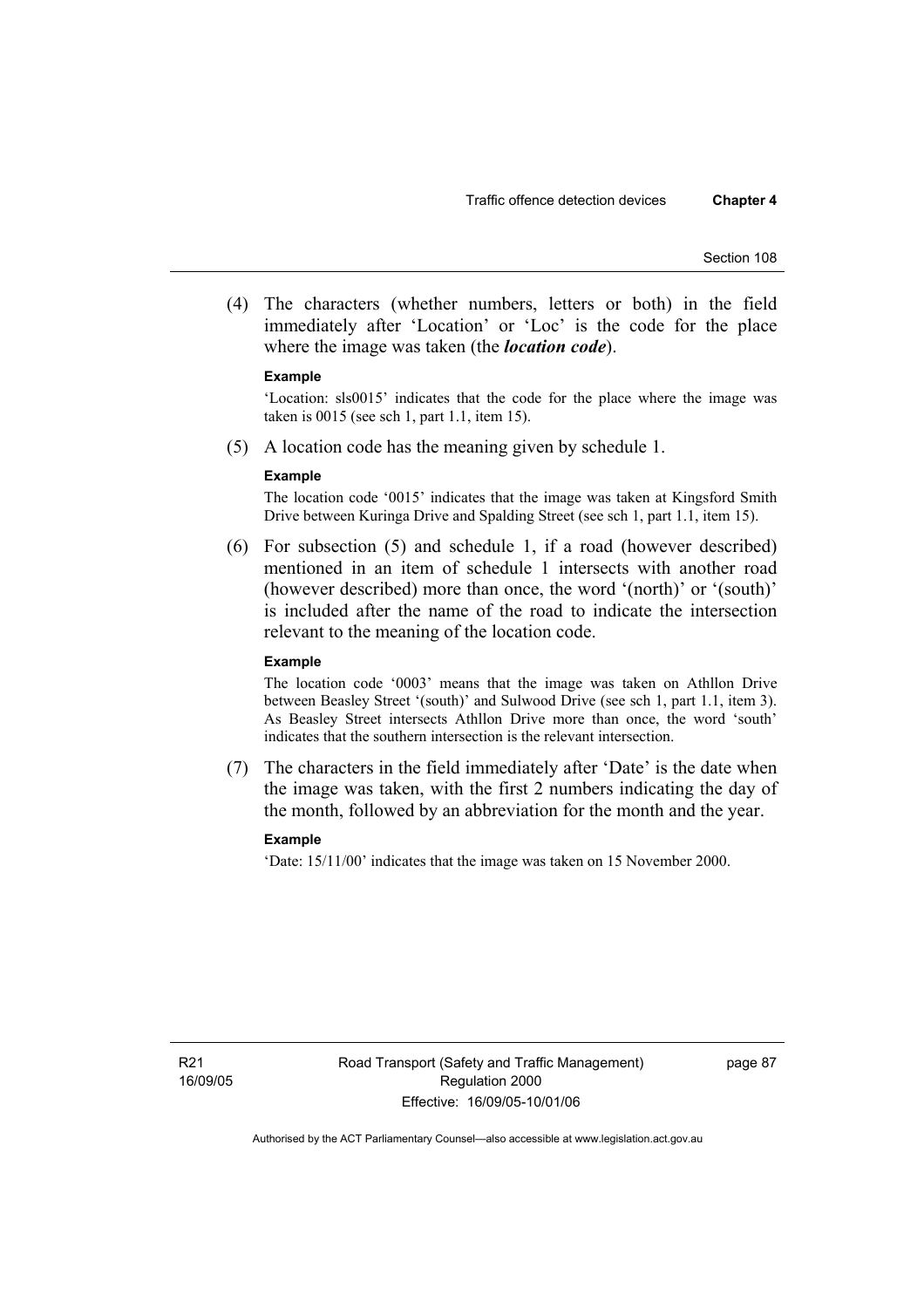#### **Chapter 4** Traffic offence detection devices

#### Section 108

 (8) The numbers in the field immediately after 'Time' is the time when the image was taken, stated in the 24-hour clock system.

#### **Examples**

- 1 'Time: 11.07.00.23' indicates that the image was taken at 0.23 seconds after 11.07 am.
- 2 'Time: 13:53:10:07' indicates that the image was taken at 10.07 seconds after 1.53 pm.
- (9) The letter in the field immediately after 'Direction' or 'Dir' indicates—
	- (a) for an image taken by a digital camera detection device whether the general direction in which the vehicle was travelling was away from or towards the device, with 'A' indicating away from the device and 'T' indicating towards the device; or
	- (b) for an image taken by a traffic lights camera detection device—the general direction in which the vehicle was travelling when the image was taken, with 'N' indicating north, 'S' indicating south, 'E' indicating east and 'W' indicating west.

#### **Example for par (a)**

'Direction: A' indicates that when the image was taken the vehicle was generally travelling away from the digital camera detection device that took the image.

#### **Example for par (b)**

'Direction: N' indicates that when the image was taken the vehicle was travelling in the general direction of north.

- (10) The characters in the field immediately after 'Lane' is the code for the lane in which the vehicle was travelling when the image was taken, with the following codes having the stated meaning:
	- 'L1' means the lane next to the centre of the road
	- 'L2' means the lane immediately to the left of L1

page 88 Road Transport (Safety and Traffic Management) Regulation 2000 Effective: 16/09/05-10/01/06

R21 16/09/05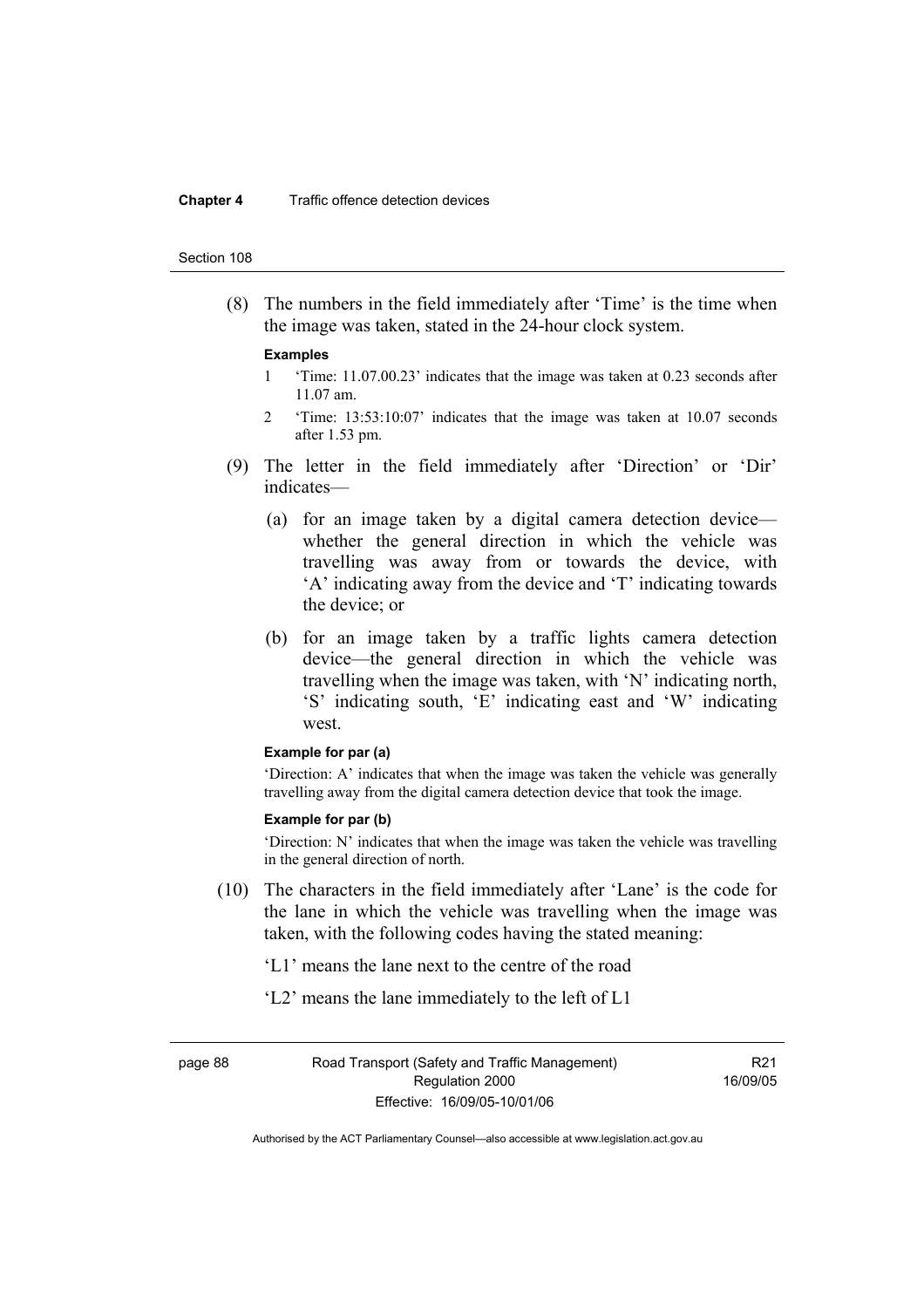Section 108

'L3' means the lane immediately to the left of L2

'L4' means the lane immediately to the left of L3.

#### **Example**

'Lane: L1' indicates that the vehicle was travelling in the lane next to the centre of the road when the image was taken.

 (11) The number in the field immediately after 'Red time' is the time in seconds and part seconds (stated as a fraction) that a red traffic light or red traffic arrow facing the driver of the vehicle had been showing before the driver entered the intersection concerned.

#### **Example**

'Red time: 1.50' indicates that the red traffic light or red traffic arrow facing the driver of the vehicle had been showing for 1.5 seconds before the driver entered the intersection concerned.

 (12) The number in the field immediately after 'Speed li' is the speed limit applying to the driver of the vehicle for the length of road where the driver was driving when the image was taken.

#### **Example**

'Speed li: 60' indicates that the speed limit applying to the driver of the vehicle for the length of road where the driver was driving when the image was taken is 60 km/h.

 (13) The number in the field immediately after 'Speed' is the speed in kilometres per hour at which the driver of the vehicle was driving when the image was taken.

#### **Example**

'Speed: 82' indicates that the driver of the vehicle was driving at 82 km/h when the image was taken.

page 89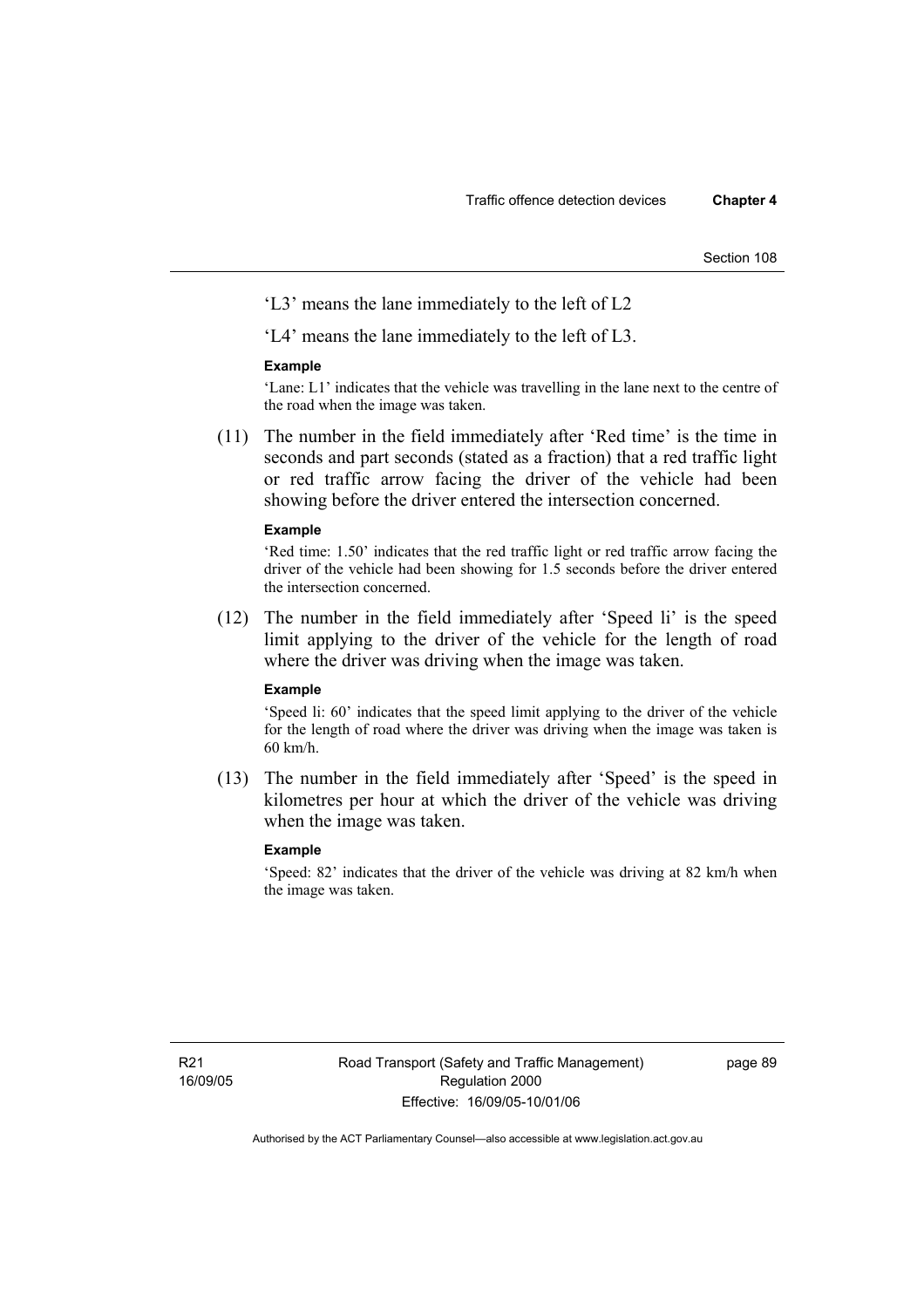#### **Chapter 4** Traffic offence detection devices

#### Section 108

 (14) The characters (whether numbers, letters or both) in the field immediately after 'Operator' is the code for the person responsible for the use of the device when the image was taken.

#### **Example**

'Operator: op002' indicates that the code for the person responsible for the device when the image was taken is operator 002.

 (15) The characters (whether numbers, letters or both) in the field immediately after 'Disk' is the code for the recording medium used to record the image of the vehicle.

#### **Example**

'Disk: WD0022' indicates that the code for the WORM disk used to record the image was WD0022.

*Note* An example is part of the regulation, is not exhaustive and may extend, but does not limit, the meaning of the provision in which it appears (see Legislation Act, s 126 and s 132).

page 90 Road Transport (Safety and Traffic Management) Regulation 2000 Effective: 16/09/05-10/01/06

R21 16/09/05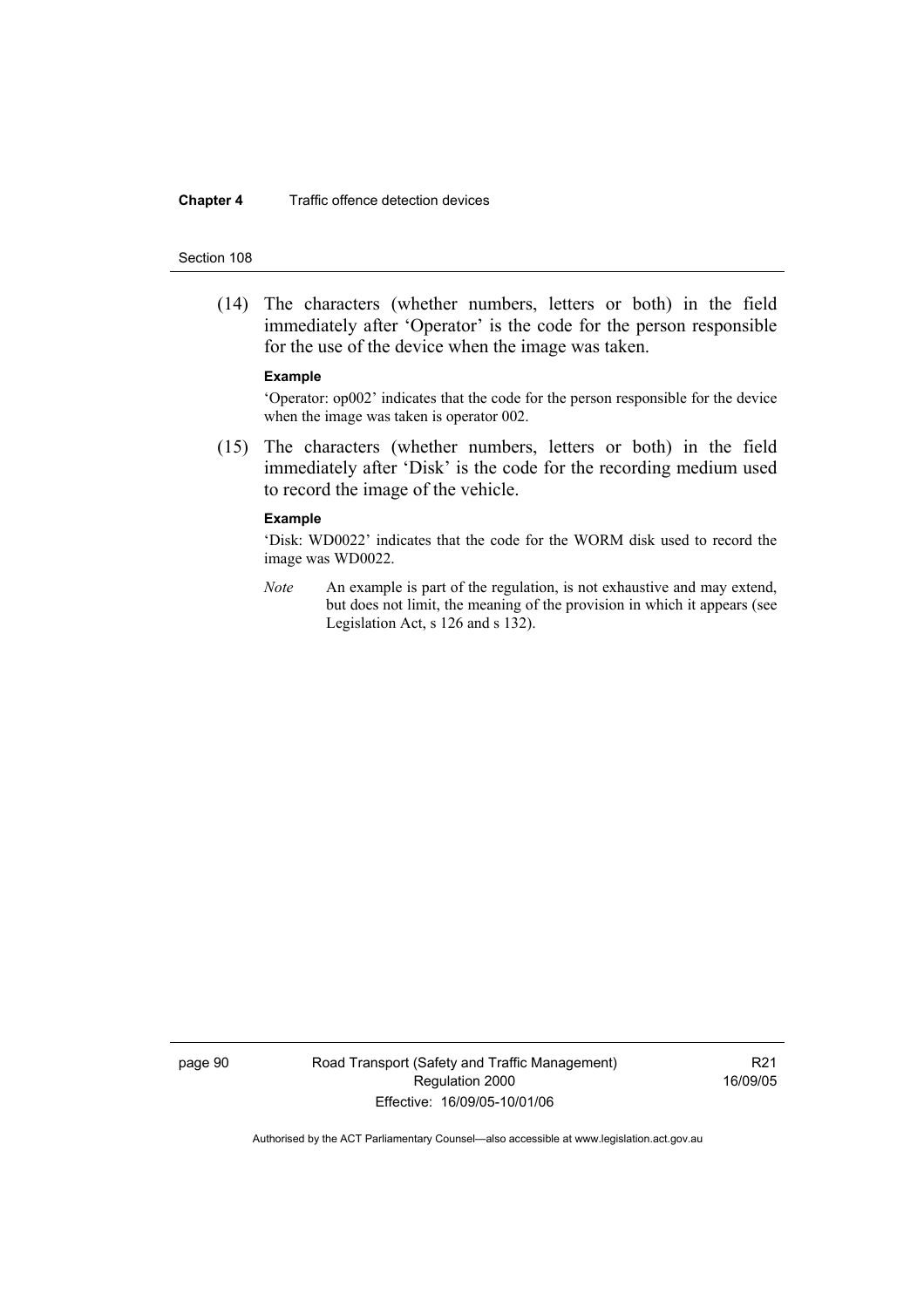# **Chapter 5 Miscellaneous**

### **109 Additional powers of police**

- (1) A police officer may request or signal the driver of a vehicle to stop the vehicle.
- (2) A person must not, without reasonable excuse, fail to comply with a request or signal made or given by a police officer under subsection  $(1)$ .

Maximum penalty: 20 penalty units.

 (3) A police officer may, during a temporary obstruction or danger to traffic or in an emergency, direct the responsible person for or driver of a vehicle parked in any part of a pay parking area to remove the vehicle or, if no-one appears to be in charge of the vehicle, remove the vehicle.

### **110 Prohibition on car minding**

- (1) The chief police officer may, by written notice given to a person, prohibit the person from—
	- (a) parking, minding, caring for, or taking charge of any motor vehicle or trailer (other than a motor vehicle or trailer of which the person is the driver) on a road; or
	- (b) offering his or her services for any such purpose.
- (2) A person who is given a notice under subsection (1) must comply with the notice.

Maximum penalty: 20 penalty units.

page 91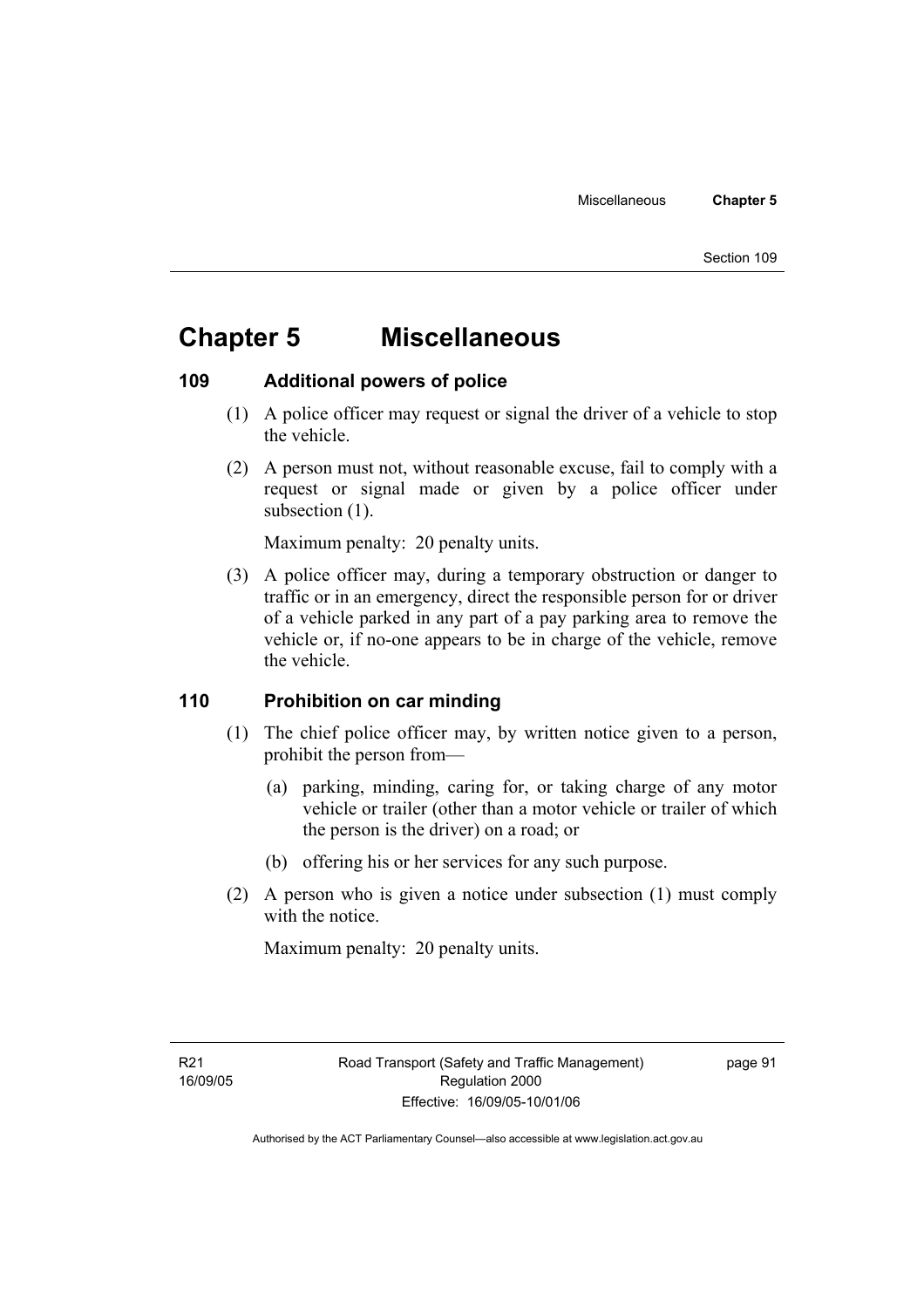#### **Chapter 5** Miscellaneous

#### Section 111

- (3) This section does not authorise the chief police officer to prohibit the proprietor of a parking station or parking area—
	- (a) from parking, minding, caring for, or taking charge of a motor vehicle or trailer in or on the parking station or parking area; or
	- (b) from offering the proprietor's services for that purpose—
		- (i) whether by the display or publication of an advertisement in relation to the parking station or parking area or otherwise; and
		- (ii) whether the services are performed or offered to be performed by the proprietor or by an employee or agent of the proprietor.

### **111 Removal of unattended vehicles—Act, s 32 (1) (c)**

A police officer or authorised person may move an unattended vehicle from a road or road related area to a retention area if the vehicle is in—

- (a) a bus lane; or
- (b) a length of road to which a *clearway sign* applies; or
- (c) a transit lane.

### **112 Disposal of impounded vehicles—Act, s 10K**

- (1) This section applies to a vehicle impounded under the following provisions of the Act:
	- (a) section 10A (Impounding of vehicles used for menacing driving on court order before conviction etc);
	- (b) section 10B (Impounding or forfeiture of vehicles on conviction etc for certain offences);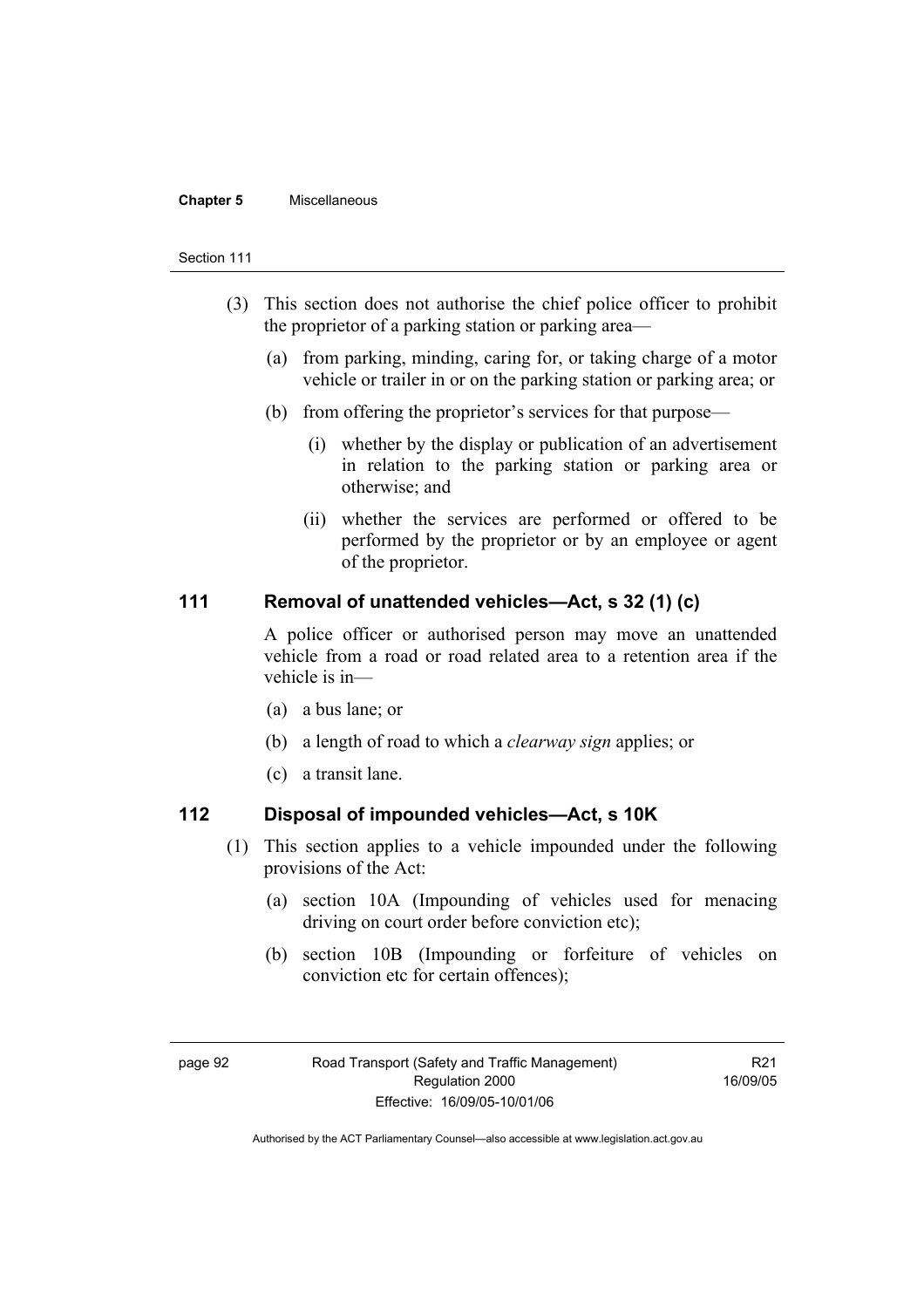- (c) section 10C (Powers of police officers to seize and impound vehicles used in committing certain offences).
- (2) If a person has not applied to the chief police officer for the release of the vehicle at the end of the period of impoundment, the chief police officer must, by notice served on the registered operator of the vehicle and every person who has a registered interest in the vehicle, warn them that the vehicle may be offered for sale if the vehicle is not removed from the place of impoundment within 28 days after the day of service of the notice.
- (3) The vehicle may be offered for sale, by public auction or public tender, if the vehicle is not removed within 28 days after service of the notice or, if more than 1 notice is served under subsection (2), the later of the notices.
- (4) A person may apply to the chief police officer for payment to the person of the balance of the proceeds of sale of a vehicle within 1 year after the vehicle is sold in accordance with subsection (3).
- (5) The balance of the proceeds of sale may be paid to the person if the person satisfies the chief police officer that—
	- (a) the person was lawfully entitled to possession of the vehicle immediately before its sale; and
	- (b) there was a reasonable excuse for the person's failure to obtain release of the vehicle before it was sold.
- (6) In this section:

*balance of the proceeds of sale*, of a vehicle, means the proceeds of the sale of the vehicle less—

- (a) any fee or other amount payable under the *Road Transport (General) Act 1999* for the seizure, impounding and storage of the vehicle; and
- (b) the reasonable costs of or incidental to the sale.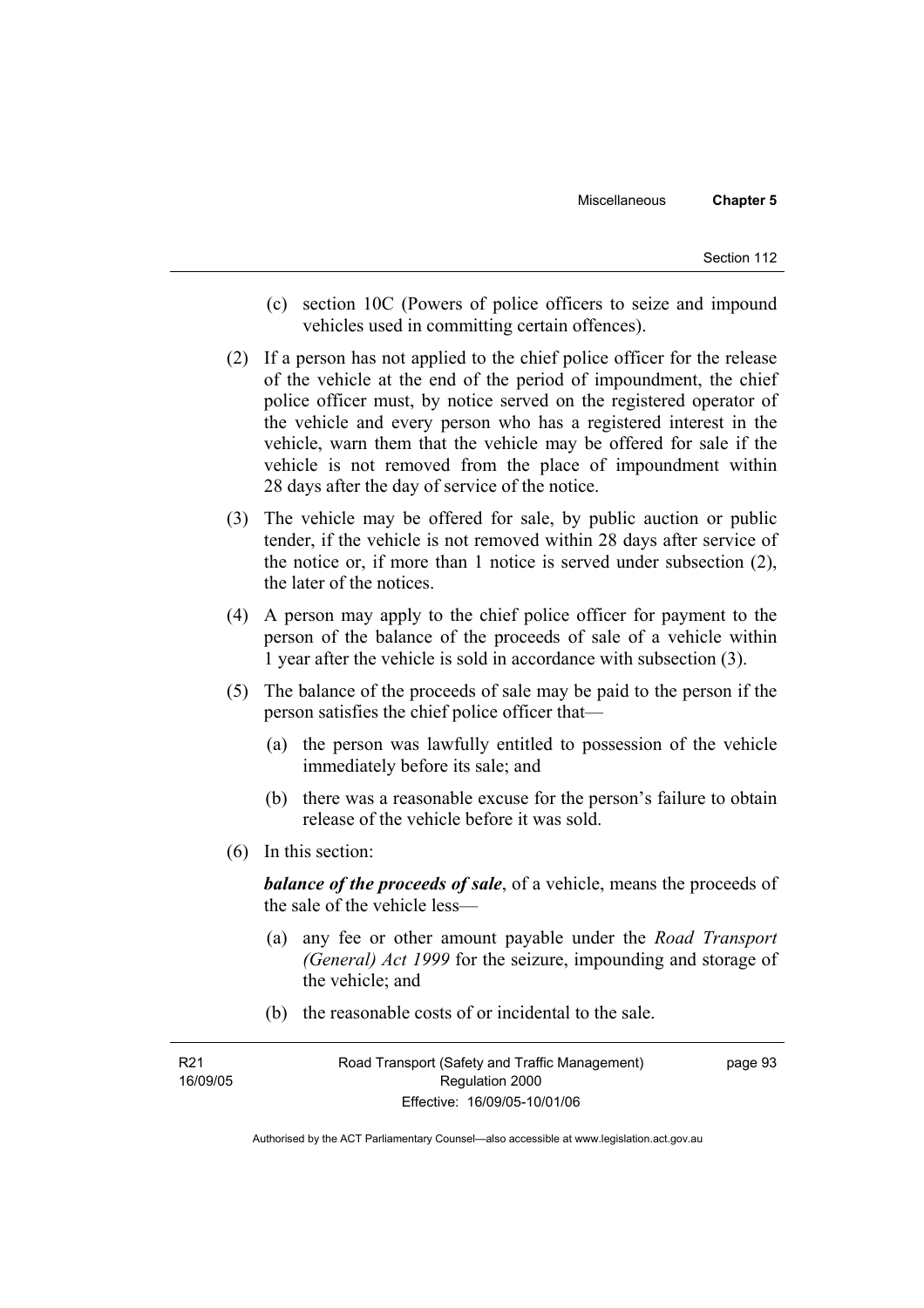#### **Chapter 5** Miscellaneous

Section 112A

### **112A Disposal of forfeited vehicles—Act, s 10K**

A vehicle that has been forfeited to the Territory under the Act, section 10B (Impounding or forfeiture of vehicles on conviction etc for certain offences) may be offered for sale by public auction or public tender.

### **113 Responsible person to inspect driver licence**

 (1) Before permitting someone else to drive a motor vehicle, the responsible person for, or the person in charge of, the vehicle must require the person to produce his or her Australian driver licence or external driver licence and must inspect the licence.

Maximum penalty: 20 penalty units.

 (2) It is a defence to a prosecution of a person for an offence against subsection (1) if the person proves that the person had taken reasonable steps (other than those mentioned in the subsection) to ensure the person permitted to drive the motor vehicle was the holder of a current Australian driver licence or external driver licence.

### **114 Responsible person's consent**

The person in charge of a motor vehicle or trailer on a road must not, without reasonable excuse, permit anyone to use the vehicle without the consent of the responsible person for the vehicle.

Maximum penalty: 20 penalty units.

page 94 Road Transport (Safety and Traffic Management) Regulation 2000 Effective: 16/09/05-10/01/06

R21 16/09/05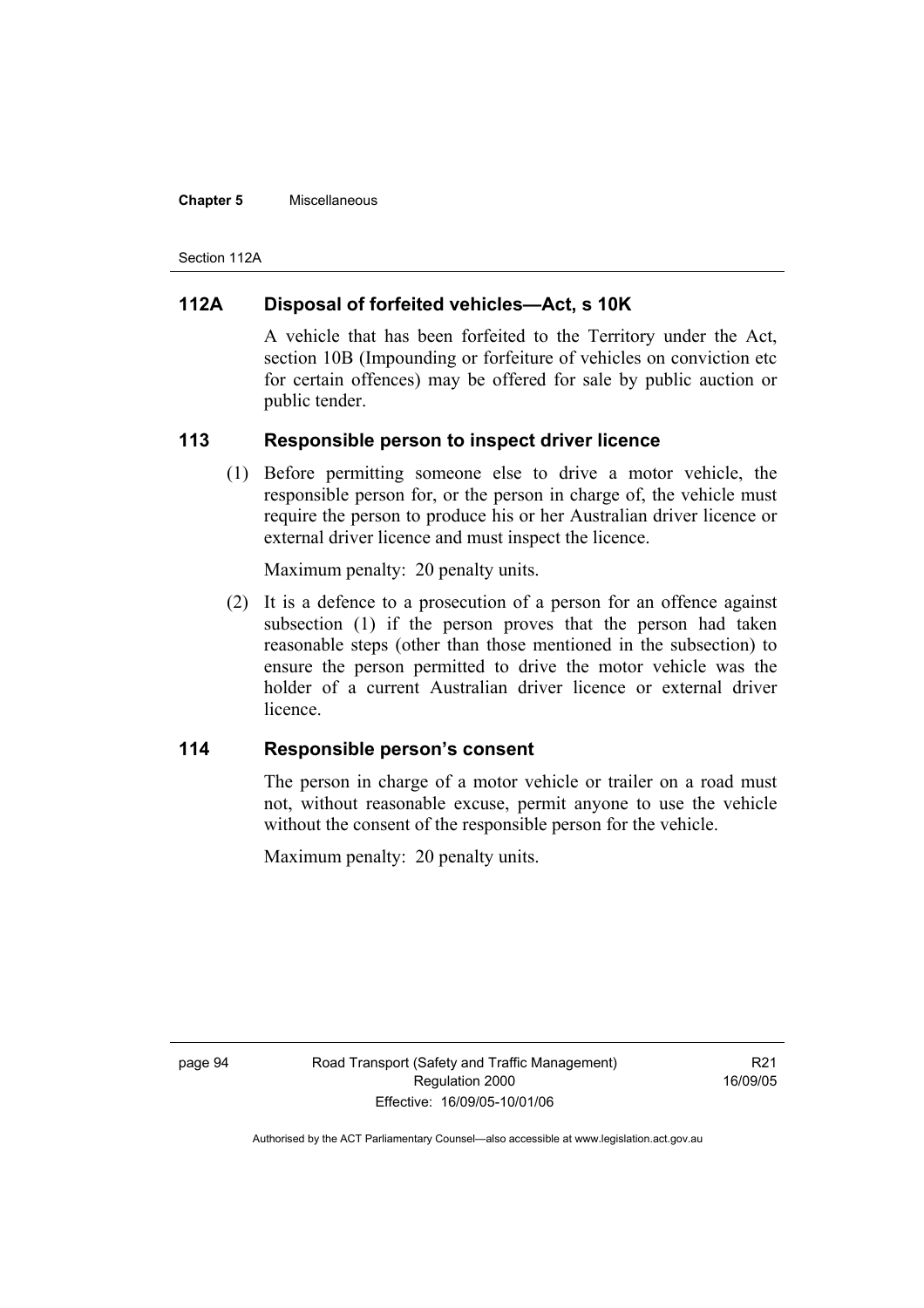# **Schedule 1 Meaning of location codes on images**

(see s 108)

# **Part 1.1 Digital camera detection devices**

**Table 1.1** 

| column 1<br>item            | column <sub>2</sub><br><b>location</b><br>code | column 3<br>place where image was taken                                       |
|-----------------------------|------------------------------------------------|-------------------------------------------------------------------------------|
| -1                          | 0001                                           | Adelaide Avenue between Hopetoun Circuit and Kent Street                      |
| $\overline{2}$              | 0002                                           | <b>Antill Street</b>                                                          |
| 3                           | 0003                                           | Athllon Drive between Beasley Street (south) and Sulwood<br>Drive             |
| 4                           | 0004                                           | Belconnen Way between Barry Drive and Coulter Drive                           |
| 5                           | 0005                                           | Bowen Drive between Brisbane Avenue and Kings Avenue                          |
| 6                           | 0006                                           | Coppins Crossing Road between Uriarra Road and William<br><b>Hovell Drive</b> |
| 7                           | 0007                                           | Drakeford Drive between Sulwood Drive and Athllon Drive                       |
| 8                           | 0008                                           | Erindale Drive between Sulwood Drive and Sternberg Crescent                   |
| 9                           | 0009                                           | Florey Drive between Southern Cross Drive and Ginninderra<br>Drive            |
| 10                          | 0010                                           | Ginninderra Drive between Tillyard Drive and Kingsford Smith<br>Drive         |
| 11                          | 0011                                           | Ginninderra Drive between Ellenborough Street and Tucker<br><b>Street</b>     |
| 12                          | 0012                                           | Gungahlin Drive between Wells Station Drive and Gundaroo<br>Drive             |
| 13                          | 0013                                           | Hindmarsh Drive between Dalrymple Street and Jerrabomberra<br>Avenue          |
| R <sub>21</sub><br>16/09/05 |                                                | Road Transport (Safety and Traffic Management)<br>page 95<br>Regulation 2000  |

Effective: 16/09/05-10/01/06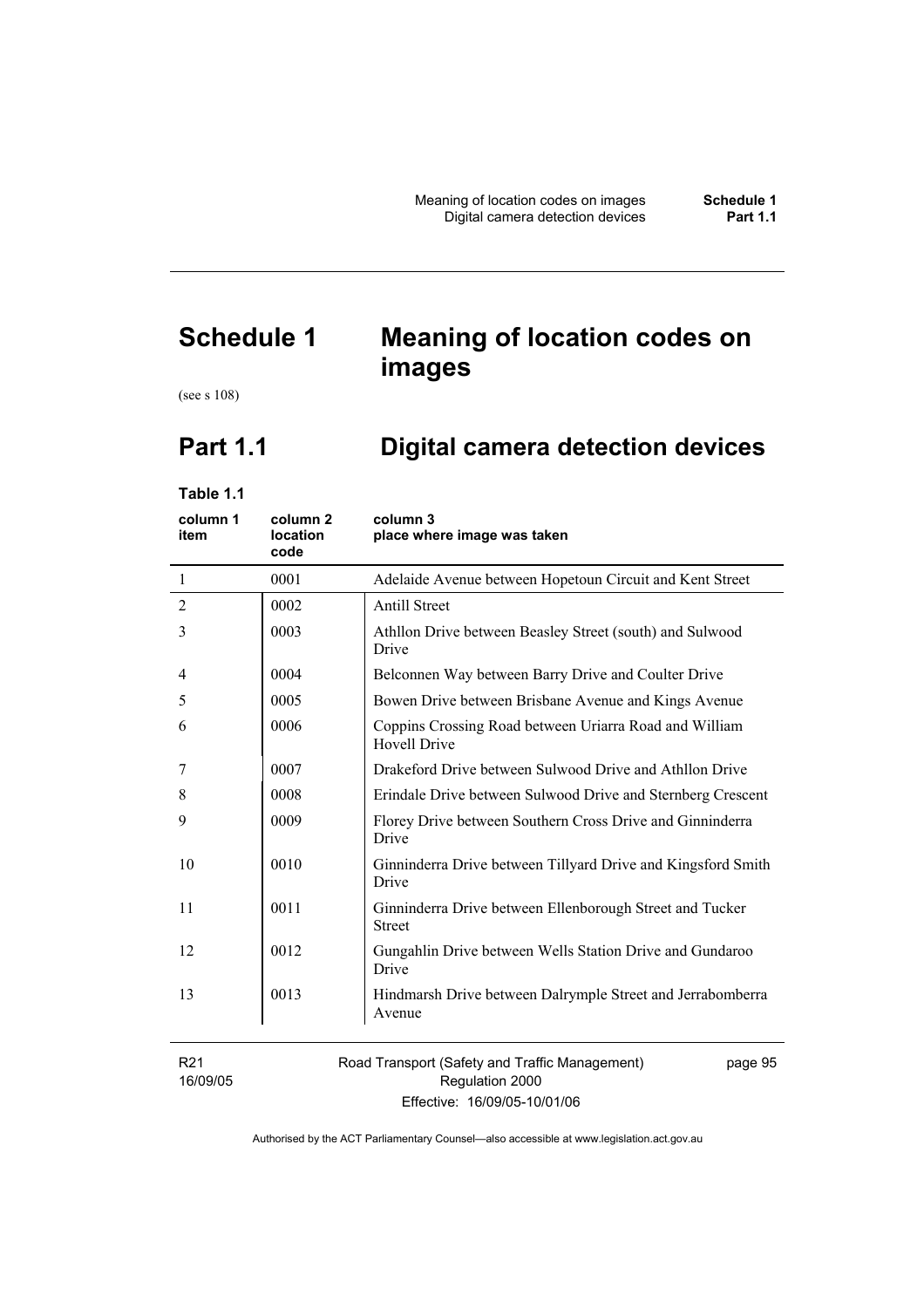| Schedule 1      | Meaning of location codes on images |
|-----------------|-------------------------------------|
| <b>Part 1.1</b> | Digital camera detection devices    |

| column 1<br>item | column <sub>2</sub><br><b>location</b><br>code | column 3<br>place where image was taken                                    |
|------------------|------------------------------------------------|----------------------------------------------------------------------------|
| 14               | 0014                                           | Hindmarsh Drive between Athllon Drive and Melrose Drive                    |
| 15               | 0015                                           | Kingsford Smith Drive between Kuringa Drive and Spalding<br><b>Street</b>  |
| 16               | 0016                                           | Lady Denman Drive between Cotter Road and Barrenjoey Drive                 |
| 17               | 0017                                           | Long Gully Road                                                            |
| 18               | 0018                                           | Melrose Drive between Athllon Drive and Hindmarsh Drive                    |
| 19               | 0019                                           | Monaro Highway between Canberra Avenue and Hindmarsh<br>Drive              |
| 20               | 0020                                           | Monaro Highway between Hindmarsh Drive and Isabella Drive                  |
| 21               | 0021                                           | Mugga Lane between Narrabundah Lane and Long Gully Road                    |
| 22               | 0022                                           | Northbourne Avenue between Macarthur Avenue and Antill<br><b>Street</b>    |
| 23               | 0023                                           | Parkes Way between Clunies Ross Street and Glenloch<br>Interchange         |
| 24               | 0024                                           | Tuggeranong Parkway between Lakeside Interchange and<br><b>Cotter Road</b> |
| 25               | 0025                                           | Tuggeranong Parkway between Hindmarsh Drive and Cotter<br>Road             |
| 26               | 0026                                           | Tuggeranong Parkway between Hindmarsh Drive and Sulwood<br>Drive           |
| 27               | 0027                                           | Yamba Drive between Mawson Drive and Beasley Street                        |
| 28               | 0028                                           | Pocket Avenue                                                              |
| 29               | 0029                                           | Owen Dixon Drive (excluding residential service road of same<br>name)      |
| 30               | 0030                                           | <b>Taverner Street</b>                                                     |
| 31               | 0031                                           | Springvale Drive                                                           |
| 32               | 0032                                           | Kerrigan Street                                                            |
| 33               | 0033                                           | Gladstone Street, Hall                                                     |

page 96 Road Transport (Safety and Traffic Management) Regulation 2000 Effective: 16/09/05-10/01/06

R21 16/09/05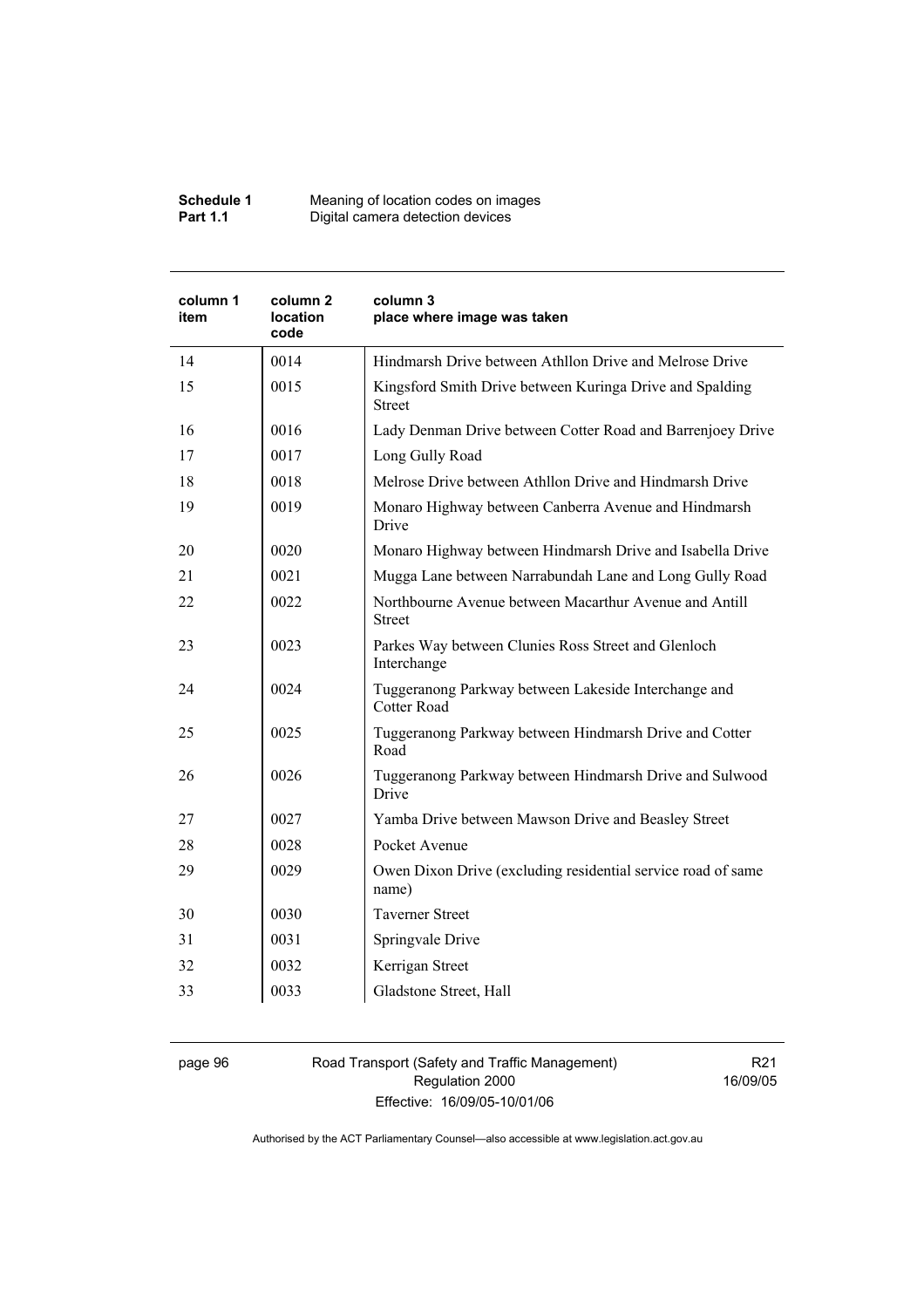#### Meaning of location codes on images **Schedule 1**  Digital camera detection devices **Part 1.1**

| column 1<br>item | column <sub>2</sub><br>location<br>code | column 3<br>place where image was taken                             |
|------------------|-----------------------------------------|---------------------------------------------------------------------|
| 34               | 0034                                    | Heysen Street                                                       |
| 35               | 0035                                    | Mugga Way                                                           |
| 36               | 0036                                    | <b>Badimara Street</b>                                              |
| 37               | 0037                                    | Namatjira Drive                                                     |
| 38               | 0038                                    | Empire Circuit between Grey Street and Canberra Avenue              |
| 39               | 0039                                    | Longmore Crescent                                                   |
| 40               | 0040                                    | Maribyrnong Avenue                                                  |
| 41               | 0041                                    | Learmonth Drive                                                     |
| 42               | 0042                                    | <b>Petterd Street</b>                                               |
| 43               | 0043                                    | <b>Williamson Street</b>                                            |
| 44               | 0044                                    | <b>Tillyard Drive</b>                                               |
| 45               | 0045                                    | Dryandra Street between Fairfax Street and Archibald Street         |
| 46               | 0046                                    | Newman Morris Circuit                                               |
| 47               | 0047                                    | Chuculba Crescent                                                   |
| 48               | 0048                                    | Livingston Avenue                                                   |
| 49               | 0049                                    | Clive Steele Avenue                                                 |
| 50               | 0050                                    | Darwinia Terrace                                                    |
| 51               | 0051                                    | La Perouse Street                                                   |
| 52               | 0052                                    | <b>Novar Street</b>                                                 |
| 53               | 0053                                    | Goyder Street between Dalrymple Street and Jerrabomberra<br>Avenue  |
| 54               | 0054                                    | Launceston Street between Hindmarsh Drive and Melrose Drive         |
| 55               | 0055                                    | Athllon Drive between Hindmarsh Drive and Beasley Street<br>(south) |
| 56               | 0056                                    | Athllon Drive between Sulwood Drive and Anketell Street<br>(north)  |

R21 16/09/05 Road Transport (Safety and Traffic Management) Regulation 2000 Effective: 16/09/05-10/01/06

page 97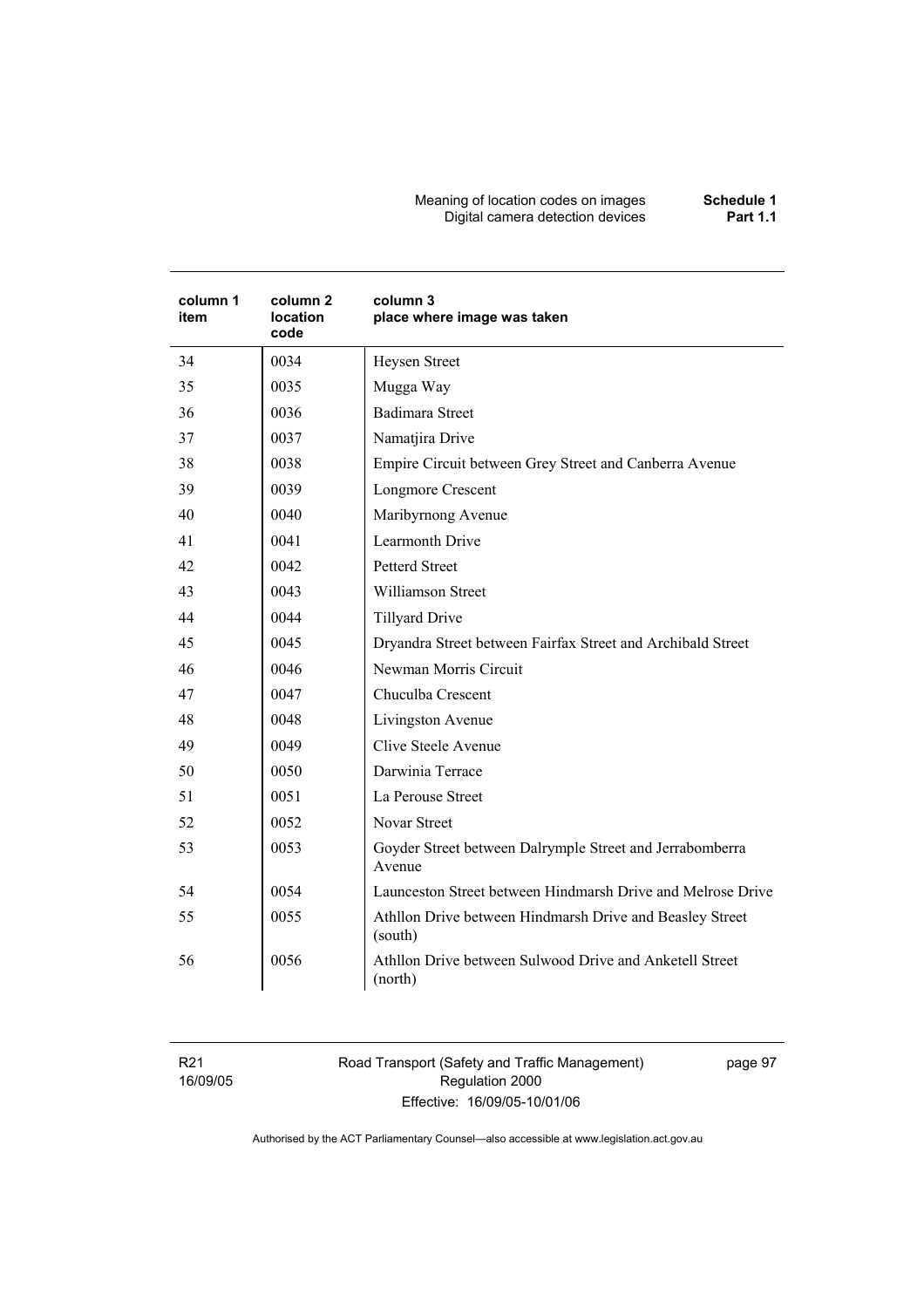| Schedule 1      | Meaning of location codes on images |
|-----------------|-------------------------------------|
| <b>Part 1.1</b> | Digital camera detection devices    |

| column 1<br>item | column <sub>2</sub><br>location<br>code | column 3<br>place where image was taken                              |
|------------------|-----------------------------------------|----------------------------------------------------------------------|
| 57               | 0057                                    | Northbourne Avenue between Barry Drive and Macarthur<br>Avenue       |
| 58               | 0058                                    | Northbourne Avenue between Antill Street and Barton Highway          |
| 59               | 0059                                    | Belconnen Way between Coulter Drive and Kingsford Smith<br>Drive     |
| 60               | 0060                                    | Phillip Avenue between Majura Avenue and Federal Highway             |
| 61               | 0061                                    | Barton Highway between Federal Highway and Kuringa Drive             |
| 62               | 0062                                    | Drakeford Drive between Athllon Drive and Isabella Drive             |
| 63               | 0063                                    | Hindmarsh Drive between Athllon Drive and Dalrymple Street           |
| 64               | 0064                                    | Hindmarsh Drive between Jerrabomberra Avenue and Canberra<br>Avenue  |
| 65               | 0065                                    | <b>Barry Drive</b>                                                   |
| 66               | 0066                                    | Ginninderra Drive between Tucker Street and Kingsford Smith<br>Drive |
| 67               | 0067                                    | Ginninderra Drive between Tillyard Drive and Florey Drive            |
| 68               | 0068                                    | Erindale Drive between Long Gully Road and Sulwood Drive             |
| 69               | 0069                                    | Erindale Drive between Soward Way and Judkins Street                 |
| 70               | 0070                                    | Kuringa Drive between Owen Dixon Drive and Barton Highway            |
| 71               | 0071                                    | Launceston Street between Bowes Street and Furzer Street             |
| 72               | 0072                                    | Monaro Highway between Johnson Drive and Isabella Drive              |
| 73               | 0073                                    | Mugga Lane between Hindmarsh Drive and Narrabundah Lane              |
| 74               | 0074                                    | Mugga Lane between Long Gully Road and Monaro Highway                |
| 75               | 0075                                    | Parkes Way between Clunies Ross Street and Edinburgh<br>Avenue       |
| 76               | 0076                                    | Yamba Drive between Kitchener Street and Bateson Road                |
| 77               | 0077                                    | Yarra Glen between Carruthers Street and Adelaide Avenue             |

page 98 Road Transport (Safety and Traffic Management) Regulation 2000 Effective: 16/09/05-10/01/06

R21 16/09/05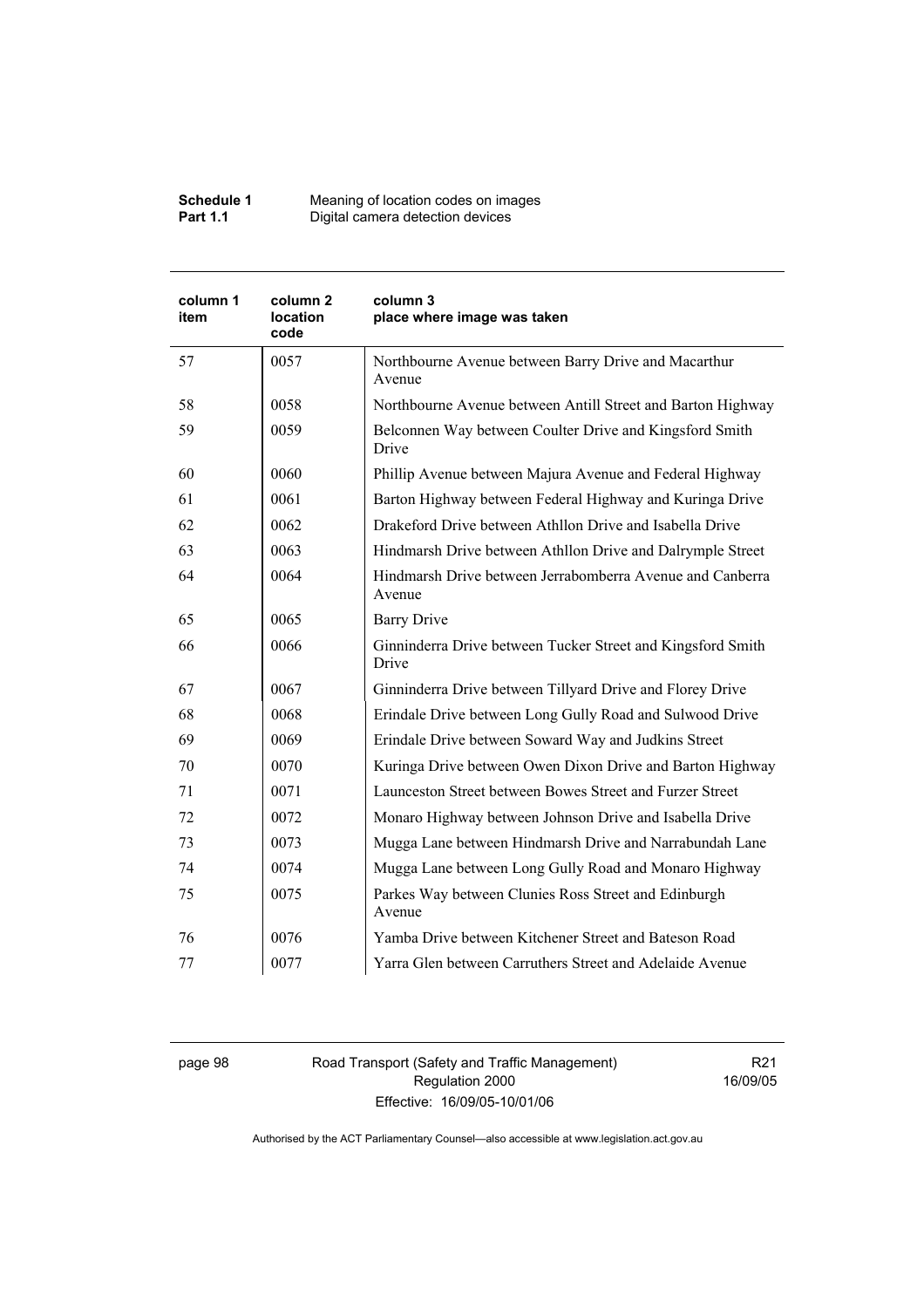# **Part 1.2 Traffic lights camera detection devices**

| Table 1.2        |                                         |                                                       |
|------------------|-----------------------------------------|-------------------------------------------------------|
| column 1<br>item | column <sub>2</sub><br>location<br>code | column 3<br>place where image was taken               |
| $\mathbf{1}$     | 1001                                    | Northbourne Avenue/London Circuit                     |
| 2                | 1002                                    | Northbourne Avenue/Barry Drive/Cooyong Street         |
| 3                | 1003                                    | Coulter Drive/Southern Cross Drive/Luxton Street      |
| $\overline{4}$   | 1004                                    | Drakeford Drive/Boddington Crescent/Marconi Crescent  |
| 5                | 1005                                    | Benjamin Way/Chan Street/Cameron Avenue               |
| 6                | 1006                                    | Northbourne Avenue/Antill Street/Mouat Street         |
| 7                | 1007                                    | Ginninderra Drive/Aikman Drive                        |
| 8                | 1008                                    | Hindmarsh Drive/Tuggeranong Parkway                   |
| 9                | 1009                                    | Kingsford Smith Drive/Southern Cross Drive            |
| 10               | 1010                                    | Belconnen Way/Bindubi Street/Eastern Valley Way       |
| 11               | 1011                                    | Ginninderra Drive/Coulter Drive                       |
| 12               | 1012                                    | Ginninderra Drive/Baldwin Drive/Haydon Drive          |
| 13               | 1013                                    | Macarthur Avenue/David Street/Wattle Street           |
| 14               | 1014                                    | Benjamin Way/College Street                           |
| 15               | 1015                                    | Barry Drive/North Road/McCaughey Street               |
| 16               | 1016                                    | Ginninderra Drive/Copland Drive/John Cleland Crescent |
| 17               | 1017                                    | Hindmarsh Drive/Ainsworth Street                      |
| 18               | 1018                                    | Monaro Highway/Newcastle Street/Dairy Road            |
| 19               | 1019                                    | Belconnen Way/Caswell Drive                           |
| 20               | 1020                                    | Barry Drive/Marcus Clarke Street                      |
| 21               | 1021                                    | Hindmarsh Drive/Yamba Drive                           |
|                  |                                         |                                                       |

R21 16/09/05 Road Transport (Safety and Traffic Management) Regulation 2000 Effective: 16/09/05-10/01/06

page 99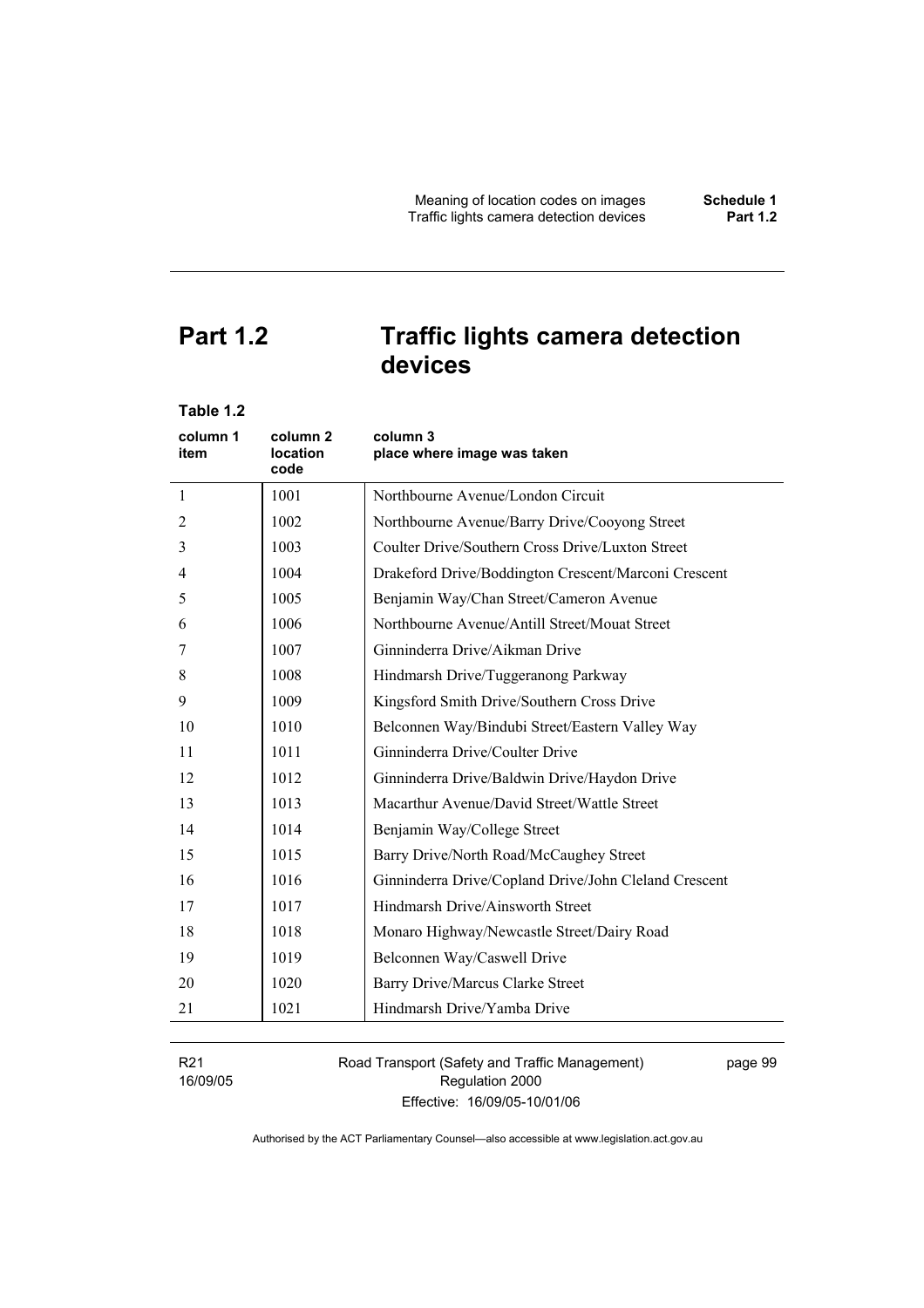# **Dictionary**

(see s 3)

*Note 1* The Legislation Act contains definitions and other provisions relevant to this regulation.

*Note 2* For example, the Legislation Act, dict, pt 1, defines the following terms:

- ambulance service
	- chief police officer
	- contravene
	- exercise
	- fire brigade
	- rural fire service
	- SES
- the Territory.
- *Note 3* Terms used in this regulation have the same meaning that they have in the *Road Transport (Safety and Traffic Management) Act 1999* (see Legislation Act, s 148.) For example, the following terms are defined in the *Road Transport (Safety and Traffic Management) Act 1999*, dict:
	- indicated on
	- registered interest
	- road related area
	- speed measuring device.

*approved child restraint* means a child restraint approved by the road transport authority under section 66 (1) (b).

*approved police speedometer*, for chapter 4 (Traffic offence detection devices)—see section 102.

*area*—see the Australian Road Rules, dictionary.

*area of operations*, for a parking authority, means the area of operations declared for the parking authority under section 75A.

*ARR* means Australian Road Rules.

page 100 Road Transport (Safety and Traffic Management) Regulation 2000 Effective: 16/09/05-10/01/06

R21 16/09/05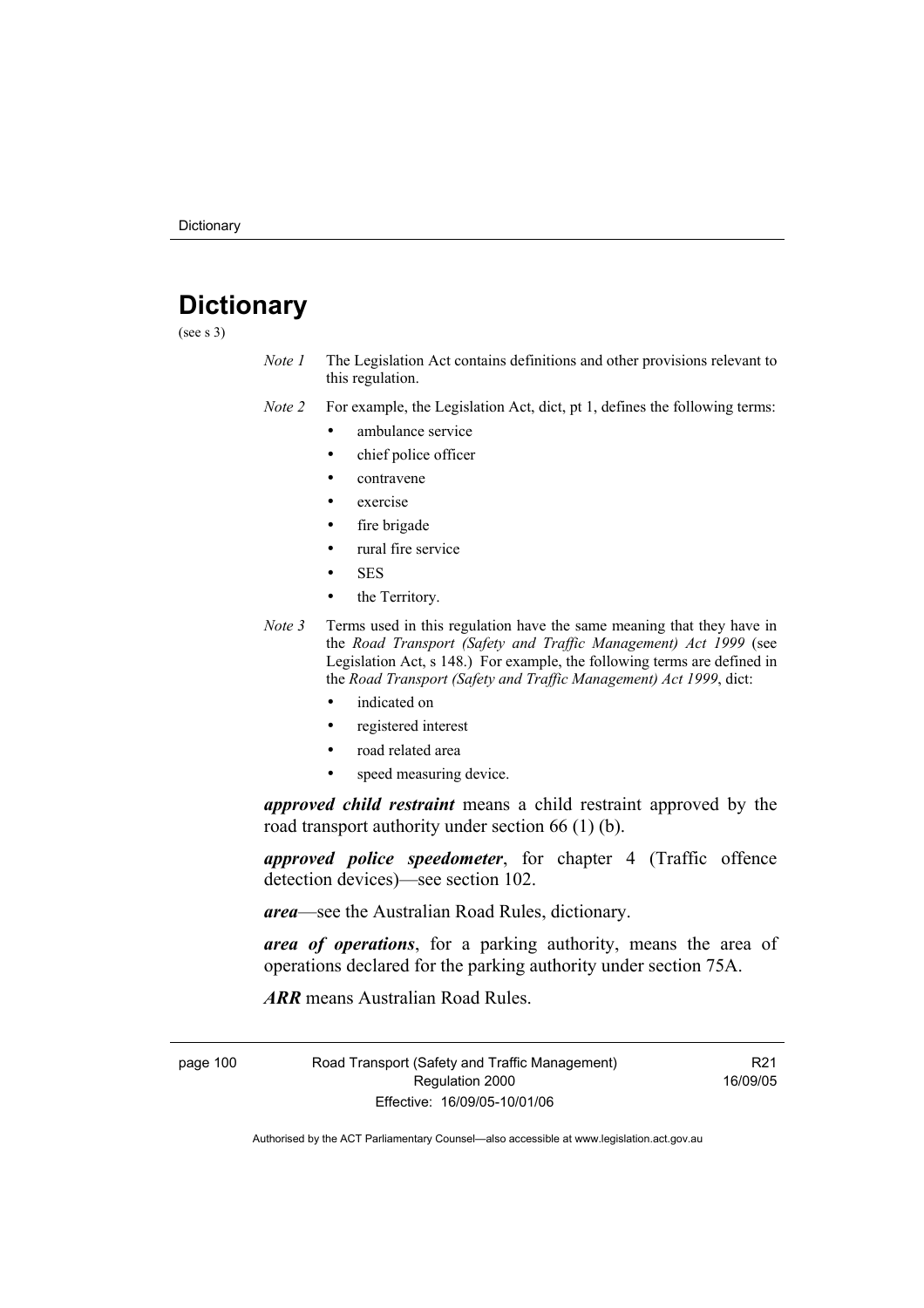*articulated vehicle* means a motor vehicle with—

- (a) 2 rigid sections, each of which has wheels; and
- (b) the rear section pivoted on, and part of the rear section (other than a pole, drawbar or similar device, or an accessory of the motor vehicle) superimposed on, the front section.

*Australian driver licence*—see the *Road Transport (Driver Licensing) Act 1999*, dictionary.

*Australian Road Rules*—see section 5.

*axle group*—see the *Road Transport (Vehicle Registration) Regulation 2000*, dictionary.

*B-double*—see the *Road Transport (Vehicle Registration) Regulation 2000*, dictionary.

*bicycle*—see the Australian Road Rules, dictionary.

**built-up area**, in relation to a length of road—see the Australian Road Rules, dictionary.

*bus*—see the Australian Road Rules, dictionary.

*bus lane*—see the Australian Road Rules, rule 154.

*camera detection device*—see the Act, section 23 (1) (Use of camera detection devices).

*centre of the road*—see the Australian Road Rules, dictionary.

*clearway sign*—see the Australian Road Rules, schedule 2, rule 314, rule 315 and rule 316.

*code of practice*, for division 3.1.3 (Heavy vehicle parking)—see section 82.

*combination*—see the *Road Transport (Vehicle Registration) Regulation 2000*, dictionary.

R21 16/09/05 page 101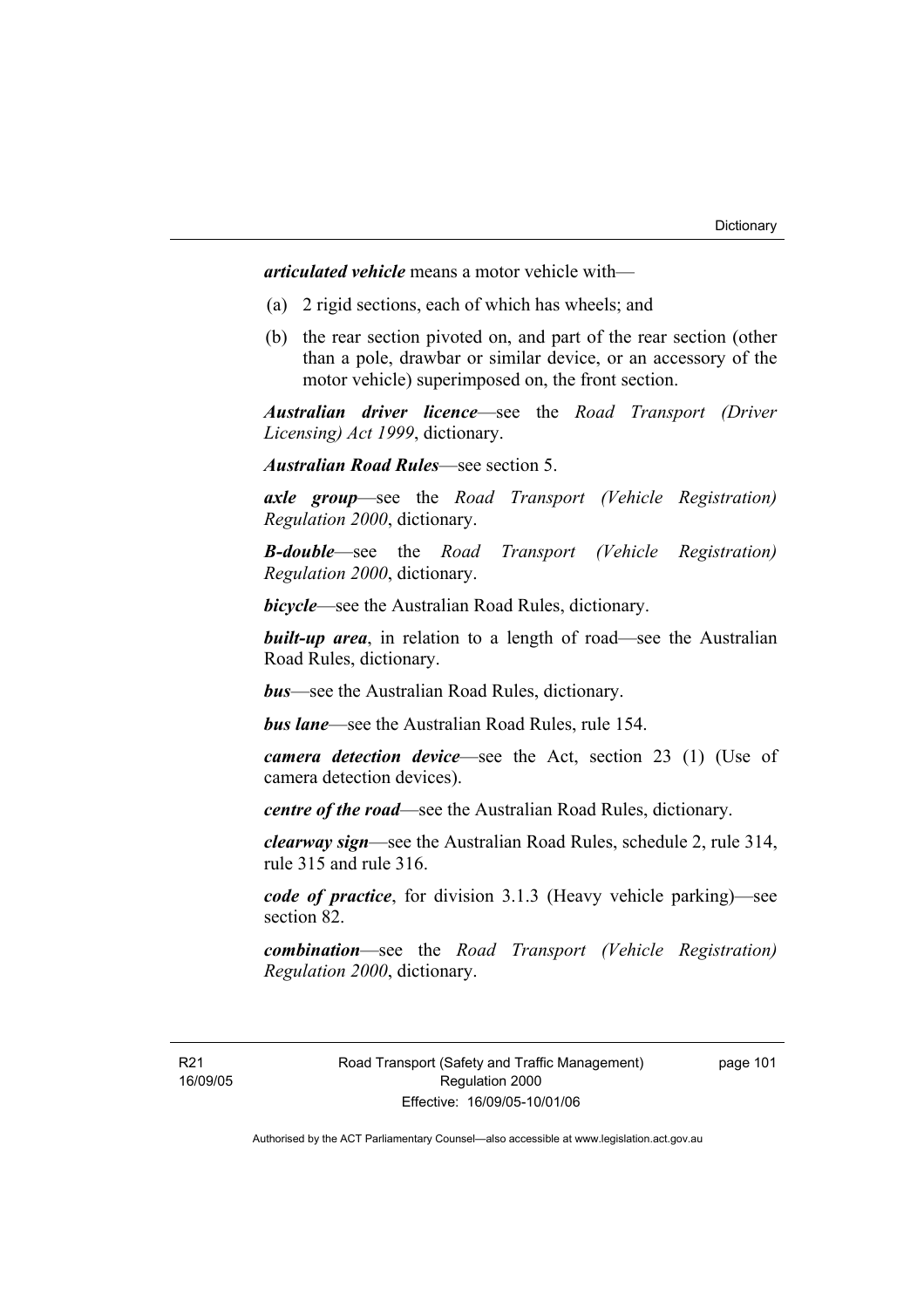*controlled parking hours*, in relation to a pay parking space, means the periods (as indicated by information on or with traffic signs applying to the space) when a vehicle may not be parked in the space unless the relevant parking fee has been paid.

*converter dolly*—see the *Road Transport (Vehicle Registration) Regulation 2000*, dictionary.

*crash*—see the Australian Road Rules, dictionary.

*digital camera detection device*, for chapter 4 (Traffic offence detection devices)—see section 102.

*dog trailer*—see the *Road Transport (Vehicle Registration) Regulation 2000*, dictionary.

*do not overtake turning vehicle sign*—see the Australian Road Rules, schedule 4, rule 319 and rule 320.

*drawbar*—see the *Road Transport (Vehicle Registration) Regulation 2000*, dictionary.

*driver's vehicle*, for a driver*—*see the Australian Road Rules, dictionary.

*emergency stopping lane*—see the Australian Road Rules, rule 95.

*emergency vehicle* means any vehicle driven by a person who is—

- (a) an emergency worker; and
- (b) driving the vehicle in the course of his or her duties as an emergency worker.

*emergency worker*—see section 33 (1).

*exemption*, for division 3.1.3 (Heavy vehicle parking)—see section 82.

*existing operator's certificate*, for division 3.1.3 (Heavy vehicle parking)—see section 82.

R21 16/09/05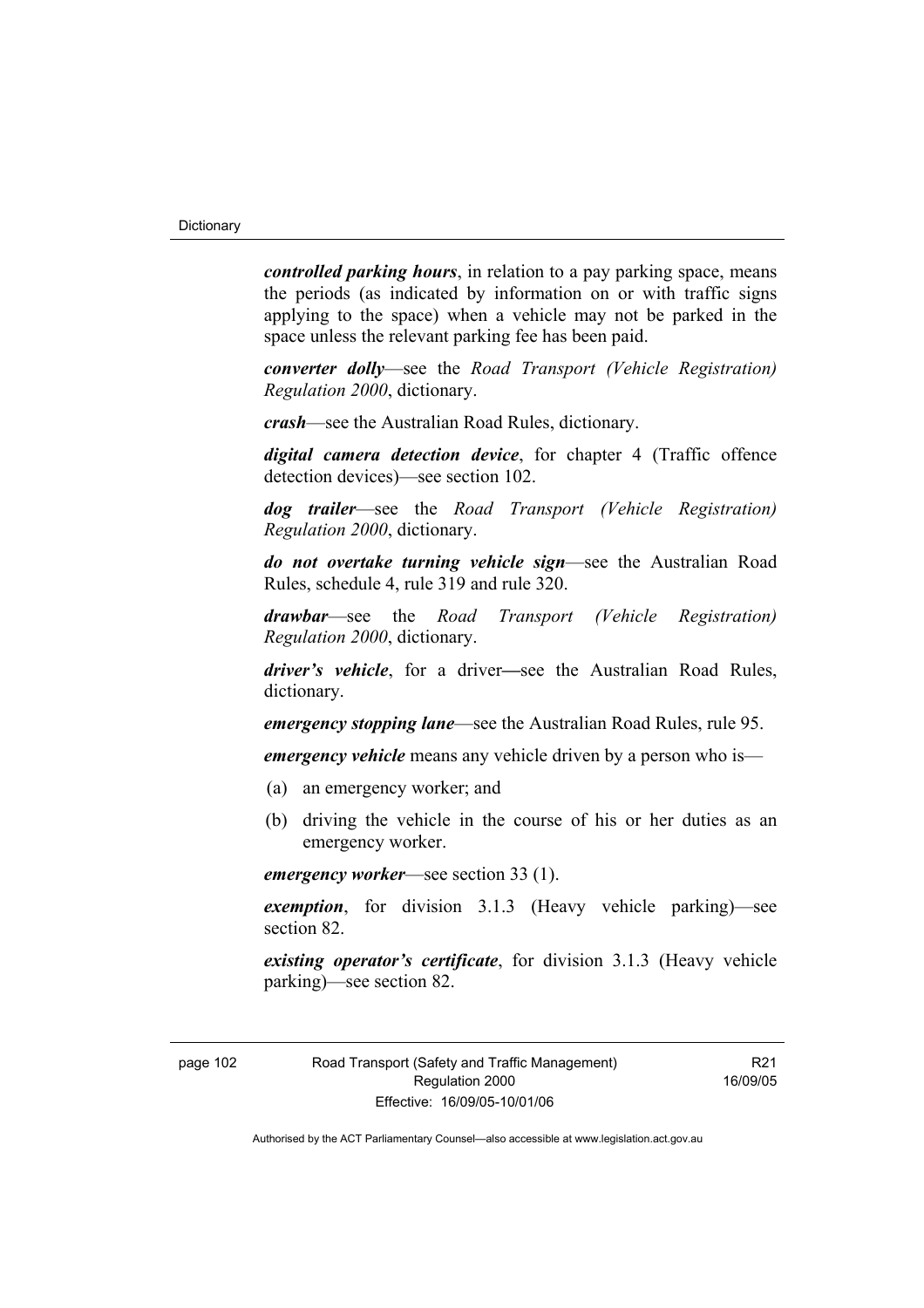*external driver licence*—see the *Road Transport (Driver Licensing) Act 1999*, dictionary.

*footpath*—see the Australian Road Rules, dictionary.

*give way*—see the Australian Road Rules, dictionary.

*GVM*—see the *Road Transport (Vehicle Registration) Act 1999*, dictionary.

*heavy vehicle*, for division 3.1.3 (Heavy vehicle parking)—see section 82.

*hire car*—see the *Road Transport (Public Passenger Services) Act 2001*, section 67.

*implement*—see the *Road Transport (Vehicle Registration) Regulation 2000*, dictionary.

*land adjoining residential land*, for division 3.1.3 (Heavy vehicle parking)—see section 82.

*laser speed measuring device*, for chapter 4 (Traffic offence detection devices)—see section 102.

*length*, of road—see the Australian Road Rules, dictionary.

*lift and tow trailer* means a trailer consisting of an axle group and a drawbar designed to support 1 axle group of a vehicle under tow.

*loading zone*—see the Australian Road Rules, rule 179.

*marked foot crossing*—see the Australian Road Rules, dictionary.

*metered parking area* means a length of road or area that is set aside as a metered parking area in accordance with section 73.

*metered parking scheme* means a metered parking scheme under division 3.1.1

*metered parking sign* means a *permissive parking sign* with the word 'meter' on or with the sign.

R21 16/09/05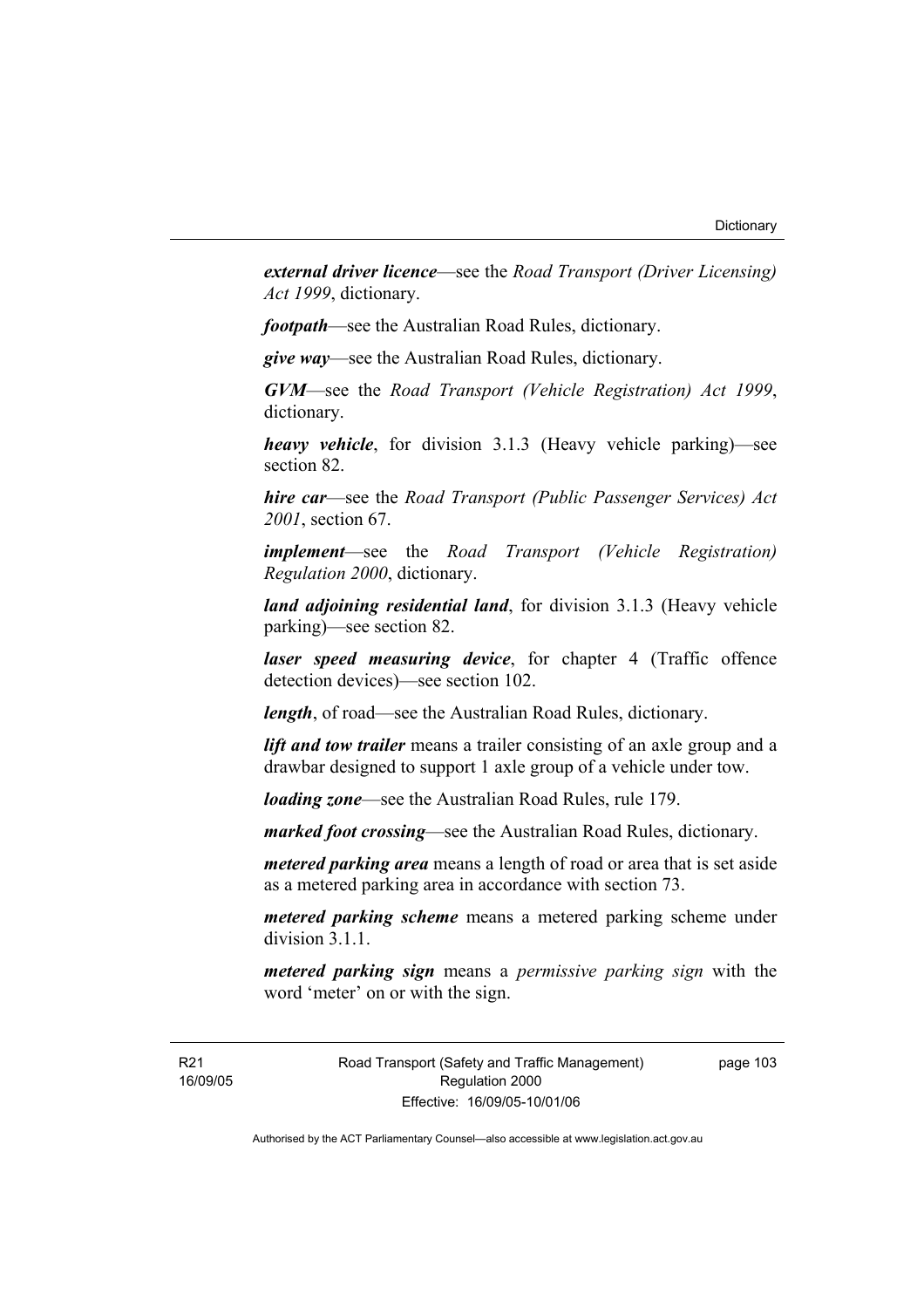*metered parking space* means an area that is a metered parking space mentioned in section 75.

*mobility parking scheme authority* means an authority issued under section 101.

*motorbike*—see the Australian Road Rules, dictionary, definition of *motor bike*.

*motor vehicle*—see the Act, dictionary.

*Note Motor vehicle* is defined in identical terms in the Australian Road Rules, dict.

*multi-space parking meter* means a parking meter that applies to 2 or more metered parking spaces.

*nature strip*—see the Australian Road Rules, dictionary.

*night*—see the Australian Road Rules, dictionary.

*no parking sign*—see the Australian Road Rules, schedule 2, schedule 3, rule 314, rule 315 and rule 316.

*no trucks sign*—see the Australian Road Rules, schedule 2, rule 314, rule 315 and rule 316.

*oncoming vehicle*, for a driver—see the Australian Road Rules, dictionary.

*park*—see section 3B.

*parking authority* means a person declared to be a parking authority under section 75A.

*parking authority guidelines*—see section 75B (1).

*parking bay*—see the Australian Road Rules, dictionary.

*parking control sign*—see the Australian Road Rules, dictionary.

*parking meter* means a device designed to indicate, or capable of indicating, whether the relevant parking fee for the parking of a

page 104 Road Transport (Safety and Traffic Management) Regulation 2000 Effective: 16/09/05-10/01/06

R21 16/09/05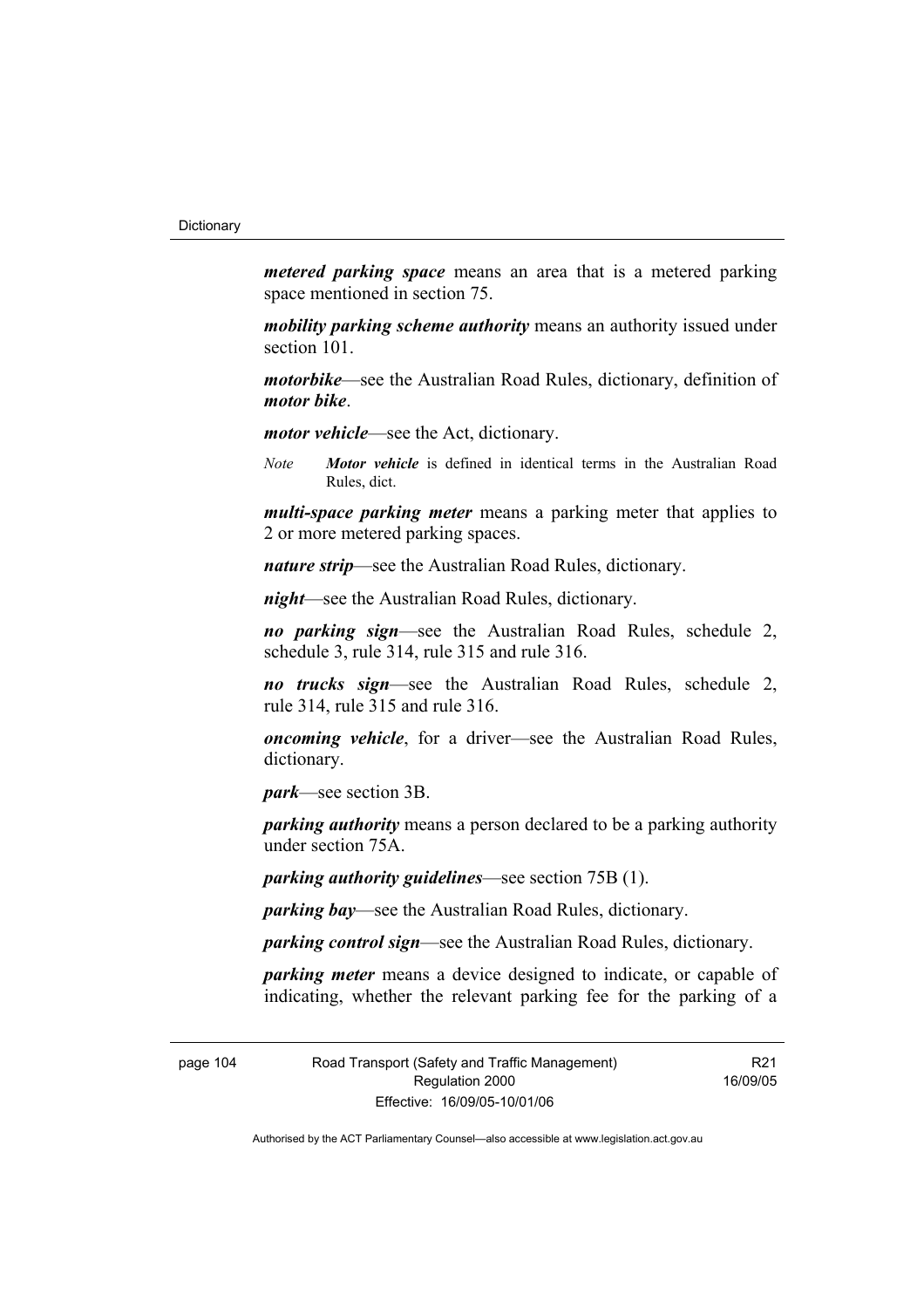vehicle in a metered parking space has been paid, and includes the stand on which such a device is erected.

*parking meter hood* means a hood or other cover designed to be fitted to a parking meter and to cover the part of the meter that would normally display a sign with the word 'expired' when the meter is not in operation.

*parking permit* means a parking permit issued under section 100.

*parking ticket* means a ticket issued by the road transport authority or a parking authority (by means of a parking ticket machine) for display in or on a vehicle as evidence of the prepayment of a parking fee.

*parking ticket machine* means a device designed to issue parking tickets, and includes the stand on which such a device is erected.

*pay parking area* means a metered parking area or ticket parking area.

*pay parking device* means a parking meter or parking ticket machine.

*pay parking scheme* means a metered parking scheme or ticket parking scheme.

*pay parking sign* means a metered parking sign or ticket parking sign.

*pay parking space* means a metered parking space or ticket parking space.

*pedestrian*—see the Australian Road Rules, rule 18.

*permissive parking sign*—see the Australian Road Rules, schedule 2, schedule 3, rule 314, rule 315 and rule 316.

*person with a disability* means a person—

R21 16/09/05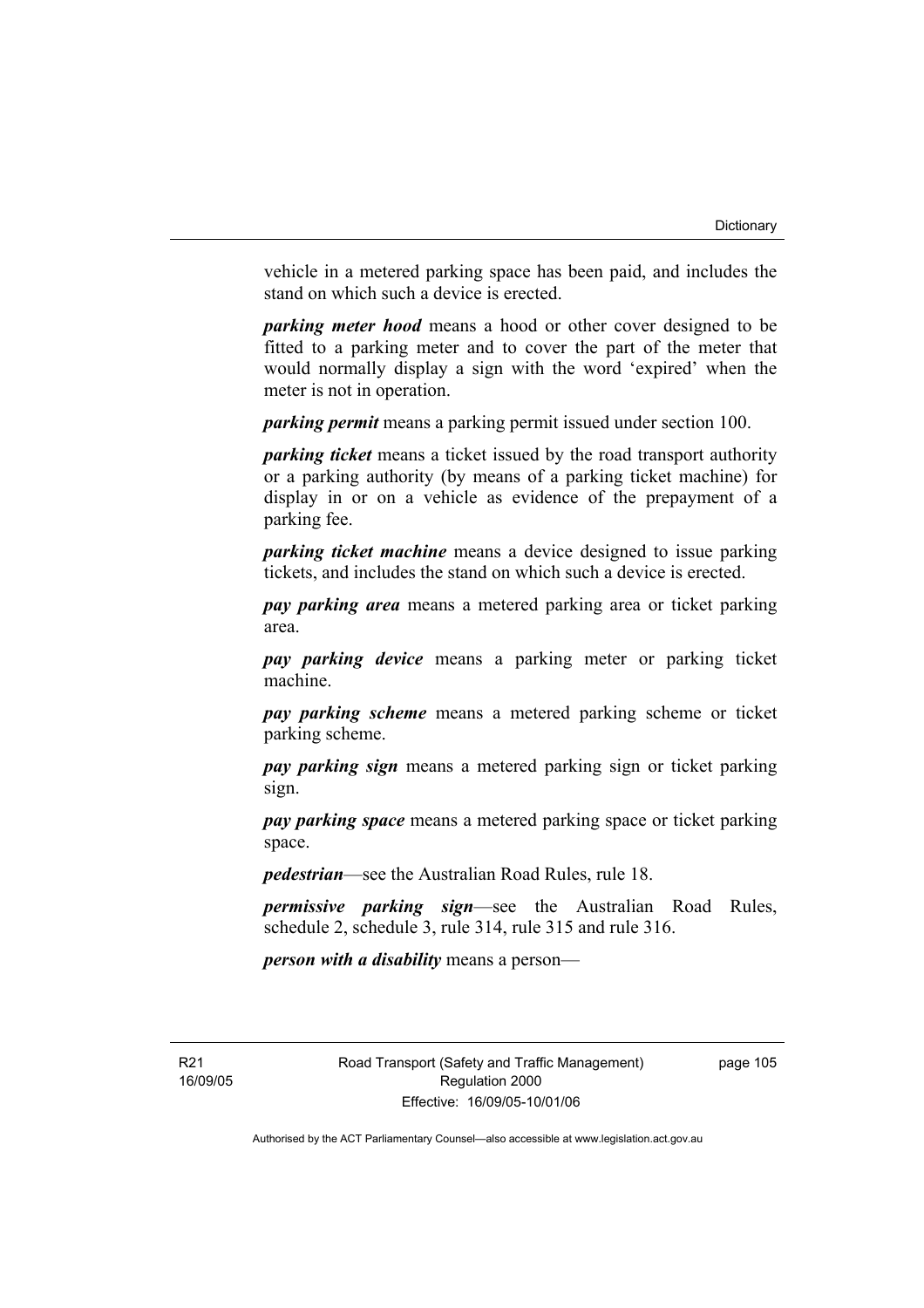- (a) who cannot walk because of permanent or temporary loss of the use of 1 or both legs or another permanent medical or physical condition; or
- (b) whose physical condition is detrimentally affected by walking 100m; or
- (c) who needs to use a walking frame, crutches, callipers, a scooter, a wheelchair or a similar mobility aid.

*piezo strip speed measuring device*, for chapter 4 (Traffic offence detection devices)—see section 102.

*police vehicle* means any vehicle driven by a person who is—

- (a) a police officer; and
- (b) driving the vehicle in the course of his or her duties as a police officer.

*postal vehicle*—see the Australian Road Rules, dictionary.

*prime mover*—see the *Road Transport (Vehicle Registration) Regulation 2000*, dictionary.

*public bus*—see the *Road Transport (Public Passenger Services) Act 2001*, dictionary.

*radar speed measuring device*, for chapter 4 (Traffic offence detection devices)—see section 102.

*recording medium*, for chapter 4 (Traffic offence detection devices)—see section 107B (1).

*red traffic arrow*—see the Australian Road Rules, dictionary.

*red traffic light*—see the Australian Road Rules, dictionary.

*registered operator*—see the *Road Transport (Vehicle Registration) Act 1999*, dictionary.

*relevant parking fee*, for parking a vehicle in a pay parking space, means the fee for parking the vehicle in the space, for the day and

page 106 Road Transport (Safety and Traffic Management) Regulation 2000 Effective: 16/09/05-10/01/06

R21 16/09/05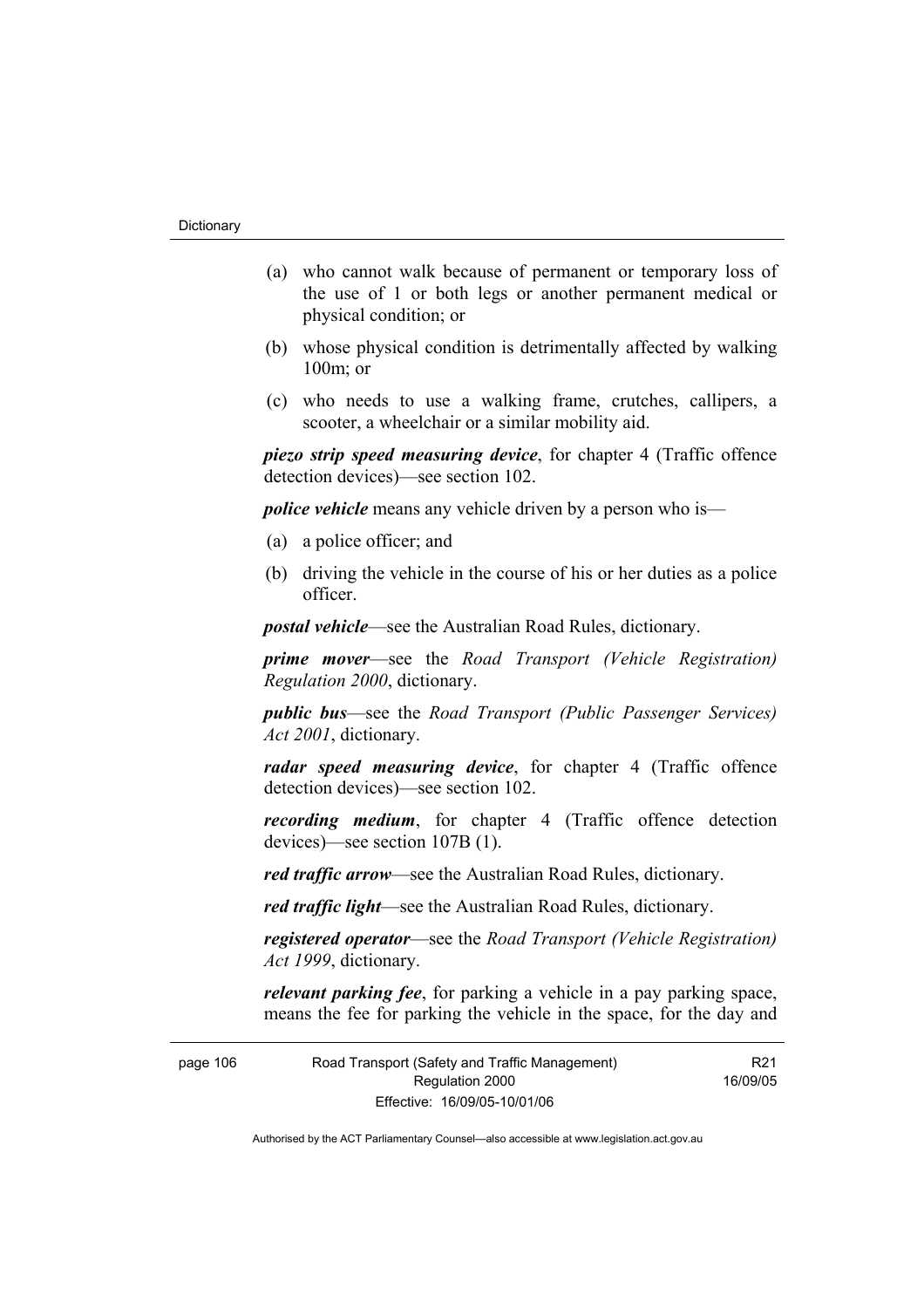time when the vehicle is parked in the space, as indicated on or with the parking meter or parking ticket machine applying to the space.

*residential land*, for division 3.1.3 (Heavy vehicle parking)—see section 82.

*ride*—see the Australian Road Rules, dictionary.

*rider*—see the Australian Road Rules, rule 17.

*road*—see section 3A.

*road marking*—see the Australian Road Rules, dictionary.

*road train*—see the *Road Transport (Vehicle Registration) Regulation 2000*, dictionary.

*road user*—see the Australian Road Rules, rule 14.

*security checksum*, for chapter 4 (Traffic offence detection devices)—see section 102.

*semitrailer*—see the *Road Transport (Vehicle Registration) Regulation 2000*, dictionary.

*stock truck*, for division 3.1.3 (Heavy vehicle parking)—see section 82.

*stop*—see section 3B.

*taxi*—see the *Road Transport (Public Passenger Services) Act 2001*, section 45.

*testing authority*, for chapter 4 (Traffic offence detection devices) see section 102.

# *ticket parking area*—

 (a) means a length of road or area that is set aside as a ticket parking area under section 76 (2) (a) or section 76A (2) (a); but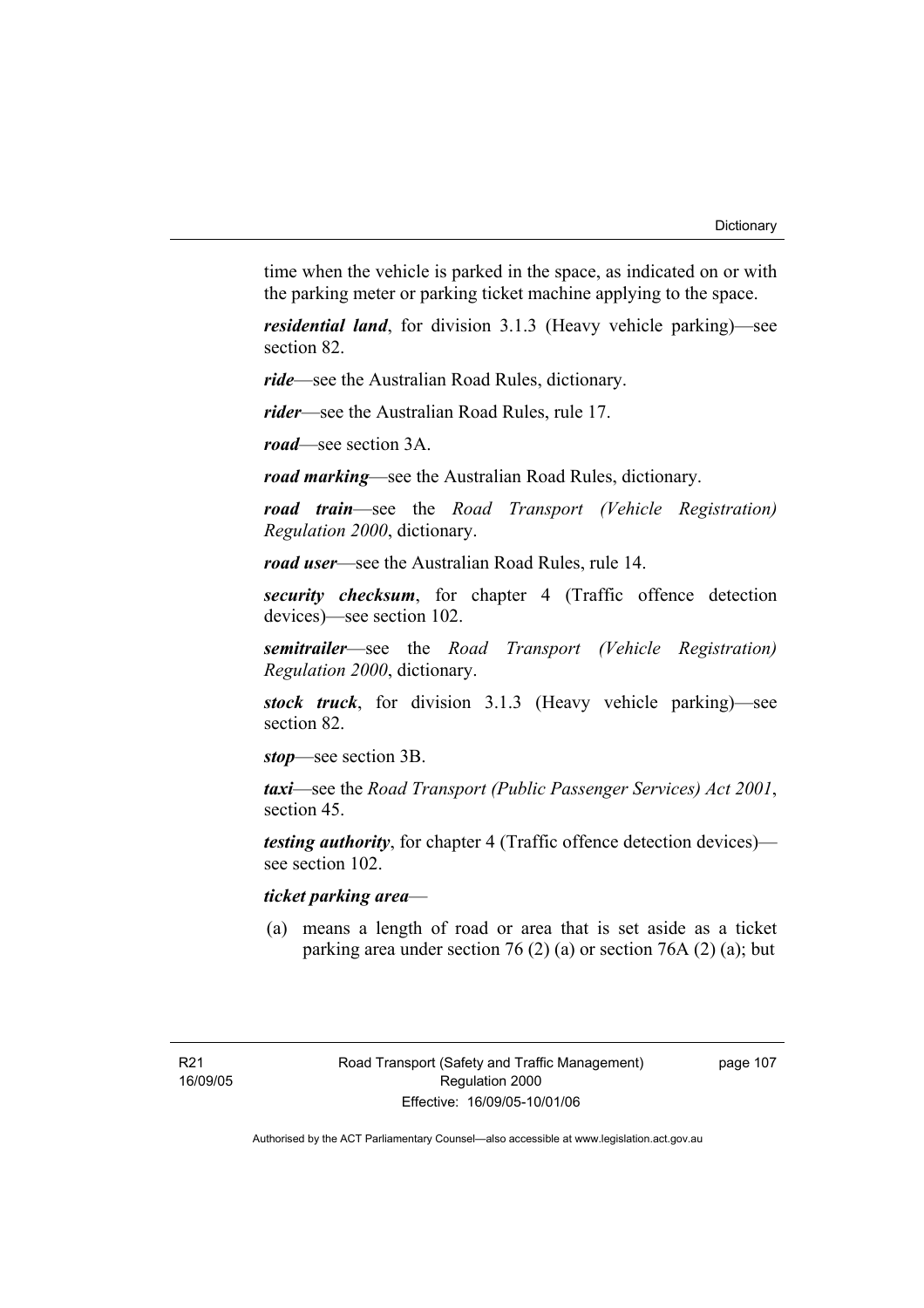(b) does not include a length of road or area that, under section 77 (2), is not taken to be included in the length of road or area set aside.

*ticket parking scheme* means a ticket parking scheme under division 3.1.2.

*ticket parking sign* means a *permissive parking sign* with the word 'ticket' on or with the sign.

*ticket parking space* means a ticket parking space under section 78.

*tow truck*—see the *Road Transport (Vehicle Registration) Regulation 2000*, dictionary.

*towing attachment* means a device fitted to a vehicle to which the drawbar of a trailer may be attached.

*tractor*—see the *Road Transport (Vehicle Registration) Regulation 2000*, dictionary.

*traffic control device*—see the Australian Road Rules, dictionary.

*traffic lights camera detection device*, for chapter 4 (Traffic offence detection devices)—see section 102.

*traffic-related item*—see the Australian Road Rules, dictionary.

*traffic sign*—see the Australian Road Rules, dictionary.

*traffic signals*—see the Australian Road Rules, dictionary.

*trailer*—see the Act, dict.

*Note Trailer* is defined in identical terms in the Australian Road Rules, dict.

*transit lane*—see the Australian Road Rules, rule 156.

*truck lane*—see the Australian Road Rules, rule 157.

*use* a vehicle includes drive, park or stop the vehicle.

*vehicle*—see the Australian Road Rules, rule 15.

page 108 Road Transport (Safety and Traffic Management) Regulation 2000 Effective: 16/09/05-10/01/06

R<sub>21</sub> 16/09/05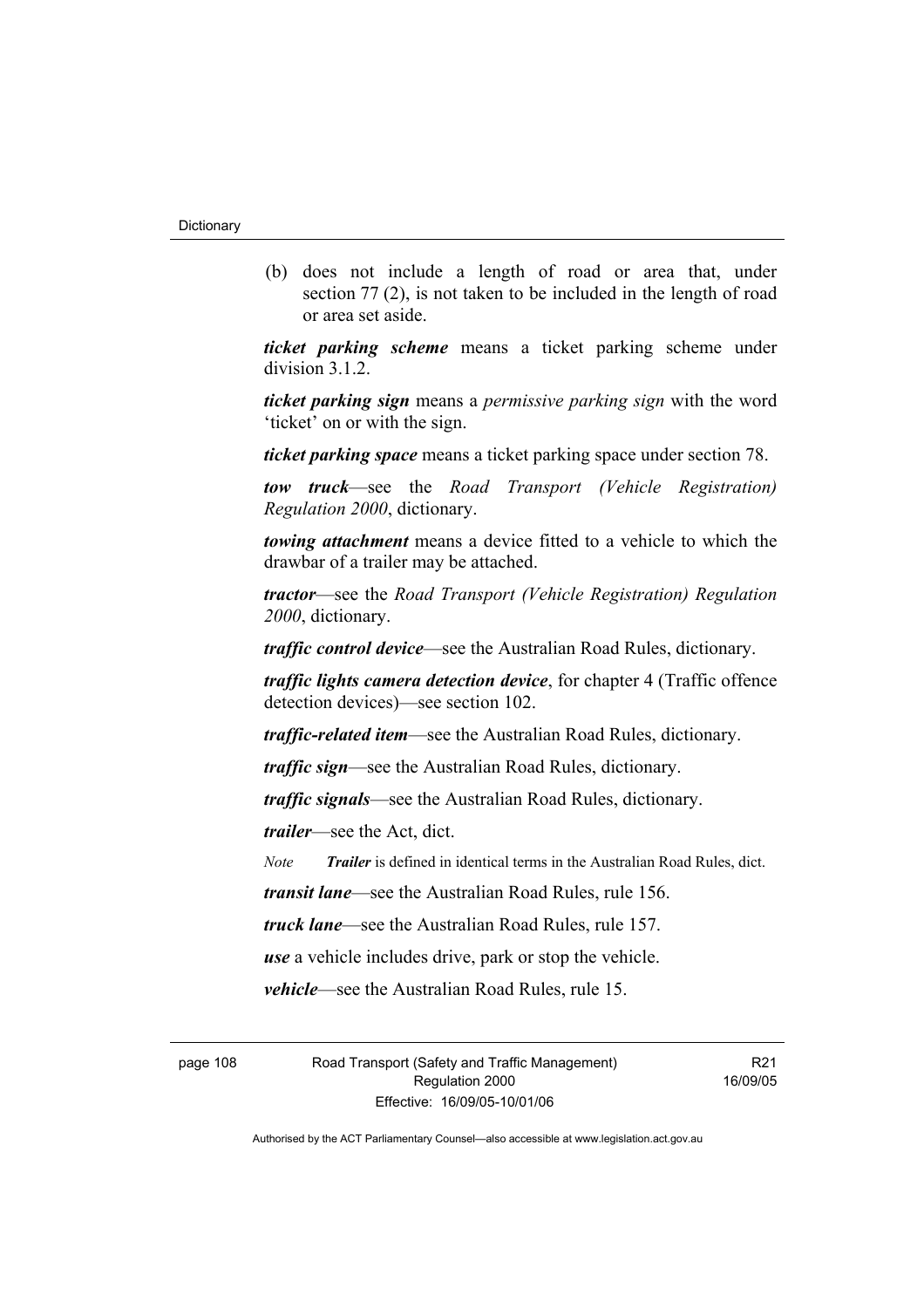*wheeled recreational device*—see the Australian Road Rules, dictionary.

*wheeled toy*—see the Australian Road Rules, dictionary.

*with*, for information about the application of a traffic control device—see the Australian Road Rules, dictionary.

*WORM disk*, for chapter 4 (Traffic offence detection devices)—see section 102.

Road Transport (Safety and Traffic Management) Regulation 2000 Effective: 16/09/05-10/01/06

page 109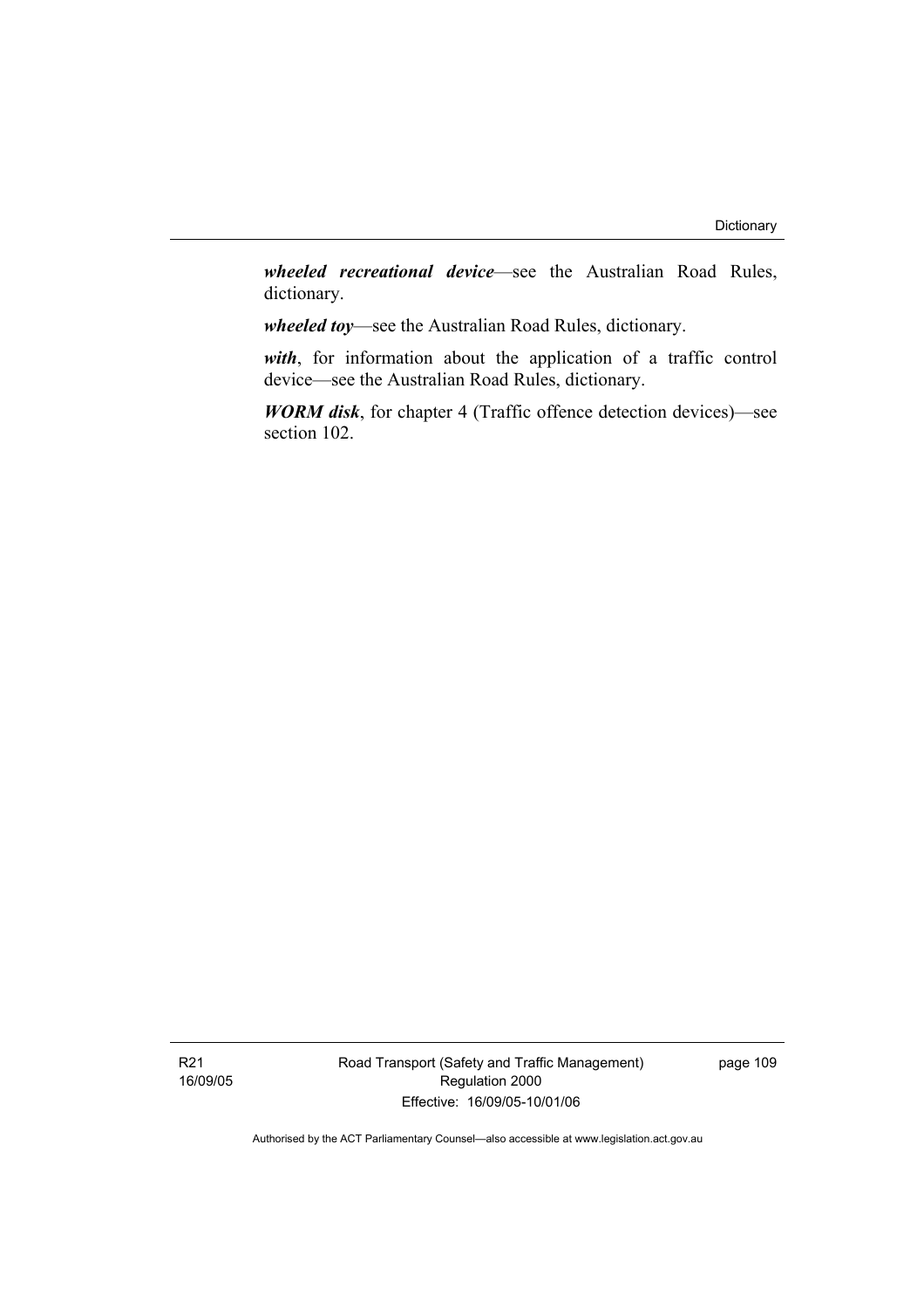1 About the endnotes

# **Endnotes**

# **1 About the endnotes**

Amending and modifying laws are annotated in the legislation history and the amendment history. Current modifications are not included in the republished law but are set out in the endnotes.

Not all editorial amendments made under the *Legislation Act 2001*, part 11.3 are annotated in the amendment history. Full details of any amendments can be obtained from the Parliamentary Counsel's Office.

Uncommenced amending laws and expiries are listed in the legislation history and the amendment history. These details are underlined. Uncommenced provisions and amendments are not included in the republished law but are set out in the last endnote.

If all the provisions of the law have been renumbered, a table of renumbered provisions gives details of previous and current numbering.

The endnotes also include a table of earlier republications.

| $am = amended$                             | $ord = ordinance$                           |
|--------------------------------------------|---------------------------------------------|
| $amdt = amendment$                         | $orig = original$                           |
| $ch = chapter$                             | par = paragraph/subparagraph                |
| $def = definition$                         | $pres = present$                            |
| $dict = dictionary$                        | $prev = previous$                           |
| disallowed = disallowed by the Legislative | $(\text{prev}) = \text{previously}$         |
| Assembly                                   | $pt = part$                                 |
| $div = division$                           | $r = rule/subrule$                          |
| $exp = expires/expired$                    | renum = renumbered                          |
| $Gaz = gazette$                            | $reloc = relocated$                         |
| $hdg =$ heading                            | $R[X]$ = Republication No                   |
| $IA = Interpretation Act 1967$             | $RI = reissue$                              |
| ins = inserted/added                       | $s = section/subsection$                    |
| $LA =$ Legislation Act 2001                | $sch = schedule$                            |
| $LR =$ legislation register                | sdiv = subdivision                          |
| LRA = Legislation (Republication) Act 1996 | $sub =$ substituted                         |
| $mod = modified/modification$              | SL = Subordinate Law                        |
| $o = order$                                | $underlining = whole or part not commenced$ |
| om = omitted/repealed                      | or to be expired                            |
|                                            |                                             |

# **2 Abbreviation key**

page 110 Road Transport (Safety and Traffic Management) Regulation 2000 Effective: 16/09/05-10/01/06

R21 16/09/05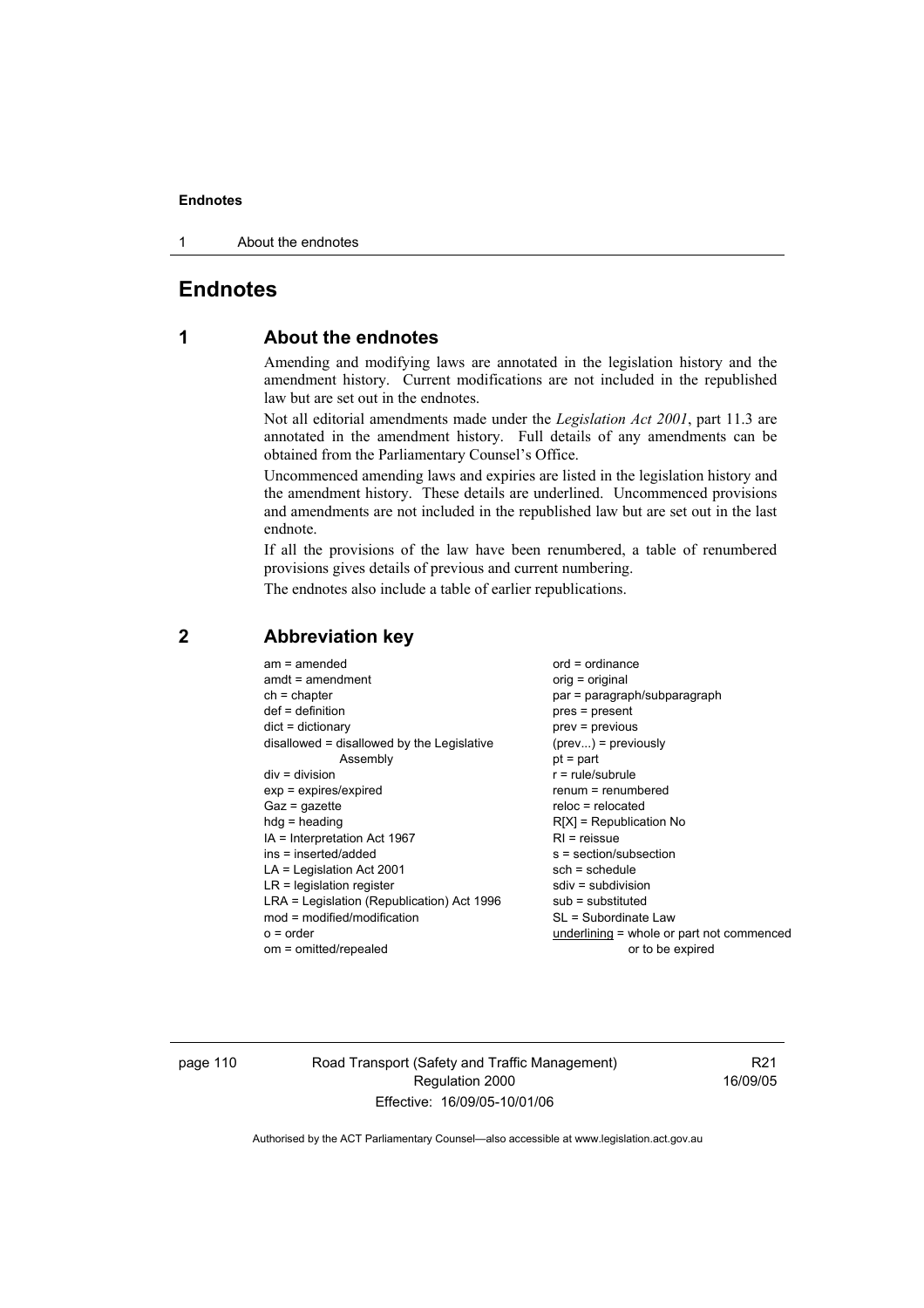#### **3 Legislation history**

This regulation was originally the *Road Transport (Safety and Traffic Management) Regulations 2000*. It was renamed under the *Legislation Act 2001*.

#### **Road Transport (Safety and Traffic Management) Regulation 2000 SL 2000 No 10**

- notified 29 February 2000 (Gaz 2000 No S6)
- s 1, s 2 commenced 29 February 2000 (IA 10B)
- remainder commenced 1 March 2000 (s 2 and Gaz 2000 No S5)

#### as amended by

#### **Legislative Assembly**

notified 18 May 2000 (Gaz 2000 No 20 p 505) commenced 18 May 2000 (SLA s 6 (13))

#### **Road Transport (Safety and Traffic Management) Regulations Amendment SL 2000 No 21 pt 2**

notified 18 May 2000 (Gaz 2000 No 20) commenced 18 May 2000 (s 1)

#### **Road Transport Legislation Regulations Amendment SL 2000 No 33 pt 2**

notified 2 August 2000 (Gaz 2000 No S41) commenced 2 August 2000 (s 1)

#### **Road Transport Legislation Regulations Amendment SL 2000 No 52 pt 2**

notified 14 December 2000 (Gaz 2000 No 50) commenced 14 December 2000 (s 1)

#### **Road Transport Legislation Amendment Act 2001 No 27 sch 4**

notified 24 May 2001 (Gaz 2001 No 21) s 1, s 2 commenced 24 May 2001 (IA s 10B) sch 4 commenced 24 May 2001 (s 2)

#### **Road Transport (Safety and Traffic Management) Amendment Act 2001 No 29 pt 3**

notified 24 May 2001 (Gaz 2001 No 21) commenced 24 May 2001 (s 2)

R21 16/09/05 Road Transport (Safety and Traffic Management) Regulation 2000 Effective: 16/09/05-10/01/06

page 111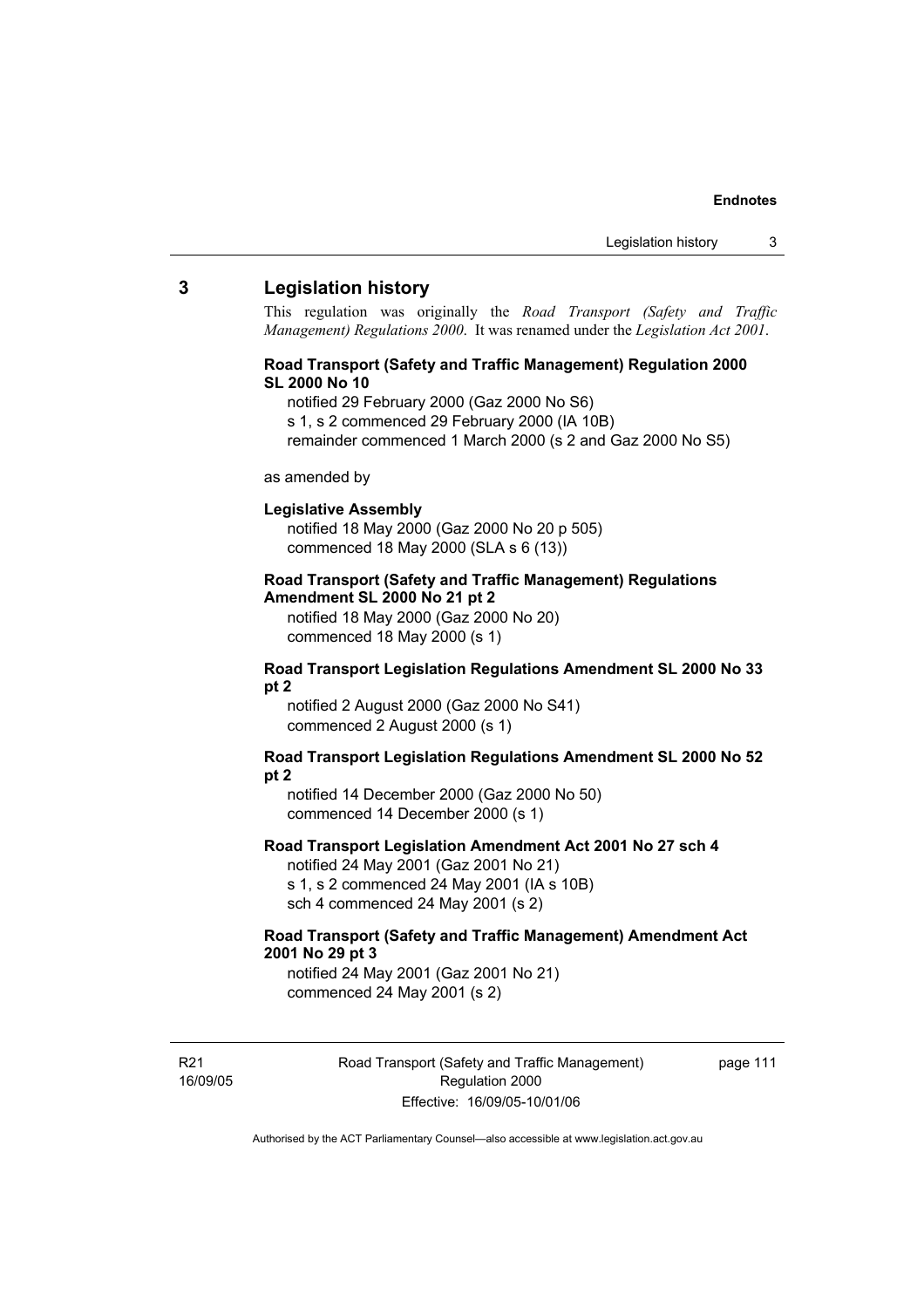| -3 | Legislation history |  |
|----|---------------------|--|
|----|---------------------|--|

#### **Legislation (Consequential Amendments) Act 2001 No 44 pt 348**

notified 26 July 2001 (Gaz 2001 No 30) s 1, s 2 commenced 26 July 2001 (IA s 10B) pt 348 commenced 12 September 2001 (s 2 and see Gaz 2001 No S65)

#### **Statute Law Amendment Act 2001 No 56 pt 3.46**

notified 5 September 2001 (Gaz 2001 No S 65) s 1, s 2 commenced 5 September 2001 (IA s 10B) pt 3.46 commenced 12 September 2001 (amdt 3.475)

#### **Road Transport (Safety and Traffic Management) Regulations Amendment 2001 SL 2001 No 32**

notified 11 September 2001 (Gaz 2001 No S69) commenced 11 September 2001 (s 1)

#### **Road Transport (Public Passenger Services) Act 2001 No 62 pt 1.12**

notified 10 September 2001 (Gaz 2001 No S66) s 1, s 2 commenced 10 September 2001 (IA s 10B)

pt 1.12 commenced 1 December 2001 (s 2 and CN 2001 No 2)

#### **Road Transport Legislation Amendment Regulations 2002 SL No 2 pt 5**

notified LR 27 February 2002 s 1, s 2 commenced 27 February 2002 (LA s 75) pt 5 commenced 1 March 2002 (s 2 and see CN 2002 No 2)

# **Road Transport (Safety and Traffic Management) Amendment Regulations 2002 SL No 7**

notified LR 15 April 2002 commenced 16 April 2002 (s 2)

#### **Statute Law Amendment Act 2002 No 30 pt 3.73**

notified LR 16 September 2002

s 1, s 2 taken to have commenced 19 May 1997 (LA s 75 (2)) pt 3.73 commenced 17 September 2002 (s 2 (1))

page 112 Road Transport (Safety and Traffic Management) Regulation 2000 Effective: 16/09/05-10/01/06

R<sub>21</sub> 16/09/05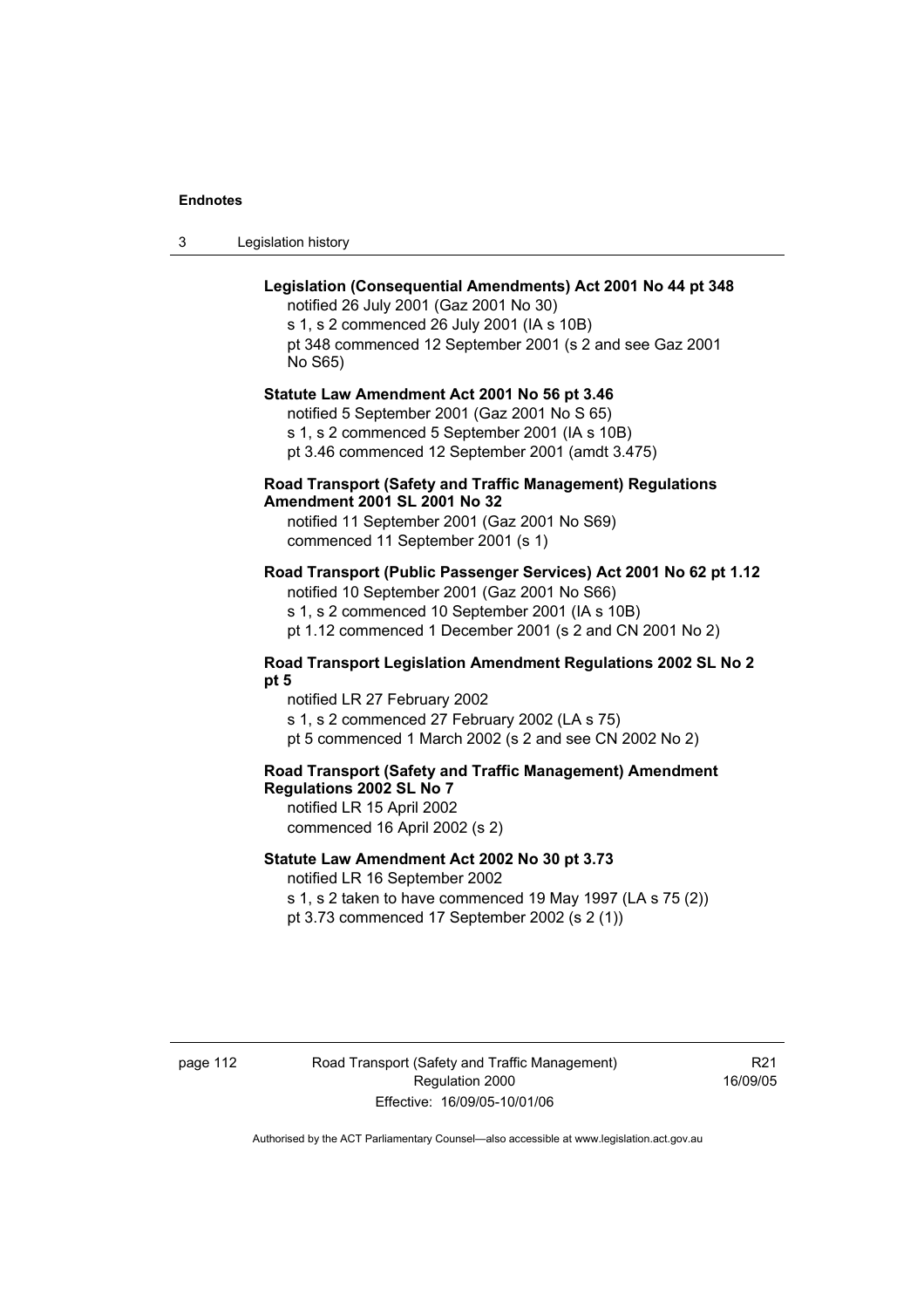## **Road Transport Legislation Amendment Regulations 2002 (No 2) SL2002-31 pt 5**

notified LR 31 October 2002 s 1, s 2 commenced 31 October 2002 (LA s 75 (1)) pt 5 commenced 1 November 2002 (s 2 (1))

#### **Criminal Code 2002 No 51 pt 1.20**

notified LR 20 December 2002

s 1, s 2 commenced 20 December 2002 (LA s 75) pt 1.20 commenced 1 January 2003 (s 2 (1))

#### **Urban Services (Application of Criminal Code) Amendment Regulations 2002 SL2003-1 pt 4**

notified LR 9 January 2003

s 1, s 2 commenced 9 January 2003 (LA s 75 (1)) pt 4 commenced 10 January 2003 (s 2 (3) and see LA s 73 (3) (b))

#### **Road Transport (Safety and Traffic Management) Amendment Regulations 2003 (No 1) SL2003-12**

notified LR 22 May 2003 s 1, s 2 commenced 22 May 2003 (LA s 75 (1)) remainder commenced 1 June 2003 (s 2 and CN2003-3)

#### **Road Transport (Safety and Traffic Management) Amendment Regulations 2003 (No 2) SL2003-14**

notified LR 10 June 2003 s 1, s 2 commenced 10 June 2003 (LA s 75 (1)) remainder commenced 11 June 2003 (s 2)

#### **Dangerous Substances Act 2004 A2004-7 sch 1 pt 1.8**

notified LR 19 March 2004 s 1, s 2 commenced 19 March 2004 (LA s 75 (1)) sch 1 pt 1.8 commenced 5 April 2004 (s 2 and CN2004-6)

### **Road Transport Legislation (Australian Road Rules) Amendment Regulations 2004 (No 1) SL2004-16 pt 3**

notified LR 24 May 2004 s 1, s 2 commenced 24 May 2004 (LA s 75 (1)) pt 3 commenced 19 July 2004 (s 2 and CN2004-10)

R21 16/09/05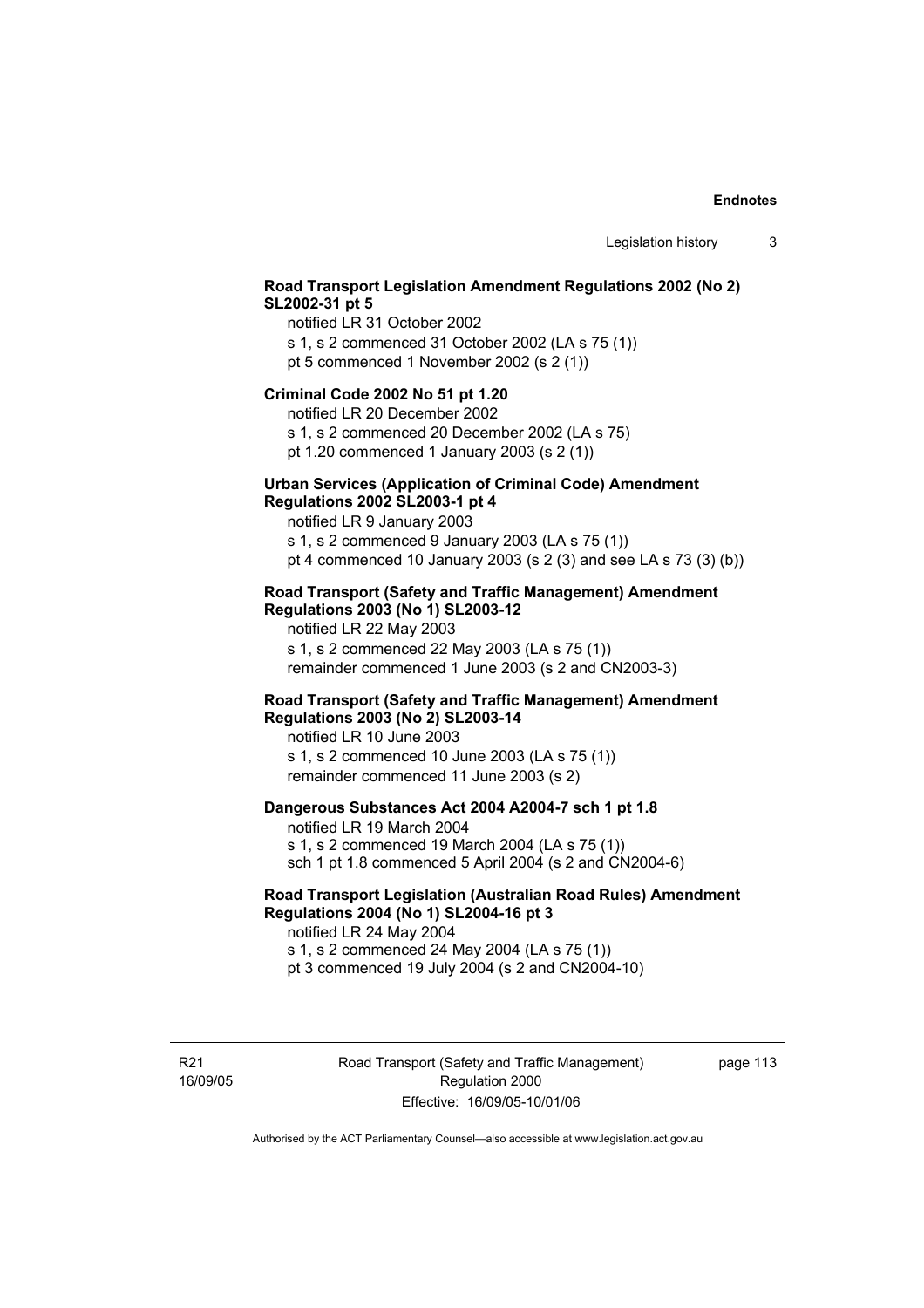4 Amendment history

#### **Emergencies Act 2004 A2004-28 sch 3 pt 3.20**

notified LR 29 June 2004 s 1, s 2 commenced 29 June 2004 (LA s 75 (1)) sch 3 pt 3.20 commenced 1 July 2004 (s 2 (1) and CN2004-11)

#### **Road Transport Legislation Amendment Regulations 2004 (No 1) SL2004-47 pt 5**

notified LR 9 September 2004

s 1, s 2 commenced 9 September 2004 (LA s 75 (1))

pt 5 commenced 10 September 2004 (s 2)

#### **Road Transport Legislation (Hire Cars) Amendment Regulation 2005 (No 1) SL2005-4 sch 2 pt 2.4**

notified LR 7 March 2005

s 1, s 2 commenced 7 March 2005 (LA s 75 (1)) sch 2 pt 2.4 commenced 9 March 2005 (s 2 and see Road Transport (Public Passenger Services) (Hire Cars) Amendment Act 2004 A2004-69, s 2 and LA s 79)

#### **Road Transport (Safety and Traffic Management) Amendment Regulation 2005 (No 1) SL2005-7**

notified LR 8 April 2005 s 1, s 2 commenced 8 April 2005 (LA s 75 (1)) remainder commenced 9 April 2005 (s 2)

#### **Road Transport (Safety and Traffic Management) Amendment Regulation 2005 (No 2) SL2005-22**

notified LR 15 September 2005

s 1, s 2 commenced 15 September 2005 (LA s 75 (1)) remainder commenced 16 September 2005 (s 2)

**4 Amendment history** 

# **Name of regulation**

s 1 am R18 LA

**Dictionary** 

s 2 om Act 2001 No 27 amdt 4.24 ins SL2005-22 amdt 1.1

page 114 Road Transport (Safety and Traffic Management) Regulation 2000 Effective: 16/09/05-10/01/06

R21 16/09/05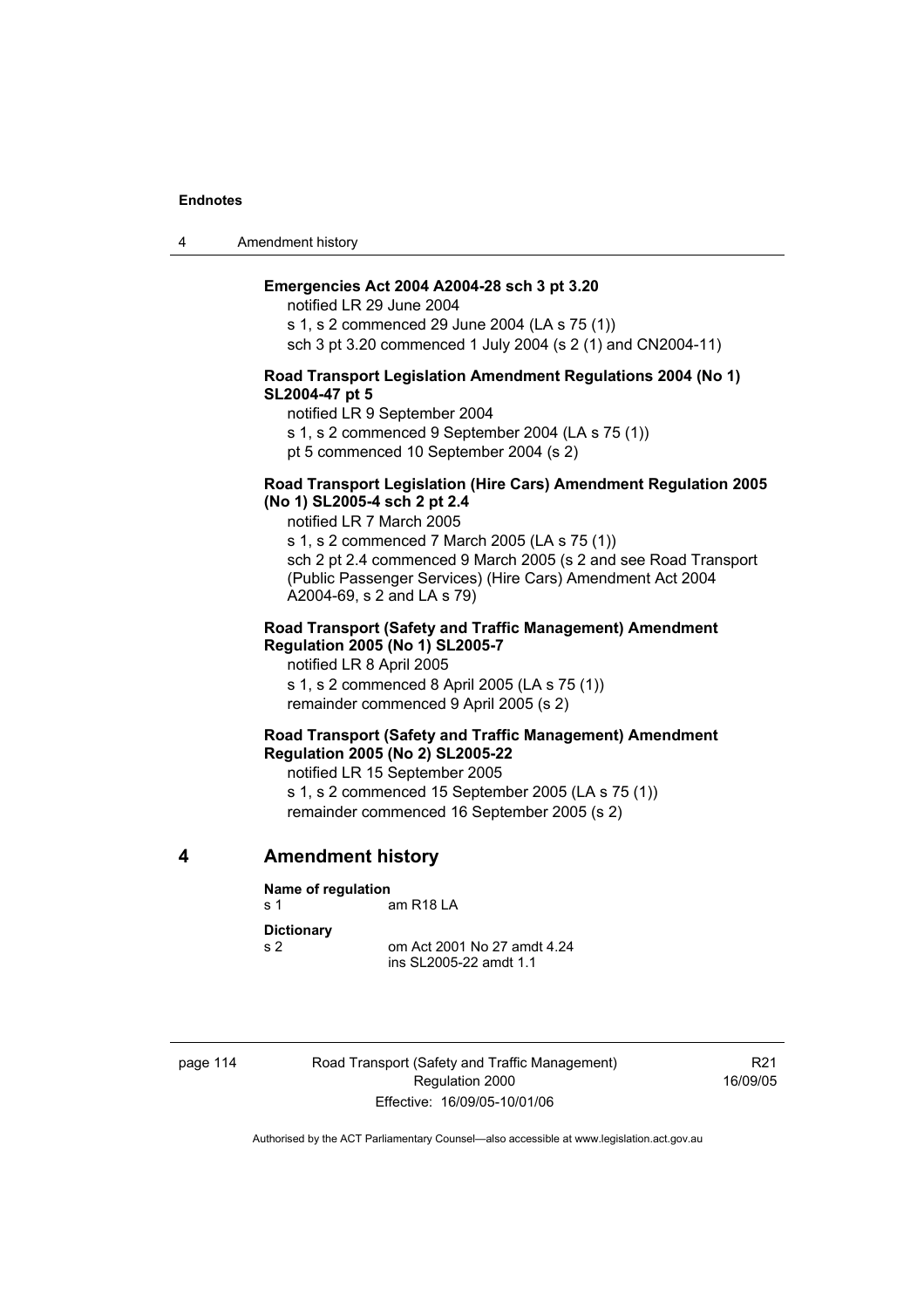| s 3 hdg<br>s 3                                    | bracketed note exp 17 September 2002 (s 4 (3))<br>am Act 2001 No 44 amdt 1.3793<br>sub SL2005-22 amdt 1.1                                               |
|---------------------------------------------------|---------------------------------------------------------------------------------------------------------------------------------------------------------|
| Road includes road related area<br>s 3A           | ins SL2005-22 amdt 1.1                                                                                                                                  |
| Meaning of park and stop<br>s 3B                  | ins SL2005-22 amdt 1.1                                                                                                                                  |
| <b>Notes</b><br>s 4 hdg<br>s <sub>4</sub>         | bracketed note exp 17 September 2002 (s 4 (3))<br>am Act 2001 No 44 amdt 1.3794; Act 2002 No 30 amdt 3.769<br>(2), (3) exp 17 September 2002 (s (4 (3)) |
| s 4A                                              | Offences against regulation-application of Criminal Code etc<br>ins SL2003-1 s 16                                                                       |
| $s$ 4 $B$                                         | Offences against regulation are strict liability offences<br>ins SL2003-1 s 16                                                                          |
| s 4C                                              | General defence of accident or reasonable effort<br>ins SL2003-1 s 16                                                                                   |
| s 5 hdg<br>s 5                                    | What are the Australian Road Rules<br>bracketed note exp 17 September 2002 (s 4 (3))<br>sub SL2004-16 s 25<br>am SL2005-22 amdt 1.2                     |
| s 6 hdg                                           | Incorporation of Australian Road Rules into ACT law<br>bracketed note exp 17 September 2002 (s 4 (3))                                                   |
| General<br>div 2.2.1 note 2<br>$div 2.2.1$ note 3 | am 2000 No 52 s 3; 2001 No 32 s 3; 2002 No 31 s 22;<br>SL2003-12 s 4; SL2004-16 regs 26-30<br>sub SL2005-22 s 4<br>sub SL2005-22 s 4                    |
| s 7 hdg<br>s 7                                    | References to another law of this jurisdiction etc<br>bracketed note exp 17 September 2002 (s 4 (3))<br>am Act 2001 No 44 amdt 1.3795, amdt 1.3796      |
| s 8 hdg                                           | ARR r 10 (2)-penalties for offences<br>bracketed note exp 17 September 2002 (s 4 (3))                                                                   |
| s 8A                                              | ARR r 25 (2)-default speed-limit in built-up area<br>ins SL2003-12 s 5<br>om SL2004-16 s 31                                                             |

R21 16/09/05 Road Transport (Safety and Traffic Management) Regulation 2000 Effective: 16/09/05-10/01/06

page 115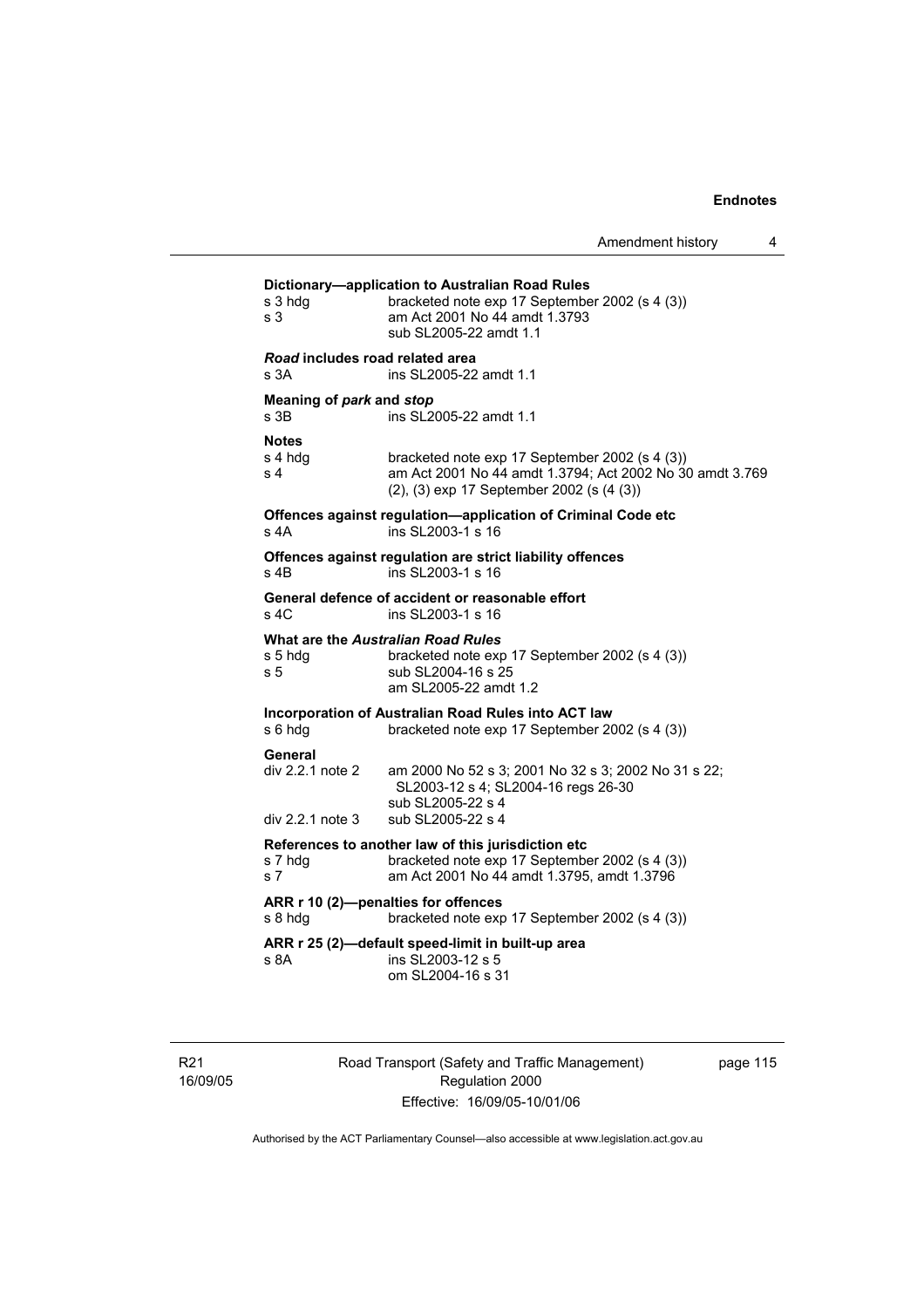4 Amendment history

| s 9 hdg<br>s 9                               | ARR r 95-emergency stopping lane only signs<br>bracketed note exp 17 September 2002 (s 4 (3))<br>am SL2005-22 amdt 1.3                                         |
|----------------------------------------------|----------------------------------------------------------------------------------------------------------------------------------------------------------------|
| ARR r 104-no truck signs<br>s 10 hdg<br>s 10 | bracketed note exp 17 September 2002 (s 4 (3))<br>am SL2005-22 amdt 1.4                                                                                        |
| s 12 hdg<br>s 12                             | ARR r 158 (2) (c)-other vehicles permitted to travel in bus lanes<br>bracketed note exp 17 September 2002 (s 4 (3))<br>sub 2002 No 31 s 23: SL2005-4 amdt 2.38 |
| s 12A                                        | ARR r 170 (1)-driver not to stop in intersection unless permitted<br>ins SL2004-16 s 32                                                                        |
| s 13 hdg<br>s 13                             | ARR r 179 (1) (c)-stopping in a loading zone-goods and permit vehicles<br>bracketed note exp 17 September 2002 (s 4 (3))<br>sub SL2005-22 s 5                  |
| s 13A                                        | ARR r 179 (1) (c) and (2) (c)—stopping in a loading zone—taxis<br>ins SL2005-22 s 5                                                                            |
| s 14 hdg                                     | ARR r 199 (2)-stopping near a postbox<br>bracketed note exp 17 September 2002 (s 4 (3))                                                                        |
| s 15 hdg                                     | ARR r 206 (2) (b), (c)-time extension for people with disabilities permit<br>bracketed note exp 17 September 2002 (s 4 (3))<br>sub SL2005-22 amdt 1.5          |
| s 16 hdg                                     | ARR r 207 (2) (a)-fees for parking in pay parking spaces<br>bracketed note exp 17 September 2002 (s 4 (3))                                                     |
| s 16A                                        | ARR r 213 (5)-making a motor vehicle secure-exception<br>ins Legislative Assembly (see Gaz 2000 No 20)<br>am SL2004-16 s 33<br>sub SL2005-22 amdt 1.6          |
| s 18 hdg                                     | ARR r 216 (3)-towing a vehicle at night or in hazardous weather conditions<br>bracketed note exp 17 September 2002 (s 4 (3))                                   |
| ARR r 225-use of radar detectors<br>s 22 hdg | bracketed note exp 17 September 2002 (s 4 (3))                                                                                                                 |
| s 22A                                        | ARR r 236 (6)-hitchhiking, roadside commerce etc permitted<br>ins SL2004-16 s 34                                                                               |
| certain roads                                | ARR r 240 (2)-wheeled recreational devices and toys not to be used on                                                                                          |
| s 23 hdg                                     | bracketed note exp 17 September 2002 (s 4 (3))                                                                                                                 |

page 116 Road Transport (Safety and Traffic Management) Regulation 2000 Effective: 16/09/05-10/01/06

R21 16/09/05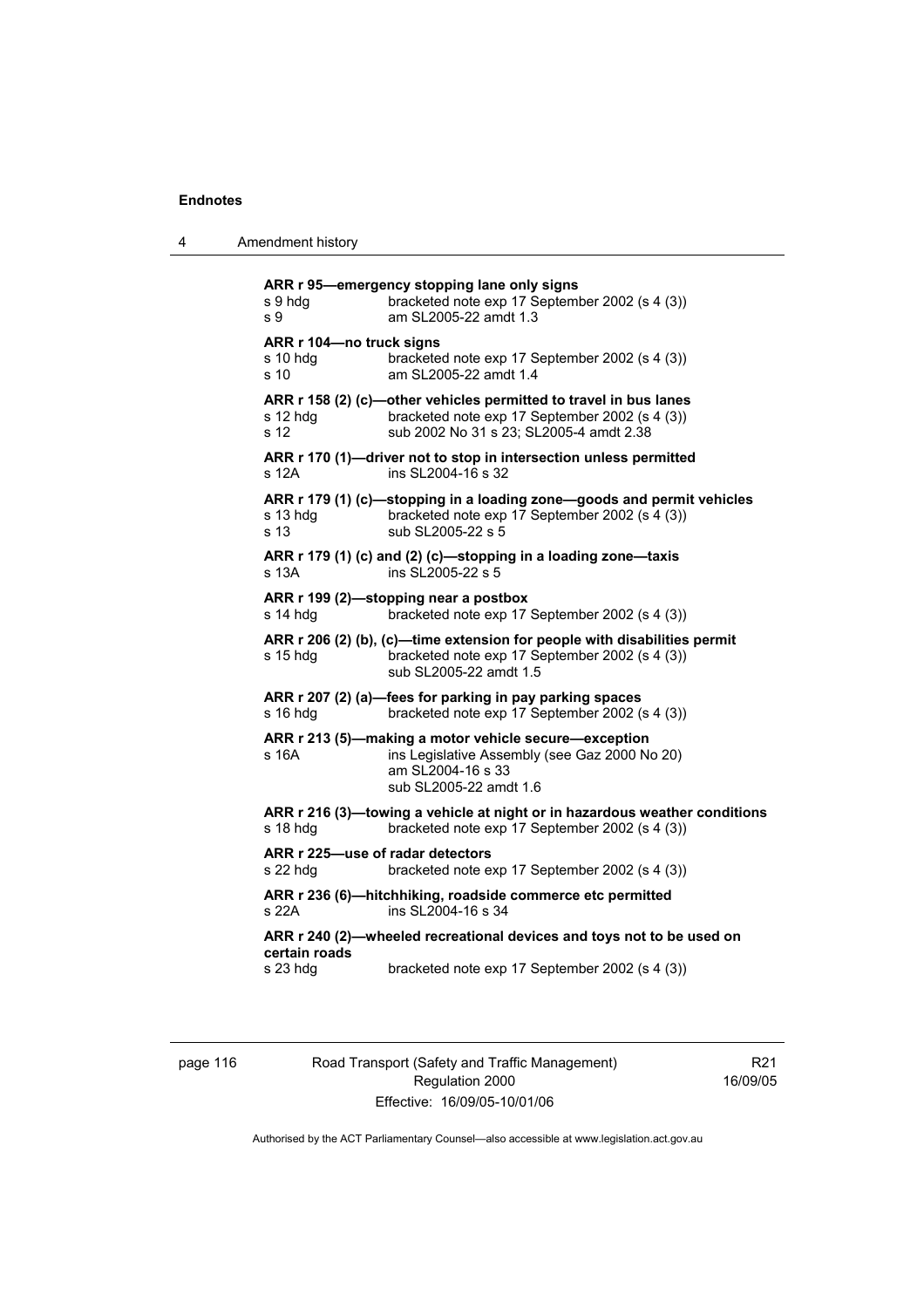| ARR r 248-bicycle rider may ride across marked foot crossing if authorised<br>ins 2000 No 21 s 3<br>s 23A<br>om SL2004-16 s 35<br>ARR r 266 (3) (b)-wearing of seatbelts by passengers under 16 years old<br>ins 2001 No 32 s 4<br>s 23B<br>am 2002 No 2 s 28; Act 2002 No 51 amdt 1.38; SL2005-4<br>amdt 2.39, amdt 2.40<br>ARR r 266 (7)-wearing of seatbelts by passengers under 16 years old<br>bracketed note exp 17 September 2002 (s 4 (3))<br>s 24 hdg<br>ARR r 267 (3)-certificates of exemption from wearing seatbelts<br>bracketed note exp 17 September 2002 (s 4 (3))<br>s 25 hdq<br>ARR r 270 (3)-wearing motorbike helmets<br>bracketed note exp 17 September 2002 (s 4 (3))<br>s 26 hdg<br>ARR r 271 (6)-riding on motorbikes<br>s 27 hdg<br>bracketed note exp 17 September 2002 (s 4 (3))<br>ARR r 280 (2) (a)—other vehicles to which B light rules apply<br>ins 2002 No 31 s 24<br>s 27A<br>sub SL2005-4 amdt 2.41<br>ARR r 287 (3) (e), (4)-duties of participants in crashes<br>s 28 hdg<br>bracketed note exp 17 September 2002 (s 4 (3))<br>ARR r 289 (1) (g)-driving on a nature strip<br>bracketed note exp 17 September 2002 (s 4 (3))<br>s 29 hdg<br>s 29<br>am SL2004-16 s 36; pars renum R16 LA (see<br>SL2004-16 s 37); SL2005-22 amdt 1.7<br>ARR r 298-driving with a person in or on a trailer<br>am SL2005-22 amdt 1.8<br>s 30<br>ARR r 313-postal workers<br>s 32 hdg<br>bracketed note exp 17 September 2002 (s 4 (3))<br>ARR dict-definitions for dictionary<br>bracketed note exp 17 September 2002 (s 4 (3))<br>s 33 hdg<br>am SL2005-22 amdt 1.9<br>s 33<br>def emergency worker am A2004-28 amdt 3.61<br>def hire car ins SL2005-4 amdt 2.43<br>def police officer sub Act 2001 No 56 amdt 3.475<br>def private hire car om SL2005-4 amdt 2.44<br>def <i>public bus</i> sub Act 2001 No 62 amdt 1.38<br>def restricted hire vehicle om SL2005-4 amdt 2.44<br>def <i>taxi</i> sub 2002 No 2 s 29<br>am SL2005-4 amdt 2.42 |  |  |
|-------------------------------------------------------------------------------------------------------------------------------------------------------------------------------------------------------------------------------------------------------------------------------------------------------------------------------------------------------------------------------------------------------------------------------------------------------------------------------------------------------------------------------------------------------------------------------------------------------------------------------------------------------------------------------------------------------------------------------------------------------------------------------------------------------------------------------------------------------------------------------------------------------------------------------------------------------------------------------------------------------------------------------------------------------------------------------------------------------------------------------------------------------------------------------------------------------------------------------------------------------------------------------------------------------------------------------------------------------------------------------------------------------------------------------------------------------------------------------------------------------------------------------------------------------------------------------------------------------------------------------------------------------------------------------------------------------------------------------------------------------------------------------------------------------------------------------------------------------------------------------------------------------------------------------------------------------------------|--|--|
|                                                                                                                                                                                                                                                                                                                                                                                                                                                                                                                                                                                                                                                                                                                                                                                                                                                                                                                                                                                                                                                                                                                                                                                                                                                                                                                                                                                                                                                                                                                                                                                                                                                                                                                                                                                                                                                                                                                                                                   |  |  |
|                                                                                                                                                                                                                                                                                                                                                                                                                                                                                                                                                                                                                                                                                                                                                                                                                                                                                                                                                                                                                                                                                                                                                                                                                                                                                                                                                                                                                                                                                                                                                                                                                                                                                                                                                                                                                                                                                                                                                                   |  |  |
|                                                                                                                                                                                                                                                                                                                                                                                                                                                                                                                                                                                                                                                                                                                                                                                                                                                                                                                                                                                                                                                                                                                                                                                                                                                                                                                                                                                                                                                                                                                                                                                                                                                                                                                                                                                                                                                                                                                                                                   |  |  |
|                                                                                                                                                                                                                                                                                                                                                                                                                                                                                                                                                                                                                                                                                                                                                                                                                                                                                                                                                                                                                                                                                                                                                                                                                                                                                                                                                                                                                                                                                                                                                                                                                                                                                                                                                                                                                                                                                                                                                                   |  |  |
|                                                                                                                                                                                                                                                                                                                                                                                                                                                                                                                                                                                                                                                                                                                                                                                                                                                                                                                                                                                                                                                                                                                                                                                                                                                                                                                                                                                                                                                                                                                                                                                                                                                                                                                                                                                                                                                                                                                                                                   |  |  |
|                                                                                                                                                                                                                                                                                                                                                                                                                                                                                                                                                                                                                                                                                                                                                                                                                                                                                                                                                                                                                                                                                                                                                                                                                                                                                                                                                                                                                                                                                                                                                                                                                                                                                                                                                                                                                                                                                                                                                                   |  |  |
|                                                                                                                                                                                                                                                                                                                                                                                                                                                                                                                                                                                                                                                                                                                                                                                                                                                                                                                                                                                                                                                                                                                                                                                                                                                                                                                                                                                                                                                                                                                                                                                                                                                                                                                                                                                                                                                                                                                                                                   |  |  |
|                                                                                                                                                                                                                                                                                                                                                                                                                                                                                                                                                                                                                                                                                                                                                                                                                                                                                                                                                                                                                                                                                                                                                                                                                                                                                                                                                                                                                                                                                                                                                                                                                                                                                                                                                                                                                                                                                                                                                                   |  |  |
|                                                                                                                                                                                                                                                                                                                                                                                                                                                                                                                                                                                                                                                                                                                                                                                                                                                                                                                                                                                                                                                                                                                                                                                                                                                                                                                                                                                                                                                                                                                                                                                                                                                                                                                                                                                                                                                                                                                                                                   |  |  |
|                                                                                                                                                                                                                                                                                                                                                                                                                                                                                                                                                                                                                                                                                                                                                                                                                                                                                                                                                                                                                                                                                                                                                                                                                                                                                                                                                                                                                                                                                                                                                                                                                                                                                                                                                                                                                                                                                                                                                                   |  |  |
|                                                                                                                                                                                                                                                                                                                                                                                                                                                                                                                                                                                                                                                                                                                                                                                                                                                                                                                                                                                                                                                                                                                                                                                                                                                                                                                                                                                                                                                                                                                                                                                                                                                                                                                                                                                                                                                                                                                                                                   |  |  |
|                                                                                                                                                                                                                                                                                                                                                                                                                                                                                                                                                                                                                                                                                                                                                                                                                                                                                                                                                                                                                                                                                                                                                                                                                                                                                                                                                                                                                                                                                                                                                                                                                                                                                                                                                                                                                                                                                                                                                                   |  |  |

R21 16/09/05 Road Transport (Safety and Traffic Management) Regulation 2000 Effective: 16/09/05-10/01/06

page 117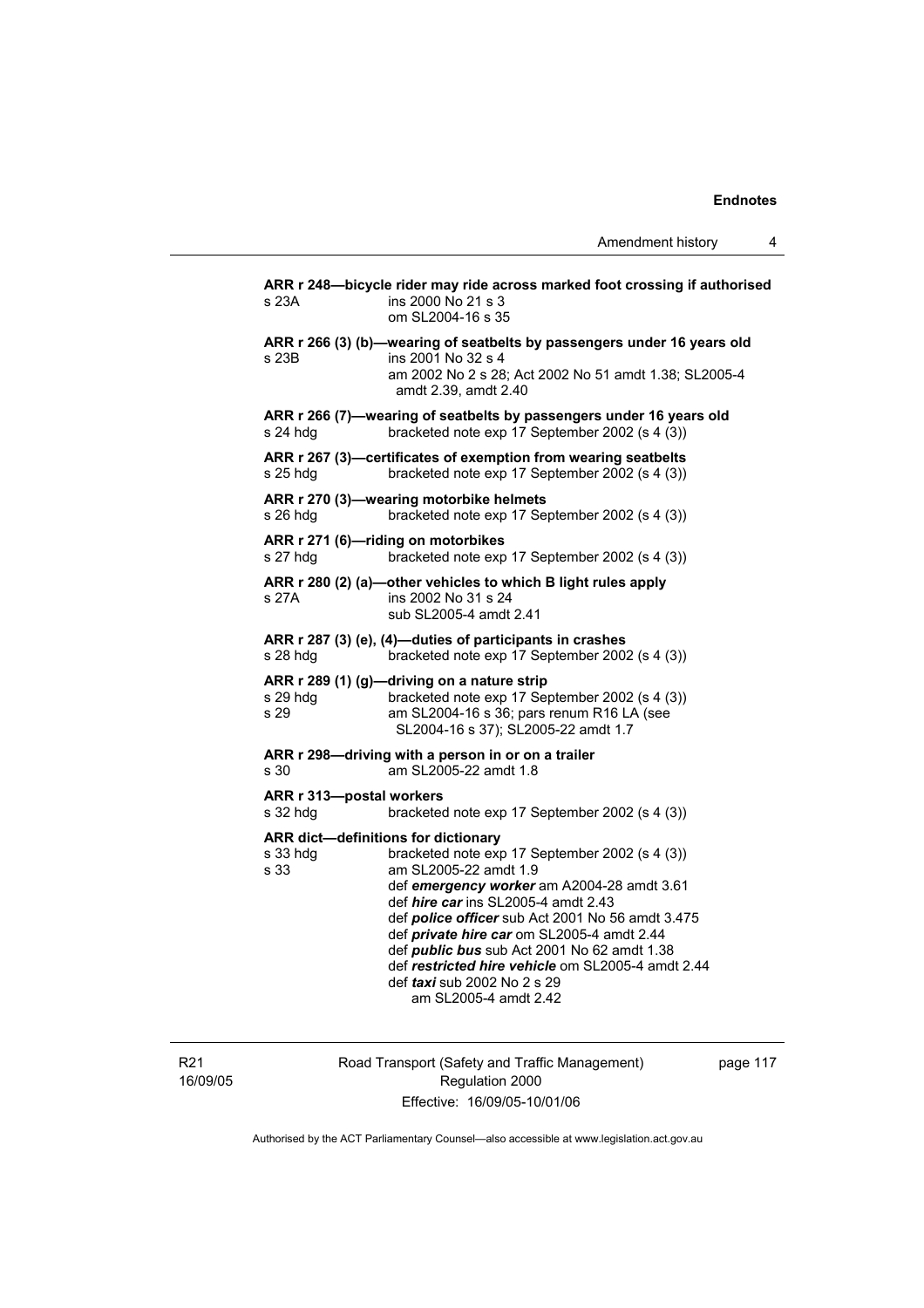| 4 | Amendment history |
|---|-------------------|
|---|-------------------|

# **Offences against the Australian Road Rules**<br>div 2.2.3 hdg om SL2003-1 s 17 om SL2003-1 s 17 **Application of Criminal Code**  s 34 hdg bracketed note exp 17 September 2002 (s 4 (3)) s 34 Sub Act 2002 No 51 amdt 1.39 om SL2003-1 s 17 **Offences are strict liability offences**  s 35 hdg bracketed note exp 17 September 2002 (s 4 (3))<br>s 35 am Act 2002 No 51 amdt 1.40 am Act 2002 No 51 amdt 1.40 om SL2003-1 s 17 **General defence of accident or reasonable effort**  s 36 hdg bracketed note exp 17 September 2002 (s 4 (3))<br>s 36 bram Act 2002 No 51 amdt 1.41 am Act 2002 No 51 amdt 1.41 om SL2003-1 s 17 **Making unnecessary engine noise**  s 37 hdg bracketed note exp 17 September 2002 (s 4 (3)) **Emission of waste oil or grease**  s 38 hdg bracketed note exp 17 September 2002 (s 4 (3)) **Safety of persons on trailers**  s 39 hdg bracketed note exp 17 September 2002 (s 4 (3)) s 39 am SL2005-22 amdt 1.10, amdt 1.11 **Passengers in sidecars to be seated**  s 40 hdg bracketed note exp 17 September 2002 (s 4 (3)) **Number of vehicles that may be drawn**  s 41 hdg bracketed note exp 17 September 2002 (s 4 (3)) **Towing by vehicles under 4.5t**  s 42 hdg bracketed note exp 17 September 2002 (s 4 (3)) **Lights on motor vehicles generally**  s 43 hdg bracketed note exp 17 September 2002 (s 4 (3)) **Metered parking**  div 2.3.5 hdg sub SL2005-22 s 6 **Metered parking—parking in spaces**<br>s 44 hdg bracketed note exp bracketed note exp 17 September 2002 (s 4 (3)) s 44 sub SL2005-22 s 7 **Metered parking—parking fees**  s 44A ins SL2005-22 s 7 **Metered parking—maximum length of stay**  s 44B ins SL2005-22 s 7

page 118 Road Transport (Safety and Traffic Management) Regulation 2000 Effective: 16/09/05-10/01/06

R21 16/09/05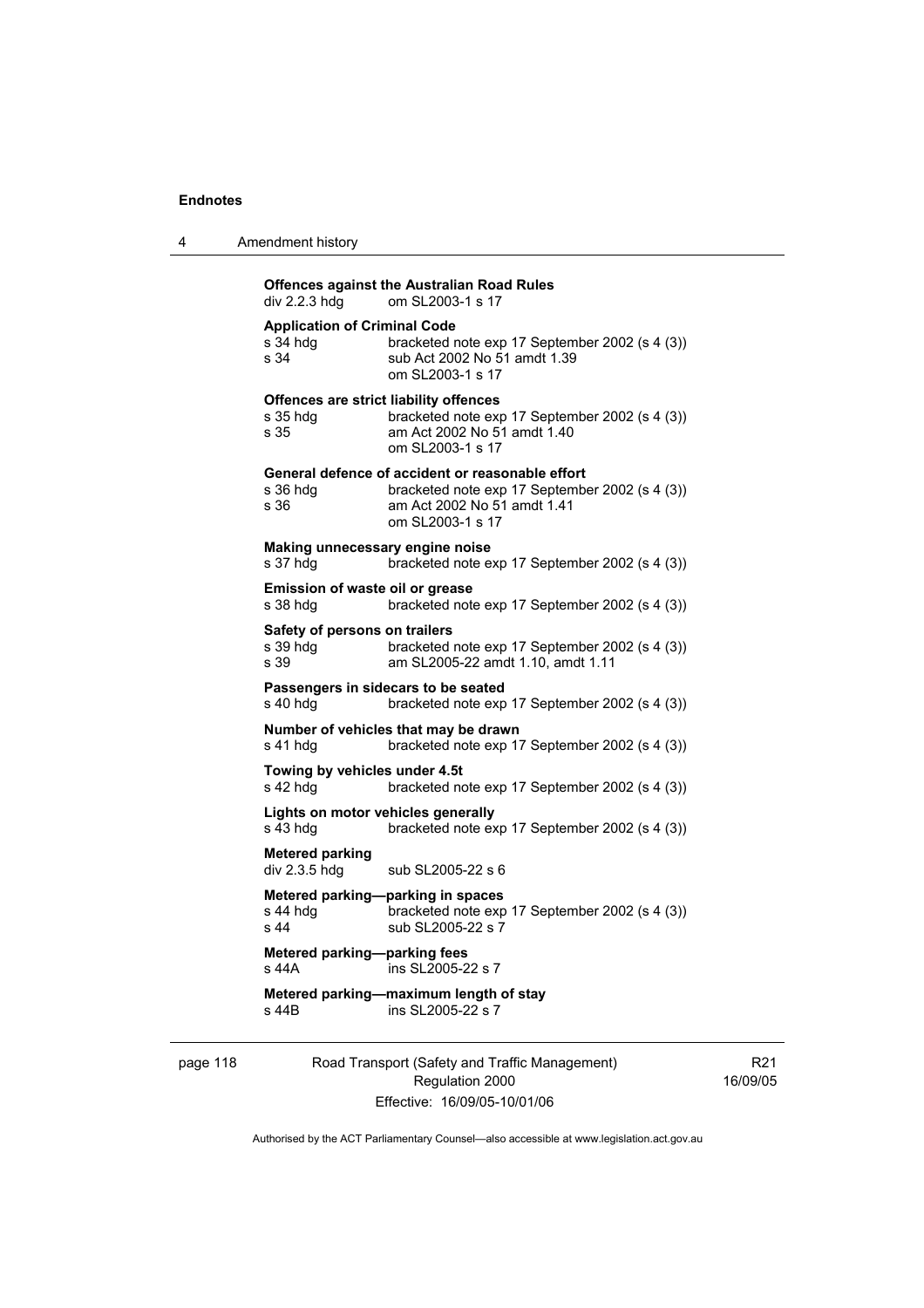| s 45 hdg<br>s 45                                      | Metered parking-exceptions to s 44A and s 44B<br>bracketed note exp 17 September 2002 (s 4 (3))<br>sub SL2005-22 s 7                                                                             |
|-------------------------------------------------------|--------------------------------------------------------------------------------------------------------------------------------------------------------------------------------------------------|
| s 46 hdg                                              | Temporary closure of metered parking spaces<br>bracketed note exp 17 September 2002 (s 4 (3))                                                                                                    |
| <b>Misuse of parking meters</b><br>s 47 hdg           | bracketed note exp 17 September 2002 (s 4 (3))                                                                                                                                                   |
| Interfering with parking meters etc<br>s 48 hdg       | bracketed note exp 17 September 2002 (s 4 (3))                                                                                                                                                   |
| <b>Ticket parking</b><br>$div 2.3.6 h$ div 2.3.6      | orig div 2.3.6 hdg renum as div 2.3.8 hdg<br>ins by SL2005-22 s 8                                                                                                                                |
| Ticket parking-parking in spaces<br>s 49 hdg<br>s 49  | bracketed note exp 17 September 2002 (s 4 (3))<br>sub SL2005-22 s 8                                                                                                                              |
| Ticket parking-display of tickets<br>s 49A            | ins SL2005-22 s 8                                                                                                                                                                                |
| s 49B                                                 | Ticket parking-maximum length of stay<br>ins SL2005-22 s 8                                                                                                                                       |
| $s50$ hdg<br>s 50                                     | Ticket parking-exceptions to s 49A and s 49B<br>bracketed note exp 17 September 2002 (s 4 (3))<br>sub SL2005-22 s 8                                                                              |
| s 51 hdg<br>s 51                                      | Temporary closure of ticket parking spaces and areas<br>bracketed note exp 17 September 2002 (s 4 (3))<br>sub SL2005-22 amdt 1.12<br>am 2002 No 7 s 4, s 5; regs renum R6 LA (see 2002 No 7 s 6) |
| s 52 hdg<br>s 52                                      | Use of false or damaged parking tickets etc<br>bracketed note exp 17 September 2002 (s 4 (3))<br>sub SL2005-22 s 9                                                                               |
| Misuse of parking ticket machines<br>s 53 hdg<br>s 53 | bracketed note exp 17 September 2002 (s 4 (3))<br>sub SL2005-22 s 9                                                                                                                              |
| s 54 hdg                                              | Interfering with parking ticket machines etc<br>bracketed note exp 17 September 2002 (s 4 (3))                                                                                                   |
| Interfering with parking tickets<br>s 55 hda<br>s 55  | bracketed note exp 17 September 2002 (s 4 (3))<br>sub SL2005-22 s 10                                                                                                                             |
|                                                       |                                                                                                                                                                                                  |

R21 16/09/05 Road Transport (Safety and Traffic Management) Regulation 2000 Effective: 16/09/05-10/01/06

page 119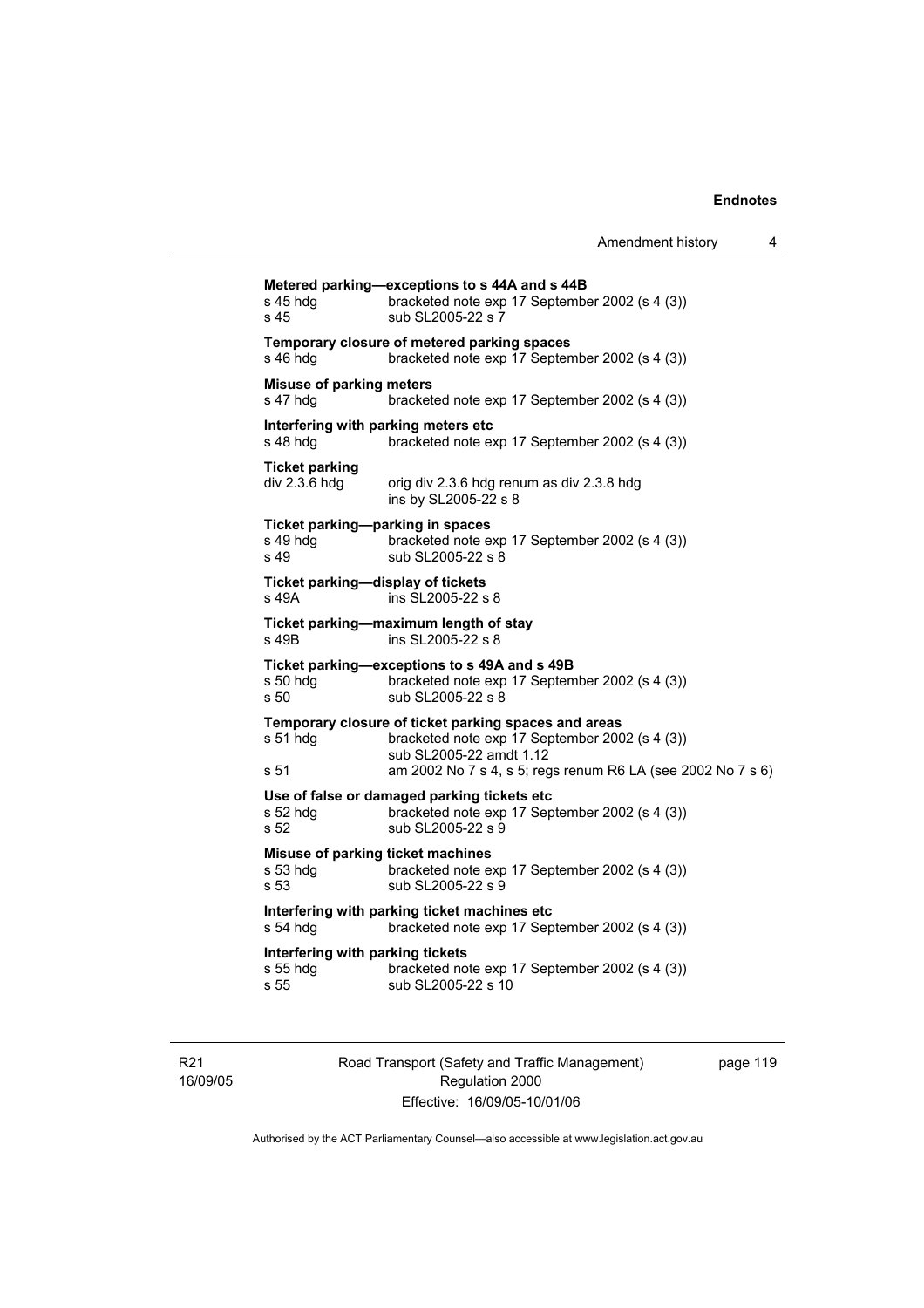|  | Amendment history |
|--|-------------------|
|--|-------------------|

page 120 Road Transport (Safety and Traffic Management) Regulation 2000 Effective: 16/09/05-10/01/06 R21 16/09/05 **Other ACT road rules about stopping and parking**   $div 2.3.7$  hdg ins SL2005-22 s 10 **Unauthorised use of parking permits and mobility parking scheme authorities**  s 56 hdg bracketed note exp 17 September 2002 (s 4 (3)) s 56 am Act 2002 No 30 amdt 3.770 sub SL2005-22 s 10 **Interfering with parking permits and mobility parking scheme authorities**  s 56A ins SL2005-22 s 10 **No stopping on a road with a red kerb**  s 57 am 2001 No 32 s 5 exp 1 December 2002 (s 57 (2)) **Stopping public buses in bus zones and at bus stops**  s 57A hdg bracketed note exp 17 September 2002 (s 4 (3)) s 57A ins 2000 No 33 s 3 am 2001 Act No 62 amdts 1.39-1.41 **Stopping in an emergency etc or to comply with another law** s 58 hdg bracketed note exp 17 September 2002 (s 4 s 58 hdg bracketed note exp 17 September 2002 (s 4 (3))<br>s 58 **bracketed note 52 s** 11, s 12 am SL2005-22 s 11, s 12 **Other ACT road rules**  div 2.3.8 hdg (prev div 2.3.6 hdg) ins SL2005-22 s 13 **Carrying dangerous substances**  s 59 hdg bracketed note exp 17 September 2002 (s 4 (3)) sub A2004-7 amdt 1.14 s 59 am A2004-7 amdt 1.15, amdt 1.16 **Interrupting funeral processions etc**  s 60 hdg bracketed note exp 17 September 2002 (s 4 (3)) **Driving on roads closed to traffic**  s 61 hdg bracketed note exp 17 September 2002 (s 4 (3)) **Use of wheeled recreational devices and wheeled toys on roads**  s 62 hdg bracketed note exp 17 September 2002 (s 4 (3)) **Devices that are prescribed traffic control devices—Act, dict, def** *prescribed traffic control device* s 63 hdg bracketed note exp 17 September 2002 (s 4 (3)) s 63 sub SL2005-22 s 14 **Preventing prescribed traffic control devices being clearly visible**  s 64 hdg bracketed note exp 17 September 2002 (s 4 (3)) **Use of** *do not overtake turning vehicle sign*  s 65 hdg bracketed note exp 17 September 2002 (s 4 (3))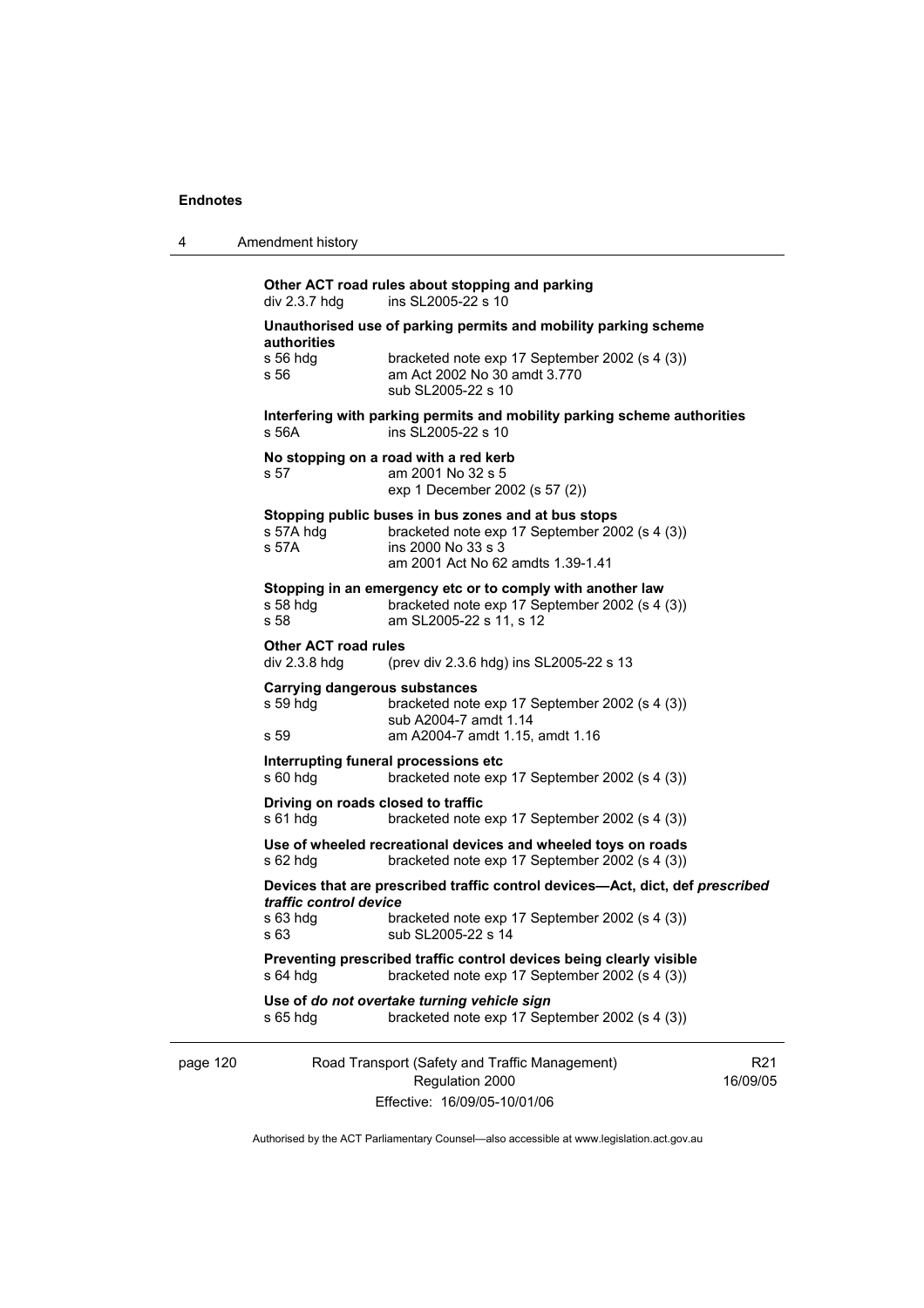| s 66                                               | am Act 2001 No 44 amdt 1.3797, amdt 1.3798                                                                                                                  |
|----------------------------------------------------|-------------------------------------------------------------------------------------------------------------------------------------------------------------|
| s 68 hdg                                           | Defence of complying with direction of police officer or authorised person<br>bracketed note exp 17 September 2002 (s 4 (3))                                |
| s 69 hdg                                           | <b>Exemption for driver of police vehicles</b><br>bracketed note exp 17 September 2002 (s 4 (3))                                                            |
| s 70 hdg                                           | Exemption for driver of emergency vehicles<br>bracketed note exp 17 September 2002 (s 4 (3))                                                                |
| authorised people<br>s 71 hdg<br>s 71              | Stopping and parking exemption for police and emergency vehicles and<br>bracketed note exp 17 September 2002 (s 4 (3))<br>sub 2002 No 7 s 7; SL2005-22 s 15 |
| <b>Parking</b><br>ch 3 hdg                         | ins 2001 No 32 s 6                                                                                                                                          |
| <b>Metered parking schemes</b><br>s 72 hdg         | bracketed note exp 17 September 2002 (s 4 (3))                                                                                                              |
| <b>Metered parking areas</b><br>s 73 hda<br>s 73   | bracketed note exp 17 September 2002 (s 4 (3))<br>am SL2005-22 amdt 1.13                                                                                    |
| <b>Parking meters</b><br>s 74 hdg                  | bracketed note exp 17 September 2002 (s 4 (3))                                                                                                              |
| <b>Metered parking spaces</b><br>s 75 hdg<br>s 74  | bracketed note exp 17 September 2002 (s 4 (3))<br>am SL2005-22 s 16                                                                                         |
| <b>Parking authorities</b><br>s 75A                | ins 2002 No 7 s 8                                                                                                                                           |
| Parking authority guidelines<br>s 75B hdg<br>s 75B | bracketed note exp 17 September 2002 (s 4 (3))<br>ins 2002 No 7 s 8                                                                                         |
| s 76 hdg                                           | Ticket parking schemes-road transport authority<br>sub 2002 No 7 s 9<br>bracketed note exp 17 September 2002 (s 4 (3))                                      |
| s 76                                               | am SL2005-22 s 17                                                                                                                                           |
| s 76A hdg                                          | Ticket parking schemes-parking authorities<br>bracketed note exp 17 September 2002 (s 4 (3))<br>sub SL2005-22 amdt 1.14                                     |

R21 16/09/05 Road Transport (Safety and Traffic Management) Regulation 2000 Effective: 16/09/05-10/01/06

page 121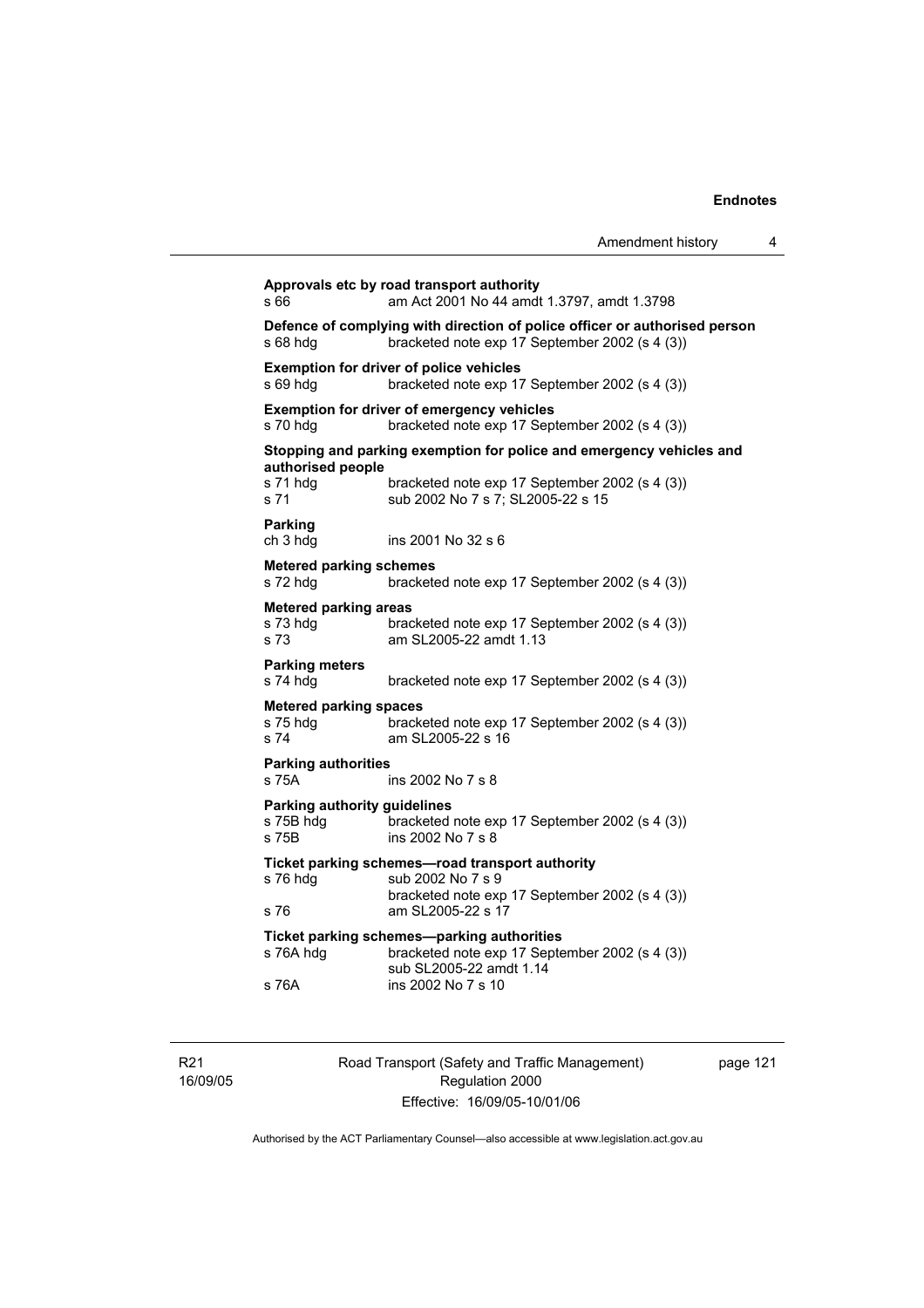4 Amendment history

```
Ticket parking areas 
s 77 hdg bracketed note exp 17 September 2002 (s 4 (3)) 
s 77 am SL2005-22 amdt 1.15, amdt 1.16 
                   (3), (4) exp 1 December 2006 (s 77 (4))
Ticket parking spaces 
s 78 hdg bracketed note exp 17 September 2002 (s 4 (3)) 
Ticket machines 
s 79 hdg bracketed note exp 17 September 2002 (s 4 (3)) 
Parking tickets 
s 80 hdg bracketed note exp 17 September 2002 (s 4 (3)) 
s 80 am 2002 No 7 s 11; SL2005-22 ss 18-20 
Duration of parking tickets 
s 81 hdg bracketed note exp 17 September 2002 (s 4 (3)) 
Definitions for div 3.1.3 
s 82 hdg bracketed note exp 17 September 2002 (s 4 (3)) 
References in div to land adjoining residential land 
s 83 hdg bracketed note exp 17 September 2002 (s 4 (3)) 
Vehicle parked partly on residential land 
s 84 hdg bracketed note exp 17 September 2002 (s 4 (3))
Parking of certain vehicles on residential land prohibited 
s 85 hdg bracketed note exp 17 September 2002 (s 4 (3)) 
s 85 am SL2005-22 amdt 1.17 
Parking of certain vehicles on land adjoining residential land prohibited 
s 86 hdg bracketed note exp 17 September 2002 (s 4 (3))
s 86 am SL2005-22 amdt 1.17
Parking of certain commercial vehicles on land with multi-unit developments 
s 87 hdg bracketed note exp 17 September 2002 (s 4 (3))<br>s 87 bracketed note 97 am Act 2002 No 30 amdt 3.771: SL2005-22 amd
                  am Act 2002 No 30 amdt 3.771; SL2005-22 amdt 1.17
Daily infringement 
s 88 hdg bracketed note exp 17 September 2002 (s 4 (3)) 
Codes of practice 
s 89 hdg bracketed note exp 17 September 2002 (s 4 (3))<br>s 89 bracketed note exp 17 September 2002 (s 4 (3)
                  am Act 2001 No 44 amdt 1.3799, amdt 1.3800
Notice of codes of practice etc 
                  bracketed note exp 17 September 2002 (s 4 (3))
s 90 am Act 2001 No 44 amdts 1.3801-1.3803 
                   def the code of practice om Act 2001 No 44 amdt 1.3803
```
page 122 Road Transport (Safety and Traffic Management) Regulation 2000 Effective: 16/09/05-10/01/06

R21 16/09/05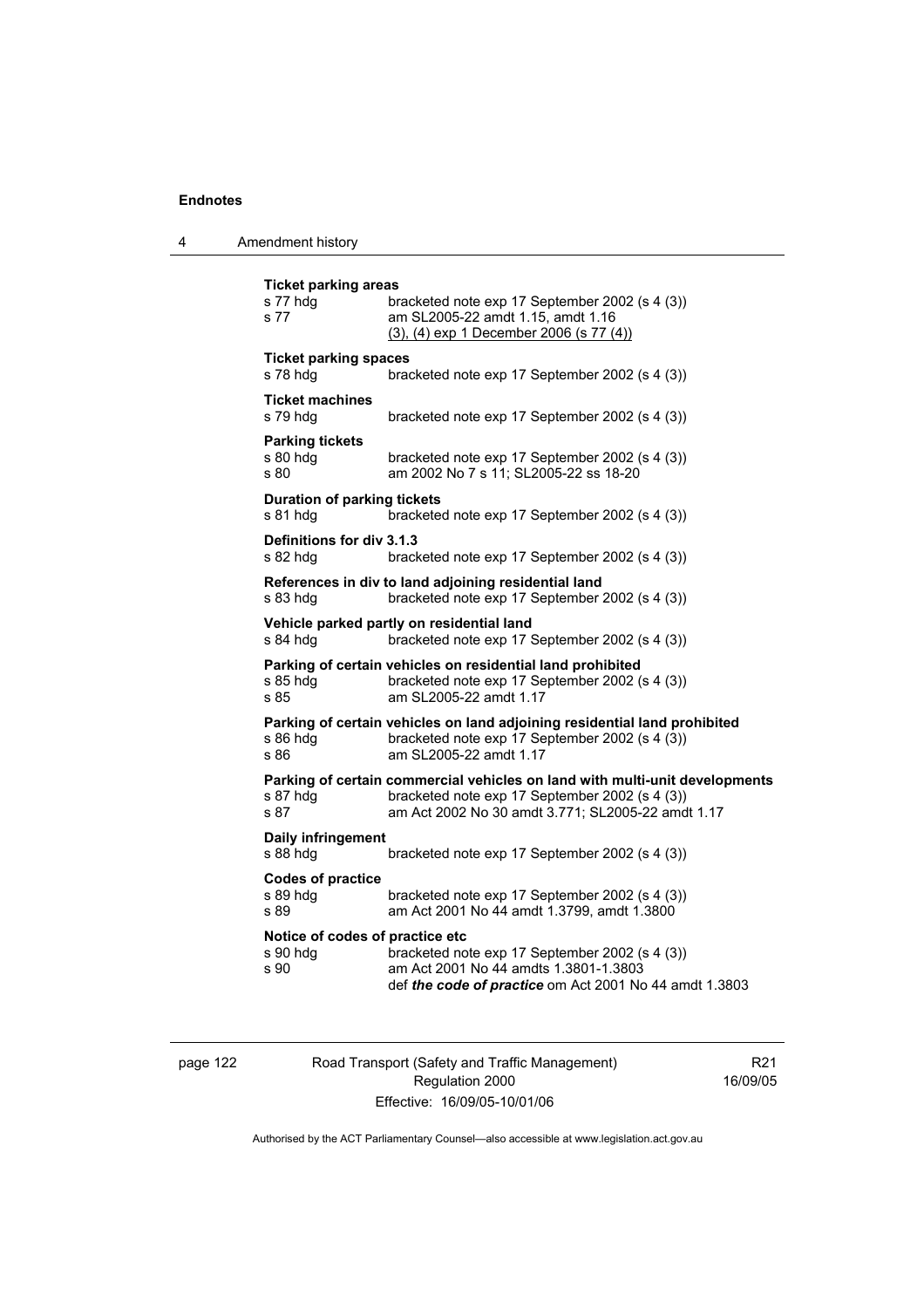$\overline{\phantom{a}}$ 

|                                                             |                                                                                                                                       | Amendment history |
|-------------------------------------------------------------|---------------------------------------------------------------------------------------------------------------------------------------|-------------------|
| <b>Application for exemption</b><br>s 91 hda                | bracketed note exp 17 September 2002 (s 4 (3))                                                                                        |                   |
| s 92 hdg<br>s 92                                            | Decision on application for exemption<br>bracketed note exp 17 September 2002 (s 4 (3))<br>am SL2005-22 s 21                          |                   |
| <b>Endorsement of certificates</b><br>s 93 hdg              | bracketed note exp 17 September 2002 (s 4 (3))                                                                                        |                   |
| s 94 hdg                                                    | Variation of conditions of exemptions<br>bracketed note exp 17 September 2002 (s 4 (3))                                               |                   |
| <b>Additional information by applicant</b><br>s 95 hdq      | bracketed note exp 17 September 2002 (s 4 (3))                                                                                        |                   |
| s 96 hdg                                                    | Loss etc of existing operator's certificate<br>bracketed note exp 17 September 2002 (s 4 (3))                                         |                   |
| s 97 hdg<br>s 97                                            | Cancellation of existing operator's certificate etc<br>bracketed note exp 17 September 2002 (s 4 (3))<br>am Act 2002 No 30 amdt 3.772 |                   |
| s 97A hdg<br>s 97A                                          | Other powers to provide pay parking<br>bracketed note exp 17 September 2002 (s 4 (3))<br>ins 2002 No 7 s 12                           |                   |
| <b>Overlapping schemes</b><br>s 98 hdg<br>s 98              | bracketed note exp 17 September 2002 (s 4 (3))<br>am 2002 No 7 s 13                                                                   |                   |
| Income from ticket parking scheme<br>s 98A hdg<br>s 98A     | bracketed note exp 17 September 2002 (s 4 (3))<br>ins 2002 No 7 s 14                                                                  |                   |
| <b>Costs of ticket parking scheme</b><br>s 98B hdg<br>s 98B | bracketed note exp 17 September 2002 (s 4 (3))<br>ins 2002 No 7 s 14                                                                  |                   |
| Trailers not separately chargeable<br>s 99 hdg              | bracketed note exp 17 September 2002 (s 4 (3))                                                                                        |                   |
| Parking permits<br>s 100 hdg<br>s 100                       | bracketed note exp 17 September 2002 (s 4 (3))<br>sub SL2005-22 s 22                                                                  |                   |
| s 101 hdg<br>s 101                                          | <b>Mobility parking scheme authorities</b><br>bracketed note exp 17 September 2002 (s 4 (3))<br>sub SL2005-22 s 22                    |                   |
| s 101A                                                      | Parking permits and mobility parking scheme authorities-cancellation<br>ins SL2005-22 s 22                                            |                   |
|                                                             | Road Transport (Safety and Traffic Management)                                                                                        | noc               |

R21 16/09/05 Road Transport (Safety and Traffic Management) Regulation 2000 Effective: 16/09/05-10/01/06

page 123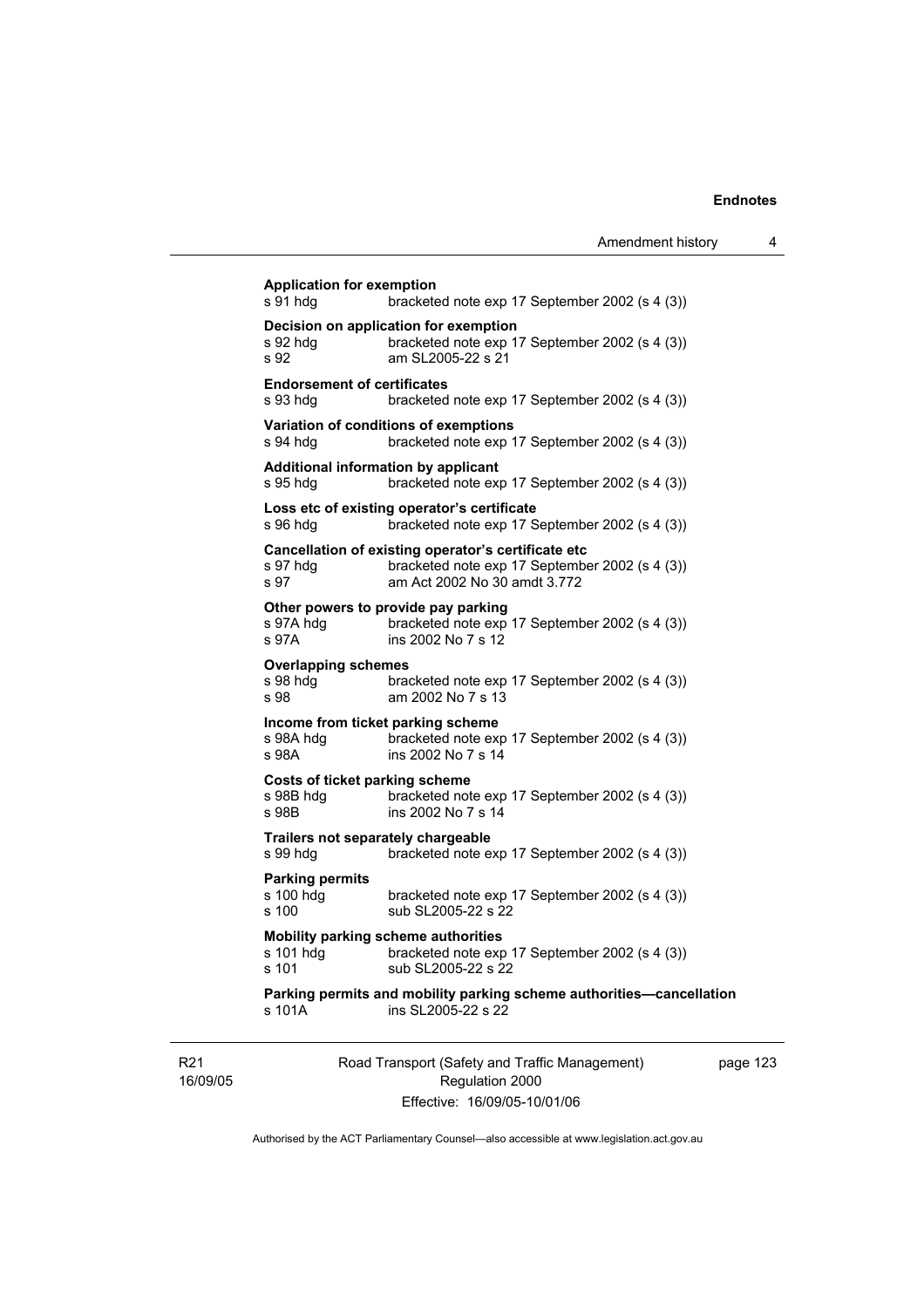| s 101B                                     | ins SL2005-22 s 22                                                                                                                                                                                                                                                                                                                                                                                                                                                   |  |
|--------------------------------------------|----------------------------------------------------------------------------------------------------------------------------------------------------------------------------------------------------------------------------------------------------------------------------------------------------------------------------------------------------------------------------------------------------------------------------------------------------------------------|--|
|                                            |                                                                                                                                                                                                                                                                                                                                                                                                                                                                      |  |
| Definitions for ch 4<br>s 102 hdg<br>s 102 | bracketed note exp 17 September 2002 (s 4 (3))<br>am 2000 No 33 s 4; 2000 No 52 s 4<br>def approved police speedometer ins 2001 No 32 s 7<br>def digital camera detection device sub 2001 No 32 s 8<br>def laser speed measuring device sub SL2004-47 s 40<br>def radar speed measuring device sub SL2004-47 s 41<br>def security checksum ins 2001 No 32 s 9<br>def testing authority am 2001 No 32 s 10; SL2004-47 s 42<br>def <b>WORM disk</b> ins SL2004-47 s 43 |  |
| s 103 hdg<br>s 103                         | Approved traffic offence detection devices<br>bracketed note exp 17 September 2002 (s 4 (3))<br>sub 2000 No 52 s 5<br>am 2001 No 32 s 11                                                                                                                                                                                                                                                                                                                             |  |
| s 103A                                     | Approval of police vehicle speedometers<br>ins 2001 No 32 s 12                                                                                                                                                                                                                                                                                                                                                                                                       |  |
| s 104 hdg<br>s 104                         | Major testing of laser speed measuring devices<br>bracketed note exp 17 September 2002 (s 4 (3))<br>am 2000 No 33 s 5<br>sub 2000 No 52 s 5<br>am 2001 No 32 regs 13-17<br>sub SL2004-47 s 44                                                                                                                                                                                                                                                                        |  |
| s 104A                                     | Major testing of other traffic offence detection devices<br>ins SL2004-47 s 44                                                                                                                                                                                                                                                                                                                                                                                       |  |
| s 104B                                     | Certification and sealing of traffic offence detection devices<br>ins SL2004-47 s 44                                                                                                                                                                                                                                                                                                                                                                                 |  |
| s 105 hda<br>s 105                         | Use of digital camera detection devices<br>bracketed note exp 17 September 2002 (s 4 (3))<br>sub 2001 No 32 s 18                                                                                                                                                                                                                                                                                                                                                     |  |
| s 105A hdq<br>s 105A                       | Use of laser speed measuring devices<br>bracketed note exp 17 September 2002 (s 4 (3))<br>ins 2001 No 32 s 18                                                                                                                                                                                                                                                                                                                                                        |  |
| s 105B hdg<br>s 105B                       | Use of radar speed measuring devices<br>bracketed note exp 17 September 2002 (s 4 (3))<br>ins 2001 No 32 s 18                                                                                                                                                                                                                                                                                                                                                        |  |
|                                            | Approved people—testing and sealing<br>bracketed note exp 17 September 2002 (s 4 (3))                                                                                                                                                                                                                                                                                                                                                                                |  |

page 124 Road Transport (Safety and Traffic Management) Regulation 2000 Effective: 16/09/05-10/01/06

R21 16/09/05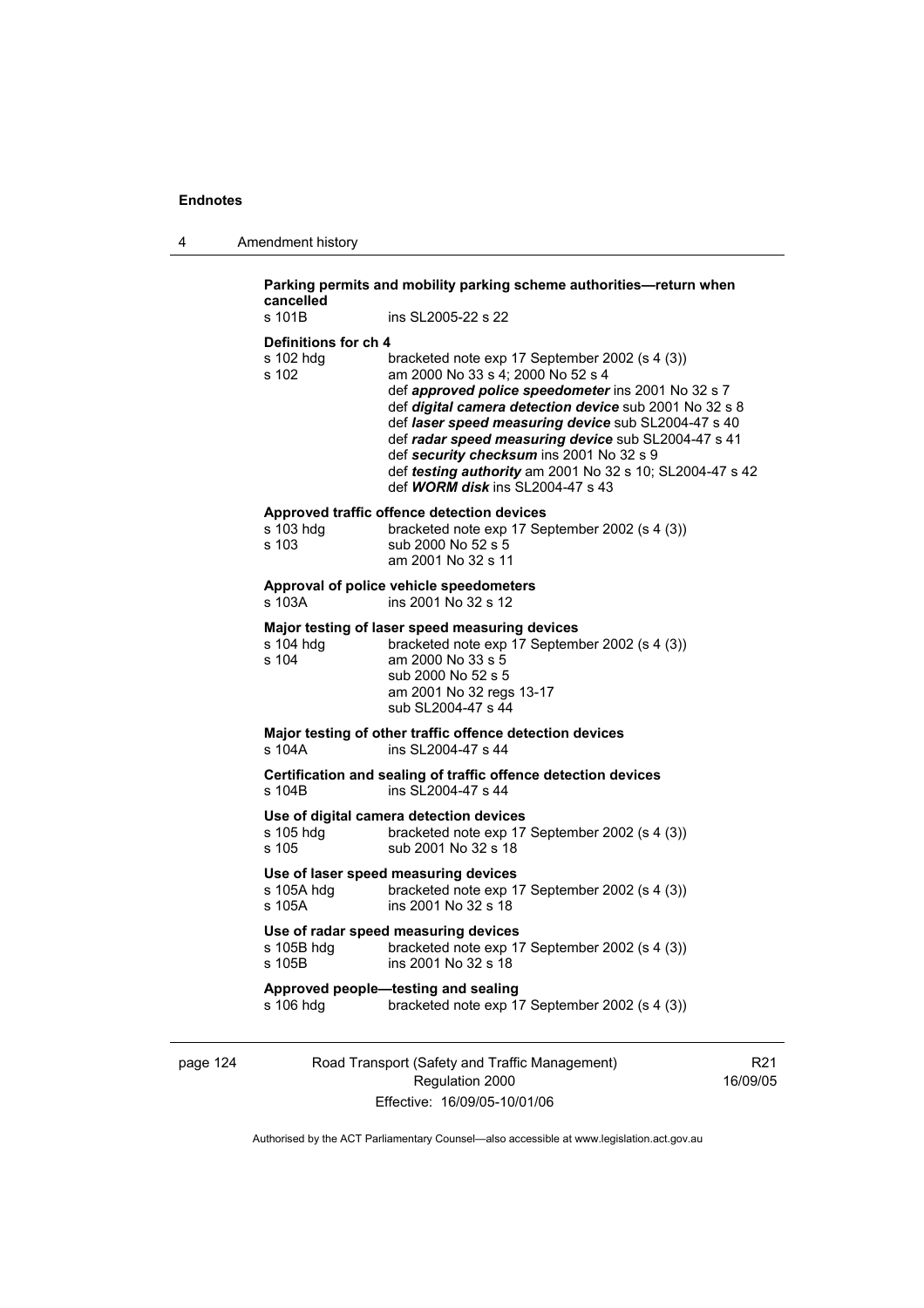#### **Approved people—use**

|                                                                                                             | <b>Apple London Propis</b><br>s 107 hdg<br>s 107                                                                                                    | bracketed note exp 17 September 2002 (s 4 (3))<br>am 2000 No 52 s 6                                                                              |  |  |  |
|-------------------------------------------------------------------------------------------------------------|-----------------------------------------------------------------------------------------------------------------------------------------------------|--------------------------------------------------------------------------------------------------------------------------------------------------|--|--|--|
|                                                                                                             | s 107A                                                                                                                                              | Recording of digital camera detection device image files—Act, s 23 (2) (c) (ii)<br>ins 2001 No 32 s 19<br>am SL2004-47 s 45                      |  |  |  |
|                                                                                                             | Recording of traffic lights camera detection device image files-Act,                                                                                |                                                                                                                                                  |  |  |  |
|                                                                                                             | s 23 (2) (c) (ii)<br>s 107B                                                                                                                         | ins 2001 No 32 s 19                                                                                                                              |  |  |  |
|                                                                                                             | s 23 (2) (c) (iii)                                                                                                                                  | Verification of traffic lights camera detection device image files-Act,                                                                          |  |  |  |
|                                                                                                             | s 107C                                                                                                                                              | ins 2001 No 32 s 19                                                                                                                              |  |  |  |
|                                                                                                             | Meaning of vehicle image codes<br>s 108 hdg<br>s 108                                                                                                | bracketed note exp 17 September 2002 (s 4 (3))<br>sub 2000 No 33 s 6; 2000 No 52 s 7<br>am 2001 No 32 regs 20-22; SL2005-7 ss 4-6                |  |  |  |
|                                                                                                             | <b>Additional powers of police</b><br>s 109 hdg                                                                                                     | bracketed note exp 17 September 2002 (s 4 (3))                                                                                                   |  |  |  |
| Prohibition on car minding<br>s 110 hdg<br>bracketed note exp 17 September 2002 (s 4 (3))                   |                                                                                                                                                     |                                                                                                                                                  |  |  |  |
|                                                                                                             | Removal of unattended vehicles-Act, s 32 (1) (c)<br>bracketed note exp 17 September 2002 (s 4 (3))<br>s 111 hdg<br>s 111<br>sub SL2005-22 amdt 1.18 |                                                                                                                                                  |  |  |  |
|                                                                                                             | s 112 hdg<br>s 112                                                                                                                                  | Disposal of impounded or forfeited vehicles<br>bracketed note exp 17 September 2002 (s 4 (3))<br>am Act 2001 No 29 s 14<br>sub 2001 No 32 s 23   |  |  |  |
|                                                                                                             | s 112A hdg<br>s 112A                                                                                                                                | Disposal of forfeited vehicles-Act, s 10J<br>bracketed note exp 17 September 2002 (s 4 (3))<br>ins 2001 No 32 s 23                               |  |  |  |
| Responsible person to inspect driver licence<br>s 113 hdg<br>bracketed note exp 17 September 2002 (s 4 (3)) |                                                                                                                                                     |                                                                                                                                                  |  |  |  |
|                                                                                                             | Responsible person's consent<br>s 114 hdg<br>bracketed note exp 17 September 2002 (s 4 (3))                                                         |                                                                                                                                                  |  |  |  |
|                                                                                                             | s 115 hdg<br>s 115                                                                                                                                  | Application of Criminal Code to regulation<br>bracketed note exp 17 September 2002 (s 4 (3))<br>sub Act 2002 No 51 amdt 1.42<br>om SL2003-1 s 18 |  |  |  |

R21 16/09/05 Road Transport (Safety and Traffic Management) Regulation 2000 Effective: 16/09/05-10/01/06

page 125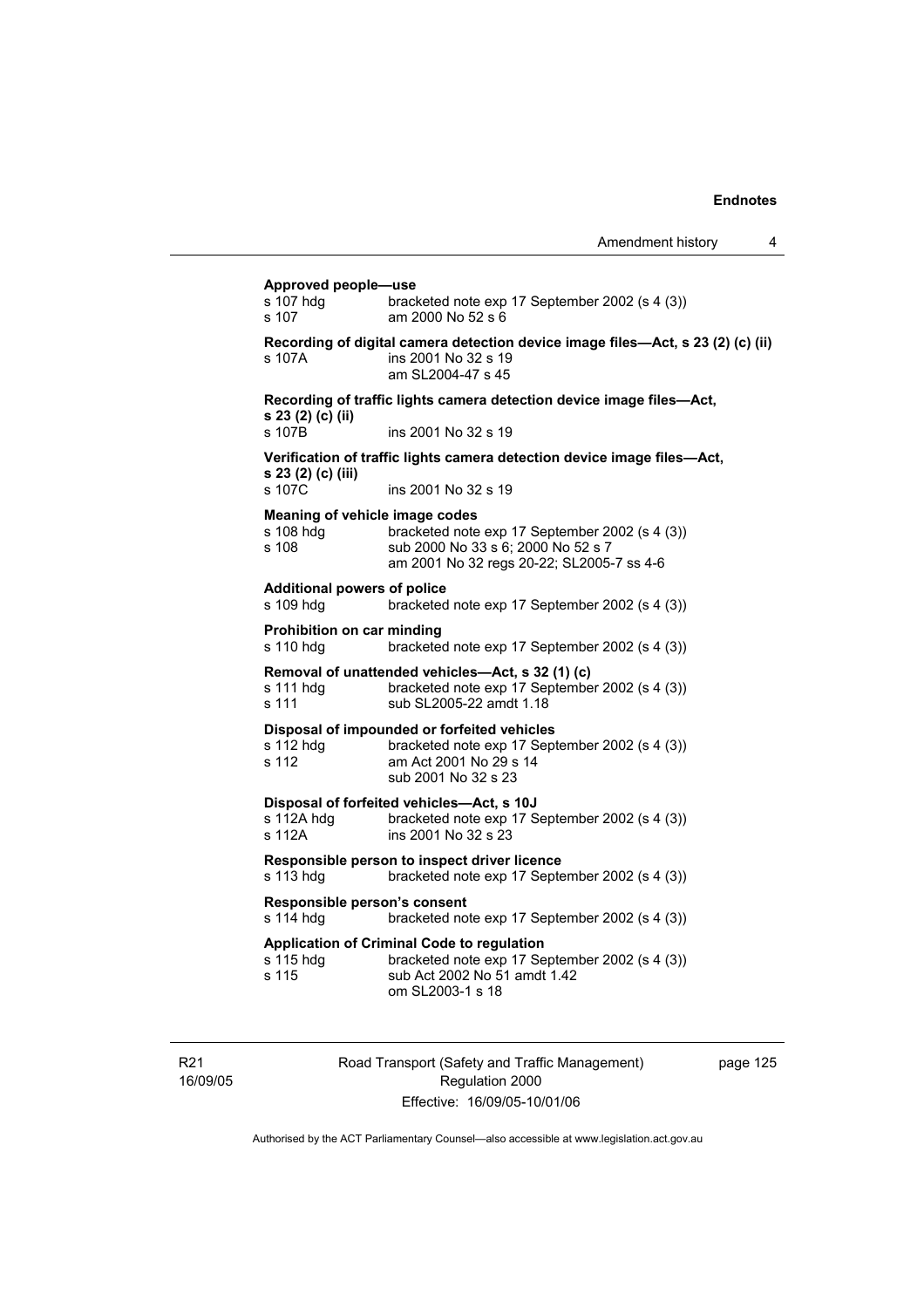4 Amendment history

**Offences against regulation are strict liability offences**  s 116 hdg bracketed note exp 17 September 2002 (s 4 (3)) s 116 am Act 2002 No 51 amdt 1.43 om SL2003-1 s 18 **General defence of accident or reasonable effort**  s 117 hdg bracketed note exp 17 September 2002 (s 4 (3)) s 117 am Act 2002 No 51 amdt 1.44 om SL2003-1 s 18 **Transitional**  ch 6 hdg exp 1 March 2002 (s 128) **Parking**  pt 6.1 hdg exp 1 March 2002 (s 128) **Existing Class A and Class B parking spaces**  s 118 exp 1 March 2002 (s 128) **Existing parking labels**  s 119 exp 1 March 2002 (s 128) **Existing disability labels**  s 120 exp 1 June 2000 (s 120) **Existing codes of practice**<br>s 121 exp 1 Ma exp 1 March 2002 (s 128) **Existing exemptions**  s 122 exp 1 March 2002 (s 128) **Existing applications for exemptions and variation of conditions**  s 123 exp 1 March 2002 (s 128) **Existing notices to show cause**  s 124 exp 1 March 2002 (s 128) **Traffic offence detection devices**  pt 6.2 hdg exp 1 March 2002 (s 128) **Existing tests and certificates**  s 125 am 2001 No 32 s 24 exp 1 March 2002 (s 128) **Existing approved people—use**  s 126 exp 1 March 2002 (s 128) **Other transitional provisions**  pt 6.3 hdg exp 1 March 2002 (s 128) **Existing medical certificate about seatbelts**  s 127 exp 1 March 2002 (s 128)

page 126 Road Transport (Safety and Traffic Management) Regulation 2000 Effective: 16/09/05-10/01/06

R21 16/09/05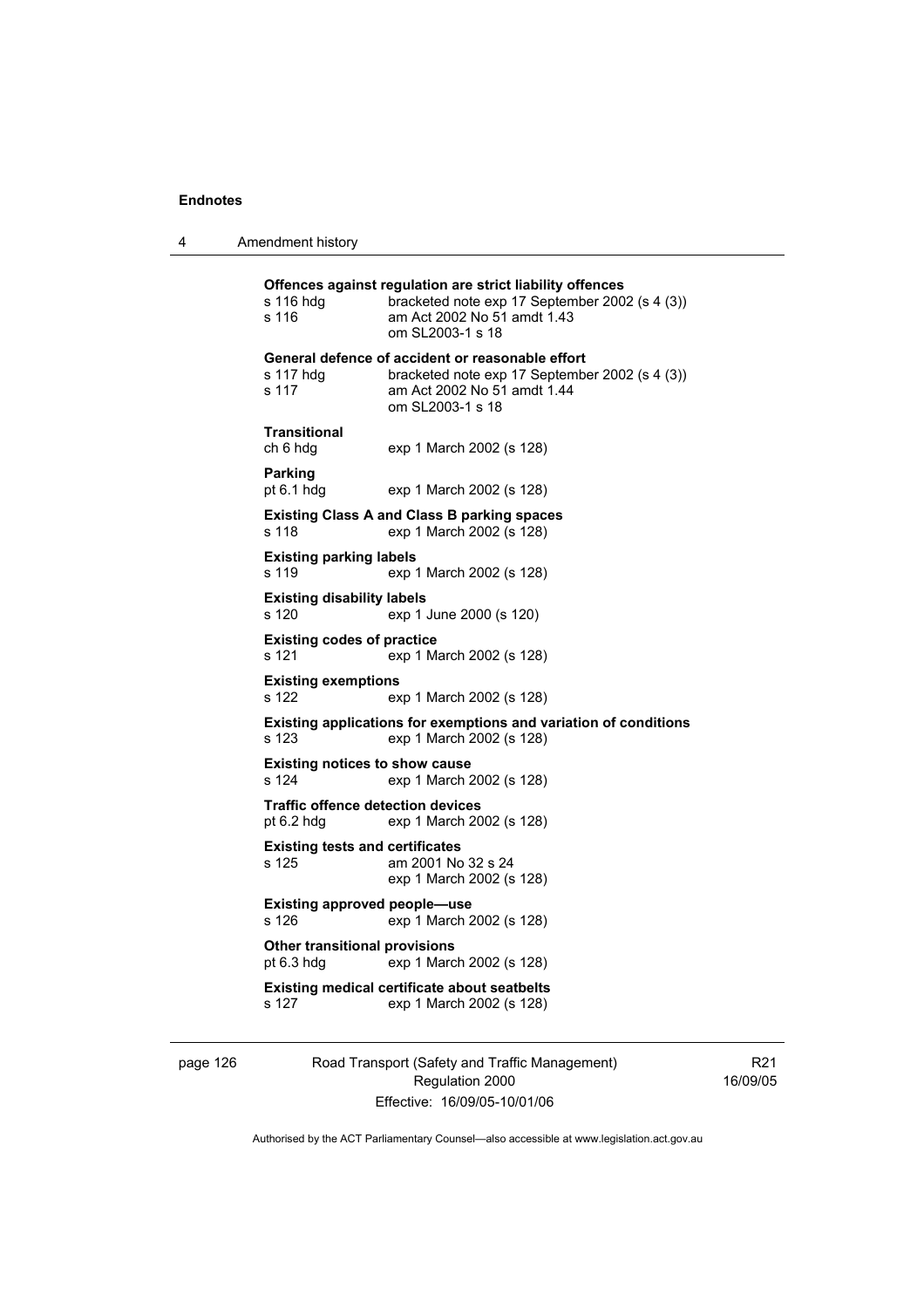| Expiry of ch 6<br>s 128 | am Act 2001 No 27 amdt 4.25<br>am Act 2001 No 44 amdt 1.3804<br>exp 1 March 2002 (s 128)                                                                                                                                                                                                                                                                                                                                                                                                                                                                        |  |  |  |  |
|-------------------------|-----------------------------------------------------------------------------------------------------------------------------------------------------------------------------------------------------------------------------------------------------------------------------------------------------------------------------------------------------------------------------------------------------------------------------------------------------------------------------------------------------------------------------------------------------------------|--|--|--|--|
|                         | Meaning of location codes on images                                                                                                                                                                                                                                                                                                                                                                                                                                                                                                                             |  |  |  |  |
| sch 1                   | sub 2000 No 33 s 8<br>am 2000 No 52 s 8; pts renum R4 LA; SL2003-14 s 4;<br>SL2005-7 s 7; items renum SL2005-7 s 8                                                                                                                                                                                                                                                                                                                                                                                                                                              |  |  |  |  |
| <b>Dictionary</b>       |                                                                                                                                                                                                                                                                                                                                                                                                                                                                                                                                                                 |  |  |  |  |
| dict                    | am A2004-28 amdt 3.62<br>def approved police speedometer ins 2001 No 32 s 26<br>def area of operations ins 2002 No 7 s 15<br>def <i>ARR</i> ins SL2003-12 s 6<br>def camera detection device ins 2000 No 52 s 9<br>sub 2001 No 32 s 25<br>def centre of the road ins 2000 No 52 s 9<br>def digital camera detection device ins 2000 No 52 s 9<br>def emergency worker om SL2004-16 s 38<br>ins SL2005-22 amdt 1.19<br>def give way ins 2000 No 21 s 4<br>def <i>hire car</i> ins SL2005-4 amdt 2.43<br>def <i>indicated on</i> ins 2001 No 32 s 26<br>om R18 LA |  |  |  |  |
|                         | def laser speed measuring device ins 2000 No 52 s 9<br>def <i>length</i> ins 2000 No 52 s 9<br>def <i>length of road</i> om $2000$ No $52 s 9$<br>def loading zone permit om SL2005-22 s 23<br>def marked foot crossing ins 2000 No 21 s 4<br>def <i>motor vehicle</i> ins 2000 No 52 s 9<br>def park sub SL2005-22 amdt 1.10<br>def parking authority ins 2002 No 7 s 15<br>def parking authority guidelines ins 2002 No 7 s 15<br>def parking meter am SL2005-22 s 24<br>def parking permit sub SL2005-22 s 25                                                |  |  |  |  |
|                         | def parking ticket am 2002 No 7 s 16<br>def pay parking device sub SL2005-22 s 25<br>def pay parking sign ins SL2005-22 s 26<br>def <i>pedestrian</i> ins 2000 No 21 s 4<br>def piezo strip speed measuring device ins 2000 No 52 s 9<br>def postal vehicle am SL2004-16 s 39<br>def <i>private hire car</i> om SL2005-4 amdt 2.44<br>def <i>public bus</i> sub Act 2001 No 62 amdt 1.42<br>def radar speed measuring device ins 2000 No 52 s 9<br>def recording medium ins 2001 No 32 s 26<br>def red traffic arrow ins 2000 No 52 s 9                         |  |  |  |  |

R21 16/09/05 Road Transport (Safety and Traffic Management) Regulation 2000 Effective: 16/09/05-10/01/06

page 127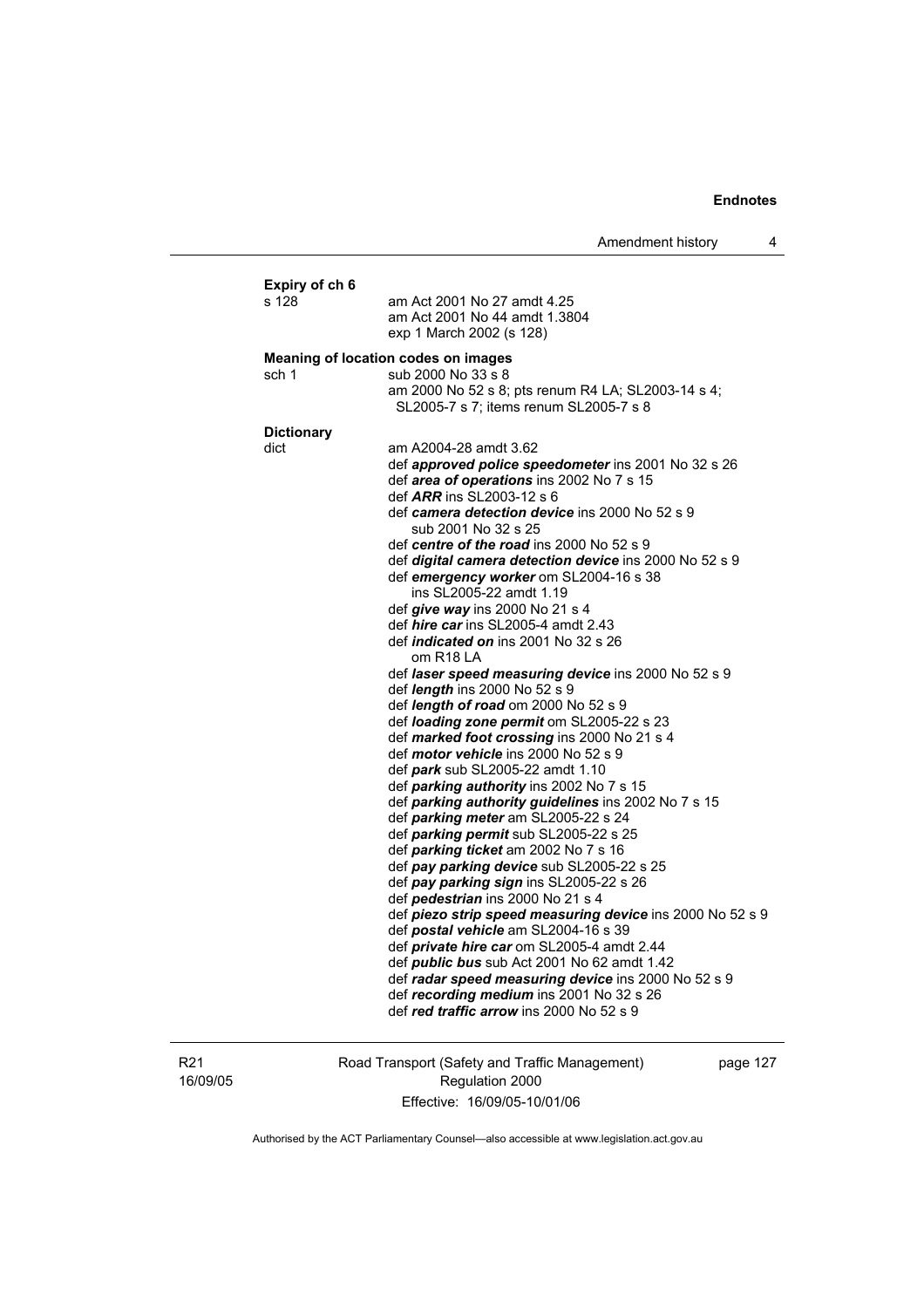4 Amendment history

 def *red traffic light* ins 2000 No 52 s 9 def *registered interest* om R18 LA def *relevant parking fee* sub SL2005-22 s 27 def *restricted hire vehicle* om SL2005-4 amdt 2.44 def *restricted taxi* om 2002 No 2 s 30 def *ride* ins 2000 No 21 s 4 def *rider* ins 2000 No 21 s 4 def *road* sub Act 2002 No 30 amdt 3.773; SL2005-22 amdt 1.20 def *road related area* ins Act 2002 No 30 amdt 3.774 om R18 LA def *security checksum* ins 2001 No 32 s 26 def *speed measuring device* ins 2000 No 52 s 9 om R18 LA def *stop* sub SL2005-22 amdt 1.20 def *taxi* sub 2002 No 2 s 31 def *testing authority* ins 2000 No 52 s 9 def *the Act* om Act 2001 No 44 amdt 1.3805 def *ticket parking area* sub SL2005-22 s 27 def *ticket parking space* sub SL2005-22 s 27 def *traffic lights camera detection* ins 2000 No 52 s 9 def *trailer* ins 2000 No 52 s 9 def *vehicle* ins 2000 No 52 s 9 def *WORM disk* ins 2001 No 32 s 26

sub SL2004-47 s 46

page 128 Road Transport (Safety and Traffic Management) Regulation 2000 Effective: 16/09/05-10/01/06

R21 16/09/05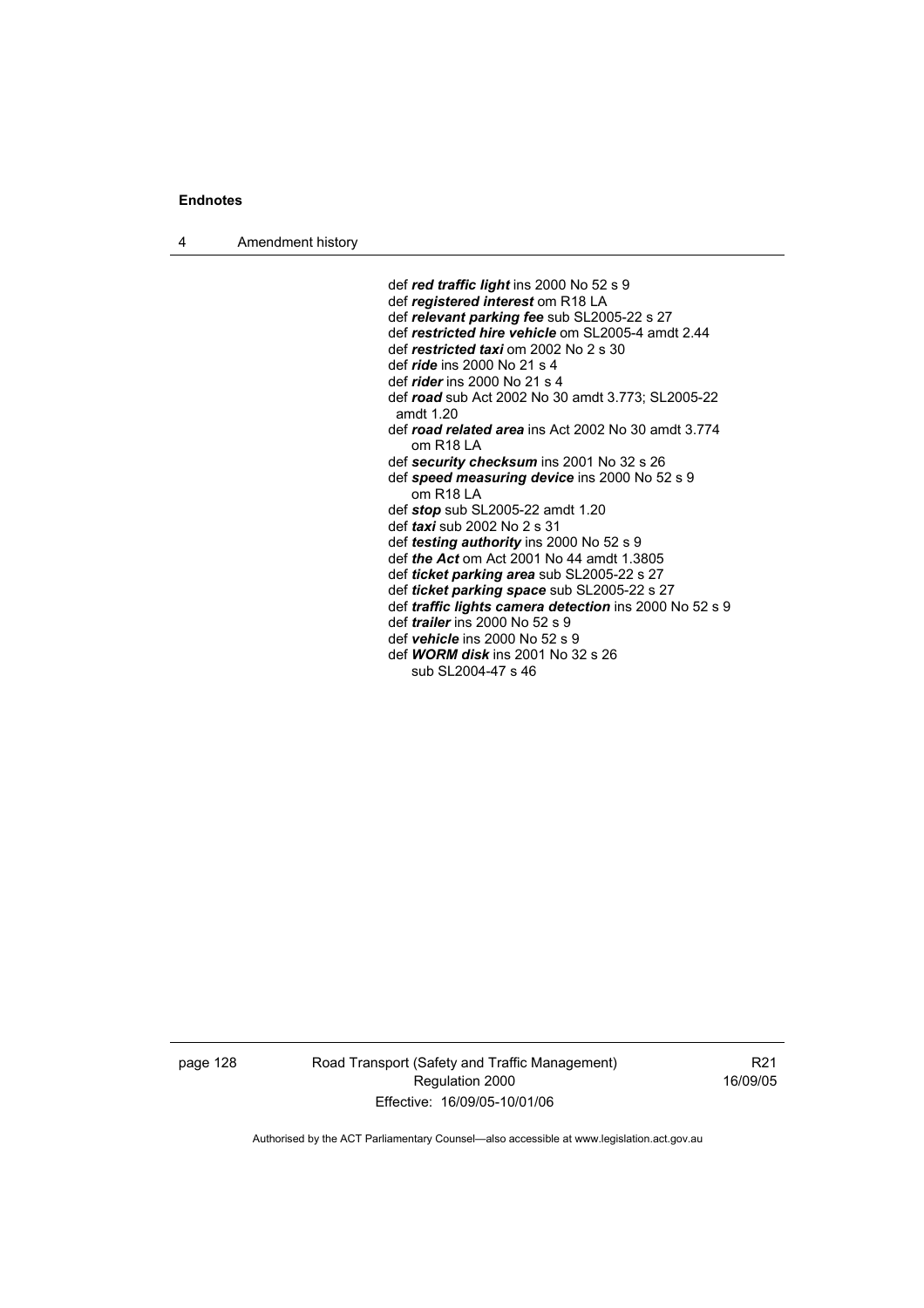# **5 Earlier republications**

Some earlier republications were not numbered. The number in column 1 refers to the publication order.

Since 12 September 2001 every authorised republication has been published in electronic pdf format on the ACT legislation register. A selection of authorised republications have also been published in printed format. These republications are marked with an asterisk (\*) in column 1. Electronic and printed versions of an authorised republication are identical.

| <b>Republication No</b> | <b>Amendments to</b> | <b>Republication date</b> |
|-------------------------|----------------------|---------------------------|
| 1                       | not amended          | 1 March 2000              |
| $\overline{2}$          | Act 2001 No 56       | 12 September 2001         |
| 3                       | Act 2001 No 62       | 3 December 2001           |
| $\overline{4}$          | SL 2002 No 2         | 1 March 2002              |
| $5^*$                   | SL 2002 No 2         | 2 March 2002              |
| 6                       | SL 2002 No 7         | 16 April 2002             |
| 7                       | Act 2002 No 30       | 10 October 2002           |
| 8                       | SL2002-31            | 1 November 2002           |
| 9                       | SL2002-31            | 2 December 2002           |
| 10                      | Act 2002 No 51       | 1 January 2003            |
| 11                      | SL2003-1             | 10 January 2003           |
| $12*$                   | SL2003-12            | 1 June 2003               |
| 13                      | SL2003-14            | 11 June 2003              |
| 14                      | A2004-7              | 5 April 2004              |
| 15                      | A2004-28             | 1 July 2004               |
| 16                      | A2004-28             | 19 July 2004              |

Road Transport (Safety and Traffic Management) Regulation 2000 Effective: 16/09/05-10/01/06

page 129